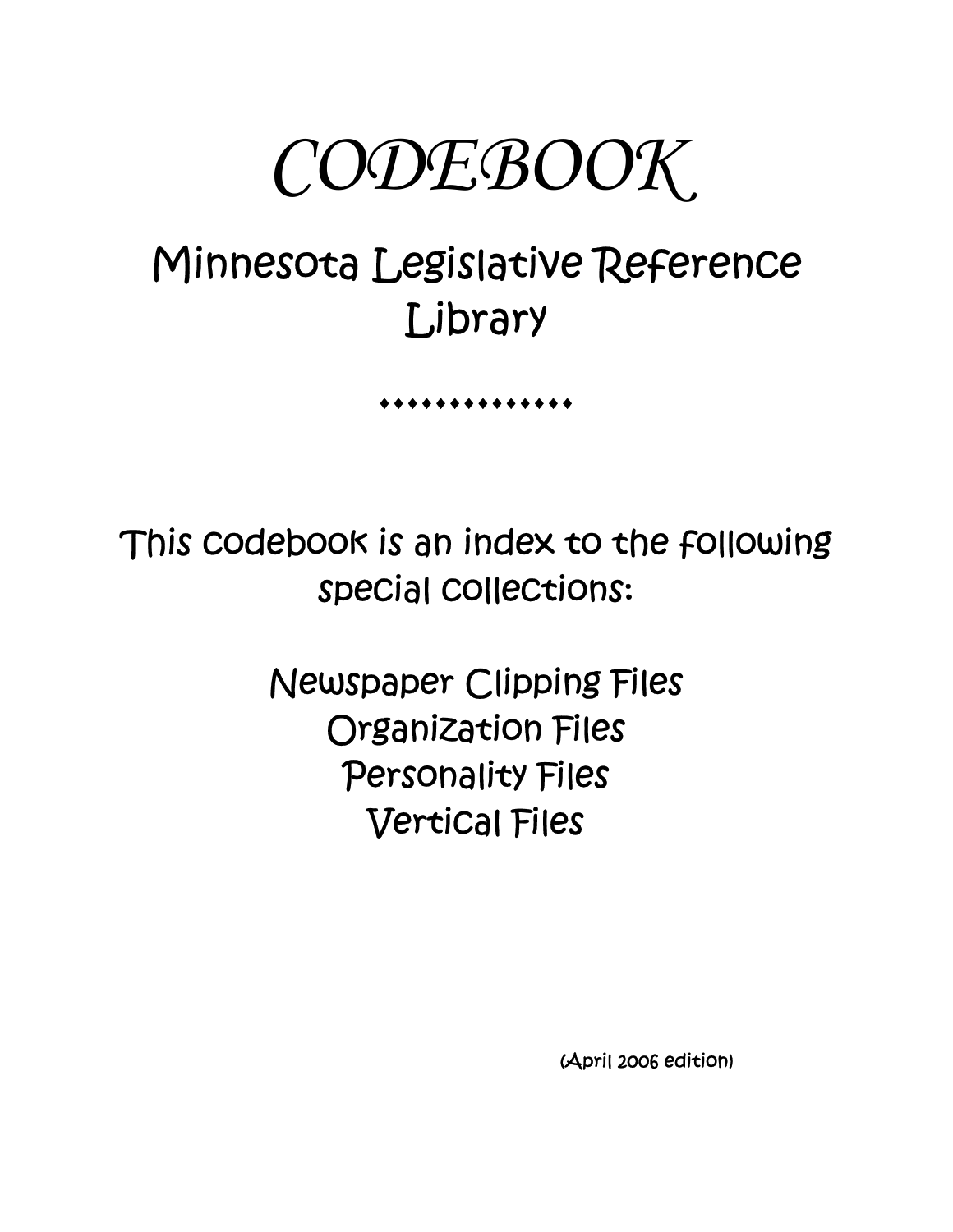## A note on using the codebook –

- Codes and topics in **bold print** are primary codes. Articles on these topics are always coded.
- The remaining codes are secondary codes. In many instances, articles on these topics are not coded. \*But sometimes they are coded. Some guidelines:

\*The issue is currently – or will likely be – on the agenda of the Minnesota Legislature.

\*There is something unique about an issue.

\*A Minnesota State agency is involved with the issue. (For example, not all articles on trail systems are coded; but if the Minnesota DNR is involved with decision-making on a particular trail, the articles are coded.)

\*An issue is a big deal in a particular area. (For example, in general, many articles on railroads are not coded. However, because it has drawn the attention of many levels of government, all articles on the proposed expansion of the DM&E Railroad line through Southern Minnesota are coded.)

\*In many cases, only selected articles on a secondary issue are coded (initial articles, overviews, and case wrap-up) instead of every article that appears.

- Cross-references do not appear in bold, even if they refer to a primary code.
- Secondary codes will be turned into primary codes when necessary.

## An historical note –

The Library's clipping file collections started in the early 1970s. At that time, when electronic access to newspapers was very limited, coding of articles was much more extensive; all codes were primary codes.

In recent years, with much newspaper content available on the Internet, new criteria for article selection has been established. The focus is on articles relating to the actions of the Minnesota Legislature, Minnesota State government, and – to a lesser extent – local government. Articles are selected for their current value - and for their future historic value as a record of Minnesota issues and government. The system of primary and secondary codes was established in 2005.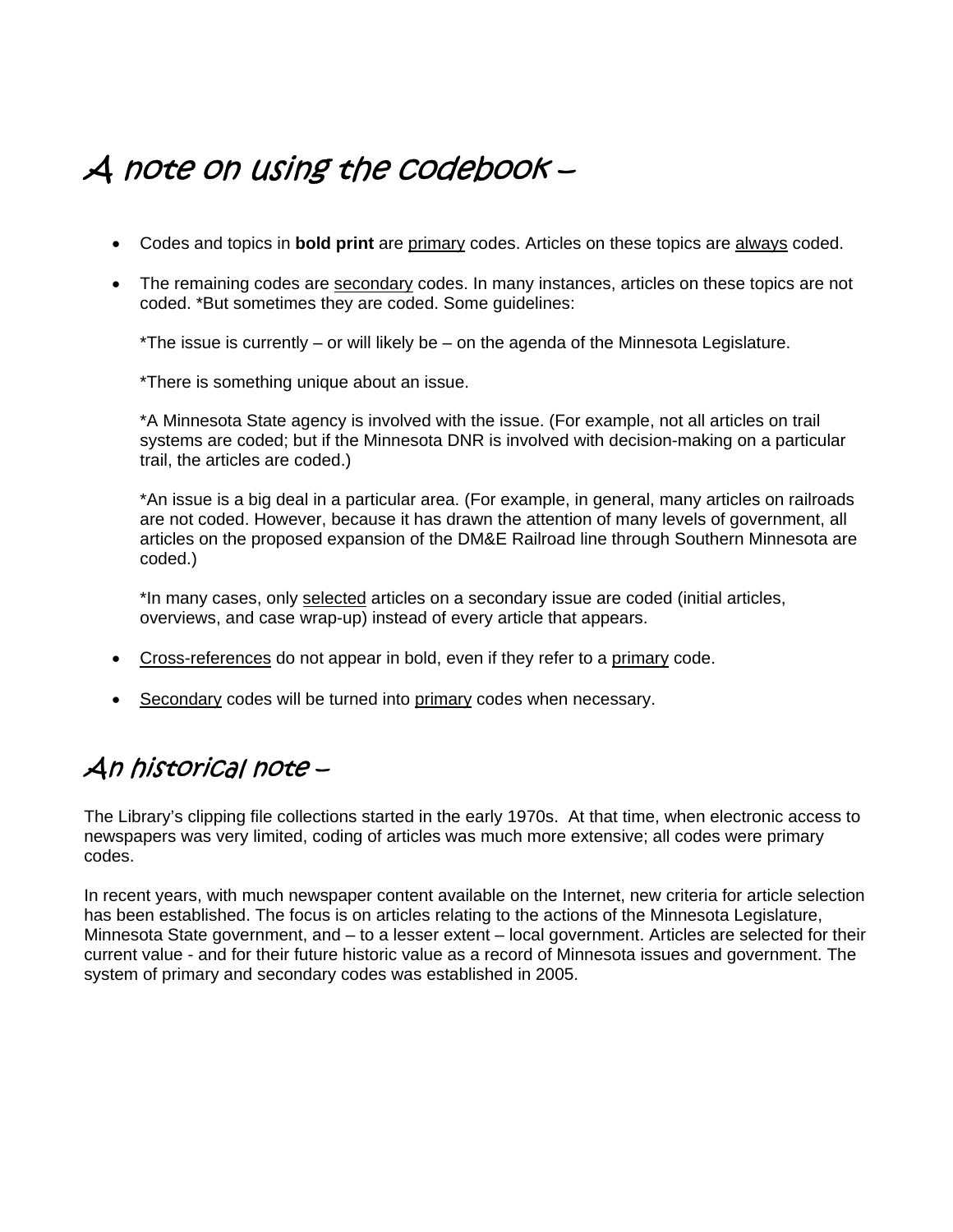| A2<br>A2.4<br>A2.6<br>A2.12<br>A2.2 | <b>ABORTION</b><br>See Also B12 (BIRTH CONTROL)<br>See Also H44 (HOSPITALS & CLINICS)<br><b>CONSTITUTIONALITY</b><br><b>MN</b><br><b>PRO-CHOICE</b><br><b>PRO-LIFE</b> |
|-------------------------------------|------------------------------------------------------------------------------------------------------------------------------------------------------------------------|
| A4<br>A4.2                          | <b>ACCIDENTS</b><br>See Also A16.2 (AIRLINE INDUSTRY-SAFETY)<br>See Also S8.4 (SAFETY MEASURES-OCCUPATIONAL)<br><b>AGRICULTURAL</b>                                    |
| A5                                  | <b>ACCOUNTING</b><br>See Also A45.5 (AUDITS)                                                                                                                           |
|                                     | Administration                                                                                                                                                         |
| A5.5                                | <b>ADMINISTRATIVE LAW</b>                                                                                                                                              |
|                                     | Adopt-a-Highway<br>See H24.12 (HIGHWAYS & ROADS-MAINTENANCE & CONSTRUCTION)                                                                                            |
| A6                                  | <b>ADOPTION</b><br>See Also F64 (FOSTER CARE)                                                                                                                          |
|                                     | <b>Adultery</b><br>See M22 (MARRIAGE)                                                                                                                                  |
| A8                                  | <b>ADVERTISING</b><br>See Also E16.7 (ELECTIONS-ADVERTISEMENTS, SIGNS & MAILINGS)<br>See Also S90 (SIGNS)                                                              |
|                                     | <b>Affirmative Action</b><br>See C64.6G (COLLEGES & UNIVERSITIES-ENROLLMENT & ADMISSIONS POLICY)<br>See E44.2 (EMPLOYMENT-MINORITY GROUPS)                             |
|                                     | African-Americans<br>See B15 (BLACKS)                                                                                                                                  |
| A10                                 | <b>AGE &amp; EMPLOYMENT</b><br>See Also D44.4 (DISCRIMINATION-EMPLOYMENT)<br>See Also E44.18 (EMPLOYMENT-YOUTH)<br>See Also R87 (RETIREMENT)                           |
|                                     | Aged<br>See O16 (OLD AGE)                                                                                                                                              |
| Α9<br>A9.2                          | <b>AGE-LEGAL</b><br><b>LIQUOR</b>                                                                                                                                      |
|                                     | <b>Agent Orange</b><br>See P80 (POISONS)                                                                                                                               |
|                                     | <b>Agricultural Utilization and Research Institute (AURI)</b><br>See A12.52 (AGRICULTURE-RESEARCH & EDUCATION)                                                         |
| A12                                 | <b>AGRICULTURE</b><br>Accidents<br>See A4.2 (ACCIDENTS-AGRICULTURAL)                                                                                                   |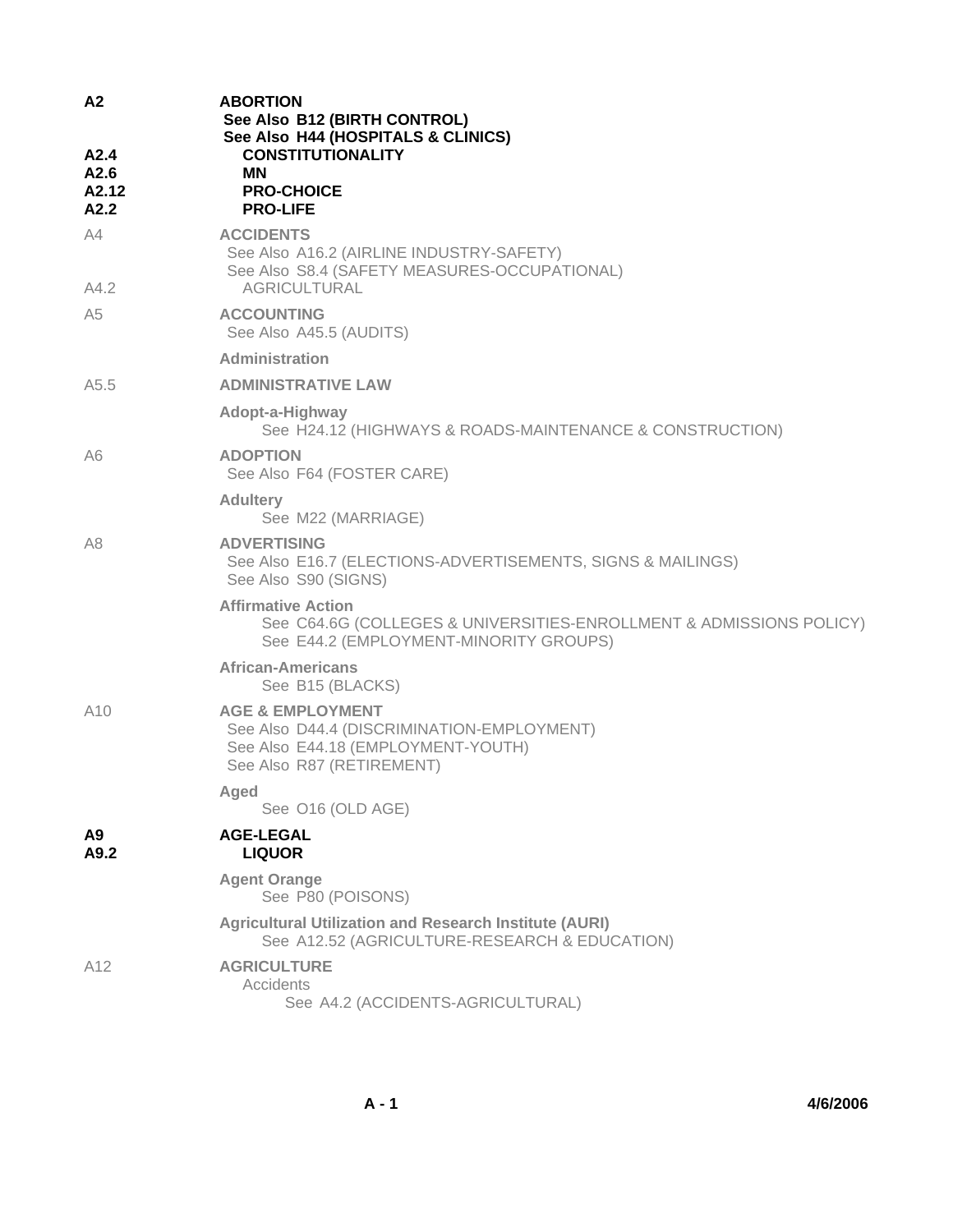| A12                | <b>AGRICULTURE</b>                                                  |
|--------------------|---------------------------------------------------------------------|
| A <sub>12.1</sub>  | <b>AGRIBUSINESS</b>                                                 |
|                    | See Also A12.6 (AGRICULTURE-CORPORATE FARMS)                        |
| A12.2              | <b>CHEMICALS (Fertilizer, Pesticides, Herbicides, Insecticides)</b> |
| A <sub>12.4</sub>  | <b>COOPERATIVES</b>                                                 |
|                    | See Also C110 (COOPERATIVES)                                        |
|                    | Corn                                                                |
|                    | See A12.46 (AGRICULTURE-PRODUCTS & CROPS)                           |
| A <sub>12.6</sub>  | <b>CORPORATE FARMS</b>                                              |
|                    | See Also A12.1 (AGRICULTURE-AGRIBUSINESS)                           |
| A <sub>12.10</sub> | <b>DAIRY FARMS &amp; DAIRY INDUSTRY</b>                             |
| A <sub>12.12</sub> | <b>ECONOMIC ASPECTS</b>                                             |
|                    | <b>Exports</b>                                                      |
|                    | See F55 (FOREIGN TRADE)                                             |
|                    | See E82 (EXPORT-IMPORT TRADE)                                       |
| A12.16             | <b>FARMS &amp; FARMERS</b>                                          |
| A12.17M            | <b>FEDERAL FARM POLICIES</b>                                        |
|                    | <b>Feedlots</b>                                                     |
|                    | See A12.22 (AGRICULTURE-LIVESTOCK)                                  |
| A12.18             | <b>LABOR</b>                                                        |
|                    | See Also M58 (MIGRATORY LABOR)                                      |
| A12.20             | <b>LAND &amp; LAND VALUES</b>                                       |
|                    | <b>Legislation &amp; Policy</b>                                     |
|                    | See A12.57 (AGRICULTURE-STATE FARM POLICIES)                        |
|                    | See A12.17M (AGRICULTURE-FEDERAL FARM POLICIES)                     |
| A12.22             | <b>LIVESTOCK</b>                                                    |
|                    | <b>Meat Industry</b>                                                |
|                    | See M28 (MEAT INDUSTRY)                                             |
|                    | <b>Minnesota Department of Agriculture</b>                          |
|                    | See M68 (MINNESOTA DEPARTMENTS & AGENCIES-AGRICULTURE               |
|                    | <b>DEPARTMENT)</b>                                                  |
| A12.29             | <b>ORGANIC</b>                                                      |
| A <sub>12.45</sub> | <b>POLLUTION</b>                                                    |
|                    | See Also A14.7A (AIR POLLUTION-ODORS)                               |
|                    | <b>Poultry Industry</b>                                             |
|                    | See P112 (POULTRY & EGG INDUSTRY)                                   |
| A <sub>12.48</sub> | <b>PRICES &amp; PRICE SUPPORTS</b>                                  |
| A12.46             | <b>PRODUCTS &amp; CROPS</b>                                         |
|                    | See Also P68 (PLANTS & PLANT DISEASES)                              |
| A <sub>12.52</sub> | <b>RESEARCH &amp; EDUCATION</b>                                     |
|                    | <b>Rural Areas</b>                                                  |
|                    | See H8.7B (HEALTH CARE-RURAL AREAS)                                 |
|                    | See P114.4 (POVERTY-RURAL AREAS)                                    |
|                    | See E12.83 (EDUCATION-RURAL)                                        |
|                    | See E8.4 (ECONOMICS & ECONOMIC DEVELOPMENT-RURAL AREAS)             |
|                    | See R122 (RURAL AREAS)                                              |
| A <sub>12.55</sub> | <b>SOIL CONSERVATION</b>                                            |
|                    | <b>Soybeans</b>                                                     |
|                    | See A12.46 (AGRICULTURE-PRODUCTS & CROPS)                           |
| A12.57             | <b>STATE FARM POLICIES</b>                                          |
|                    | See Also M68 (MINNESOTA DEPARTMENTS & AGENCIES-AGRICULTURE          |
|                    | <b>DEPARTMENT)</b>                                                  |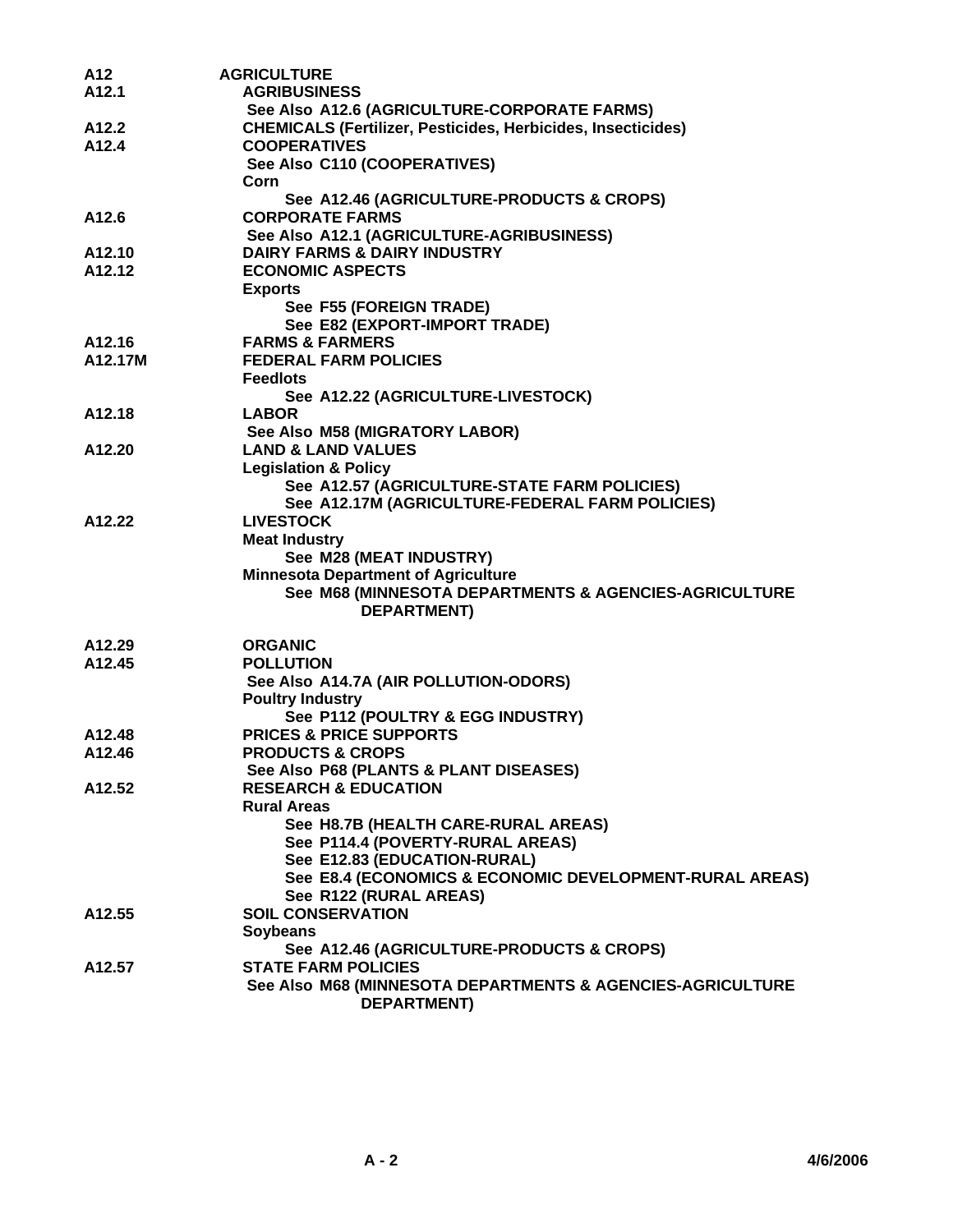| A12                                         | <b>AGRICULTURE</b><br><b>Sugar Beets</b><br>See A12.46 (AGRICULTURE-PRODUCTS & CROPS)                                                                                                                                                                                                 |
|---------------------------------------------|---------------------------------------------------------------------------------------------------------------------------------------------------------------------------------------------------------------------------------------------------------------------------------------|
| A12.60                                      | <b>SUSTAINABLE AGRICULTURE</b><br>Wheat                                                                                                                                                                                                                                               |
|                                             | See A12.46 (AGRICULTURE-PRODUCTS & CROPS)                                                                                                                                                                                                                                             |
|                                             | <b>AIDS</b><br>See H8.4 (HEALTH CARE-DISEASES & SICKNESSES)                                                                                                                                                                                                                           |
| A14                                         | <b>AIR POLLUTION</b><br>See Also M68 (MINNESOTA DEPARTMENTS & AGENCIES-POLLUTION CONTROL<br>AGENCY)                                                                                                                                                                                   |
| A14.5<br>A14.9<br>A14.2<br>A14.7A<br>A14.10 | See Also A12.45 (AGRICULTURE-POLLUTION)<br>See Also E52 (ENVIRONMENT)<br>See Also P90 (POLLUTION)<br>See Also P90.4 (POLLUTION-INDUSTRIAL)<br><b>GREENHOUSE EFFECT</b><br><b>INDOOR AIR QUALITY</b><br><b>MOTOR VEHICLE EXHAUST</b><br><b>ODORS</b><br><b>STANDARDS &amp; QUALITY</b> |
|                                             | <b>Air Traffic Controllers</b><br>See A16.2 (AIRLINE INDUSTRY-SAFETY)                                                                                                                                                                                                                 |
| A <sub>16</sub><br>A16.2                    | <b>AIRLINE INDUSTRY</b><br><b>SAFETY</b>                                                                                                                                                                                                                                              |
| A <sub>18</sub><br>A18.2                    | <b>AIRPLANES</b><br><b>PILOTS</b>                                                                                                                                                                                                                                                     |
|                                             | <b>Airport Noise</b><br>See N40.5 (NOISE-AIRCRAFT)                                                                                                                                                                                                                                    |
| A20                                         | <b>AIRPORTS</b><br>See Also N40.5 (NOISE-AIRCRAFT)                                                                                                                                                                                                                                    |
| A20.6                                       | <b>MINNEAPOLIS-ST. PAUL AREA</b><br>See Also M68 (MINNESOTA DEPARTMENTS & AGENCIES-METROPOLITAN<br><b>AIRPORTS COMMISSION (MAC))</b>                                                                                                                                                  |
| A20.8                                       | <b>MINNESOTA</b>                                                                                                                                                                                                                                                                      |
|                                             | <b>Alcohol</b><br>See A24 (ALCOHOL PROBLEMS)<br>See A9.2 (AGE-LEGAL-LIQUOR)<br>See L90 (LIQUOR)                                                                                                                                                                                       |
| A <sub>23</sub>                             | <b>ALCOHOL AS FUEL (ETHANOL)</b>                                                                                                                                                                                                                                                      |
| A24<br>A24.2<br>A24.3A                      | <b>ALCOHOL PROBLEMS</b><br>See Also A9.2 (AGE-LEGAL-LIQUOR)<br>See Also L90 (LIQUOR)<br>See Also M124.8 (MOTOR VEHICLE DRIVERS-LIQUOR & DRUG PROBLEMS)<br><b>CARE &amp; TREATMENT</b><br><b>EMPLOYMENT OF ALCOHOLICS</b>                                                              |
|                                             | <b>Alimony</b><br>See D50 (DIVORCE)                                                                                                                                                                                                                                                   |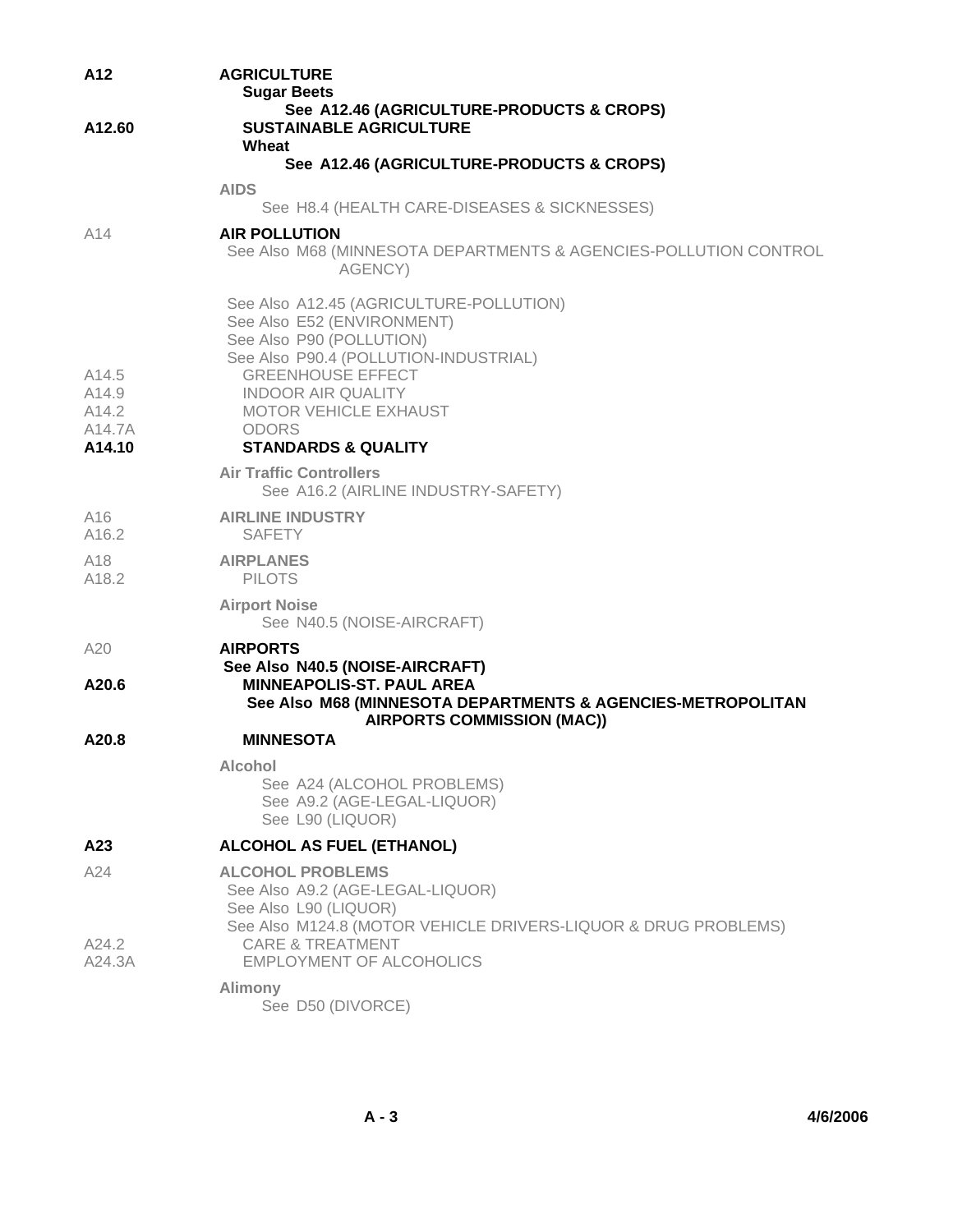|                         | <b>All-Terrain Vehicles (ATV's)</b><br>See M126.2 (MOTOR VEHICLES-ALL-TERRAIN & RECREATIONAL)                                                                                                                    |
|-------------------------|------------------------------------------------------------------------------------------------------------------------------------------------------------------------------------------------------------------|
|                         | <b>Alternative Medicine</b><br>See M68 (MINNESOTA DEPARTMENTS & AGENCIES-COMPLEMENTARY AND<br>ALTERNATIVE PRACTICE OFFICE)<br>See H8.1 (HEALTH CARE-ALTERNATIVE TREATMENTS)                                      |
|                         | Amish<br>See C161 (CULTURAL DIVERSITY)<br>See L87 (LIFE STYLES)<br>See T62.10 (TRAFFIC-SIGNS & SIGNALS)                                                                                                          |
|                         | <b>Amnesty</b><br>See H58 (HUMAN RIGHTS)<br>See T4.12 (TAXATION-DELINQUENCY & EVASION)                                                                                                                           |
|                         | <b>Amphitheaters</b><br>See T32 (THEATERS)                                                                                                                                                                       |
|                         | <b>Amusement Park Safety</b><br>See A4 (ACCIDENTS)<br>See F4 (FAIRS, CARNIVALS, FESTIVALS, & PARADES)<br>See S8 (SAFETY)                                                                                         |
| A28                     | <b>ANATOMICAL TRANSPLANTS</b>                                                                                                                                                                                    |
| A30                     | <b>ANIMALS</b><br>See Also A12.22 (AGRICULTURE-LIVESTOCK)<br>See Also F92 (FUR & FUR FARMS)<br>See Also H62 (HUNTING)<br>See Also R2 (RABIES)<br>See Also T75 (TRAPPING)<br>See Also W36 (WILDLIFE CONSERVATION) |
| A30.8<br>A30.1<br>A30.2 | See Also W52 (WOLVES)<br><b>DEER</b><br><b>DOGS &amp; CATS</b><br><b>RIGHTS &amp; PROTECTION</b>                                                                                                                 |
|                         | Annexation<br>See M150.6 (MUNICIPAL GOVERNMENT-ANNEXATION, SEPARATION &<br><b>MERGERS</b> )<br>Anorexia                                                                                                          |
|                         | See H8.4 (HEALTH CARE-DISEASES & SICKNESSES)<br><b>Anti-semitism</b><br>See C152.2 (CRIME-HATE CRIMES)                                                                                                           |
|                         | <b>Antitrust</b>                                                                                                                                                                                                 |
| A33                     | <b>APARTMENTS</b><br>See Also H52.2 (HOUSING-CONDOS, TOWNHOMES, & COOPS)<br>See Also L20 (LANDLORD & TENANT)<br>See Also R62 (RENT & RENT SUBSIDIES)                                                             |
| A34                     | <b>APPORTIONMENT</b>                                                                                                                                                                                             |
|                         | <b>Appraisals</b><br>See T4.2 (TAXATION-ASSESSMENT & APPRAISAL)                                                                                                                                                  |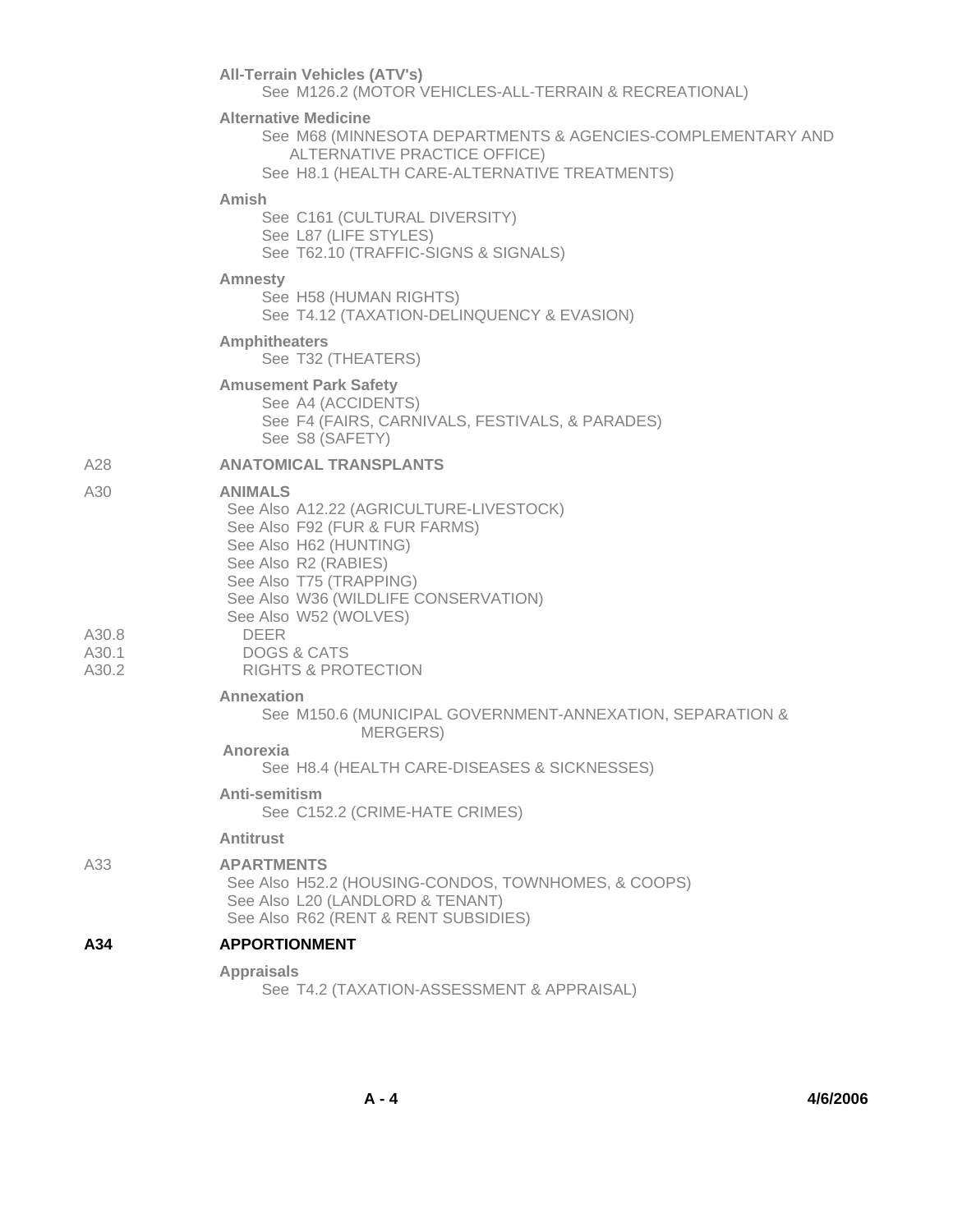|        | <b>Appropriations</b><br>See B30.4 (BUDGETS-MN)<br>See L60.6A (LEGISLATURES-BILLS & RESOLUTIONS-APPROPRIATION)<br>See S160 (STATE FINANCE)                                                                                                                                                    |
|--------|-----------------------------------------------------------------------------------------------------------------------------------------------------------------------------------------------------------------------------------------------------------------------------------------------|
| A37    | <b>AQUACULTURE</b><br>See Also F40 (FISH & FISHING)                                                                                                                                                                                                                                           |
| A37.5  | <b>AQUARIUMS</b>                                                                                                                                                                                                                                                                              |
| A38    | <b>ARBITRATION &amp; MEDIATION</b><br>See Also M68 (MINNESOTA DEPARTMENTS & AGENCIES-BUREAU OF MEDIATION)                                                                                                                                                                                     |
| A41    | <b>ARCHAEOLOGY</b>                                                                                                                                                                                                                                                                            |
|        | Arms<br>See G50 (GUNS)<br>See W17 (WEAPONS)                                                                                                                                                                                                                                                   |
| A42    | <b>ARSON</b>                                                                                                                                                                                                                                                                                  |
|        | Art<br>See F30 (FINE ARTS)                                                                                                                                                                                                                                                                    |
|        | <b>Art School</b><br>See F30-HIGH SCHOOL (FINE ARTS-HIGH SCHOOL OF ARTS)                                                                                                                                                                                                                      |
|        | <b>Artificial Insemination</b><br>See S146.10 (SPERM BANKS & ARTIFICIAL INSEMINATION)                                                                                                                                                                                                         |
| A42.12 | <b>ASBESTOS</b>                                                                                                                                                                                                                                                                               |
| A42.10 | <b>ASIAN AMERICANS</b><br>See Also M68 (MINNESOTA DEPARTMENTS & AGENCIES-ASIAN-PACIFIC COUNCIL)<br>See Also C54 (CIVIL RIGHTS)<br>See Also M80 (MINORITY GROUPS)<br>See Also R50 (REFUGEES)                                                                                                   |
|        | <b>Assault &amp; Battery</b><br>See C152AB (CRIME-ASSAULT)<br>See C36.12 (CHILDREN & FAMILIES-DOMESTIC VIOLENCE)<br>See O16.1 (OLD AGE-ABUSE)<br>See W54.3 (WOMEN-BATTERED)                                                                                                                   |
|        | <b>Astronomy</b><br>See S138 (SPACE EXPLORATION)                                                                                                                                                                                                                                              |
|        | <b>Athletics</b><br>See STATE HIGH SCHOOL LEAGUE (ASSN. FOLDER)<br>See C64.38F (COLLEGES & UNIVERSITIES-UNIVERSITY OF MINNESOTA-<br><b>ATHLETICS)</b><br>See C64.3B (COLLEGES & UNIVERSITIES-ATHLETICS)<br>See E12.9A (EDUCATION-ATHLETICS)<br>See N2 (NAMES/TEAM NAMES)<br>See S148 (SPORTS) |
|        | <b>ATM's (Automated Teller Machines)</b><br>See B4 (BANKING)                                                                                                                                                                                                                                  |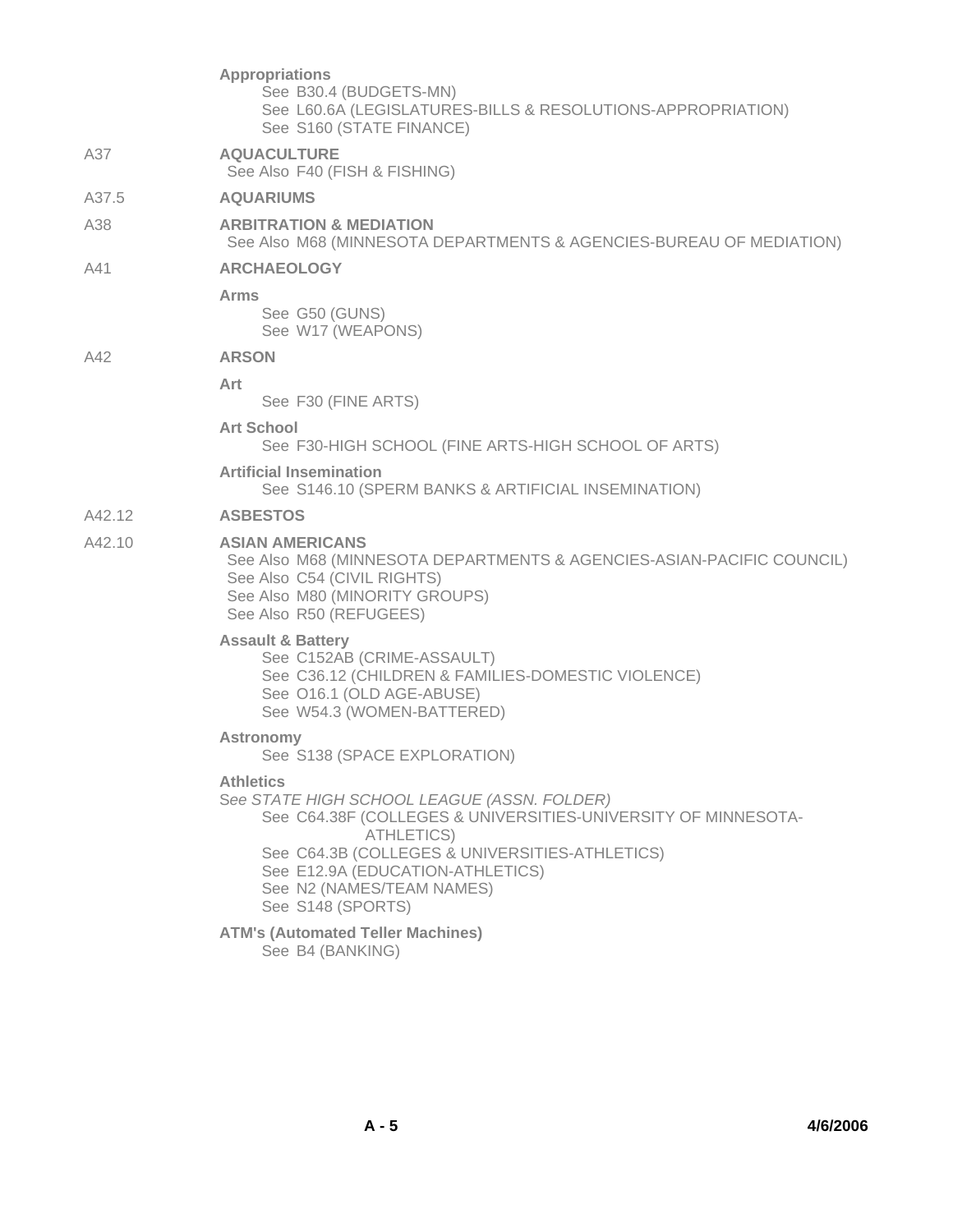| A43<br>A43M<br>A43P<br>A43.5 | <b>ATOMIC POWER PLANTS</b><br>See Also R15 (RADIATION)<br><b>MONTICELLO</b><br><b>PRAIRIE ISLAND</b><br><b>WASTES</b>                 |
|------------------------------|---------------------------------------------------------------------------------------------------------------------------------------|
|                              | <b>Attention Deficit Disorder</b><br>See D37.3 (DISABLED-EDUCATION)<br>See E12.94A (EDUCATION-SPECIAL EDUCATION)                      |
| A45                          | <b>AUCTIONS</b>                                                                                                                       |
| A45.5                        | <b>AUDITS</b>                                                                                                                         |
|                              | <b>Authors</b><br>See M70.1 (MINNESOTA-ARTISTS & AUTHORS)                                                                             |
|                              | Autism<br>See D37.2 (DISABLED-CHILDREN)<br>See E12.94 (EDUCATION-SEX EDUCATION)                                                       |
|                              | <b>Auto Emissions</b><br>See A14.2 (AIR POLLUTION-MOTOR VEHICLE EXHAUST)<br>See M134.6 (MOTOR VEHICLES-EMISSION & SAFETY INSPECTIONS) |
|                              | Avian Influenza (Flu)<br>See H8.4 (HEALTH CARE-DISEASES & SICKNESSES)<br>See B11 (BIRDS)                                              |
|                              | <b>Aviation</b>                                                                                                                       |

See A16 (AIRLINE INDUSTRY)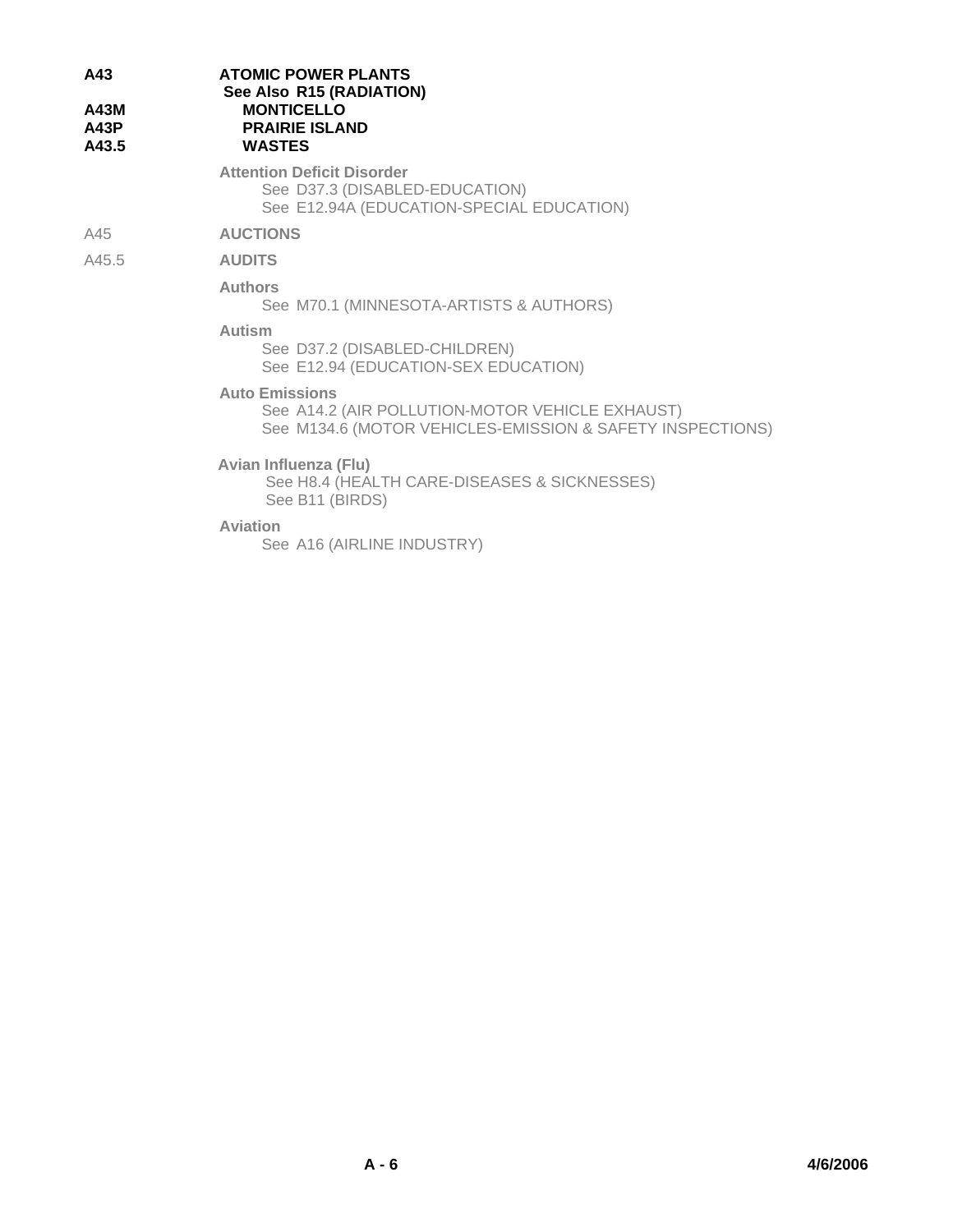|                   | <b>Baby Boom</b><br>See P100 (POPULATION)                                                                                     |
|-------------------|-------------------------------------------------------------------------------------------------------------------------------|
|                   | <b>Babysitters</b><br>See C36 (CHILDREN & FAMILIES)                                                                           |
|                   | <b>Background Checks</b><br>See C152.15 (CRIME-RECORD INFORMATION)<br>See E44 (EMPLOYMENT)                                    |
|                   | <b>Bail</b><br>See C152B (CRIME-BAIL & PRETRIAL RELEASE)                                                                      |
|                   | <b>Bands</b><br>See M160.9 (MUSIC)                                                                                            |
| Β4<br>B4.2A       | <b>BANKING</b><br><b>CHECKING ACCOUNTS (Including Bad Checks)</b><br>See Also C29 (CHECK CASHING SERVICES)<br>Loans           |
| B6                | See L96 (LOANS)<br><b>BANKRUPTCY</b>                                                                                          |
|                   | See Also D19 (DEBT- CONSUMER)                                                                                                 |
| B7                | <b>BARBERS &amp; BEAUTICIANS</b>                                                                                              |
|                   | <b>Bars</b><br>See L90.12 (LIQUOR-SALES & LICENSES-BARS & RESTAURANTS (Onsale))                                               |
|                   | <b>Bed &amp; Breakfasts</b><br>See H46 (HOTELS & MOTELS)                                                                      |
|                   | <b>Beet Sugar Industry</b><br>See A12.46 (AGRICULTURE-PRODUCTS & CROPS)                                                       |
| B <sub>8</sub>    | <b>BEVERAGE INDUSTRY</b><br>See Also L90.2 (LIQUOR-INDUSTRY)                                                                  |
|                   | <b>BGH (Bovine Growth Hormone)</b><br>See A12.10 (AGRICULTURE-DAIRY FARMS & DAIRY INDUSTRY)                                   |
| B <sub>9</sub>    | <b>BICYCLES</b><br>See Also T65 (TRAIL SYSTEMS)                                                                               |
|                   | <b>Bid Rigging</b><br>See C106 (CONTRACTS & CONTRACTORS)<br>See P144.2 (PRICES-FIXING)<br>See P214.2 (PUBLIC WORKS-CONTRACTS) |
|                   | <b>Bill of Rights</b>                                                                                                         |
|                   | <b>Billboards</b><br>See S90 (SIGNS)                                                                                          |
|                   | <b>Bio Technology</b><br>See T18.1 (TECHNOLOGY-BIO-TECHNOLOGY)                                                                |
|                   | <b>Biodiesel</b><br>See F90 (FUEL (Inc. BIODIESEL))                                                                           |
| B <sub>10.5</sub> | <b>BIOMASS</b>                                                                                                                |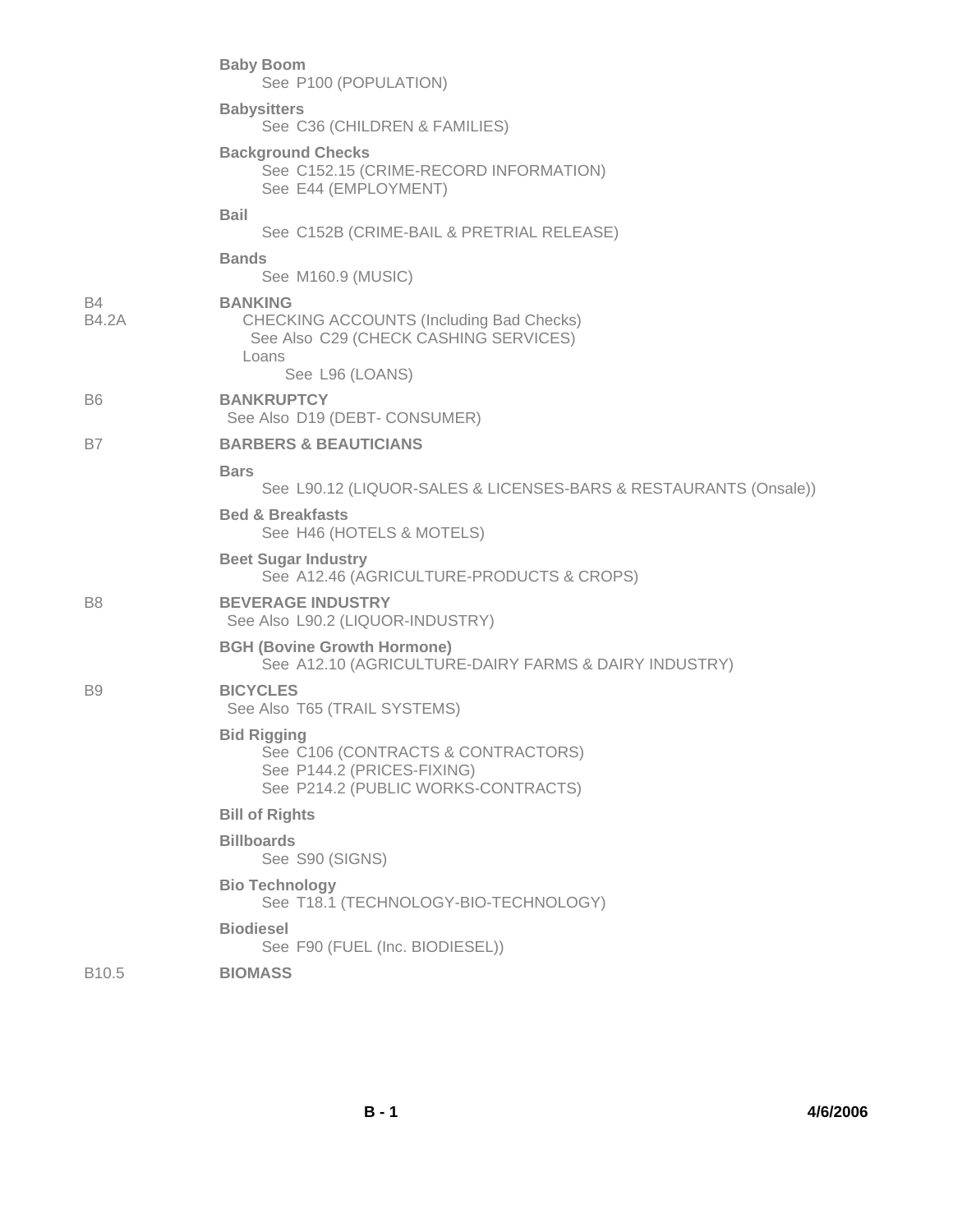|                            | <b>Bioremediation</b><br>See P90.1A (POLLUTION-CLEAN-UP AND SUPERFUND)                                                                                                                                                                                                   |
|----------------------------|--------------------------------------------------------------------------------------------------------------------------------------------------------------------------------------------------------------------------------------------------------------------------|
|                            | <b>Bird Flu</b><br>See H8.4 (HEALTH CARE-DISEASES & SICKNESSES)<br>See B11 (BIRDS)                                                                                                                                                                                       |
| <b>B11</b>                 | <b>BIRDS</b><br>See Also A30.2 (ANIMALS-RIGHTS & PROTECTION)<br>See Also W36 (WILDLIFE CONSERVATION)<br>See Also W41 (WILDLIFE MANAGEMENT AREAS)                                                                                                                         |
| <b>B12</b>                 | <b>BIRTH CONTROL</b>                                                                                                                                                                                                                                                     |
| <b>B13</b>                 | <b>BIRTH DEFECTS</b>                                                                                                                                                                                                                                                     |
| <b>B14</b>                 | <b>BIRTH RATE</b><br>See Also P100 (POPULATION)                                                                                                                                                                                                                          |
| <b>B15</b>                 | <b>BLACKS</b><br>See Also M68 (MINNESOTA DEPARTMENTS & AGENCIES-BLACK MINNESOTANS,<br><b>COUNCIL ON)</b>                                                                                                                                                                 |
|                            | See Also B46.18 (BUSINESS-MINORITY GROUP ENTERPRISES)<br>See Also C54 (CIVIL RIGHTS)<br>See Also C64.20M (COLLEGES & UNIVERSITIES-MINORITIES)<br>See Also E12.65 (EDUCATION-MINORITIES)<br>See Also E44.2 (EMPLOYMENT-MINORITY GROUPS)<br>See Also M80 (MINORITY GROUPS) |
| <b>B16</b>                 | <b>BLIND PERSONS</b><br>See Also D37 (DISABLED)                                                                                                                                                                                                                          |
|                            | <b>Block Clubs</b><br>See C152E (CRIME-CRIME PREVENTION)<br>See C71 (COMMUNITY & NEIGHBORHOOD IMPROVEMENT)                                                                                                                                                               |
| <b>B18</b>                 | <b>BLOOD DONATION</b>                                                                                                                                                                                                                                                    |
|                            | <b>Blue Laws</b><br>See S236 (SUNDAY LAWS & BLUE LAWS)                                                                                                                                                                                                                   |
| <b>B20</b><br><b>B20.2</b> | <b>BOATS</b><br><b>BOATING WHILE INTOXICATED (BWI)</b>                                                                                                                                                                                                                   |
| <b>B22</b>                 | <b>BOMBS &amp; BOMB SCARES</b><br>See Also E80 (EXPLOSIVES & EXPLOSIONS)                                                                                                                                                                                                 |
| <b>B24</b>                 | <b>BOND ISSUES &amp; LEVIES</b><br>See Also E12.43 (EDUCATION-FINANCE & COSTS-BOND ISSUES & TAX LEVIES)<br>See Also M150.2 (MUNICIPAL FINANCE)<br>See Also T4.26 (TAXATION-LEVIES)                                                                                       |
| <b>B25</b>                 | <b>BOND RATINGS</b>                                                                                                                                                                                                                                                      |
|                            | <b>Bonding Bills</b><br>See B40 (BUILDINGS-MN STATE GOVERNMENT)<br>See L60.6A (LEGISLATURES-BILLS & RESOLUTIONS-APPROPRIATION)                                                                                                                                           |
|                            | <b>Bone Marrow</b><br>See A28 (ANATOMICAL TRANSPLANTS)                                                                                                                                                                                                                   |
|                            | <b>Books</b><br>See P214.8 (PUBLISHING & BOOKS)                                                                                                                                                                                                                          |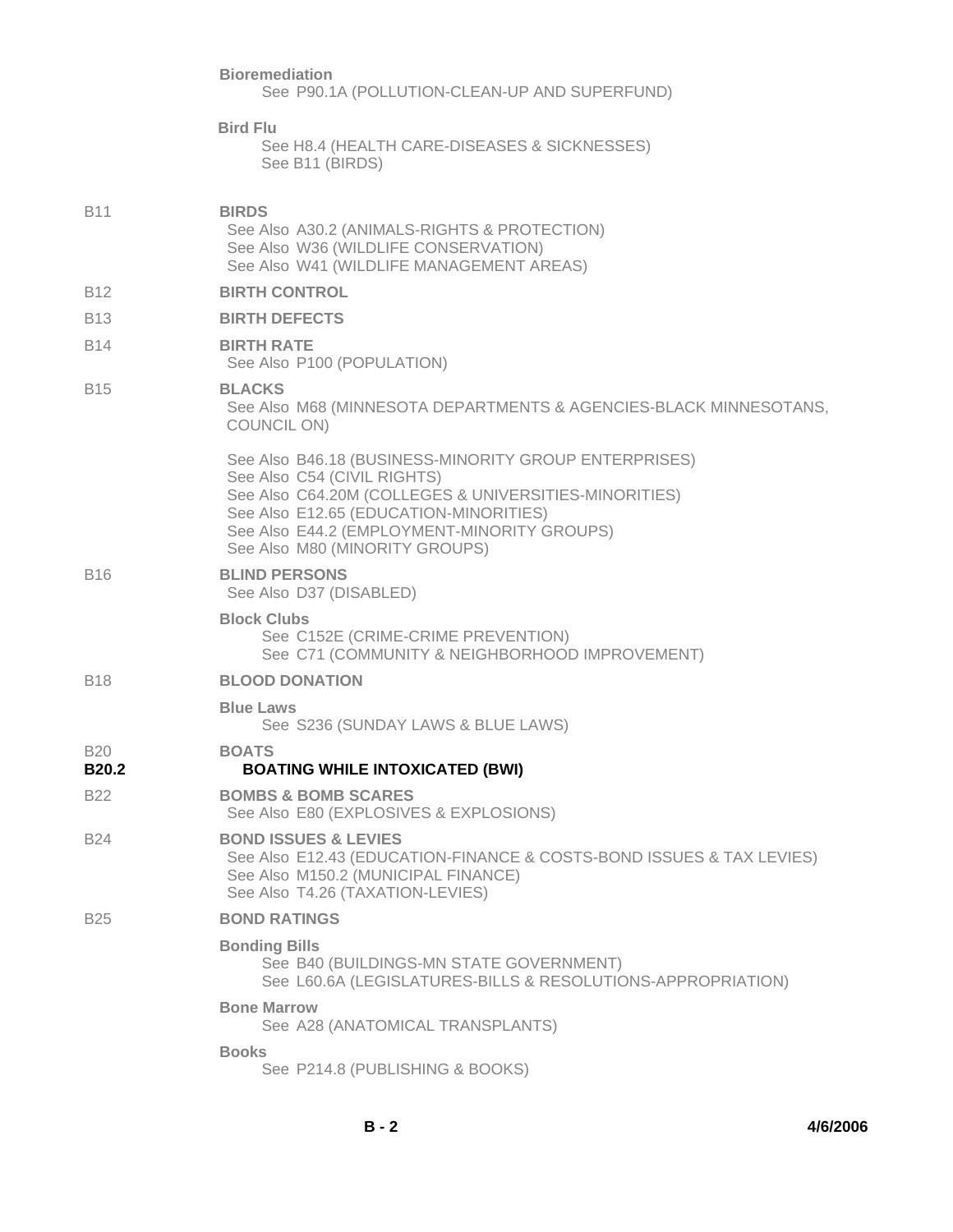|                                   | <b>Boot Camps</b><br>See C152C (CRIME-CORRECTIONS)                                                                                       |
|-----------------------------------|------------------------------------------------------------------------------------------------------------------------------------------|
| B <sub>26.10</sub> A              | <b>BORDERS</b>                                                                                                                           |
|                                   | <b>Bottled Water</b><br>See B8 (BEVERAGE INDUSTRY)<br>See W14.30 (WATER SUPPLY SYSTEMS & DRINKING WATER)                                 |
|                                   | <b>Botulism</b><br>See F52.10 (FOOD-REGULATION, INSPECTION & POISONING)                                                                  |
| <b>B27</b>                        | <b>BOUNDARY WATERS CANOE AREA (BWCA)</b>                                                                                                 |
|                                   | <b>Bovine Growth Hormone</b><br>See A12.10 (AGRICULTURE-DAIRY FARMS & DAIRY INDUSTRY)                                                    |
|                                   | <b>Boxing</b><br>See S148 (SPORTS)                                                                                                       |
| B27.12                            | <b>BOYCOTTS</b><br>See Also P62 (PICKETING)<br>See Also S212 (STRIKES)                                                                   |
|                                   | <b>Breast Implants</b><br>See T18.8 (TECHNOLOGY-MEDICAL)                                                                                 |
|                                   | <b>Breweries</b><br>See L90.2 (LIQUOR-INDUSTRY)                                                                                          |
| <b>B28</b>                        | <b>BRIDGES</b><br>See Also H24 (HIGHWAYS & ROADS)<br>See Also P214 (PUBLIC WORKS)                                                        |
|                                   | <b>Brokerage Firms</b><br>See S198 (STOCKMARKET & BROKERS)                                                                               |
|                                   | <b>Brownfields</b><br>See P90.1A (POLLUTION-CLEAN-UP AND SUPERFUND)<br>See P90.4 (POLLUTION-INDUSTRIAL)<br>See R38 (RECLAMATION OF LAND) |
|                                   | <b>BST (Bovine Somatotropin)</b><br>See A12.10 (AGRICULTURE-DAIRY FARMS & DAIRY INDUSTRY)                                                |
| <b>B30</b>                        | <b>BUDGETS</b><br>See Also F16.2 (FEDERAL AID-MINNESOTA)                                                                                 |
| B <sub>30.3</sub><br><b>B30.4</b> | <b>HOUSEHOLDS</b><br><b>Minnesota</b><br>See Also S160 (STATE FINANCE)                                                                   |
|                                   | <b>Bugging</b><br>See P150 (PRIVACY)                                                                                                     |
| <b>B34</b>                        | <b>BUILDING CODES &amp; INSPECTION</b><br>See Also R34.5 (REAL PROPERTY-DETERIORATION & IMPROVEMENT)                                     |
| <b>B36</b>                        | <b>BUILDING INDUSTRY &amp; TRADES</b>                                                                                                    |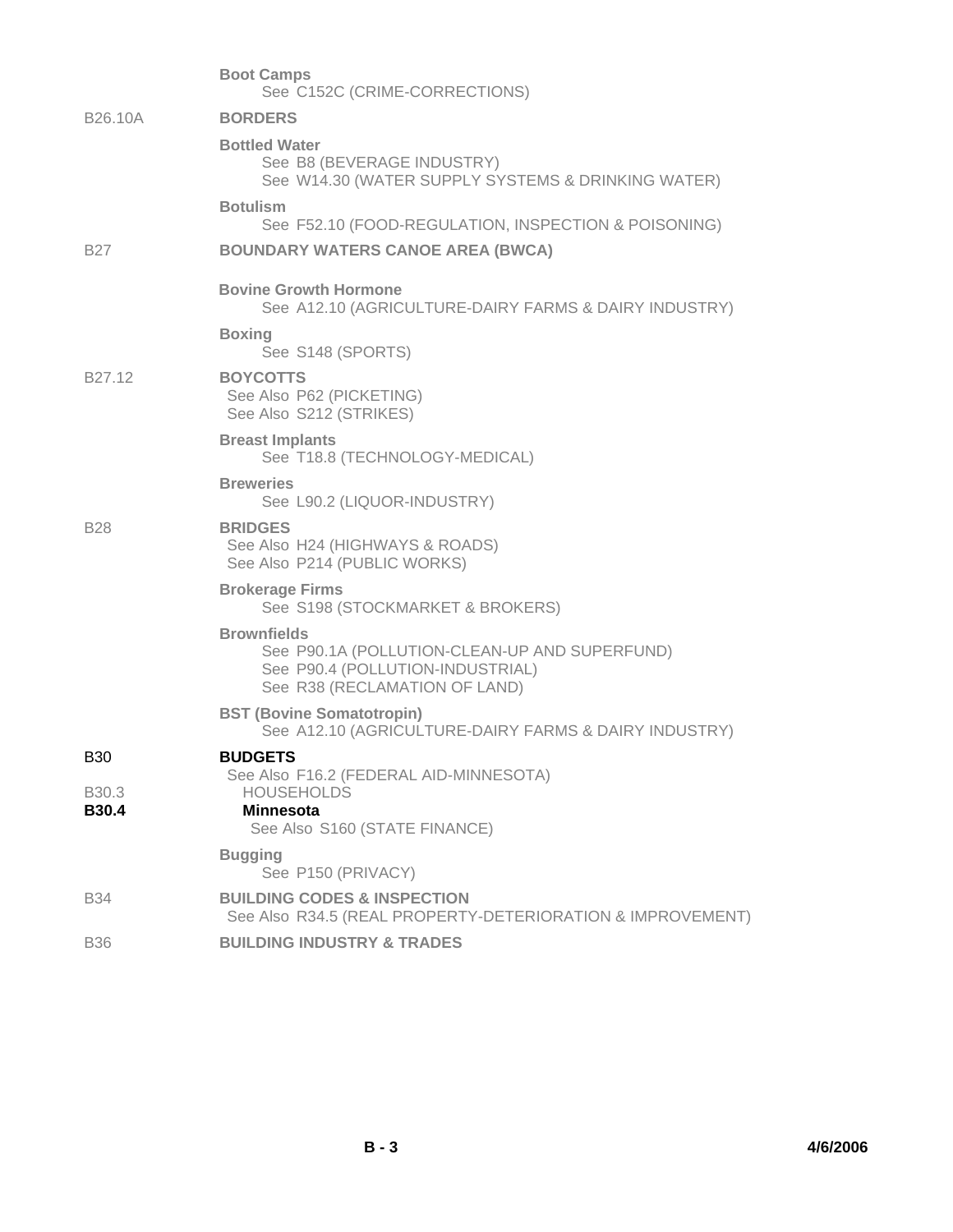| B36.8           | <b>BUILDINGS</b><br>See Also E12.86 (EDUCATION-SCHOOL BUILDINGS)                                                                                  |
|-----------------|---------------------------------------------------------------------------------------------------------------------------------------------------|
| <b>B40</b>      | <b>MN STATE GOVERNMENT</b>                                                                                                                        |
|                 | <b>Bumper Stickers</b><br>See S90 (SIGNS)                                                                                                         |
| <b>B43</b>      | <b>BUREAUCRACY (RED TAPE)</b>                                                                                                                     |
|                 | <b>Burglary</b><br>See C152.18 (CRIME-THEFT & ROBBERY)                                                                                            |
|                 | <b>Buses</b><br>See M126.5 (MOTOR VEHICLES-BUSES)<br>See M126.5B (MOTOR VEHICLES-BUSES-SCHOOL BUSES)                                              |
| <b>B46</b>      | <b>BUSINESS</b>                                                                                                                                   |
| B46.12          | <b>CLIMATE</b><br>See Also E8 (ECONOMICS & ECONOMIC DEVELOPMENT)<br>See Also 122.8 (INDUSTRIAL DEVELOPMENT-POLICY (Government))                   |
| B46.14          | <b>CLOSINGS</b><br>See Also E44.13 (EMPLOYMENT-TERMINATION)<br>See Also P67 (PLANT CLOSINGS)<br>See Also R61 (RELOCATION OF PERSONS & BUSINESSES) |
|                 | <b>Government Subsidies</b>                                                                                                                       |
| B46.18          | See I22.8 (INDUSTRIAL DEVELOPMENT-POLICY (Government))<br><b>MINORITY GROUP ENTERPRISES</b><br>See Also P214.2 (PUBLIC WORKS-CONTRACTS)           |
| B46.4<br>B46.16 | <b>ORGANIZATIONS</b><br><b>SMALL BUSINESS</b><br>Taxation                                                                                         |
|                 | See T8.10 (TAXATION-TAXES-BUSINESS & CORPORATE)<br><b>Women-owned Businesses</b><br>See W54.5 (WOMEN-BUSINESSES)                                  |
| B46.26          | <b>BUSINESS MERGERS</b>                                                                                                                           |
| <b>B46.24</b>   | <b>BUSINESS AND POLITICS</b>                                                                                                                      |
|                 | <b>Business Expansion</b><br>See I14 (INDUSTRIAL DEVELOPMENT)                                                                                     |
|                 | <b>Business Failures</b><br>See B46.14 (BUSINESS-CLOSINGS)<br>See B6 (BANKRUPTCY)<br>See P67 (PLANT CLOSINGS)                                     |
|                 | <b>Buy American</b><br>See P216 (PURCHASING-GOVERNMENT)                                                                                           |
|                 | <b>Buy Minnesotan</b><br>See P216 (PURCHASING-GOVERNMENT)                                                                                         |
|                 |                                                                                                                                                   |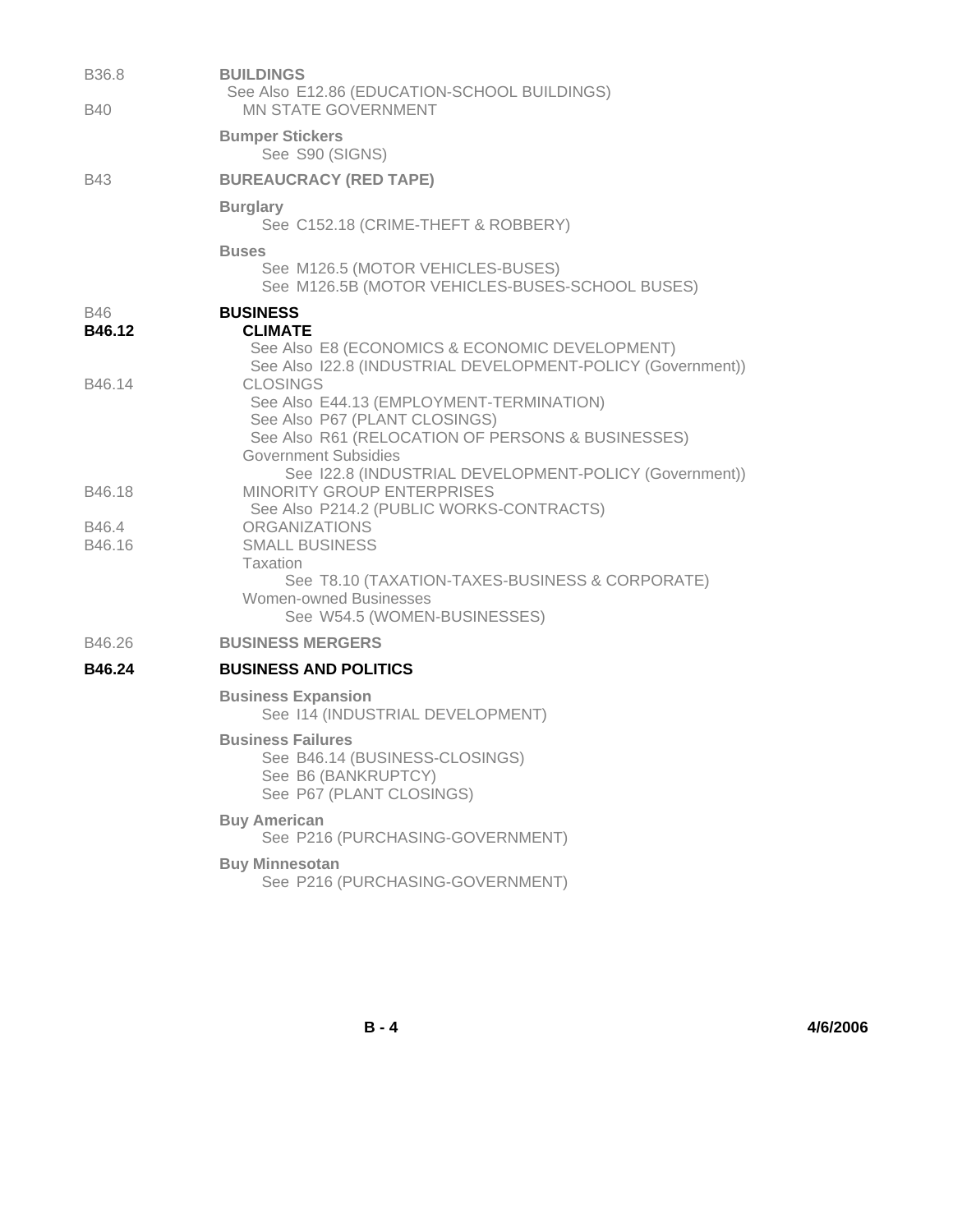|                 | C.P.R.<br>See H8.5A (HEALTH CARE-EMERGENCY CARE & PARAMEDICS)                                                                                                                          |
|-----------------|----------------------------------------------------------------------------------------------------------------------------------------------------------------------------------------|
|                 | Cabins<br>See H34.5 (HOME OWNERSHIP-SECOND HOMES/CABINS)                                                                                                                               |
|                 | <b>Cable TV</b><br>See T22.3 (TELECOMMUNICATIONS-TELEVISION-CABLE & SATELLITE)                                                                                                         |
|                 | <b>Campaign Financing</b><br>See E16.10A (ELECTIONS-FINANCE)                                                                                                                           |
| C <sub>2</sub>  | <b>CAMPING</b><br>See Also P18 (PARKS & OPEN SPACE)<br>See Also R78 (RESORTS)                                                                                                          |
|                 | Cancer<br>See H8.4 (HEALTH CARE-DISEASES & SICKNESSES)                                                                                                                                 |
| C <sub>10</sub> | <b>CAPITAL PUNISHMENT</b>                                                                                                                                                              |
| C <sub>13</sub> | <b>CAPITOL AREA</b><br>See Also M68 (MINNESOTA DEPARTMENTS & AGENCIES-CAPITOL AREA<br>ARCHITECTURAL & PLANNING BOARD (CAAPB))                                                          |
| C <sub>14</sub> | <b>CAPITOL BUILDING-MINNESOTA</b>                                                                                                                                                      |
|                 | <b>Car Phones</b><br>See T20 (TELECOMMUNICATIONS-TELEPHONE)<br>See T62.6 (TRAFFIC-SAFETY)                                                                                              |
|                 | <b>Carbon Monoxide Poisoning</b><br>See T62.6 (TRAFFIC-SAFETY)                                                                                                                         |
|                 | <b>Carpools &amp; Carpool Lanes</b><br>See C75 (COMMUTERS)                                                                                                                             |
|                 | Casinos<br>Use G2 (Gambling) for non-Indian casinos<br>See G2.3 (GAMBLING-INDIAN)                                                                                                      |
| C <sub>18</sub> | <b>CEMETERIES</b><br>See Also E34 (EMBALMERS & FUNERAL HOMES)                                                                                                                          |
| C <sub>20</sub> | <b>CENSORSHIP</b><br>See Also F82 (FREEDOM OF SPEECH & PRESS)                                                                                                                          |
|                 | <b>Census</b><br>See P100.4 (POPULATION-CENSUS)                                                                                                                                        |
|                 | <b>Chambers of Commerce</b><br>See B46.4 (BUSINESS-ORGANIZATIONS)                                                                                                                      |
| C <sub>26</sub> | <b>CHARITABLE GIVING &amp; CHARITABLE CORPORATIONS</b><br>See Also C118.10 (CORPORATIONS-NON-PROFIT)<br>See Also F68 (FOUNDATIONS)<br>See Also G2.4 (GAMBLING-CHARITABLE/LAWFUL/BINGO) |
|                 | <b>Charter Schools</b><br>See E12.6 (EDUCATION-ADMINISTRATION & ORGANIZATION)                                                                                                          |
| C <sub>29</sub> | <b>CHECK CASHING SERVICES</b>                                                                                                                                                          |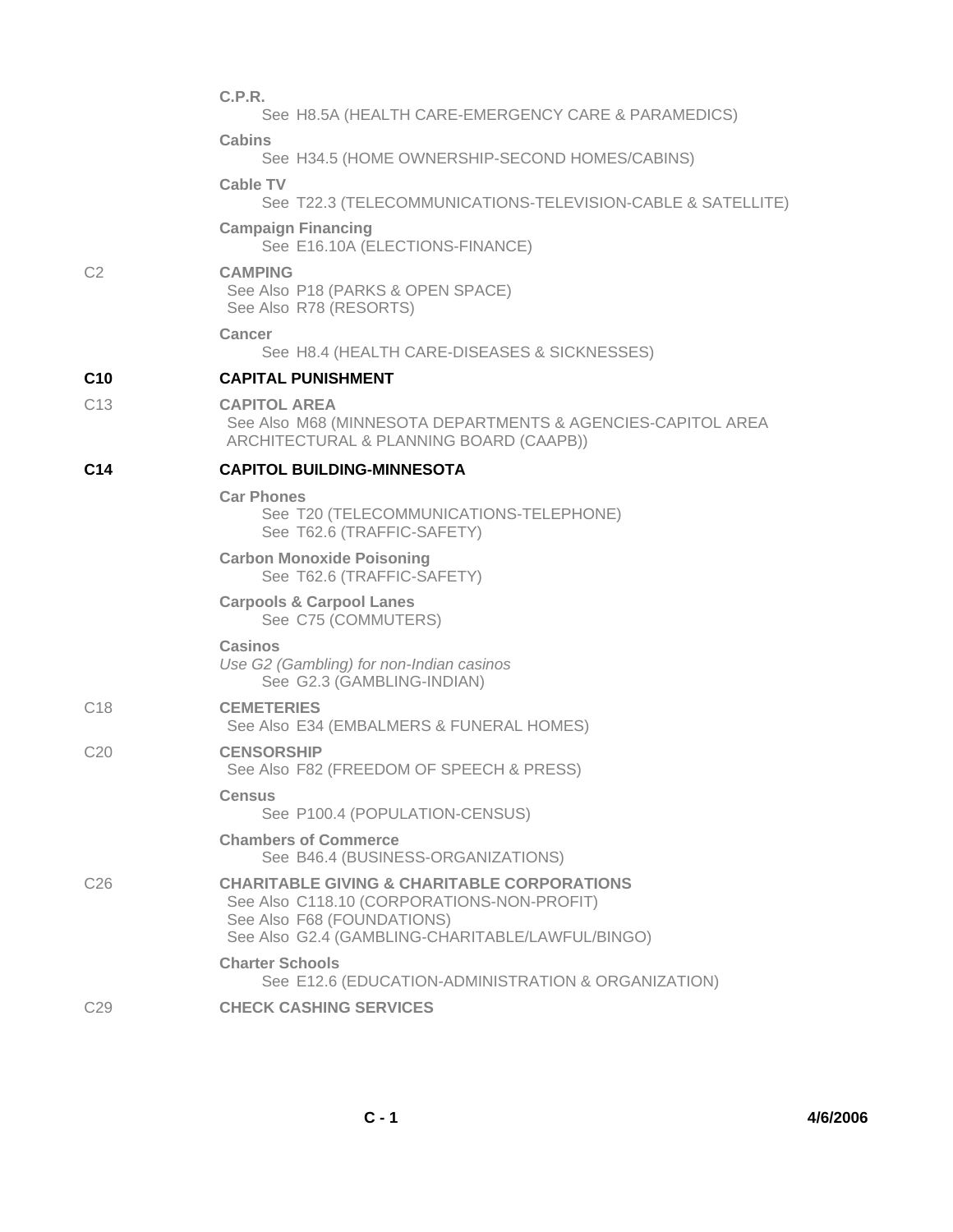|                                       | <b>Cheese</b><br>See A12.10 (AGRICULTURE-DAIRY FARMS & DAIRY INDUSTRY)                                                                                                                                                                                           |
|---------------------------------------|------------------------------------------------------------------------------------------------------------------------------------------------------------------------------------------------------------------------------------------------------------------|
| C <sub>30.2</sub>                     | <b>CHEMICALS</b><br>See Also A12.2 (AGRICULTURE-CHEMICALS (Fertilizer, Pesticides, Herbicides,<br>Insecticides))                                                                                                                                                 |
|                                       | See Also H7 (HAZARDOUS WASTES & SUBSTANCES)                                                                                                                                                                                                                      |
|                                       | <b>Child Care</b><br>See C36.10 (CHILDREN & FAMILIES-DAY CARE)                                                                                                                                                                                                   |
|                                       | <b>Child Labor</b><br>See E44.18 (EMPLOYMENT-YOUTH)                                                                                                                                                                                                              |
| C <sub>36</sub>                       | <b>CHILDREN &amp; FAMILIES</b><br>See Also C152.4J (CRIME-JUVENILE CRIME)<br>See Also D50 (DIVORCE)<br>See Also E12 (EDUCATION)                                                                                                                                  |
| C <sub>36.3</sub>                     | <b>CHILD CUSTODY</b><br>See Also K2.2 (KIDNAPPING-PARENTAL)                                                                                                                                                                                                      |
| C <sub>36.7</sub><br>C36.10<br>C36.12 | <b>CHILD SUPPORT</b><br><b>DAY CARE</b><br><b>DOMESTIC VIOLENCE</b><br>See Also W54.3 (WOMEN-BATTERED)<br><b>Employment of Youth</b><br>See E44.18 (EMPLOYMENT-YOUTH)                                                                                            |
|                                       | <b>Children's Safety Centers</b><br>See C36.12 (CHILDREN & FAMILIES-DOMESTIC VIOLENCE)                                                                                                                                                                           |
|                                       | <b>Christian Right</b><br>See C40 (CHURCH & POLITICS)                                                                                                                                                                                                            |
|                                       | <b>Chronic Wasting Disease</b><br>See M68 (MINNESOTA DEPARTMENTS & AGENCIES-NATURAL RESOURCES<br>DEPARTMENT (DNR))<br>See M68 (MINNESOTA DEPARTMENTS & AGENCIES-ANIMAL HEALTH BOARD)<br>See A30.8 (ANIMALS-DEER)<br>See H62 (HUNTING)<br>See M28 (MEAT INDUSTRY) |
| C40                                   | <b>CHURCH &amp; POLITICS</b>                                                                                                                                                                                                                                     |
| C42                                   | <b>CHURCH &amp; STATE</b><br>See Also R60.6 (RELIGIOUS LIBERTY)                                                                                                                                                                                                  |
| C44                                   | <b>CHURCHES</b><br>See Also C57 (CLERGY)<br>See Also R60 (RELIGION)                                                                                                                                                                                              |
|                                       | <b>Cigarettes</b><br>See S112 (SMOKING)                                                                                                                                                                                                                          |
| C46                                   | <b>CITIES &amp; TOWNS</b><br>See Also L100 (LOCAL GOVERNMENT)<br>See Also M150.2 (MUNICIPAL FINANCE)<br>See Also M50 (METROPOLITAN AREAS)<br>See Also T52 (TOWNSHIPS)<br>See Also U22.6 (URBANIZATION & SPRAWL)                                                  |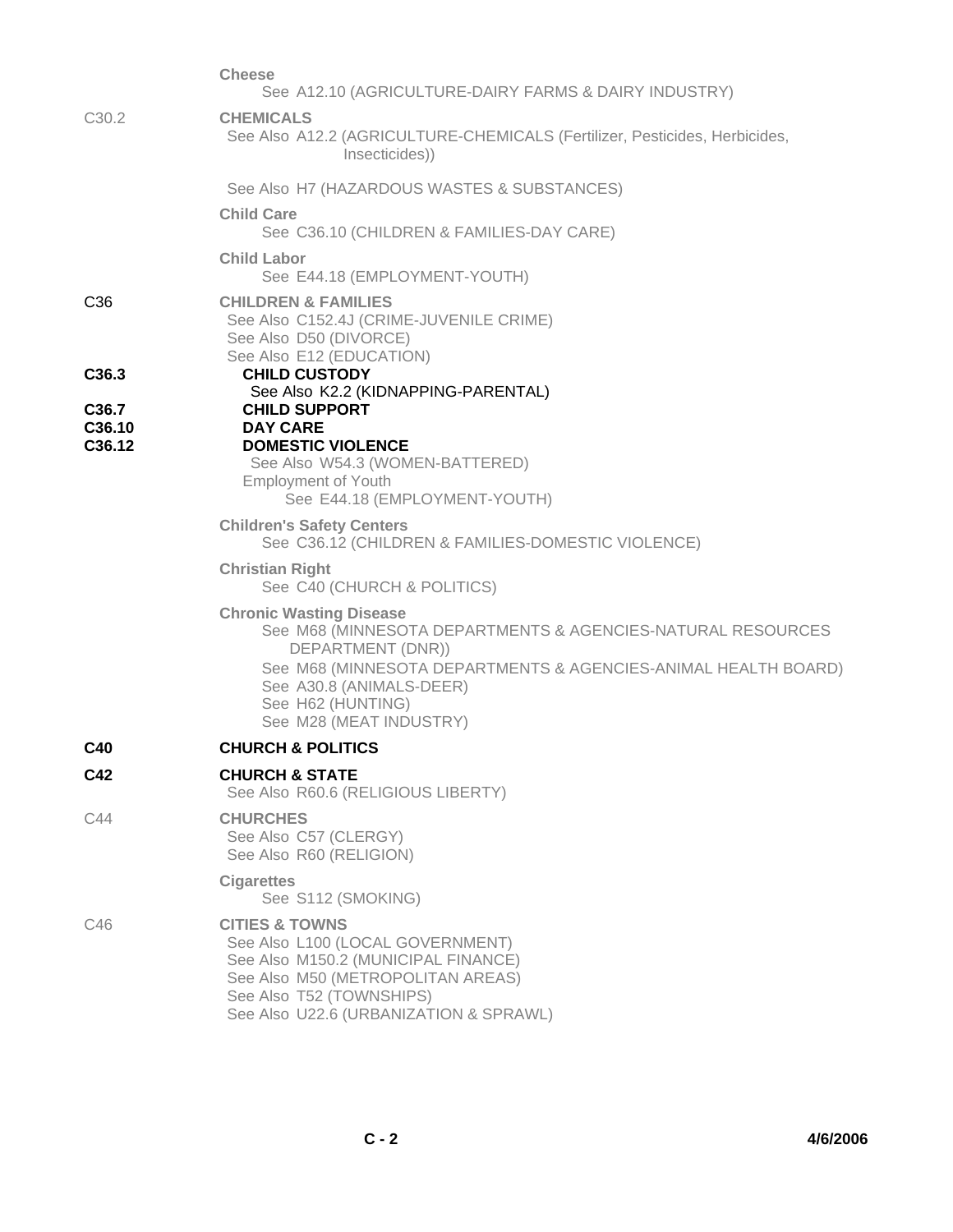|                    | <b>Citizens Forum</b><br>See E16.14 (ELECTIONS-ISSUES & DEBATES)<br>See L60.107 (LEGISLATURES-SESSIONS-ISSUES & SUMMARIES)                          |
|--------------------|-----------------------------------------------------------------------------------------------------------------------------------------------------|
| C <sub>50</sub>    | <b>CITIZENSHIP</b>                                                                                                                                  |
|                    | <b>Civic Centers</b><br>See C109 (CONVENTIONS & CONFERENCE CENTERS)<br>See S150 (STADIUMS)                                                          |
| C <sub>52</sub>    | <b>CIVIL DEFENSE</b><br>See Also W6 (WAR)                                                                                                           |
| C <sub>53</sub>    | <b>CIVIL DISOBEDIENCE</b><br>See Also D30 (DEMONSTRATIONS)                                                                                          |
| C <sub>54</sub>    | <b>CIVIL RIGHTS</b>                                                                                                                                 |
| C <sub>56</sub>    | <b>CIVIL SERVICE</b><br>See Also P182 (PUBLIC EMPLOYEES)                                                                                            |
|                    | Clams<br>See F40 (FISH & FISHING)                                                                                                                   |
| C <sub>56.10</sub> | <b>CLASS ACTION</b>                                                                                                                                 |
|                    | Class of 2000<br>See E12.106 (EDUCATION-STUDENTS)                                                                                                   |
| C <sub>57</sub>    | <b>CLERGY</b><br>See Also C44 (CHURCHES)                                                                                                            |
|                    | <b>Cloning</b><br>See E62 (ETHICS)<br>See T18.1 (TECHNOLOGY-BIO-TECHNOLOGY)                                                                         |
|                    | <b>Cluster Housing</b><br>See L13 (LAND SUBDIVISION, SALES & DEVELOPMENT)                                                                           |
| C57B               | <b>COAL &amp; COKE</b>                                                                                                                              |
|                    | Cocaine<br>See D66 (DRUGS (ILLEGAL))                                                                                                                |
|                    | <b>Co-Generation Power</b><br>See P119.5 (POWER RESOURCES & ENERGY-ALTERNATIVE SOURCES)                                                             |
| C <sub>59</sub>    | <b>COLLECTION AGENCIES</b>                                                                                                                          |
|                    | <b>Collective Bargaining</b><br>See L4.4 (LABOR UNIONS-COLLECTIVE BARGAINING)<br>See P182.2 (PUBLIC EMPLOYEES-COLLECTIVE BARGAINING & LABOR UNIONS) |
|                    | <b>College &amp; High School Journalism</b><br>See N36 (NEWSPAPERS)                                                                                 |
|                    | <b>College Savings/Prepayment Programs</b><br>See C64.37A (COLLEGES & UNIVERSITIES-TUITION & FEES)                                                  |
|                    |                                                                                                                                                     |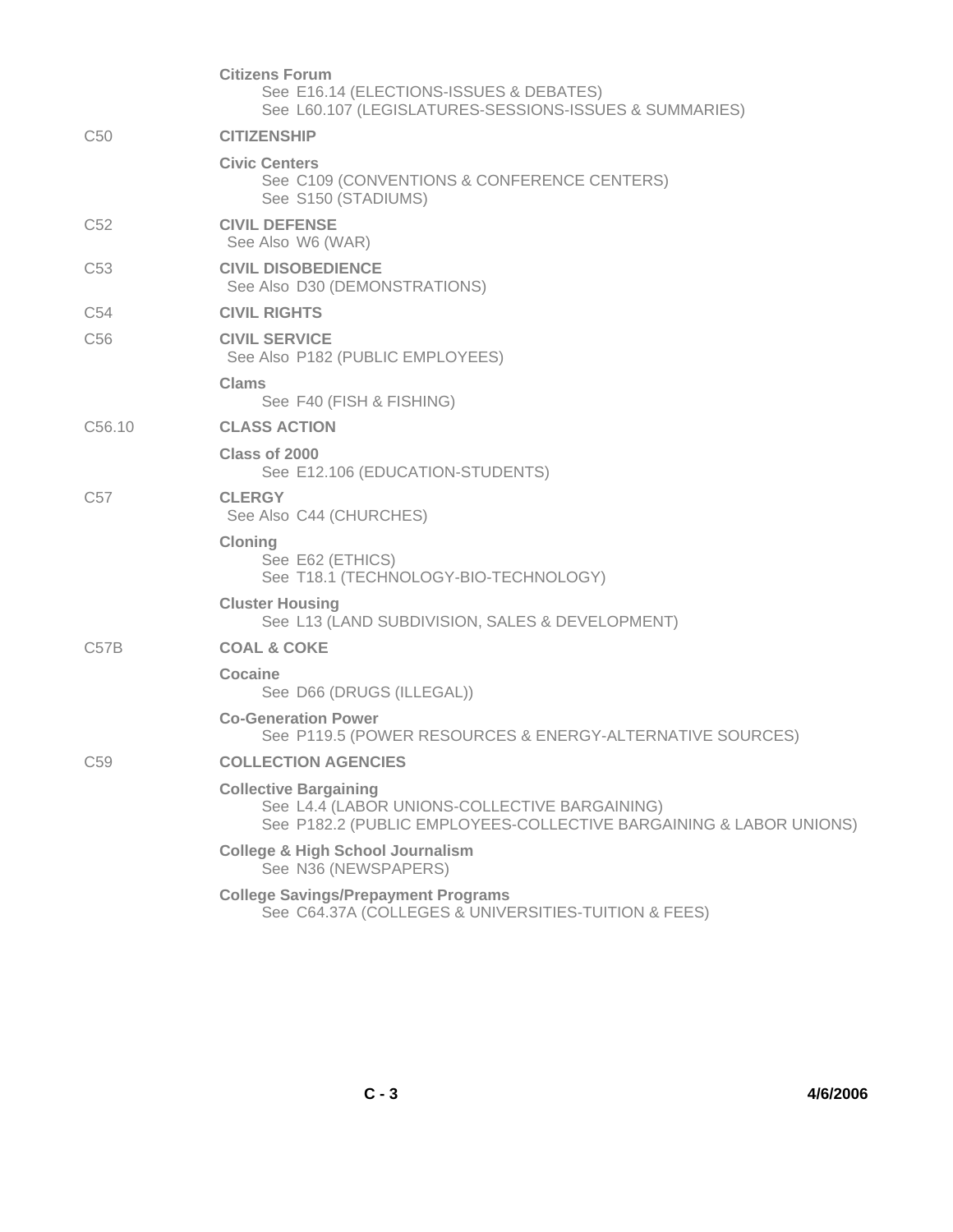| C64            | <b>COLLEGES &amp; UNIVERSITIES</b>                                |
|----------------|-------------------------------------------------------------------|
| C64.3          | <b>ACCREDITATION</b>                                              |
| C64.3C         | <b>ADMINISTRATION</b>                                             |
| C64.3B         | <b>ATHLETICS</b>                                                  |
| C64.4          | <b>BUILDINGS</b>                                                  |
|                | <b>Community Colleges</b>                                         |
|                | See C64.21 (COLLEGES & UNIVERSITIES-MNSCU (MINNESOTA STATE        |
|                | <b>COLLEGES &amp; UNIVERSITIES))</b>                              |
| C64.4B         | <b>CRIME</b>                                                      |
| C64.6G         | <b>ENROLLMENT &amp; ADMISSIONS POLICY</b>                         |
| C64.8          | <b>FACULTY &amp; EMPLOYEES</b>                                    |
| C64.12         | <b>FINANCE</b>                                                    |
| C64.18         | <b>FINANCIAL AID</b>                                              |
|                | <b>Fraternities &amp; Sororities</b>                              |
| C64.19         | <b>LEGISLATION &amp; POLICY</b>                                   |
| C64.20M        | <b>MINORITIES</b>                                                 |
|                | See Also A42.10 (ASIAN AMERICANS)                                 |
|                | See Also B15 (BLACKS)                                             |
|                |                                                                   |
|                | See Also H25 (HISPANICS)                                          |
|                | See Also 112 (INDIANS OF NORTH AMERICA)                           |
| C64.21         | <b>MNSCU (MINNESOTA STATE COLLEGES &amp; UNIVERSITIES)</b>        |
|                | See Also C64.38 (COLLEGES & UNIVERSITIES-UNIVERSITY OF MINNESOTA) |
|                | <b>Newspapers (Students)</b>                                      |
|                | See N36 (NEWSPAPERS)                                              |
| C64.27         | <b>ORGANIZATIONS</b>                                              |
|                | <b>Prepayment &amp; College Saving Plans</b>                      |
|                | See C64.37A (COLLEGES & UNIVERSITIES-TUITION & FEES)              |
| C64.28         | <b>PRIVATE</b>                                                    |
| <b>C64.27D</b> | <b>RATINGS</b>                                                    |
| C64.35         | <b>STUDENTS</b>                                                   |
| C64.37A        | <b>TUITION &amp; FEES</b>                                         |
| C64.37C        | <b>RECIPROCITY</b>                                                |
| C64.38         | UNIVERSITY OF MINNESOTA                                           |
| C64.38F        | <b>ATHLETICS</b>                                                  |
| C64.40         | <b>BOARD OF REGENTS</b>                                           |
| C64.42         | <b>BRANCHES</b>                                                   |
| C64.38B        | <b>BUDGET &amp; FINANCES</b>                                      |
| C64.38I        | <b>FACULTY &amp; EMPLOYEES</b>                                    |
| C64.38H        | <b>HOSPITAL &amp; MEDICAL SCHOOL</b>                              |
| C64.38-R       | <b>RESEARCH</b>                                                   |
| C64.46         | <b>STUDENTS</b>                                                   |
| C64.48         | <b>VOCATIONAL</b>                                                 |
|                |                                                                   |
| C66            | <b>COMMITMENT</b>                                                 |
|                | See Also C152.4I (CRIME-INSANITY DEFENSE & MENTALLY ILL)          |
|                | See Also M42 (MENTALLY ILL)                                       |
|                | Communism                                                         |
|                | See P84.8 (POLITICAL PARTIES)                                     |
|                |                                                                   |
|                | Communitarianism                                                  |
|                | See P86 (POLITICS & POLITICIANS)                                  |
| C71            | <b>COMMUNITY &amp; NEIGHBORHOOD IMPROVEMENT</b>                   |
|                | See Also N25 (NEIGHBORHOODS)                                      |
|                | See Also U22.2 (URBAN PROBLEMS & RENEWAL)                         |
|                |                                                                   |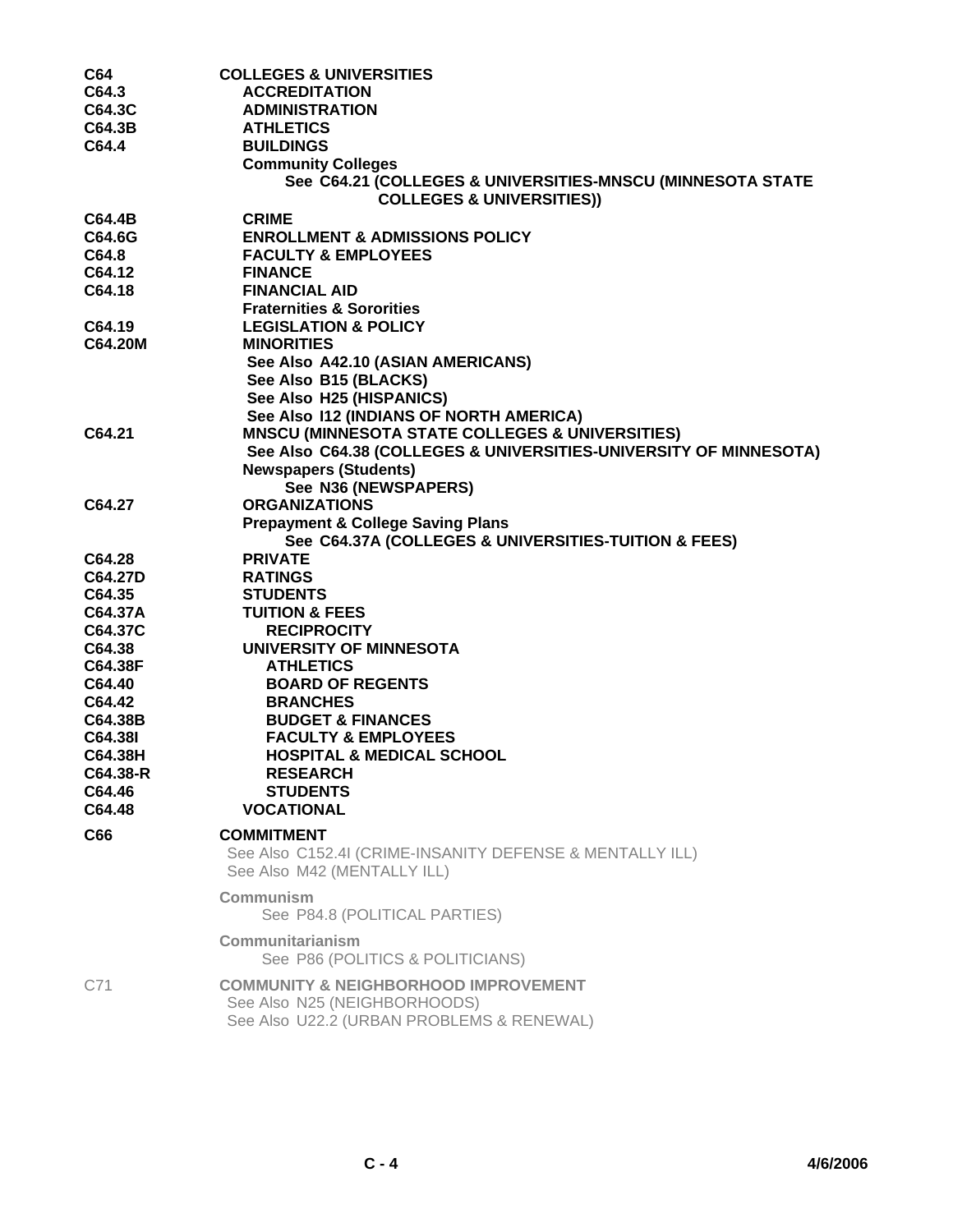| C72                       | <b>COMMUNITY CENTERS</b><br>See Also S150.5 (STADIUMS-COMMUNITY RECREATION FACILITIES)                                                                                                                                                               |
|---------------------------|------------------------------------------------------------------------------------------------------------------------------------------------------------------------------------------------------------------------------------------------------|
| C73D                      | <b>COMMUNITY SERVICE</b>                                                                                                                                                                                                                             |
|                           | <b>Community-Based Corrections</b><br>See C152C (CRIME-CORRECTIONS)                                                                                                                                                                                  |
|                           | <b>Community-Based Planning</b><br>See U22.6 (URBANIZATION & SPRAWL)                                                                                                                                                                                 |
|                           | <b>Community-Supported Agriculture Farms</b><br>See A12.16 (AGRICULTURE-FARMS & FARMERS)                                                                                                                                                             |
| C75                       | <b>COMMUTERS</b>                                                                                                                                                                                                                                     |
|                           | <b>Comparable Worth</b><br>See W2.4 (WAGES & SALARIES-EQUAL PAY (COMPARABLE WORTH))                                                                                                                                                                  |
|                           | <b>Compost</b><br>See S130.10 (SOLID WASTE-YARD WASTE)                                                                                                                                                                                               |
|                           | <b>Compulsive Gambling</b><br>See G2.1 (GAMBLING-COMPULSIVE)                                                                                                                                                                                         |
| C76<br>C76.3              | <b>COMPUTERS</b><br><b>CRIME &amp; FRAUD</b><br><b>Educational Applications</b>                                                                                                                                                                      |
| C76.8<br>C76.10<br>C76.14 | See T18.3 (TECHNOLOGY-EDUCATIONAL)<br><b>GOVERNMENT APPLICATIONS</b><br>POLICE APPLICATIONS<br><b>TAX APPLICATIONS</b>                                                                                                                               |
|                           | <b>Condominiums</b><br>See H52.2 (HOUSING-CONDOS, TOWNHOMES, & COOPS)                                                                                                                                                                                |
|                           | <b>Condoms</b><br>See B12 (BIRTH CONTROL)                                                                                                                                                                                                            |
|                           | <b>Conferences</b><br>See C109 (CONVENTIONS & CONFERENCE CENTERS)                                                                                                                                                                                    |
| C82                       | <b>CONFLICT OF INTEREST</b><br>See Also E62 (ETHICS)                                                                                                                                                                                                 |
|                           | <b>Conflict Resolution</b><br>See A38 (ARBITRATION & MEDIATION)                                                                                                                                                                                      |
| C84                       | <b>CONSERVATION OF RESOURCES</b><br>See Also 162 (INTERPRETIVE CENTERS AND NATURE CENTERS)<br>See Also N16 (NATURAL RESOURCES)<br>See Also P119.14 (POWER RESOURCES & ENERGY-ENERGY CONSERVATION)<br>See Also S130.8 (SOLID WASTE-RECYCLING & REUSE) |
| C88<br>C89                | MN.<br><b>ORGANIZATIONS</b>                                                                                                                                                                                                                          |
|                           | <b>Conservation Officers</b><br>See M68 (MINNESOTA DEPARTMENTS & AGENCIES-NATURAL RESOURCES<br>DEPARTMENT (DNR))                                                                                                                                     |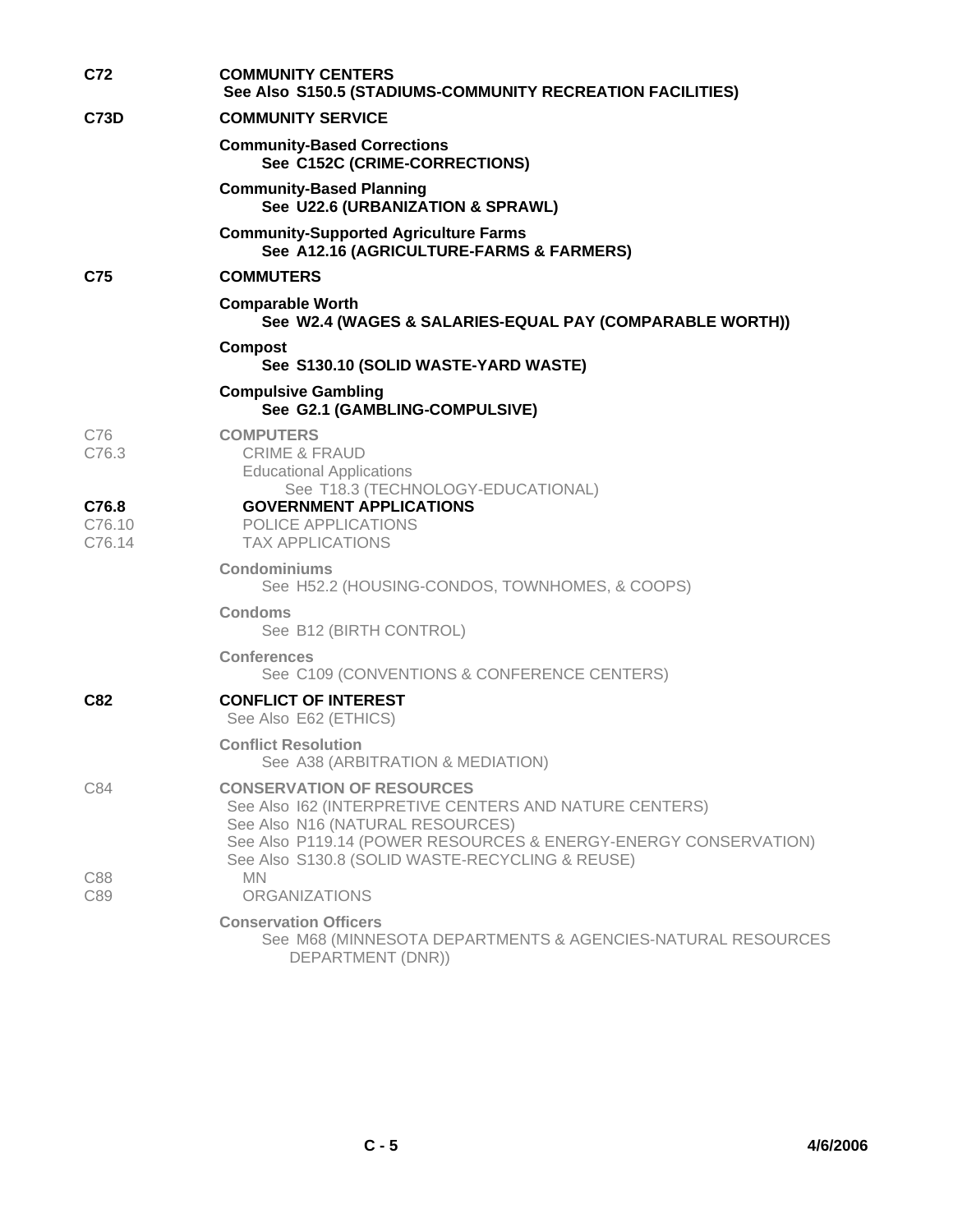|                                          | <b>Conservation Reserve Program</b><br>See A12.55 (AGRICULTURE-SOIL CONSERVATION)                                                                                                                                                                                                                                            |
|------------------------------------------|------------------------------------------------------------------------------------------------------------------------------------------------------------------------------------------------------------------------------------------------------------------------------------------------------------------------------|
| C <sub>90</sub>                          | <b>CONSERVATISM</b>                                                                                                                                                                                                                                                                                                          |
|                                          | <b>Conservators</b><br>See G48 (GUARDIANS)                                                                                                                                                                                                                                                                                   |
|                                          | <b>Constituent Services</b><br>See L60.84 (LEGISLATURES-PUBLIC RELATIONS & CONSTITUENTS)                                                                                                                                                                                                                                     |
| C <sub>94</sub>                          | <b>CONSTITUTIONAL LAW</b>                                                                                                                                                                                                                                                                                                    |
|                                          | <b>Constitutional Officers (MN)</b><br>See M68 (MINNESOTA DEPARTMENTS & AGENCIES-AUDITOR)<br>See M68 (MINNESOTA DEPARTMENTS & AGENCIES-ATTORNEY GENERAL)<br>See M68 (MINNESOTA DEPARTMENTS & AGENCIES-SECRETARY OF STATE)<br>See G34 (GOVERNORS)<br>See L84 (LIEUTENANT GOVERNORS)<br>See M70.26 (MINNESOTA-STATE OFFICIALS) |
| C92<br>C92.2                             | <b>CONSTITUTION-MN</b><br><b>AMENDMENTS &amp; REVISION</b>                                                                                                                                                                                                                                                                   |
| C92.4                                    | <b>CONSTITUTION-UNITED STATES</b>                                                                                                                                                                                                                                                                                            |
|                                          | <b>Construction Industry</b><br>See B36 (BUILDING INDUSTRY & TRADES)                                                                                                                                                                                                                                                         |
| C <sub>96</sub>                          | <b>CONSULTANTS</b>                                                                                                                                                                                                                                                                                                           |
|                                          | <b>Consumer Debt</b><br>See D19 (DEBT- CONSUMER)                                                                                                                                                                                                                                                                             |
|                                          | <b>Consumer Price Index (CPI)</b><br>See P144 (PRICES)                                                                                                                                                                                                                                                                       |
| C <sub>102</sub>                         | <b>CONSUMER PROTECTION</b>                                                                                                                                                                                                                                                                                                   |
| C <sub>102.1</sub>                       | See Also P156 (PRODUCT LIABILITY & SAFETY)<br><b>LEGAL ACTIONS</b>                                                                                                                                                                                                                                                           |
| C <sub>102.2</sub><br>C <sub>102.4</sub> | <b>LEGISLATION</b><br><b>PACKAGING &amp; LABELING</b>                                                                                                                                                                                                                                                                        |
|                                          | <b>Containers</b>                                                                                                                                                                                                                                                                                                            |
|                                          | See B8 (BEVERAGE INDUSTRY)<br>See S130.2 (SOLID WASTE-BOTTLES, CANS & LITTER)                                                                                                                                                                                                                                                |
|                                          | <b>Contests</b><br>See G4 (GAMES-CONTESTS-VIDEO GAMES)                                                                                                                                                                                                                                                                       |
|                                          | <b>Contraceptives</b><br>See B12 (BIRTH CONTROL)                                                                                                                                                                                                                                                                             |
| C <sub>106</sub>                         | <b>CONTRACTS &amp; CONTRACTORS</b><br>See Also P214.2 (PUBLIC WORKS-CONTRACTS)<br>See Also P216 (PURCHASING-GOVERNMENT)                                                                                                                                                                                                      |
| C <sub>108</sub>                         | <b>CONTRACTS-GOVERNMENT</b>                                                                                                                                                                                                                                                                                                  |
| C <sub>109</sub>                         | <b>CONVENTIONS &amp; CONFERENCE CENTERS</b>                                                                                                                                                                                                                                                                                  |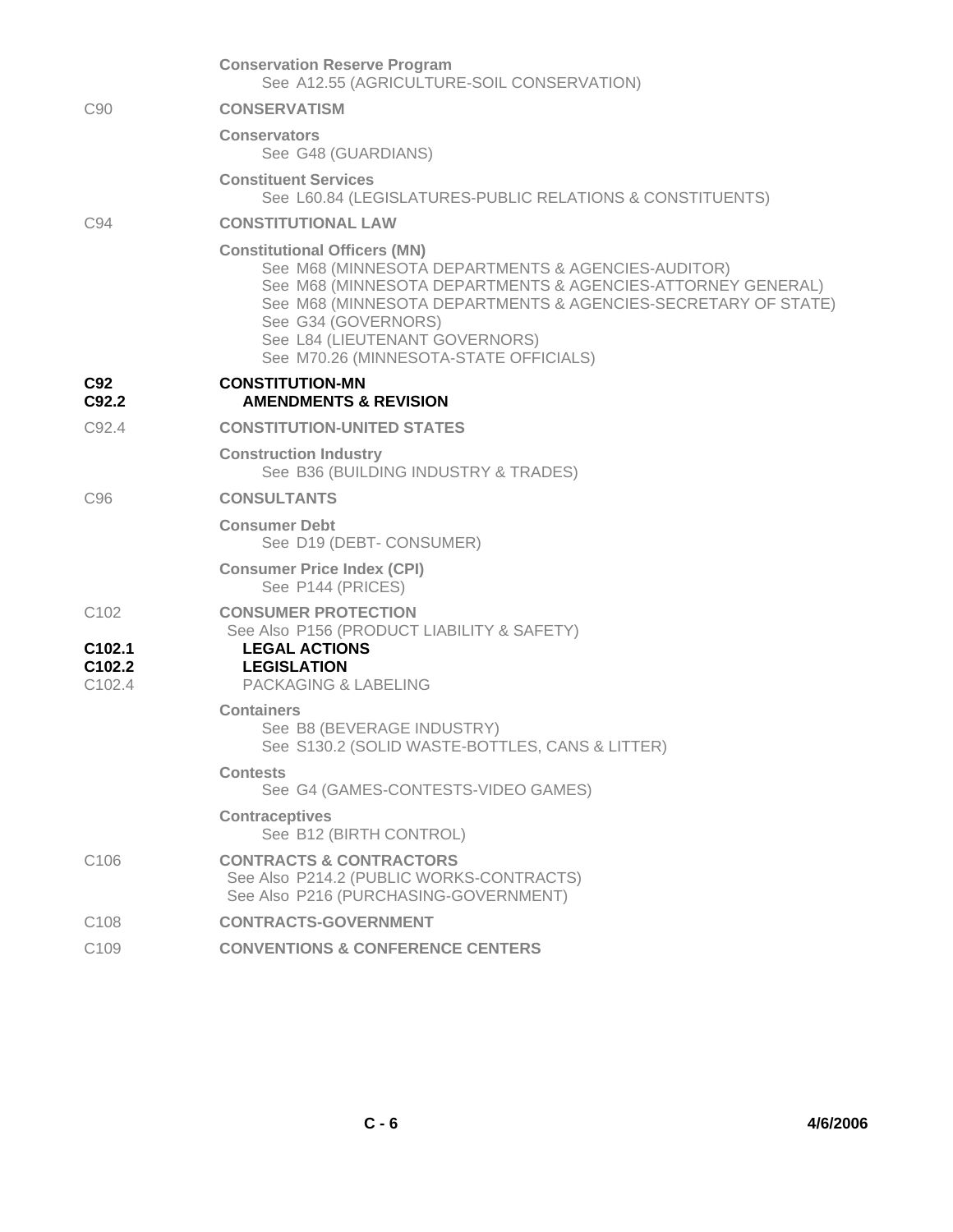| C <sub>110</sub>               | <b>COOPERATIVES</b><br>See Also A12.4 (AGRICULTURE-COOPERATIVES)                                                                                                                                                                                                                                                                                                                                                                                                                                                                                                                                                                                                                                                                          |
|--------------------------------|-------------------------------------------------------------------------------------------------------------------------------------------------------------------------------------------------------------------------------------------------------------------------------------------------------------------------------------------------------------------------------------------------------------------------------------------------------------------------------------------------------------------------------------------------------------------------------------------------------------------------------------------------------------------------------------------------------------------------------------------|
| C <sub>116</sub>               | <b>COPYRIGHT</b><br>See Also P28 (PATENTS)<br>See Also T58 (TRADEMARKS & TRADE NAMES)                                                                                                                                                                                                                                                                                                                                                                                                                                                                                                                                                                                                                                                     |
|                                | <b>Corporate Welfare</b><br>See I22.8 (INDUSTRIAL DEVELOPMENT-POLICY (Government))                                                                                                                                                                                                                                                                                                                                                                                                                                                                                                                                                                                                                                                        |
| C <sub>118</sub>               | <b>CORPORATIONS</b><br><b>Acquisitions &amp; Mergers</b><br>See B46.26 (BUSINESS MERGERS)<br>Legislation                                                                                                                                                                                                                                                                                                                                                                                                                                                                                                                                                                                                                                  |
| C118.10<br>C118.12<br>C118.13A | See B46.24 (BUSINESS AND POLITICS)<br>NON-PROFIT<br><b>OFFICERS &amp; SALARIES</b><br><b>RESPONSIBILITY</b><br>Taxation<br>See T8.10 (TAXATION-TAXES-BUSINESS & CORPORATE)                                                                                                                                                                                                                                                                                                                                                                                                                                                                                                                                                                |
| C118-MN                        | <b>CORPORATIONS-MN</b><br>(From 1970-1977 files for Minnesota corporations are not broken down by corporate name -<br>all clippings are filed under the general C118 code. Fore those years, only major stories on<br>the most prominent corporations will be found. Dates after company names indicate the year<br>that files were started for that company.)                                                                                                                                                                                                                                                                                                                                                                            |
|                                | 3M: 78-80, 82-<br>ALLETE: 01-<br>(For clips prior to 2001, See C118-MN-MINNESOTA POWER)<br>ALLIANT TECH. SYSTEMS: 90-<br><b>ALLINA: 2002-</b><br>American Can: 83<br>American Car Co.: 83<br>Amhoist: 80, 82-89<br>Amway: 83-86<br>ANDERSEN WINDOWS: 90-91, 93-<br>Apache: 83-89, 91<br>Apertus Tech.: 90, 92<br>Archer Daniels: 83, 87-91<br>AT&T: 94-<br>Banco: 82-83<br>BEST BUY: 00-<br>BLANDIN: 82-83, 85-89, 91-<br>BLUE CROSS/BLUE SHIELD OF MINN.: 88-<br><b>BOISE CASCADE: 78, 82-</b><br>CARGILL: 78-80, 82-<br>CARLSON CO.: 83-<br><b>CENTERPOINT ENERGY 05-</b><br>Ceridian: 92-93<br><b>Comserv: 85-88</b><br>Control Data: 78-80, 82-98<br>Conwed: 85-86, 88-89<br><b>CRAY RESEARCH: 78-80, 82-</b><br>Data Card: 83, 86-89 |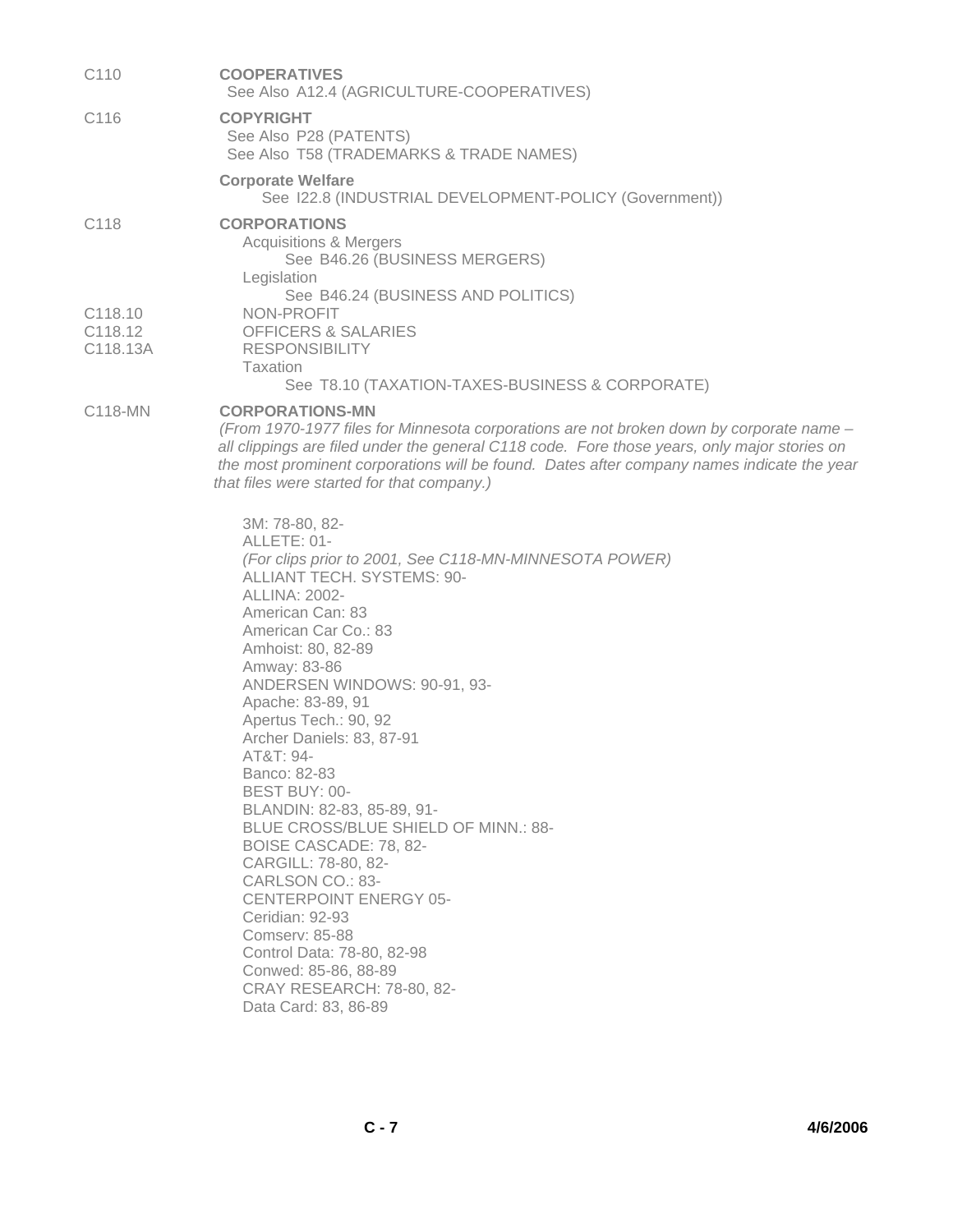### C118-MN **CORPORATIONS-MN**

*(From 1970-1977 files for Minnesota corporations are not broken down by corporate name. All clippings are filed under the general C118 code. Fore those years, only major stories on the most prominent corporations will be found. Dates after company names indicate the year that files were started for that company.)* 

Dayton Hudson Corp.: 78-79, 82-00 *(for clips after 2000, see C118-MN-TARGET)* Delta: 87 DELUXE CORP.: 90- ECOLAB: 83- ETA Systems: 83-84, 88-90 FINGERHUT: 90- Gelco: 84, 86-88 GENERAL MILLS: 79, 82- GMC: 89 Grand Casinos: 96-97 H.B. FULLER: 82-89, 91- HEALTH EAST: 89- HEALTH PARTNERS: 95- HONEYWELL: 78-79, 82- HORMEL: 79, 82- I.C. Systems: 83 IBM: 82- International Harvester: 83-84 ITT: 84, 87, 89 JOSTENS: 88- KOCH: 87- LAND-O-LAKES: 82- Litton: 84 MARVIN WINDOWS: 90- MBL: 89-90 MCI: 92- MEDICA: 91- MEDTRONIC: 80, 82- MICHAEL FOODS: 90- Miller and Schroeder: 84-92 Minnegasco: 89-05 Minnesota Power: 90-00 *(For clips after 2000, see C118-MN-ALLETE)* Molecular Genetics: 88 Multifoods: 79 Munsingwear: 82-84, 86-98 Northern States Power: 91-00 *(For clips after 2000, see C118-MN-XCEL ENERGY)* NORTHWEST AIRLINES: 79, 83-85, 88- Norwest: 83-98 *(For clips after 1998, see C118-MN-WELLS FARGO)* Onan: 84, 92-98 Opm: 83 Osmonics: 83 Peavey: 83-84, 88 PENTAIR: 83-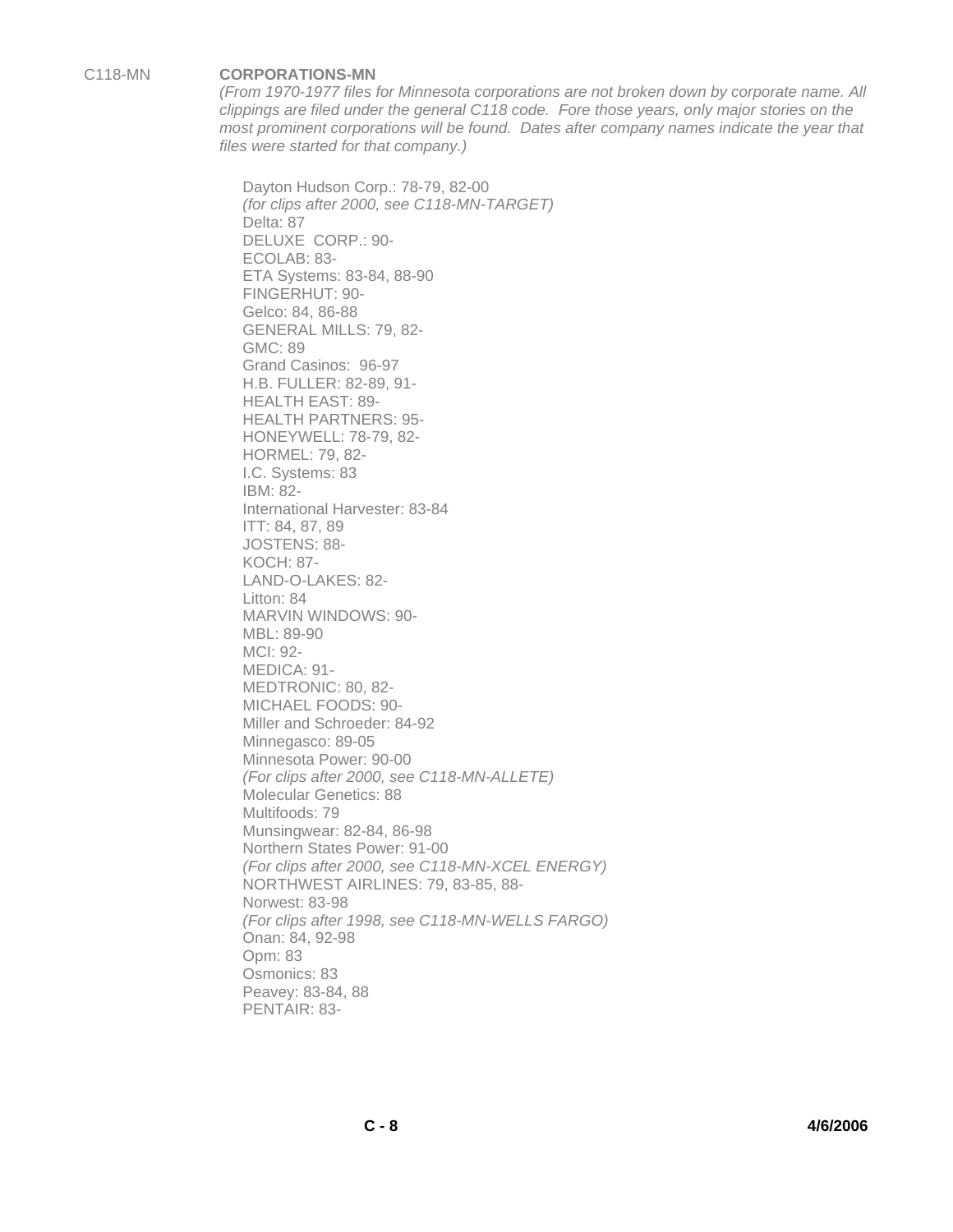### C118-MN **CORPORATIONS-MN**

*(From 1970-1977 files for Minnesota corporations are not broken down by corporate name. All clippings are filed under the general C118 code. Fore those years, only major stories on the most prominent corporations will be found. Dates after company names indicate the year that files were started for that company.)* 

Pillsbury: 78-80, 82-2001 POLARIS: 2003- POTLATCH: 88- QWEST: 01- *(For clips prior to 2001, see C118-MN-US WEST)* Schaak Electronics: 85-87 Sen. Tech.: 83 Sperry Univac: 83-89 ST. PAUL CO.: 87, 90- St. Regis: 83-84, 90 Strohs: 92 TARGET: 00- *(For clips prior to 2000, see C118-MN-DAYTON HUDSON)* Tcf: 89 TORO: 79-80, 82- U.S. BANCORP: 98- *(For clips prior to 1998, see C118-MN-FIRST BANK SYSTEMS)* U.S. West: 94-00 *(For clips after 2000, see C118-MN-QWEST)* Unisys: 86-91 UNITED HEALTH CARE: 88, 90- Waldorf: 88, 90 Waste Management, Inc.: 87, 89, 90 WELLS FARGO: 99- *(For clips prior to 1999, see C118-MN-NORWEST)* WEST PUBLISHING: 79, 86- Whirlpool: 83-91 XCEL ENERGY: 01- *(For clips prior to 2001, see C118-MN-NORTHERN STATES POWER)* **Corrections** See C152C (CRIME-CORRECTIONS)

## **Corruption-Political**

See E62 (ETHICS) See L60.44 (LEGISLATURES-MEMBERS-ETHICS) See P182.5 (PUBLIC EMPLOYEES-ETHICS)

## C123 **COSMETICS & TATTOOS**

**Cottage Industries** See E44.1B (EMPLOYMENT-HOME BASED)

## C131A **COUNTERFEITING**

## C132 **COUNTIES**

C132-HENNEPIN HENNEPIN

See Also E16.20H (ELECTIONS-MINNESOTA-LOCAL-HENNEPIN COUNTY) C132-RAMSEY RAMSEY See Also E16.20R (ELECTIONS-MINNESOTA-LOCAL-RAMSEY COUNTY)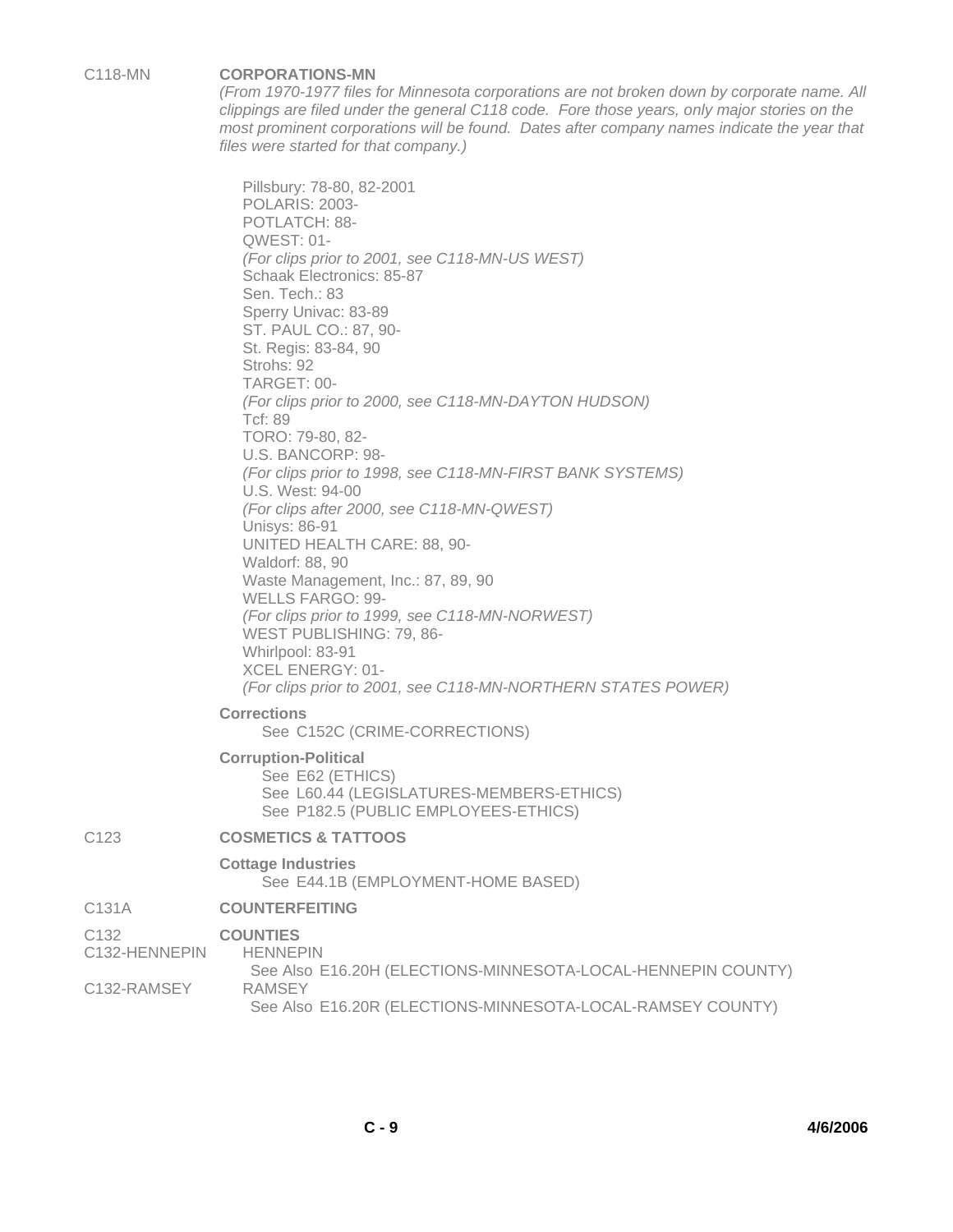| C <sub>133</sub>                                                     | <b>COUNTY &amp; MUNICIPAL RELATIONS</b>                                                                                                                                                                  |
|----------------------------------------------------------------------|----------------------------------------------------------------------------------------------------------------------------------------------------------------------------------------------------------|
| C <sub>134</sub><br>C134.2<br>C134.4<br>C <sub>134.5</sub><br>C134.6 | <b>COUNTY GOVERNMENT</b><br><b>CITY-COUNTY CONSOLIDATION OF SERVICES</b><br><b>FINANCE</b><br><b>MULTI-COUNTY PLANNING &amp; SERVICES</b><br><b>OFFICIALS &amp; SALARIES</b>                             |
|                                                                      | <b>Coupons</b><br>See G4 (GAMES-CONTESTS-VIDEO GAMES)                                                                                                                                                    |
| C <sub>138</sub>                                                     | <b>COURTS</b><br>See Also A5.5 (ADMINISTRATIVE LAW)<br>See Also C152 (CRIME)<br>See Also C94 (CONSTITUTIONAL LAW)<br>See Also J10 (JUDGES)<br>See Also L38.8 (LEGAL PROFESSION)<br>See Also T84 (TRIALS) |
| C138.4                                                               | APPELLATE                                                                                                                                                                                                |
| C138.8<br>C138.14                                                    | COUNTY, MUNICIPAL, DISTRICT<br><b>FAMILY</b>                                                                                                                                                             |
| C138.18                                                              | <b>JUVENILE</b>                                                                                                                                                                                          |
| C138.21<br>C138.32                                                   | MINNESOTA SUPREME COURT<br><b>REPORTERS &amp; INTERPRETERS</b>                                                                                                                                           |
| C138.34                                                              | <b>TAX</b>                                                                                                                                                                                               |
|                                                                      | <b>Courts and Legislatures</b><br>See C94 (CONSTITUTIONAL LAW)<br>See L26 (LAW)<br>See L60.7 (LEGISLATURES-BILLS & RESOLUTIONS-LEGISLATIVE INTENT)                                                       |
| C <sub>141</sub>                                                     | <b>CREATIONISM</b><br>See Also E12.80 (EDUCATION-RELIGION IN PUBLIC SCHOOLS)                                                                                                                             |
| C144                                                                 | <b>CREDIT BUREAUS &amp; CREDIT RATINGS</b><br>See Also C59 (COLLECTION AGENCIES)                                                                                                                         |
| C146                                                                 | <b>CREDIT CARDS</b>                                                                                                                                                                                      |
| C148                                                                 | <b>CREDIT UNIONS</b>                                                                                                                                                                                     |
| C <sub>150</sub>                                                     | <b>CREMATION</b><br>See Also C18 (CEMETERIES)<br>See Also E34 (EMBALMERS & FUNERAL HOMES)                                                                                                                |
| C <sub>152</sub>                                                     | <b>CRIME</b>                                                                                                                                                                                             |
| C152A<br><b>C152AB</b><br>C152B                                      | See Also P205 (PUBLIC SAFETY)<br><b>ARRESTS &amp; FALSE ARREST</b><br><b>ASSAULT</b><br><b>BAIL &amp; PRETRIAL RELEASE</b><br><b>Campus Crime</b>                                                        |
| C152C                                                                | See C64.4B (COLLEGES & UNIVERSITIES-CRIME)<br><b>CORRECTIONS</b><br>See Also P148 (PRISONERS)<br>See Also M68 (MINNESOTA DEPARTMENTS & AGENCIES-CORRECTIONS<br><b>DEPARTMENT)</b>                        |
| C <sub>152</sub> C <sub>.2</sub>                                     | <b>EDUCATIONAL PROGRAMS</b>                                                                                                                                                                              |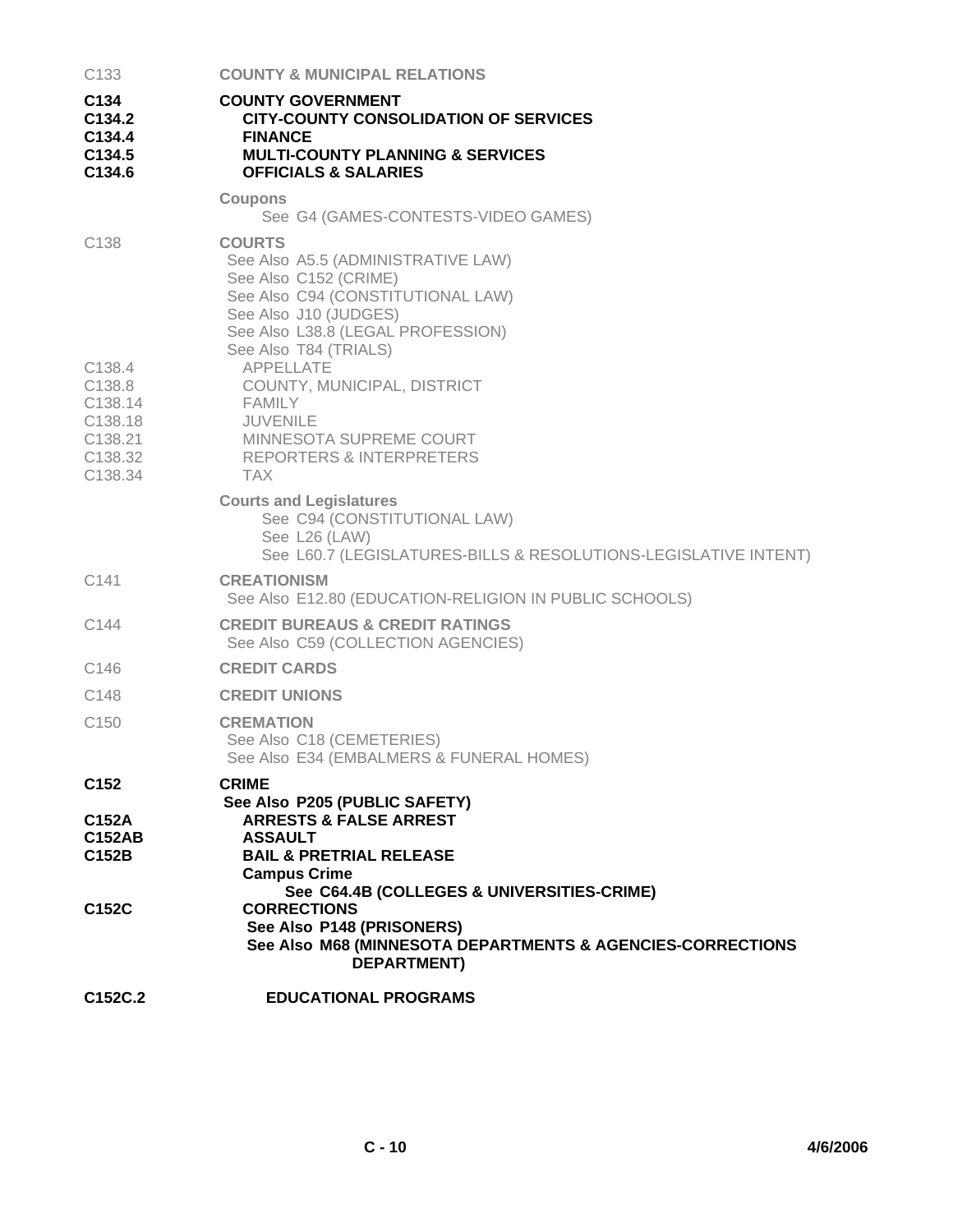| C <sub>152</sub>    | <b>CRIME</b>                                               |
|---------------------|------------------------------------------------------------|
|                     | See Also P205 (PUBLIC SAFETY)                              |
| C152C.4             | <b>GUARDS &amp; STAFF</b>                                  |
| C152C.6             | <b>JAILS</b>                                               |
| C152C.7             | <b>JUVENILE</b>                                            |
| C152C.8             | <b>PRISON INDUSTRIES</b>                                   |
| C152C.10            | <b>PRISONS</b>                                             |
| C152C.12            | <b>WOMEN</b>                                               |
| C152D               | <b>COST OF CRIME</b>                                       |
|                     | <b>Courts</b>                                              |
|                     | See C138 (COURTS)                                          |
| C152E               | <b>CRIME PREVENTION</b>                                    |
| C152J               | <b>CRIMINAL JUSTICE &amp; PROCEDURE</b>                    |
|                     | <b>Domestic Violence</b>                                   |
|                     |                                                            |
|                     | See C36.12 (CHILDREN & FAMILIES-DOMESTIC VIOLENCE)         |
|                     | See W54.3 (WOMEN-BATTERED)                                 |
|                     | <b>Drug Crimes</b>                                         |
|                     | See D66 (DRUGS (ILLEGAL))                                  |
| C152L               | <b>EMBEZZLEMENT &amp; WHITE COLLAR</b>                     |
| <b>C152N</b>        | <b>EVIDENCE &amp; CONFESSIONS</b>                          |
|                     | Fraud                                                      |
|                     | See F76 (FRAUD)                                            |
| C152P               | <b>GANGS</b>                                               |
| C <sub>152.2</sub>  | <b>HATE CRIMES</b>                                         |
| C152.3              | <b>HOMICIDE</b>                                            |
| C152.3H             | <b>STATISTICS</b>                                          |
| C152.4              | <b>IDENTIFICATION</b>                                      |
| C152.4I             | <b>INSANITY DEFENSE &amp; MENTALLY ILL</b>                 |
| C152.4J             | <b>JUVENILE CRIME</b>                                      |
|                     | See Also C138.18 (COURTS-JUVENILE)                         |
|                     | See Also E12.24 (EDUCATION-DISCIPLINE & VIOLENCE)          |
| C152.4M             | <b>ADULT CERTIFICATION</b>                                 |
| C <sub>152.5</sub>  | <b>LEGISLATION &amp; POLICY</b>                            |
| C <sub>152.6</sub>  | <b>MINNESOTA</b>                                           |
| C <sub>152.7</sub>  | <b>MOTOR VEHICLE THEFT</b>                                 |
|                     | <b>Pardons</b>                                             |
|                     | See P12 (PARDONS)                                          |
| C <sub>152.10</sub> | <b>PAROLE &amp; PROBATION</b>                              |
|                     | <b>Plea Bargaining</b>                                     |
|                     | See C152.12 (CRIME-PUNISHMENT & SENTENCES)                 |
|                     | <b>Police</b>                                              |
|                     | See P82 (POLICE & SHERIFFS)                                |
|                     | <b>Prisoners</b>                                           |
|                     | See P148 (PRISONERS)                                       |
|                     | <b>Probation</b>                                           |
|                     | See C152.10 (CRIME-PAROLE & PROBATION)                     |
|                     | <b>Public Defenders</b>                                    |
|                     | See P180 (PUBLIC DEFENDERS)                                |
| C <sub>152.12</sub> | <b>PUNISHMENT &amp; SENTENCES</b>                          |
|                     | See Also C10 (CAPITAL PUNISHMENT)                          |
|                     | See Also M68 (MINNESOTA DEPARTMENTS & AGENCIES-CORRECTIONS |
|                     | <b>DEPARTMENT)</b>                                         |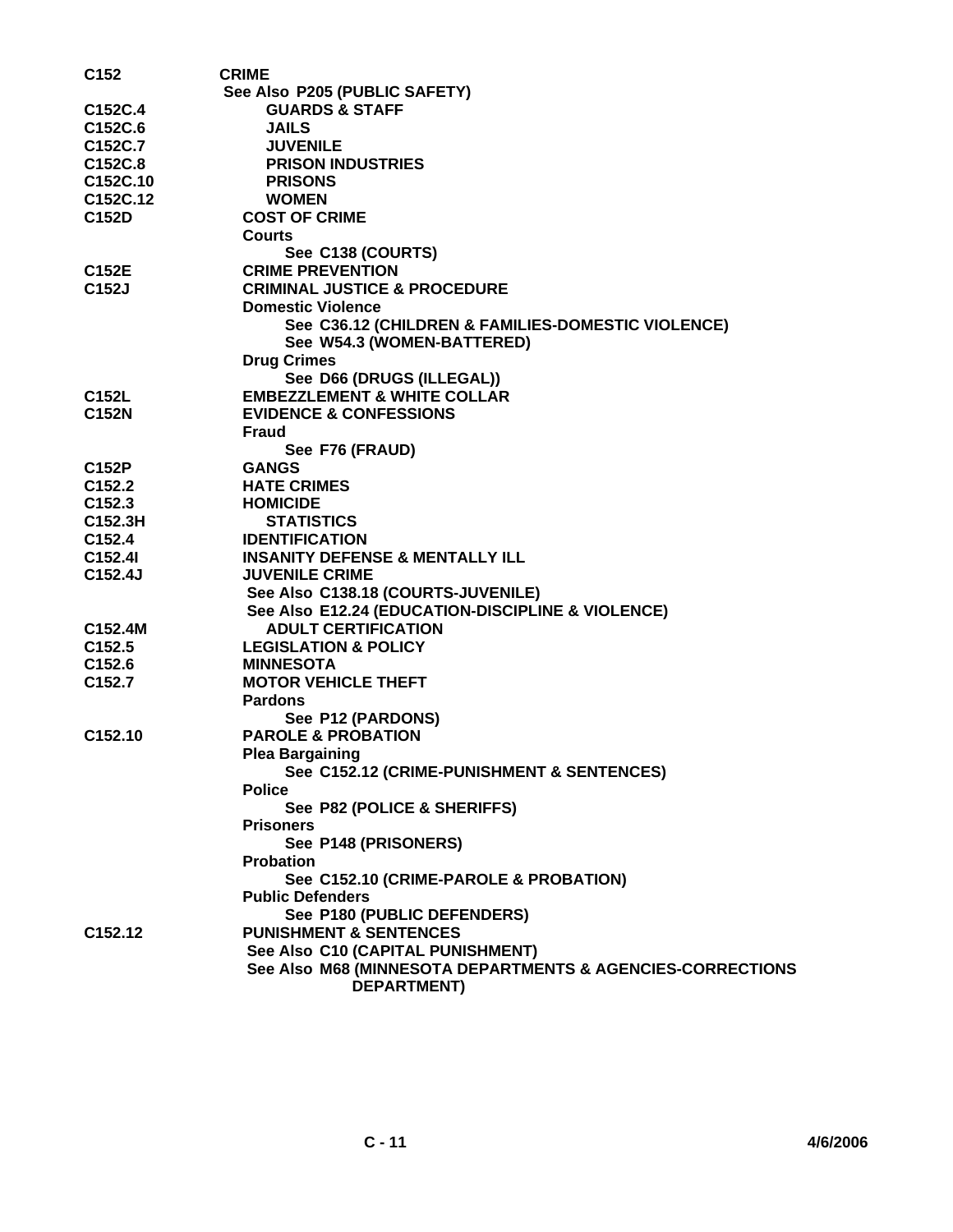| C <sub>152</sub>      | <b>CRIME</b>                                 |
|-----------------------|----------------------------------------------|
|                       | See Also P205 (PUBLIC SAFETY)                |
| C <sub>152.14</sub>   | <b>RECIDIVISM &amp; REHABILITATION</b>       |
| C <sub>152.15</sub>   | <b>RECORD INFORMATION</b>                    |
|                       | <b>Restorative Justice</b>                   |
|                       | See C152.12 (CRIME-PUNISHMENT & SENTENCES)   |
|                       | <b>Search &amp; Seizure</b>                  |
|                       | See S40 (SEARCHES & SEIZURES)                |
| C152.15C              | <b>SEX CRIMES</b>                            |
| C <sub>152.15</sub> S | <b>SEX OFFENDERS</b>                         |
|                       | <b>Shoplifting</b>                           |
|                       | See C152.18 (CRIME-THEFT & ROBBERY)          |
|                       | <b>Stalking</b>                              |
|                       | See T26 (TERRORISM)                          |
| C <sub>152.16</sub>   | <b>STATISTICS</b>                            |
|                       | See Also C152.3H (CRIME-HOMICIDE-STATISTICS) |
| C <sub>152.18</sub>   | <b>THEFT &amp; ROBBERY</b>                   |
|                       | <b>Three Strikes Laws</b>                    |
|                       | See C152.12 (CRIME-PUNISHMENT & SENTENCES)   |
| C <sub>152.24</sub>   | <b>VICTIMS &amp; VICTIM COMPENSATION</b>     |
|                       | <b>Witnesses</b>                             |
|                       | See W48 (WITNESSES & SUBPEONAS)              |
|                       | <b>Crisis Nurseries</b>                      |
|                       | See C36 (CHILDREN & FAMILIES)                |
|                       | <b>Crops</b>                                 |
|                       | See A12.46 (AGRICULTURE-PRODUCTS & CROPS)    |
|                       | <b>Cruising</b>                              |
|                       | See T62.4 (TRAFFIC-REGULATION)               |
| C <sub>161</sub>      | <b>CULTURAL DIVERSITY</b>                    |
| C <sub>162</sub>      | <b>CURFEW</b>                                |
|                       |                                              |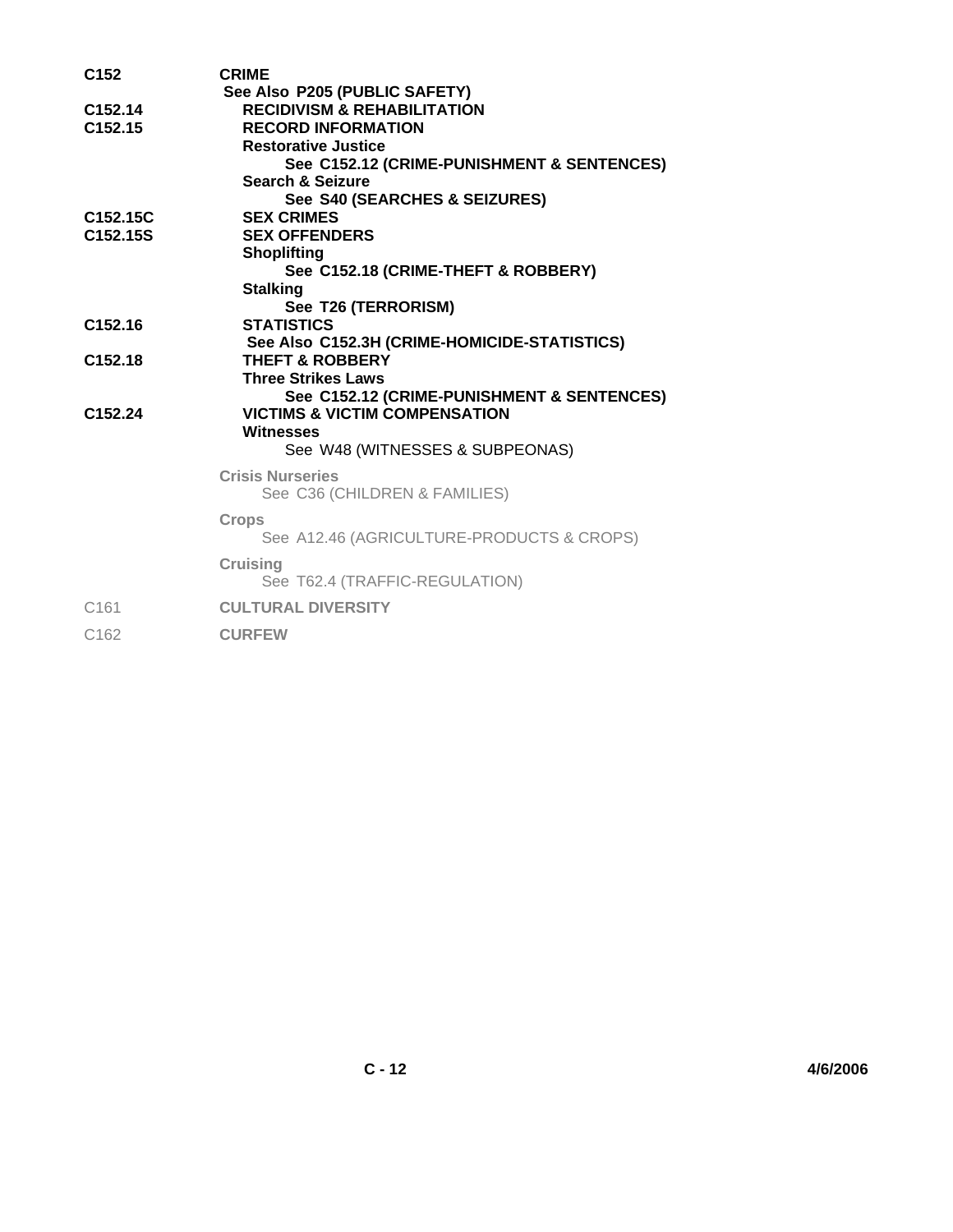|                 | <b>Dairy Farms</b><br>See A12.10 (AGRICULTURE-DAIRY FARMS & DAIRY INDUSTRY)                                                                         |
|-----------------|-----------------------------------------------------------------------------------------------------------------------------------------------------|
|                 | <b>Dalkon Shield</b><br>See P156 (PRODUCT LIABILITY & SAFETY)                                                                                       |
| D <sub>6</sub>  | <b>DAMS, RESERVOIRS, AND DIKES</b>                                                                                                                  |
|                 | <b>Data Practices Act</b><br>See F80 (FREEDOM OF INFORMATION)<br>See P150 (PRIVACY)<br>See R40 (RECORDS & RECORD MANAGEMENT)                        |
|                 | <b>Databases</b><br>See C76 (COMPUTERS)                                                                                                             |
|                 | Day Care<br>See C36.10 (CHILDREN & FAMILIES-DAY CARE)<br>See E12.7 (EDUCATION-AFTER-SCHOOL CARE)<br>See O16.2 (OLD AGE-DAY CARE AND FAMILY SUPPORT) |
| D <sub>10</sub> | <b>DAYLIGHT-SAVING TIME</b>                                                                                                                         |
| D <sub>14</sub> | <b>DEAFNESS</b><br>See Also D37 (DISABLED)                                                                                                          |
| D <sub>16</sub> | <b>DEATH</b><br>See Also C152.3 (CRIME-HOMICIDE)<br>See Also E66 (EUTHANASIA)<br>See Also S232 (SUICIDE)<br>See Also W42 (WILLS/LIVING WILLS)       |
|                 | <b>Death Penalty</b><br>See C10 (CAPITAL PUNISHMENT)                                                                                                |
|                 | <b>Debit Cards</b><br>See C146 (CREDIT CARDS)                                                                                                       |
| D <sub>19</sub> | <b>DEBT- CONSUMER</b><br>See Also C59 (COLLECTION AGENCIES)                                                                                         |
| D <sub>20</sub> | <b>DEBT-PUBLIC</b>                                                                                                                                  |
|                 | <b>Defamation</b><br>See L70 (LIBEL & SLANDER)                                                                                                      |
| D <sub>26</sub> | <b>DEFENSE INDUSTRIES</b><br>See Also C108 (CONTRACTS-GOVERNMENT)<br>See Also M60 (MILITARY AFFAIRS & MILITARY SERVICE)                             |
|                 | <b>Deferred Compensation</b><br>See W2.6 (WAGES & SALARIES-FRINGE BENEFITS)                                                                         |
|                 | <b>Deficit</b><br>See D20 (DEBT- PUBLIC)                                                                                                            |
|                 | <b>Deinstitutionalization</b><br>See A24.2 (ALCOHOL PROBLEMS-CARE & TREATMENT)<br>See M42 (MENTALLY ILL)<br>See M42.4 (MENTALLY RETARDED)           |

**D - 1 4/6/2006**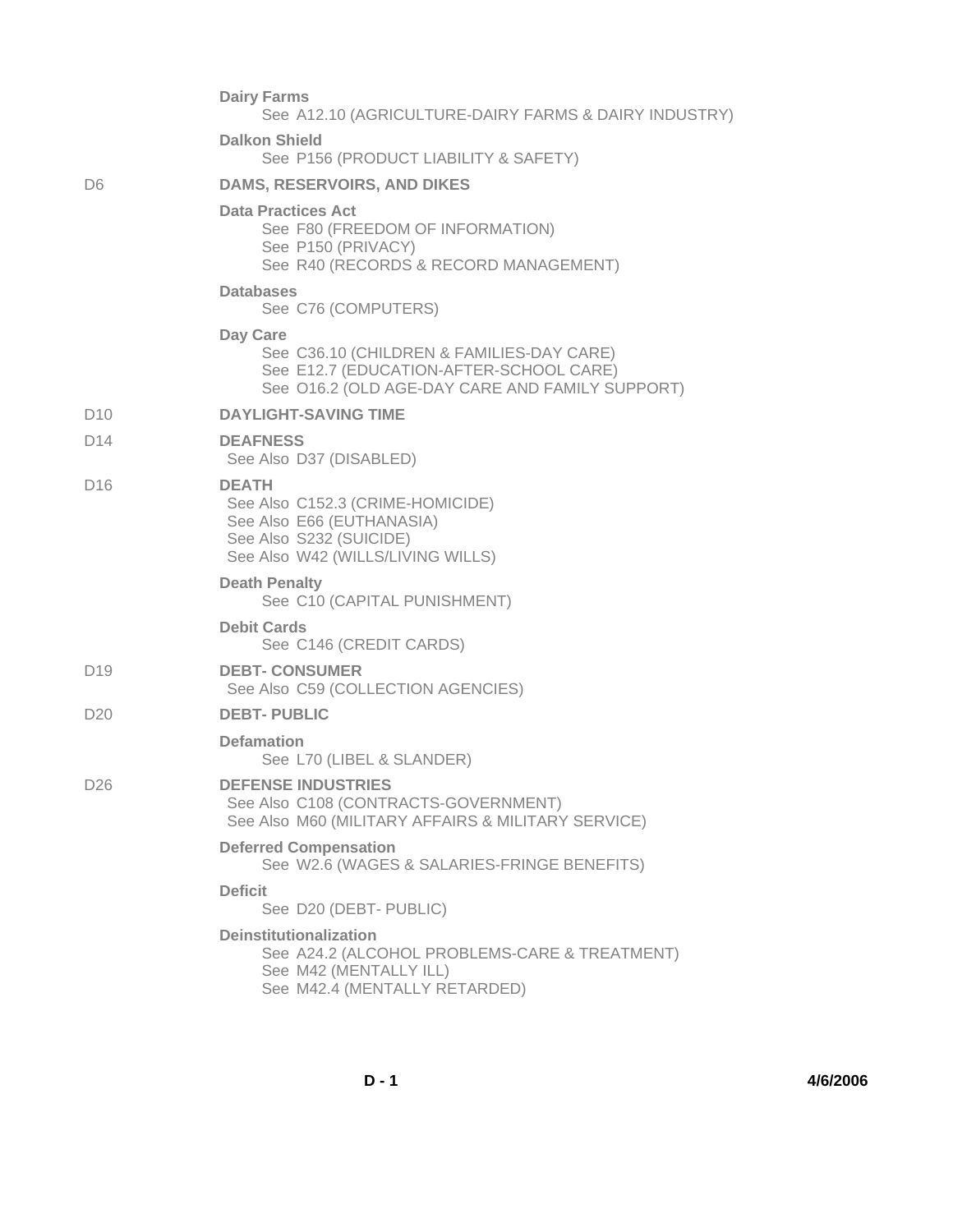|                                                                                      | <b>Democratic Party</b><br>See P84.28 (POLITICAL PARTIES-DEMOCRATIC (NATIONAL))<br>See P84.30 (POLITICAL PARTIES-DEMOCRATIC FARMER LABOR (DFL))                                                                        |
|--------------------------------------------------------------------------------------|------------------------------------------------------------------------------------------------------------------------------------------------------------------------------------------------------------------------|
| D <sub>29</sub>                                                                      | <b>DEMOGRAPHY</b><br>See Also M57 (MIGRATION OF POPULATION)<br>See Also P100 (POPULATION)                                                                                                                              |
| D <sub>30</sub>                                                                      | <b>DEMONSTRATIONS</b><br>See Also B27.12 (BOYCOTTS)<br>See Also C53 (CIVIL DISOBEDIENCE)<br>See Also P62 (PICKETING)                                                                                                   |
| D32                                                                                  | <b>DENTISTRY</b>                                                                                                                                                                                                       |
|                                                                                      | <b>Detoxification Centers</b><br>See A24.2 (ALCOHOL PROBLEMS-CARE & TREATMENT)                                                                                                                                         |
|                                                                                      | <b>Development</b><br>See I14 (INDUSTRIAL DEVELOPMENT)<br>See R34 (REAL ESTATE BUSINESS)                                                                                                                               |
|                                                                                      | <b>Development Subsidies</b><br>See E8 (ECONOMICS & ECONOMIC DEVELOPMENT)<br>See I22.8 (INDUSTRIAL DEVELOPMENT-POLICY (Government))<br>See T4.22 (TAXATION-INCENTIVES)<br>See T4.55 (TAXATION-TAX INCREMENT FINANCING) |
| D37<br>D <sub>37.1</sub><br>D37.2<br>D37.3<br>D <sub>37.4</sub><br>D <sub>37.5</sub> | <b>DISABLED</b><br>ARCHITECTURAL BARRIERS<br><b>CHILDREN</b><br><b>EDUCATION</b><br>See Also E12.94A (EDUCATION-SPECIAL EDUCATION)<br><b>EMPLOYMENT</b><br><b>HOUSING</b>                                              |
| D37.9                                                                                | <b>TRANSPORTATION</b>                                                                                                                                                                                                  |
| D40                                                                                  | <b>DISASTER RELIEF</b>                                                                                                                                                                                                 |
| D44                                                                                  | <b>DISCRIMINATION</b><br>See Also R4 (RACISM/RACE RELATIONS)<br>See Also R60.6 (RELIGIOUS LIBERTY)                                                                                                                     |
| D44.2<br>D44.4                                                                       | <b>CREDIT &amp; LOANS</b><br>EMPLOYMENT<br>See Also A10 (AGE & EMPLOYMENT)<br>See Also W2.4 (WAGES & SALARIES-EQUAL PAY (COMPARABLE WORTH))                                                                            |
| D44.6                                                                                | <b>HOUSING</b>                                                                                                                                                                                                         |
|                                                                                      | <b>Dispute Resolution</b><br>See A38 (ARBITRATION & MEDIATION)                                                                                                                                                         |
|                                                                                      | <b>Distance Education</b><br>See C64 (COLLEGES & UNIVERSITIES)<br>See T18.3 (TECHNOLOGY-EDUCATIONAL)                                                                                                                   |
|                                                                                      | <b>District Heating</b><br>See P119.5 (POWER RESOURCES & ENERGY-ALTERNATIVE SOURCES)                                                                                                                                   |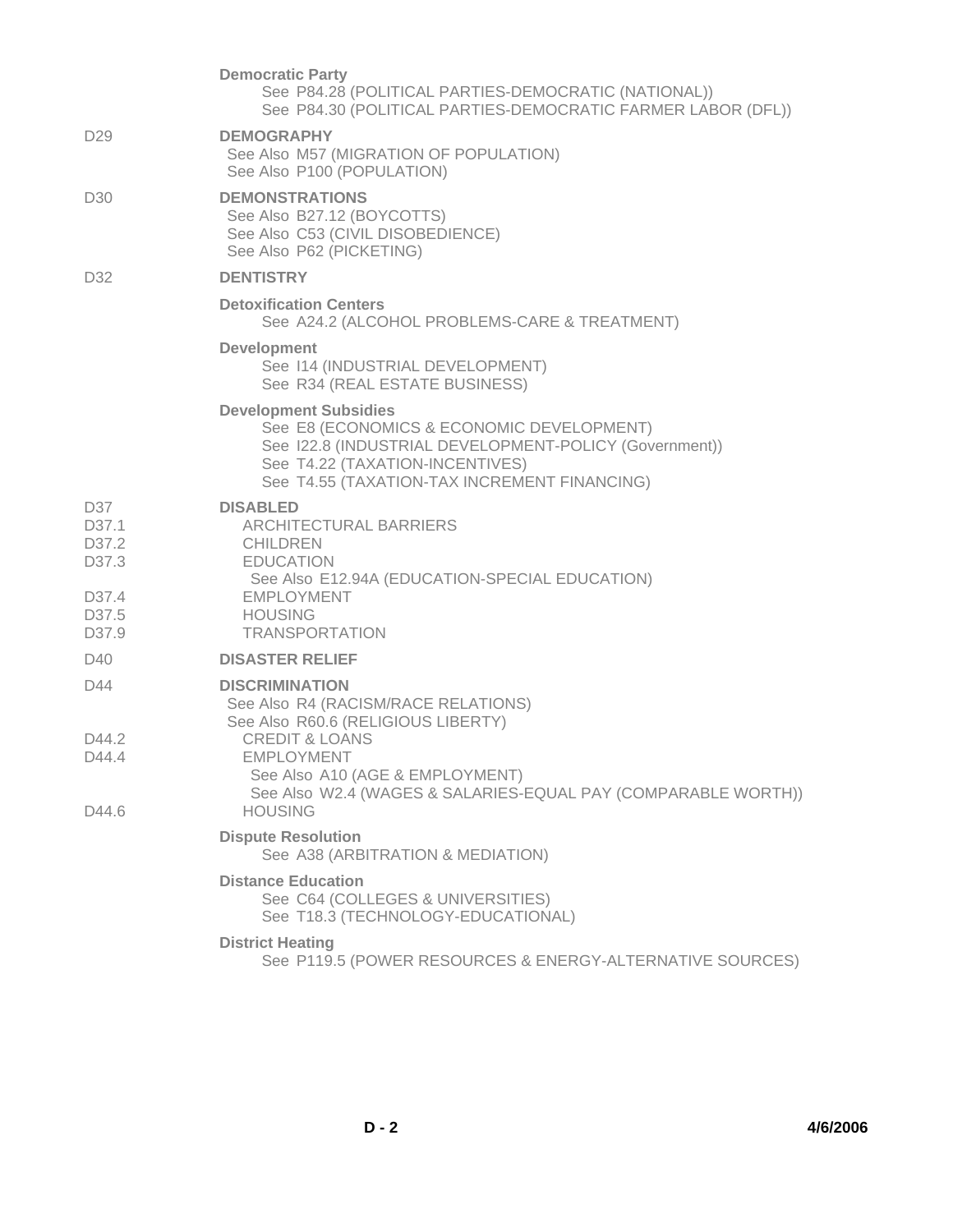|                                          | <b>Ditches</b><br>See D58 (DRAINAGE & DITCHES)                                                                                                  |
|------------------------------------------|-------------------------------------------------------------------------------------------------------------------------------------------------|
|                                          | <b>Diversity</b><br>See C161 (CULTURAL DIVERSITY)                                                                                               |
|                                          | <b>Divestiture</b><br>See I66 (INVESTING)                                                                                                       |
|                                          | Dividends<br>See S198 (STOCKMARKET & BROKERS)                                                                                                   |
| D <sub>50</sub>                          | <b>DIVORCE</b><br>See Also C36.3 (CHILDREN & FAMILIES-CHILD CUSTODY)<br>See Also C36.7 (CHILDREN & FAMILIES-CHILD SUPPORT)                      |
|                                          | <b>DNA</b><br>See C152.4 (CRIME-IDENTIFICATION)<br>See G17 (GENETICS)                                                                           |
|                                          | Do Not Resuscitate Orders<br>See E66 (EUTHANASIA)                                                                                               |
|                                          | <b>Dogcatchers</b><br>See A30.1 (ANIMALS-DOGS & CATS)                                                                                           |
|                                          | <b>Domestic Violence</b><br>See C36.12 (CHILDREN & FAMILIES-DOMESTIC VIOLENCE)<br>See W54.3 (WOMEN-BATTERED)                                    |
|                                          | <b>Downsizing</b><br>See E44.13 (EMPLOYMENT-TERMINATION)                                                                                        |
| D <sub>58</sub>                          | <b>DRAINAGE &amp; DITCHES</b>                                                                                                                   |
|                                          | <b>Dram Shop</b><br>See L90.8 (LIQUOR-LAWS & LIABILITY)                                                                                         |
|                                          | <b>Drinking Age</b><br>See A9.2 (AGE-LEGAL-LIQUOR)                                                                                              |
|                                          | <b>Drought</b><br>See W18 (WEATHER & NATURAL PHENOMENA)                                                                                         |
|                                          | <b>Drowning</b><br>See A4 (ACCIDENTS)                                                                                                           |
|                                          | <b>Drug Courts</b><br>See C138 (COURTS)<br>See D66.6 (DRUGS (ILLEGAL)-LEGISLATION & POLICY)                                                     |
| D <sub>62</sub><br>D62.4<br>D62.6<br>D64 | <b>DRUG STORES &amp; PHARMACEUTICAL INDUSTRY</b><br>PRESCRIPTION & OVER THE COUNTER DRUGS<br><b>RATES</b><br>RESEARCH, DEVELOPMENT & REGULATION |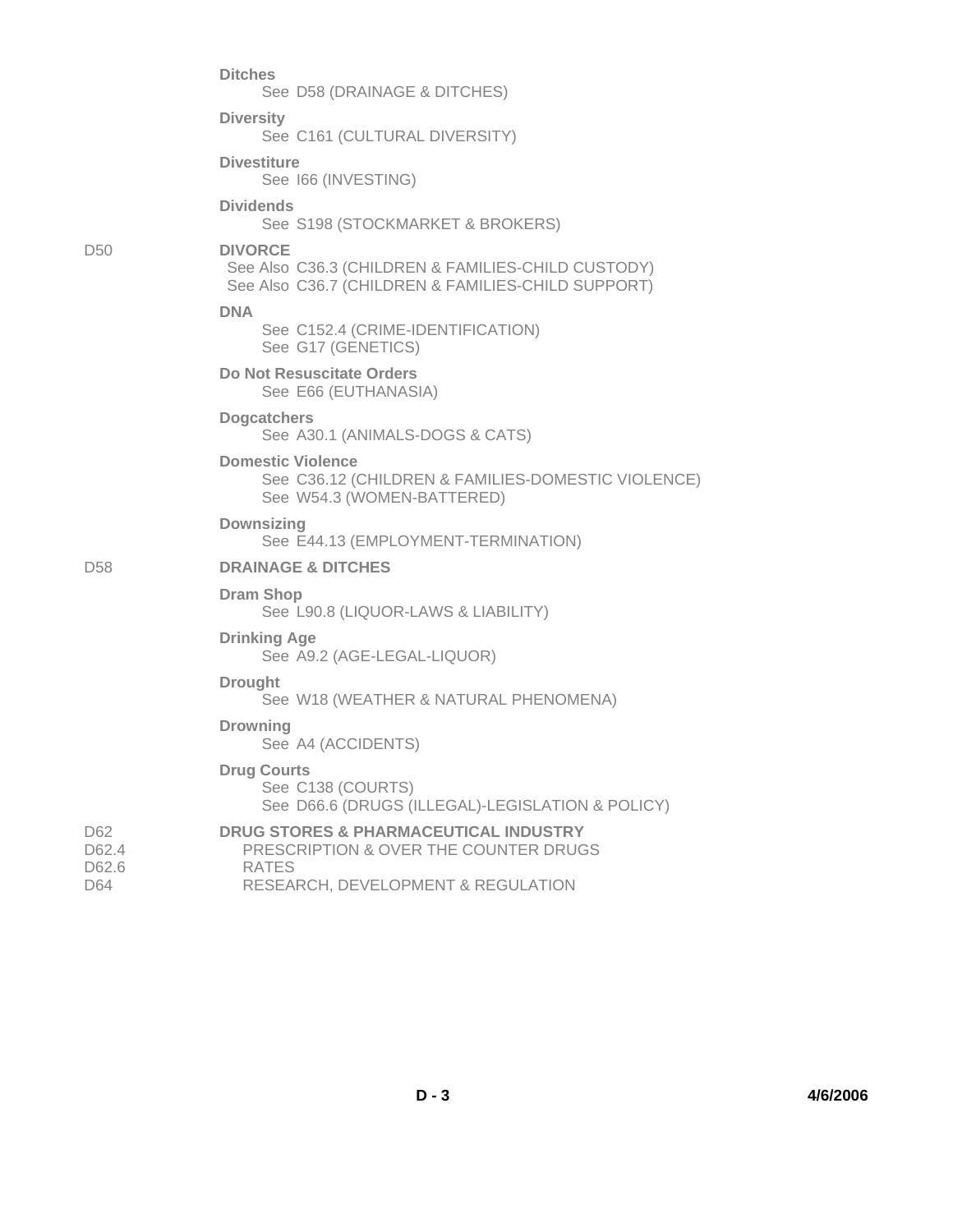| <b>D66</b>                         | <b>DRUGS (ILLEGAL)</b><br><b>Athletics</b><br>See S148.5 (SPORTS-DRUG & ALCOHOL USE)                                                   |
|------------------------------------|----------------------------------------------------------------------------------------------------------------------------------------|
| <b>D66C</b>                        | <b>CRIMES</b><br><b>Drug Courts</b><br>See C138 (COURTS)<br>See D66.6 (DRUGS (ILLEGAL)-LEGISLATION & POLICY)                           |
| D66.1                              | <b>EDUCATIONAL &amp; TREATMENT PROGRAMS</b><br>See Also A24.2 (ALCOHOL PROBLEMS-CARE & TREATMENT)                                      |
| D66.5<br>D66.6<br>D66.10<br>D66.12 | <b>LEGALIZATION</b><br><b>LEGISLATION &amp; POLICY</b><br><b>STUDENTS &amp; YOUTH</b><br><b>TESTING PROGRAMS</b>                       |
|                                    | <b>Drunk Driving</b><br>See B20.2 (BOATS-BOATING WHILE INTOXICATED (BWI))<br>See M124.8 (MOTOR VEHICLE DRIVERS-LIQUOR & DRUG PROBLEMS) |
| D72                                | <b>DULUTH</b>                                                                                                                          |
|                                    | <b>Dumps</b><br>See F23 (FILLING & LAND FILLS)                                                                                         |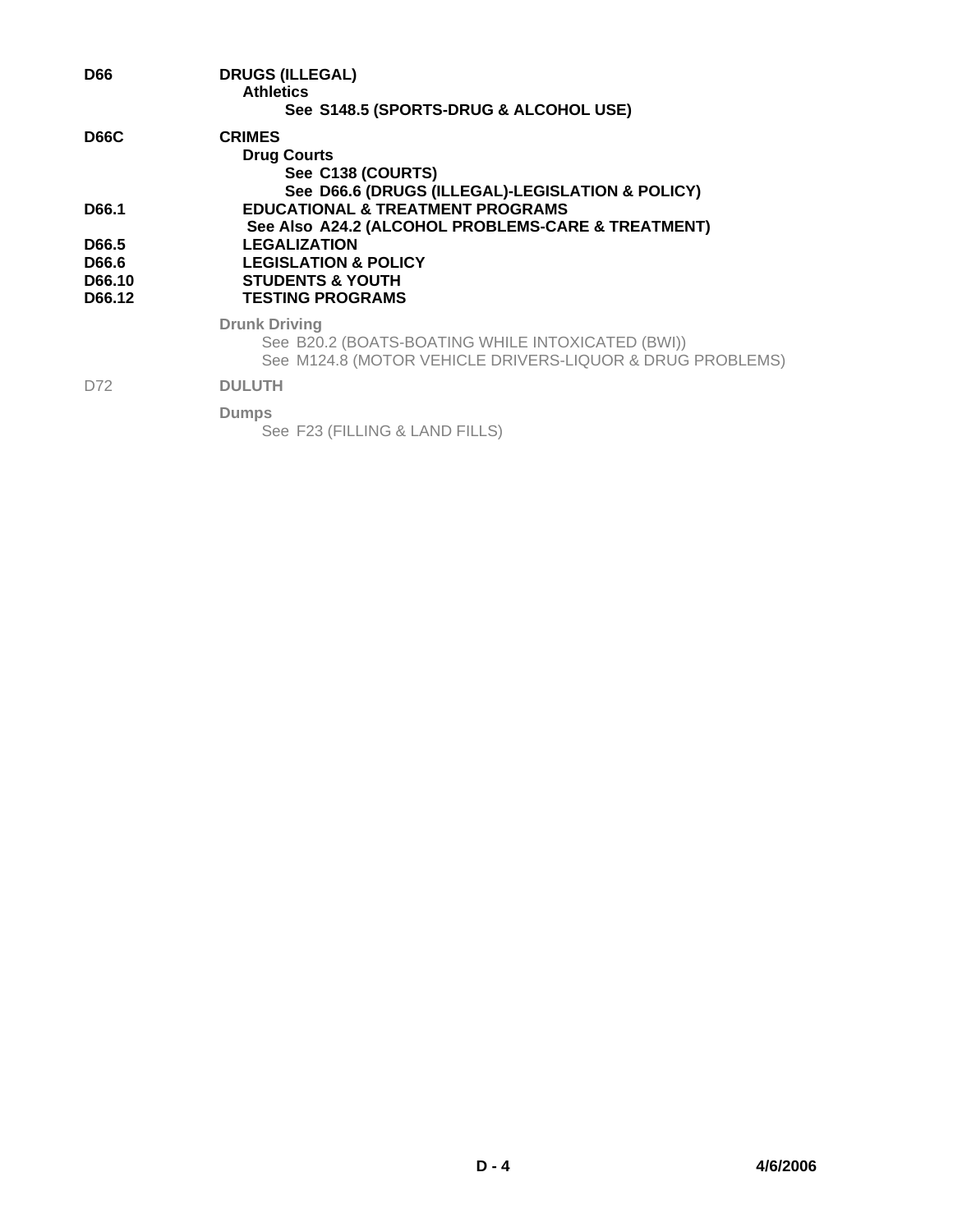|                                                   | <b>Earth Day</b><br>See E52 (ENVIRONMENT)                                                                                                                                                          |
|---------------------------------------------------|----------------------------------------------------------------------------------------------------------------------------------------------------------------------------------------------------|
|                                                   | <b>Ecology</b><br>See E52 (ENVIRONMENT)                                                                                                                                                            |
| E8<br>E8.4                                        | <b>ECONOMICS &amp; ECONOMIC DEVELOPMENT</b><br>See Also B46.12 (BUSINESS-CLIMATE)<br>See Also 114 (INDUSTRIAL DEVELOPMENT)<br><b>RURAL AREAS</b>                                                   |
|                                                   | Eco-terrorism<br>See E52 (ENVIRONMENT)<br>See E87 (EXTREMIST ORGANIZATIONS)<br>See T26 (TERRORISM)                                                                                                 |
| E12<br>E12.3<br>E12.6<br>E12.7<br>E12.9<br>E12.9A | <b>EDUCATION</b><br><b>ACCOUNTABILITY (Includes school report cards)</b><br><b>ADMINISTRATION &amp; ORGANIZATION</b><br><b>AFTER-SCHOOL CARE</b><br><b>ALTERNATIVE SCHOOLS</b><br><b>ATHLETICS</b> |
| E12.10                                            | <b>ATTENDANCE</b>                                                                                                                                                                                  |
| E <sub>12.11</sub>                                | <b>BILINGUAL</b>                                                                                                                                                                                   |
|                                                   | <b>Boarding Schools</b>                                                                                                                                                                            |
|                                                   | See E12.9 (EDUCATION-ALTERNATIVE SCHOOLS)<br><b>Busing</b>                                                                                                                                         |
|                                                   | See E12.56 (EDUCATION-INTEGRATION)                                                                                                                                                                 |
|                                                   | <b>Charter Schools</b>                                                                                                                                                                             |
|                                                   | See E12.6 (EDUCATION-ADMINISTRATION & ORGANIZATION)                                                                                                                                                |
| E <sub>12.15</sub>                                | <b>CLASS &amp; SCHOOL SIZE</b>                                                                                                                                                                     |
|                                                   | Class of 2000                                                                                                                                                                                      |
| E12.18                                            | See E12.106 (EDUCATION-STUDENTS)<br><b>COMMUNITY &amp; BUSINESS INVOLVEMENT</b>                                                                                                                    |
| E <sub>12.23</sub>                                | <b>COOPERATIVE PROGRAMS</b>                                                                                                                                                                        |
|                                                   | <b>Crossing Guards</b>                                                                                                                                                                             |
|                                                   | See T62.6 (TRAFFIC-SAFETY)                                                                                                                                                                         |
| E12.23E                                           | <b>CURRICULUM &amp; HOMEWORK</b>                                                                                                                                                                   |
| E12.24                                            | <b>DISCIPLINE &amp; VIOLENCE</b>                                                                                                                                                                   |
| E <sub>12.25</sub>                                | <b>DRESS CODES</b>                                                                                                                                                                                 |
| E12.28                                            | <b>DROPOUTS &amp; AT-RISK PUPILS</b>                                                                                                                                                               |
| E12.31                                            | <b>ENROLLMENT &amp; CHOICE</b>                                                                                                                                                                     |
|                                                   | <b>Federal Aid</b>                                                                                                                                                                                 |
| E12.42                                            | See E12.42 (EDUCATION-FINANCE & COSTS)<br><b>FINANCE &amp; COSTS</b>                                                                                                                               |
| E12.43                                            | <b>BOND ISSUES &amp; TAX LEVIES</b>                                                                                                                                                                |
| E12.44                                            | <b>MINNESOTA MIRACLE</b>                                                                                                                                                                           |
|                                                   | <b>Foreign Exchange</b>                                                                                                                                                                            |
|                                                   | See E12.106 (EDUCATION-STUDENTS)                                                                                                                                                                   |
| E12.45                                            | <b>GIFTED</b>                                                                                                                                                                                      |
| E12.48                                            | <b>GRADING</b>                                                                                                                                                                                     |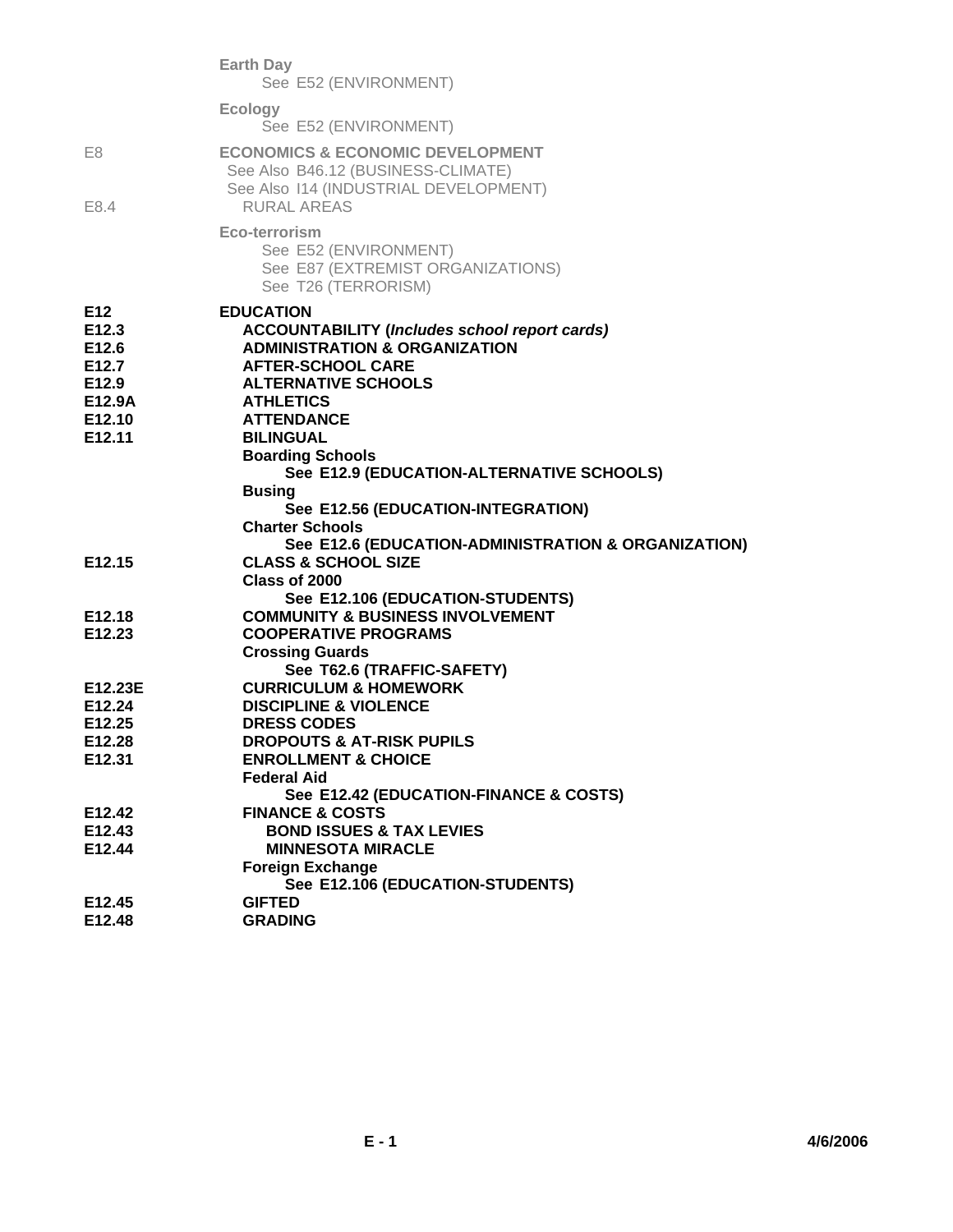| E <sub>12</sub>    | <b>EDUCATION</b>                                                                |
|--------------------|---------------------------------------------------------------------------------|
|                    | <b>Graduation Rule/Standards</b>                                                |
|                    | See E12.133 (EDUCATION-TESTING & STANDARDS)                                     |
|                    | See E12.69 (EDUCATION-OUTCOME-BASED)                                            |
|                    | <b>Home Schools</b>                                                             |
|                    |                                                                                 |
|                    | See E12.68 (EDUCATION-NONPUBLIC SCHOOLS)                                        |
| E12.53A            | <b>IMPROVEMENTS &amp; REFORM</b>                                                |
| E12.56             | <b>INTEGRATION</b>                                                              |
| E12.58             | <b>KINDERGARTEN</b>                                                             |
| E12.60             | <b>LAWS &amp; LEGISLATION</b>                                                   |
|                    | See Also M68 (MINNESOTA DEPARTMENTS & AGENCIES-<br><b>EDUCATION DEPARTMENT)</b> |
| E12.62             | <b>LUNCH &amp; BREAKFAST PROGRAMS</b>                                           |
|                    | <b>Minneapolis Schools</b>                                                      |
|                    | See M66-SCHOOLS (MINNEAPOLIS-SCHOOLS)                                           |
|                    | <b>Minnesota Department of Education</b>                                        |
|                    | See M68 (MINNESOTA DEPARTMENTS & AGENCIES-EDUCATION                             |
|                    | <b>DEPARTMENT)</b>                                                              |
| E12.65             | <b>MINORITIES</b>                                                               |
|                    | See Also B15 (BLACKS)                                                           |
|                    | See Also H25 (HISPANICS)                                                        |
|                    | See Also 112 (INDIANS OF NORTH AMERICA)                                         |
|                    | See Also A42.10 (ASIAN AMERICANS)                                               |
|                    |                                                                                 |
|                    | <b>Newspapers (Student)</b>                                                     |
|                    | See N36 (NEWSPAPERS)                                                            |
|                    |                                                                                 |
| E12.68             | <b>NONPUBLIC SCHOOLS</b>                                                        |
|                    | <b>Open Enrollment Program</b>                                                  |
|                    | See E12.31 (EDUCATION-ENROLLMENT & CHOICE)                                      |
| E12.69             | <b>OUTCOME-BASED</b>                                                            |
| E12.70             | <b>PARENTAL INVOLVEMENT</b>                                                     |
|                    | <b>Postsecondary Enrollment Options Program</b>                                 |
|                    | See E12.147 (EDUCATION-VOUCHERS)                                                |
| E12.72             | <b>PRESCHOOLS &amp; HEAD START PROGRAMS</b>                                     |
|                    | <b>Private Schools</b>                                                          |
|                    | See E12.68 (EDUCATION-NONPUBLIC SCHOOLS)                                        |
|                    |                                                                                 |
|                    | <b>Profiles of Learning</b><br>See E12.69 (EDUCATION-OUTCOME-BASED)             |
|                    |                                                                                 |
|                    | Reform                                                                          |
|                    | See E12.53A (EDUCATION-IMPROVEMENTS & REFORM)                                   |
| E <sub>12.80</sub> | <b>RELIGION IN PUBLIC SCHOOLS</b>                                               |
|                    | See Also C141 (CREATIONISM)                                                     |
|                    | See Also C42 (CHURCH & STATE)                                                   |
| E12.83             | <b>RURAL</b>                                                                    |
|                    | <b>Safety</b>                                                                   |
|                    | See E12.24 (EDUCATION-DISCIPLINE & VIOLENCE)                                    |
|                    | <b>School Based Management</b>                                                  |
|                    | See E12.6 (EDUCATION-ADMINISTRATION & ORGANIZATION)                             |
|                    | See E12.70 (EDUCATION-PARENTAL INVOLVEMENT)                                     |
| E12.84             | <b>SCHOOL BOARDS &amp; DISTRICTS</b>                                            |
| E12.86             | <b>SCHOOL BUILDINGS</b>                                                         |
|                    | <b>School Buses</b>                                                             |
|                    | See M126.5B (MOTOR VEHICLES-BUSES-SCHOOL BUSES)                                 |

**E - 2 4/6/2006**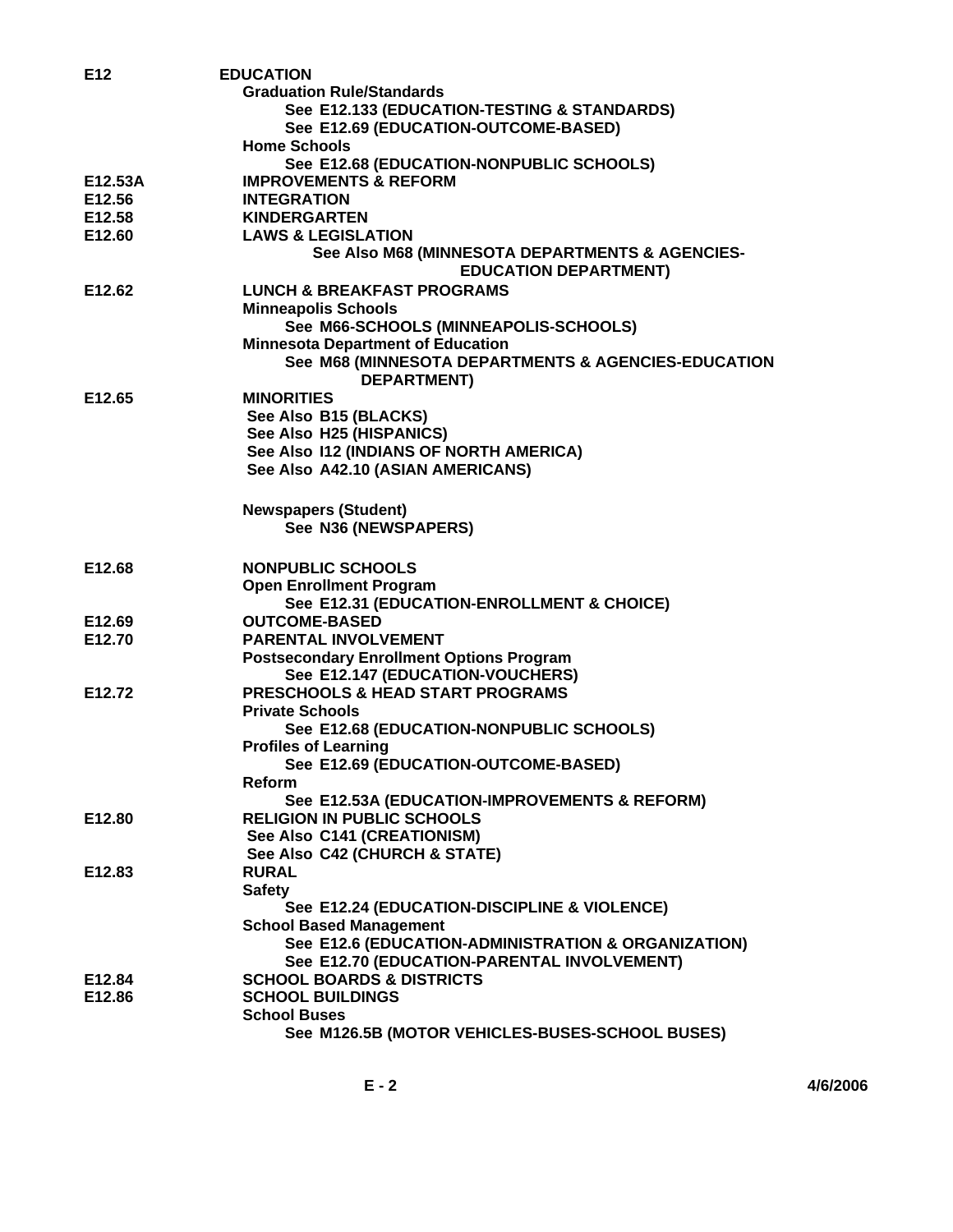| E12               | <b>EDUCATION</b>                                      |
|-------------------|-------------------------------------------------------|
|                   | <b>School Choice</b>                                  |
|                   | See E12.31 (EDUCATION-ENROLLMENT & CHOICE)            |
|                   | <b>School Districts</b>                               |
|                   | See E12.84 (EDUCATION-SCHOOL BOARDS & DISTRICTS)      |
| E12.90            | <b>SCHOOL YEAR &amp; SCHOOL DAY</b>                   |
| E12.94            | <b>SEX EDUCATION</b>                                  |
|                   | <b>Single Sex Schools</b>                             |
|                   | See E12.6 (EDUCATION-ADMINISTRATION & ORGANIZATION)   |
| E12.94A           | <b>SPECIAL EDUCATION</b>                              |
|                   | See Also D37.3 (DISABLED-EDUCATION)                   |
|                   | <b>St. Paul Schools</b>                               |
|                   | See S12-SCHOOLS (ST. PAUL-SCHOOLS)                    |
|                   | <b>Standards</b>                                      |
|                   |                                                       |
|                   | See E12.133 (EDUCATION-TESTING & STANDARDS)           |
|                   | <b>State Aid to Schools</b>                           |
|                   | See E12.42 (EDUCATION-FINANCE & COSTS)                |
| E12.106           | <b>STUDENTS</b>                                       |
|                   | See Also E12.28 (EDUCATION-DROPOUTS & AT-RISK PUPILS) |
| E12.110           | <b>SUMMER SCHOOL</b>                                  |
| E12.112           | <b>TEACHERS &amp; TEACHER AIDES</b>                   |
|                   | See Also R88.12 (RETIREMENT-TEACHERS)                 |
| E12.118           | <b>LICENSES, TRAINING &amp; TESTING</b>               |
| E12.122           | <b>SALARIES &amp; COLLECTIVE BARGAINING</b>           |
|                   | <b>Technology</b>                                     |
|                   | See T18.3 (TECHNOLOGY-EDUCATIONAL)                    |
| E12.133           | <b>TESTING &amp; STANDARDS</b>                        |
| E12.146           | <b>VOCATIONAL (K-12)</b>                              |
|                   | See Also C64.48 (COLLEGES & UNIVERSITIES-VOCATIONAL)  |
| E12.147           | <b>VOUCHERS</b>                                       |
|                   | <b>E-Government</b>                                   |
|                   | See C76.8 (COMPUTERS-GOVERNMENT APPLICATIONS)         |
|                   |                                                       |
|                   | <b>Elderly</b>                                        |
|                   | See O16 (OLD AGE)                                     |
| E16.6             | <b>ELECTIONS</b>                                      |
|                   | See Also P84.8 (POLITICAL PARTIES)                    |
| E <sub>16.7</sub> | <b>ADVERTISEMENTS, SIGNS &amp; MAILINGS</b>           |
| E16.9A            | <b>ENDORSEMENTS</b>                                   |
| E16.10A           | <b>FINANCE</b>                                        |
| E16.12A           | <b>FRAUDULANT PRACTICES</b>                           |
| E16.14            | <b>ISSUES &amp; DEBATES</b>                           |
| E16.16            | <b>LAW &amp; LEGISLATION</b>                          |
| E16.18M           | <b>MINNESOTA</b>                                      |
| E16.20            | <b>LOCAL</b>                                          |
| E16.20H           | <b>HENNEPIN COUNTY</b>                                |
| E16.20M           | <b>MINNEAPOLIS</b>                                    |
| E16.20R           | <b>RAMSEY COUNTY</b>                                  |
| E16.20S           | ST. PAUL                                              |
| E16.30AG          | <b>MN-ATTORNEY GENERAL</b>                            |
| E16.30AU          | <b>MN-AUDITOR</b>                                     |
| E16.30G           | <b>MN-GOVERNOR</b>                                    |
|                   |                                                       |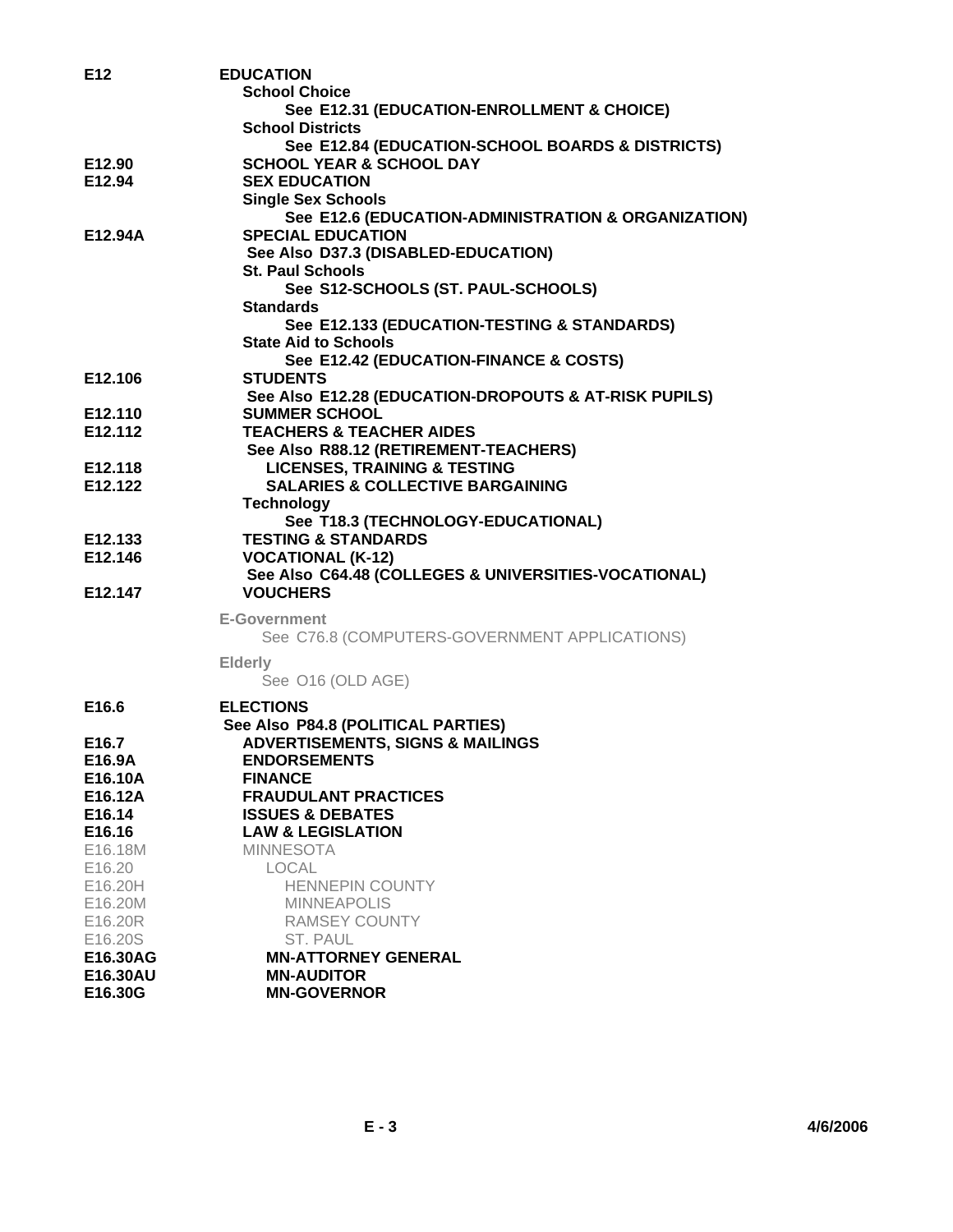| E16.6                | <b>ELECTIONS</b>                                               |
|----------------------|----------------------------------------------------------------|
| E16.30J              | See Also P84.8 (POLITICAL PARTIES)<br><b>MN-JUDGES</b>         |
| E16.30L              | <b>MN-LEGISLATURE</b>                                          |
| E16.30S              | <b>MN-SECRETARY OF STATE</b>                                   |
| E16.24               | NATIONAL-CONGRESS-HOUSE                                        |
| E16.24-1             | <b>1ST DISTRICT</b>                                            |
| E16.24-2             | <b>2ND DISTRICT</b>                                            |
| E16.24-3<br>E16.24-4 | <b>3RD DISTRICT</b><br><b>4TH DISTRICT</b>                     |
| E16.24-5             | <b>5TH DISTRICT</b>                                            |
| E16.24-6             | <b>6TH DISTRICT</b>                                            |
| E16.24-7             | <b>7TH DISTRICT</b>                                            |
| E16.24-8             | <b>8TH DISTRICT</b>                                            |
| E16.26<br>E16.28     | NATIONAL-CONGRESS-SENATE<br>NATIONAL-PRESIDENTIAL              |
|                      | <b>Precinct Caucuses</b>                                       |
|                      | See P84.9 (POLITICAL PARTIES-CAUCUSES)                         |
| E16.52               | <b>PRIMARIES</b><br>Recall                                     |
|                      | See R36 (RECALL OF ELECTED OFFICIALS)                          |
| E16.56               | <b>REFERENDUM</b>                                              |
|                      | <b>Tax Checkoffs</b>                                           |
|                      | See T4.8 (TAXATION-CHECKOFFS)                                  |
| E16.60<br>E16.62     | <b>VOTING</b><br><b>ABSENTEE &amp; MAIL</b>                    |
| E16.64               | <b>REGISTRATION &amp; QUALIFICATIONS</b>                       |
| E16.66               | <b>VOTERS &amp; VOTER TURNOUT</b>                              |
| E <sub>18</sub>      | <b>ELECTORAL COLLEGE</b>                                       |
|                      | <b>Electric Coops</b>                                          |
|                      | See C110 (COOPERATIVES)                                        |
| E20                  | <b>ELECTRIC POWER</b>                                          |
|                      | See Also P119 (POWER RESOURCES & ENERGY)                       |
|                      | See Also P210 (PUBLIC UTILITIES)<br>Rates                      |
|                      | See P210R (PUBLIC UTILITIES-RATES)                             |
| E20.6                | <b>ELECTRIC POWER LINES</b>                                    |
|                      | See Also R15 (RADIATION)                                       |
| E20.8                | <b>ELECTRICAL HAZARDS &amp; ELECTROCUTIONS</b>                 |
|                      | <b>Electronic Surveillance-Workplace</b><br>See P150 (PRIVACY) |
| E34                  | <b>EMBALMERS &amp; FUNERAL HOMES</b>                           |
|                      | See Also C150 (CREMATION)                                      |
|                      | See Also C18 (CEMETERIES)                                      |
|                      | <b>Embezzlement</b>                                            |
|                      | See C152L (CRIME-EMBEZZLEMENT & WHITE COLLAR)                  |
| E40                  | <b>EMINENT DOMAIN</b>                                          |
|                      | See Also P167 (PROPERTY RIGHTS AND TAKINGS)                    |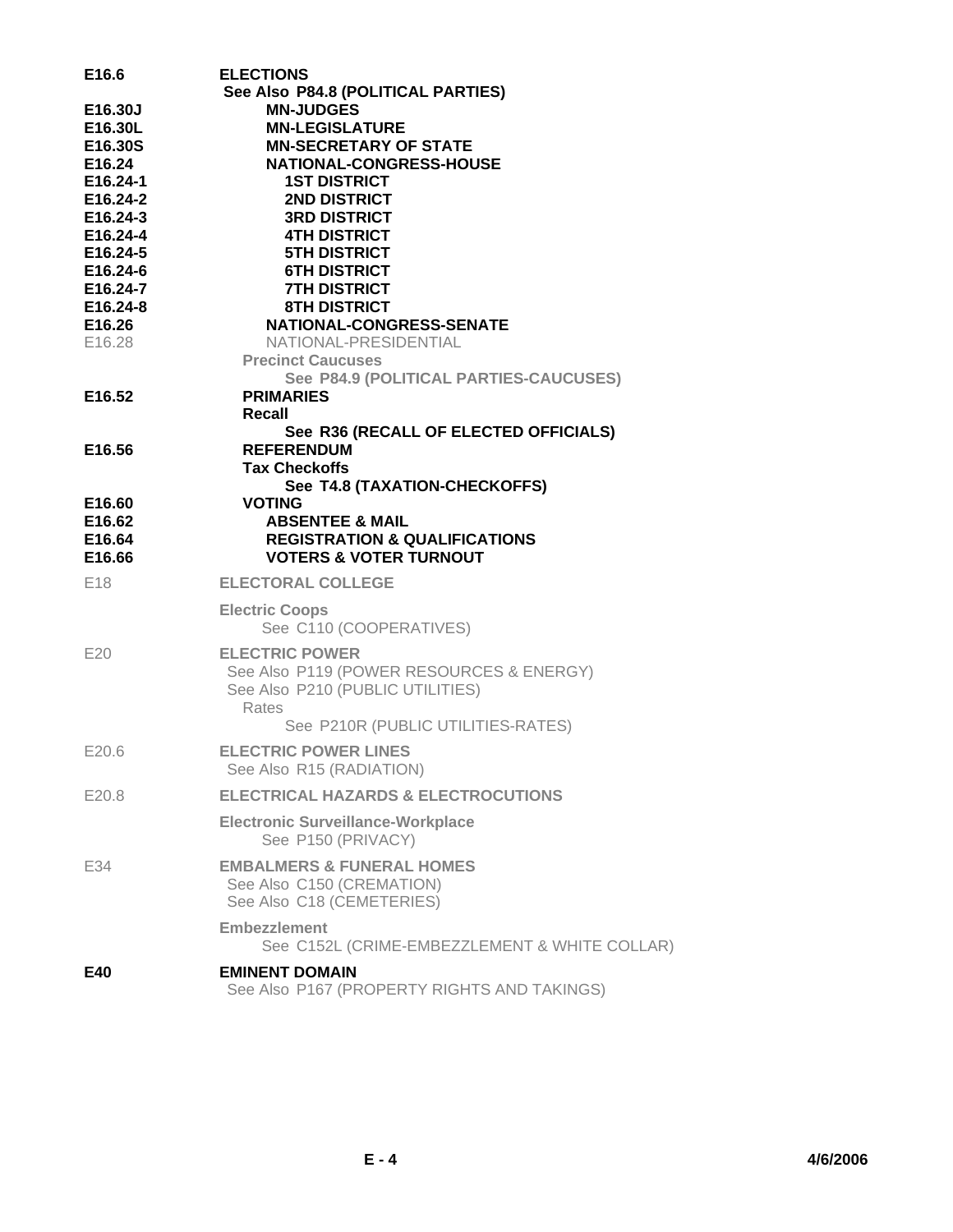|                  | <b>Emission Testing</b><br>See A14.2 (AIR POLLUTION-MOTOR VEHICLE EXHAUST)<br>See M134.6 (MOTOR VEHICLES-EMISSION & SAFETY INSPECTIONS)                   |
|------------------|-----------------------------------------------------------------------------------------------------------------------------------------------------------|
|                  | <b>Employee Ownership</b><br>See L2.6 (LABOR-MANAGEMENT RELATIONS)                                                                                        |
|                  | <b>Employee Right-to-Know</b><br>See S8.4 (SAFETY MEASURES-OCCUPATIONAL)                                                                                  |
| E44              | <b>EMPLOYMENT</b><br>See Also A10 (AGE & EMPLOYMENT)<br>See Also D44.4 (DISCRIMINATION-EMPLOYMENT)<br>See Also W62 (WORKING CONDITIONS)<br>Alcohol Issues |
|                  | See A24.3A (ALCOHOL PROBLEMS-EMPLOYMENT OF ALCOHOLICS)<br><b>Criminal Background Checks</b><br>See C152.15 (CRIME-RECORD INFORMATION)                     |
|                  | <b>Drug Testing</b><br>See D66.12 (DRUGS (ILLEGAL)-TESTING PROGRAMS)                                                                                      |
| E44.1A<br>E44.1B | <b>EX-CONVICTS</b><br><b>HOME BASED</b>                                                                                                                   |
| E44.1H           | <b>HOURS OF LABOR</b><br>Income                                                                                                                           |
| E44.1            | See 110 (INCOME)<br><b>MINNESOTA</b>                                                                                                                      |
| E44.2            | <b>MINORITY GROUPS</b><br>Overtime                                                                                                                        |
| E44.11A          | See E44.1H (EMPLOYMENT-HOURS OF LABOR)<br><b>PART-TIME AND TEMPORARY</b><br><b>Salaries</b>                                                               |
|                  | See W2 (WAGES & SALARIES)                                                                                                                                 |
| E44.13           | <b>TERMINATION</b><br><b>Tests</b>                                                                                                                        |
|                  | See E49 (EMPLOYMENT TESTS)<br>Violence in the Workplace                                                                                                   |
|                  | See S8.4 (SAFETY MEASURES-OCCUPATIONAL)<br>See W62 (WORKING CONDITIONS)                                                                                   |
| E44.15           | <b>WHISTLEBLOWING</b>                                                                                                                                     |
| E44.16           | <b>WOMEN</b>                                                                                                                                              |
| E44.18           | YOUTH                                                                                                                                                     |
| E48              | <b>EMPLOYMENT COUNSELING &amp; TRAINING</b><br>See Also U6.2 (UNEMPLOYMENT)                                                                               |
| E49              | <b>EMPLOYMENT TESTS</b>                                                                                                                                   |
|                  | <b>Endangered Species</b><br>See A30 (ANIMALS)<br>See P68 (PLANTS & PLANT DISEASES)                                                                       |
|                  | <b>Energy</b><br>See P119 (POWER RESOURCES & ENERGY)                                                                                                      |
|                  | <b>Energy Assistance</b><br>See P210A (PUBLIC UTILITIES-CUTTING OF SERVICE)                                                                               |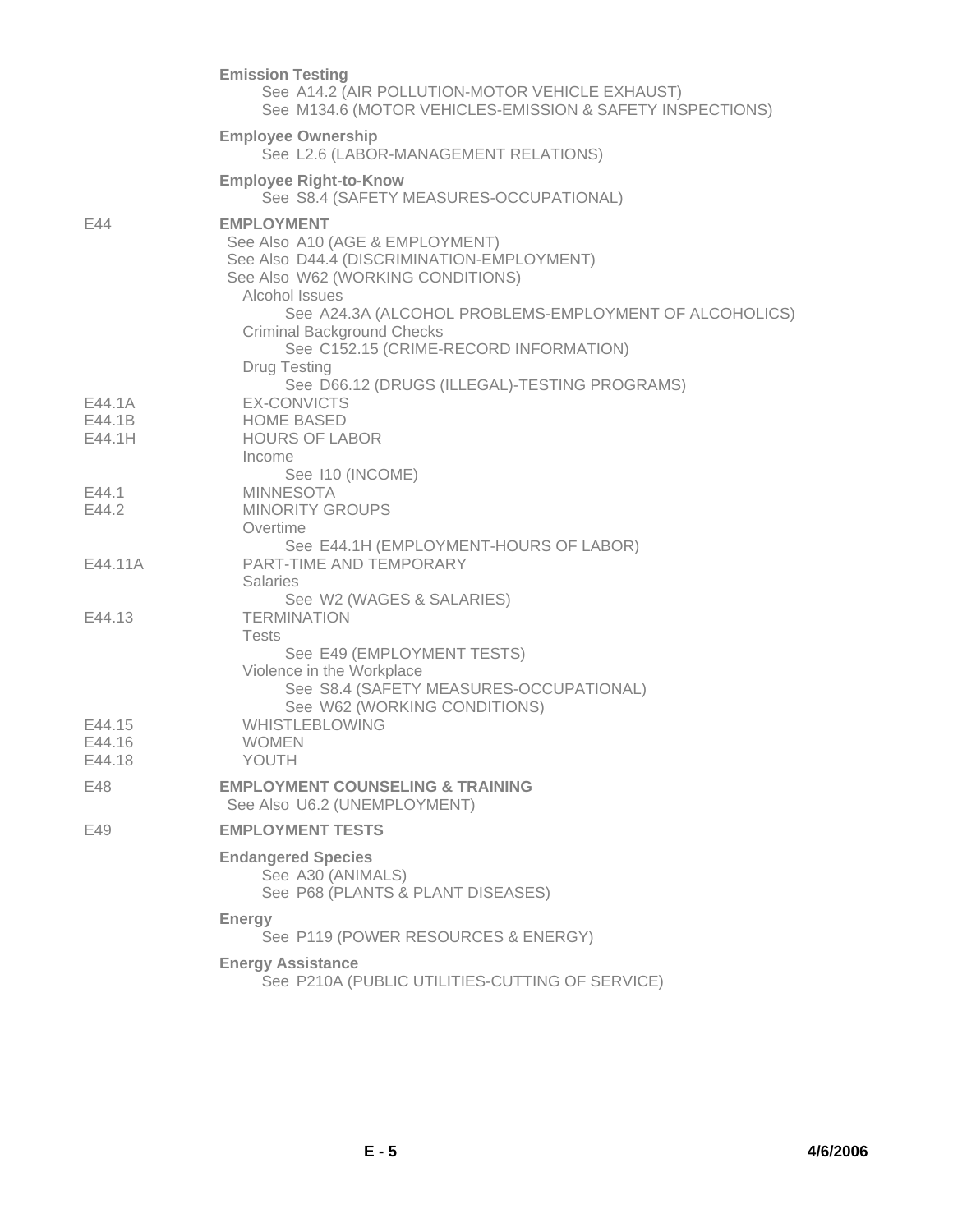|                         | <b>Energy Conservation</b><br>See P119.14 (POWER RESOURCES & ENERGY-ENERGY CONSERVATION)                                                                                                                                                      |
|-------------------------|-----------------------------------------------------------------------------------------------------------------------------------------------------------------------------------------------------------------------------------------------|
|                         | <b>Energy Park</b><br>See S12 (ST. PAUL)                                                                                                                                                                                                      |
|                         | <b>English as Official Language</b><br>See L22 (LANGUAGE)                                                                                                                                                                                     |
| E50                     | <b>ENTITLEMENTS</b>                                                                                                                                                                                                                           |
| E <sub>52</sub>         | <b>ENVIRONMENT</b><br>See Also M68 (MINNESOTA DEPARTMENTS & AGENCIES-POLLUTION CONTROL<br>AGENCY)                                                                                                                                             |
|                         | See Also M68 (MINNESOTA DEPARTMENTS & AGENCIES-NATURAL RESOURCES<br>DEPARTMENT (DNR))                                                                                                                                                         |
|                         | See Also A12.45 (AGRICULTURE-POLLUTION)<br>See Also A14 (AIR POLLUTION)<br>See Also C84 (CONSERVATION OF RESOURCES)<br>See Also C89 (CONSERVATION OF RESOURCES-ORGANIZATIONS)<br>See Also N16 (NATURAL RESOURCES)<br>See Also P90 (POLLUTION) |
|                         | See Also S130 (SOLID WASTE)                                                                                                                                                                                                                   |
| E <sub>53</sub>         | See Also W14.6 (WATER POLLUTION)<br>LAWS & REGULATIONS-FEDERAL                                                                                                                                                                                |
| E53.2                   | <b>LAWS &amp; REGULATIONS-STATES</b>                                                                                                                                                                                                          |
| E53.7                   | <b>ENVIRONMENTAL IMPACT STUDIES</b>                                                                                                                                                                                                           |
| E53.9                   | <b>ENVIRONMENTAL RACISM</b>                                                                                                                                                                                                                   |
|                         | <b>Environmental Trust Funds</b><br>See T88 (TRUST FUNDS)                                                                                                                                                                                     |
|                         | <b>Equal Rights for Women</b>                                                                                                                                                                                                                 |
|                         | <b>Equity Sharing</b><br>See H52.9 (HOUSING-LOW INCOME HOUSING)<br>See M110 (MORTGAGES)                                                                                                                                                       |
|                         | <b>Ergonomics</b><br>See W62 (WORKING CONDITIONS)                                                                                                                                                                                             |
|                         | Erosion<br>See A12.55 (AGRICULTURE-SOIL CONSERVATION)                                                                                                                                                                                         |
| E60                     | <b>ESTATES</b><br>See Also W42 (WILLS/LIVING WILLS)                                                                                                                                                                                           |
|                         | <b>Ethanol</b><br>See A23 (ALCOHOL AS FUEL (ETHANOL))                                                                                                                                                                                         |
| E62                     | <b>ETHICS</b><br>See Also L60.44 (LEGISLATURES-MEMBERS-ETHICS)<br>See Also P182.5 (PUBLIC EMPLOYEES-ETHICS)                                                                                                                                   |
| E62.2<br>E62.4<br>E62.6 | <b>JUDICIAL</b><br><b>LEGAL</b><br><b>MEDICAL</b>                                                                                                                                                                                             |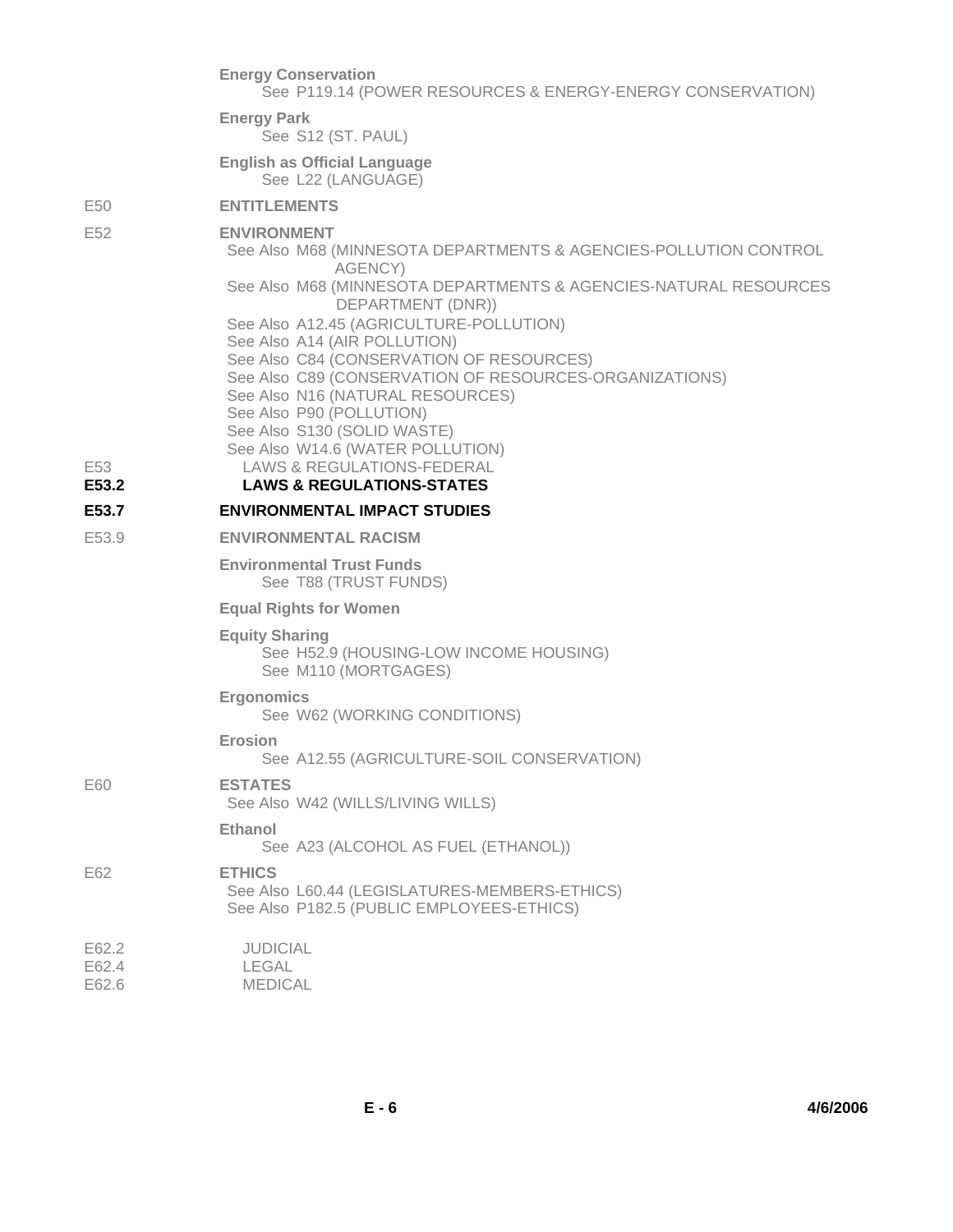|     | <b>Ethnic Groups</b><br>See C161 (CULTURAL DIVERSITY)<br>See M80 (MINORITY GROUPS) |
|-----|------------------------------------------------------------------------------------|
|     | <b>Eurasian Water Milfoil</b><br>See E78 (EXOTIC SPECIES)                          |
| E66 | <b>EUTHANASIA</b><br>See Also D16 (DEATH)<br>See Also E62.6 (ETHICS-MEDICAL)       |
|     | Evidence<br>See C152N (CRIME-EVIDENCE & CONFESSIONS)                               |
| E78 | <b>EXOTIC SPECIES</b>                                                              |
|     | <b>Explorers</b><br>See T76 (TRAVEL)                                               |
| E80 | <b>EXPLOSIVES &amp; EXPLOSIONS</b><br>See Also B22 (BOMBS & BOMB SCARES)           |
| E82 | <b>EXPORT-IMPORT TRADE</b><br>See Also F55 (FOREIGN TRADE)                         |
|     | <b>Express Lanes</b><br>See C75 (COMMUTERS)<br>See T62.4 (TRAFFIC-REGULATION)      |
| E87 | <b>EXTREMIST ORGANIZATIONS</b>                                                     |
| E88 | <b>EYES &amp; EYESIGHT</b>                                                         |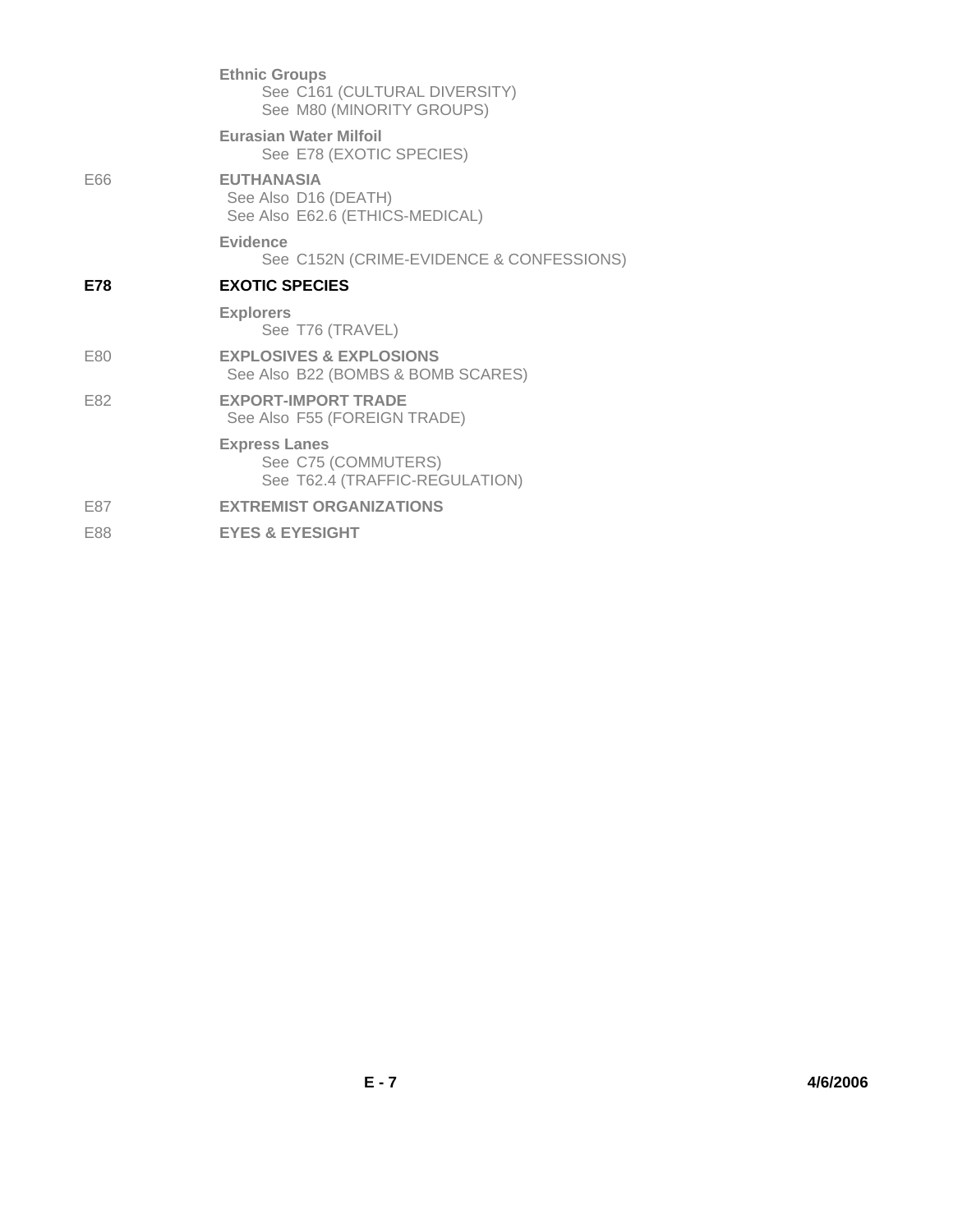|                   | <b>Factories</b>                                                                                                                       |
|-------------------|----------------------------------------------------------------------------------------------------------------------------------------|
|                   | See M14 (MANUFACTURING)                                                                                                                |
| F4                | <b>FAIRS, CARNIVALS, FESTIVALS, &amp; PARADES</b>                                                                                      |
|                   | <b>False Imprisonment</b><br>See C152A (CRIME-ARRESTS & FALSE ARREST)                                                                  |
|                   | <b>Families</b><br>See C36 (CHILDREN & FAMILIES)                                                                                       |
|                   | <b>Farm America</b><br>See 162 (INTERPRETIVE CENTERS AND NATURE CENTERS)                                                               |
|                   | <b>Farmers Markets</b><br>See A12.16 (AGRICULTURE-FARMS & FARMERS)                                                                     |
|                   | <b>Fascism</b><br>See E87 (EXTREMIST ORGANIZATIONS)                                                                                    |
|                   | <b>Fathers</b><br>See C36 (CHILDREN & FAMILIES)<br>See M37 (MEN & MEN'S RIGHTS)                                                        |
| F <sub>18.2</sub> | <b>FEDERAL &amp; STATE RELATIONS</b><br>See Also S182 (STATES' RIGHTS)                                                                 |
| F <sub>16</sub>   | <b>FEDERAL AID</b>                                                                                                                     |
| F <sub>16.2</sub> | See Also G43.5A (GRANTS-FEDERAL)<br><b>MINNESOTA</b>                                                                                   |
|                   | <b>Federal Debt</b><br>See D20 (DEBT- PUBLIC)                                                                                          |
| F <sub>20</sub>   | <b>FEDERAL RESERVE SYSTEM</b>                                                                                                          |
|                   | <b>Feedlots</b><br>See A12.22 (AGRICULTURE-LIVESTOCK)<br>See A12.45 (AGRICULTURE-POLLUTION)<br>See A12.6 (AGRICULTURE-CORPORATE FARMS) |
|                   | <b>Fees</b>                                                                                                                            |
|                   | See L78 (LICENSES, PERMITS & LICENSING BOARDS)<br>See R90 (REVENUE-FINES, FEES, SERVICE CHARGES)                                       |
|                   | <b>Fertilizer</b><br>See A12.2 (AGRICULTURE-CHEMICALS (Fertilizer, Pesticides, Herbicides,<br>Insecticides))                           |
|                   | <b>Festivals</b><br>See F4 (FAIRS, CARNIVALS, FESTIVALS, & PARADES)                                                                    |
|                   | <b>Fetal Alcohol Syndrome (FAS)</b><br>See A24 (ALCOHOL PROBLEMS)<br>See C36 (CHILDREN & FAMILIES)<br>See P131 (PREGNANCY)             |
| F <sub>22.4</sub> | <b>FETUS</b><br>See Also A2 (ABORTION)<br>See Also B12 (BIRTH CONTROL)                                                                 |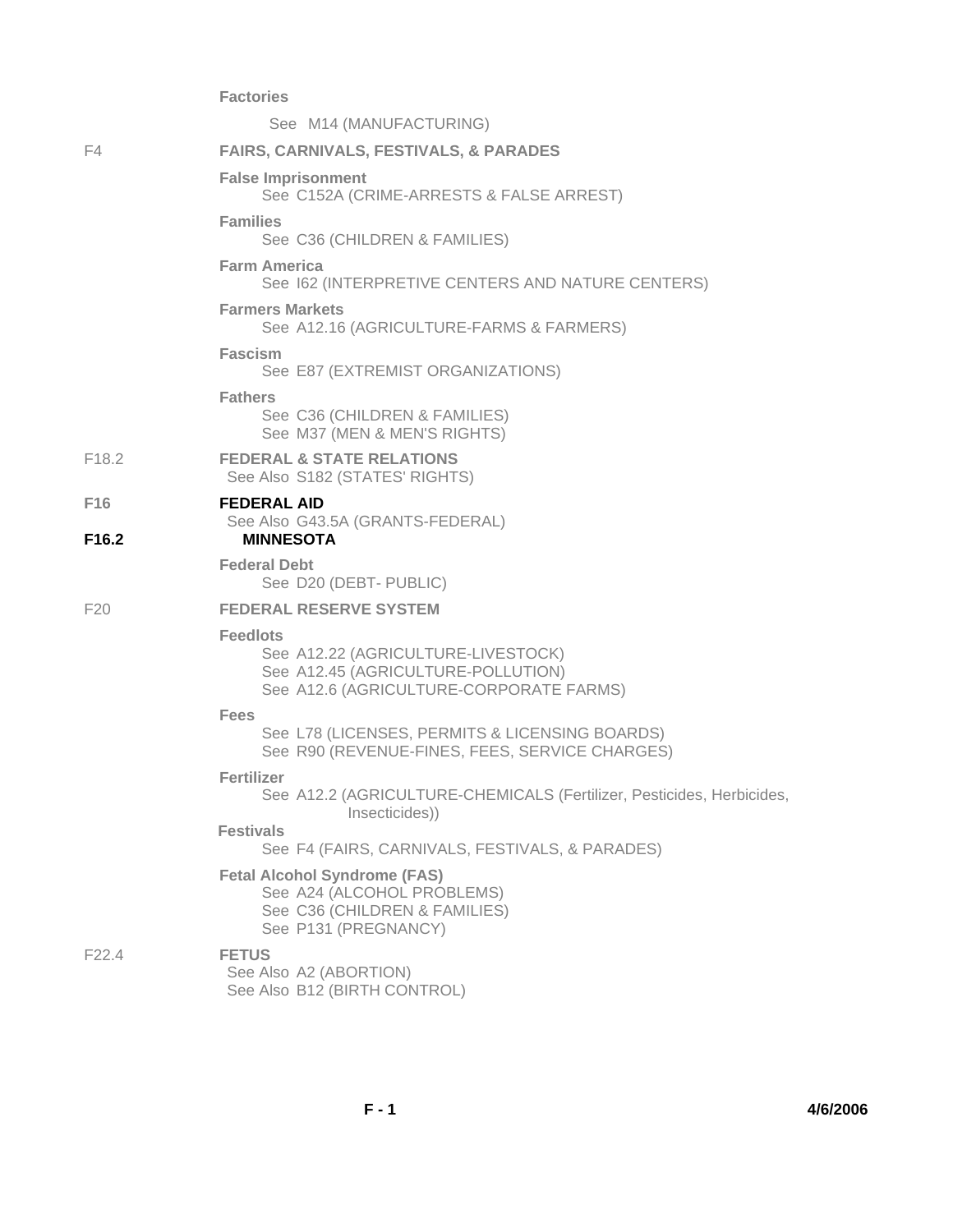| F <sub>23</sub> | <b>FILLING &amp; LAND FILLS</b>                                                                                                                                        |
|-----------------|------------------------------------------------------------------------------------------------------------------------------------------------------------------------|
| F <sub>26</sub> | <b>FINANCE COMPANIES &amp; ADVISORS</b>                                                                                                                                |
| F <sub>30</sub> | <b>FINE ARTS</b><br>F30-HIGH SCHOOL HIGH SCHOOL OF ARTS                                                                                                                |
|                 | <b>Fines</b>                                                                                                                                                           |
|                 | See R90 (REVENUE-FINES, FEES, SERVICE CHARGES)<br><b>Fingerprinting</b>                                                                                                |
|                 | See C152.4 (CRIME-IDENTIFICATION)                                                                                                                                      |
| F34             | <b>FIRE DEPARTMENTS</b><br>See Also R88.8 (RETIREMENT-POLICE & FIREFIGHTERS)                                                                                           |
| F35             | <b>FIRE PREVENTION, FIRE CODES &amp; SPRINKLERS</b>                                                                                                                    |
|                 | <b>Firearms</b><br>See G50 (GUNS)                                                                                                                                      |
| F36             | <b>FIRES</b><br>See Also A42 (ARSON)                                                                                                                                   |
| F38             | <b>FIREWORKS</b>                                                                                                                                                       |
|                 | <b>Fiscal Disparity</b><br>See L100.3 (LOCAL GOVERNMENT-FISCAL DISPARITIES)                                                                                            |
|                 | <b>Fiscal Notes</b><br>See L60.6A (LEGISLATURES-BILLS & RESOLUTIONS-APPROPRIATION)                                                                                     |
| F40<br>F40.2    | <b>FISH &amp; FISHING</b><br><b>LICENSES</b>                                                                                                                           |
|                 | <b>Fish Farming</b><br>See A37 (AQUACULTURE)                                                                                                                           |
| F44             | <b>FLAGS</b><br>See Also M70.30 (MINNESOTA-SYMBOLS OF THE STATE)                                                                                                       |
|                 | <b>Flextime</b><br>See E44.1H (EMPLOYMENT-HOURS OF LABOR)                                                                                                              |
| F46             | <b>FLOODS &amp; FLOOD CONTROL</b><br>See Also A12.55 (AGRICULTURE-SOIL CONSERVATION)<br>See Also D58 (DRAINAGE & DITCHES)<br>See Also D6 (DAMS, RESERVOIRS, AND DIKES) |
|                 | <b>Fluorescent Light Bulb Recycling</b><br>See L33 (LEAD/MERCURY POISONING)                                                                                            |
|                 | <b>Fluoridation</b><br>See W14.30 (WATER SUPPLY SYSTEMS & DRINKING WATER)                                                                                              |
|                 | Fly Ash<br>See A14.10 (AIR POLLUTION-STANDARDS & QUALITY)<br>See W11 (WASTE INCINERATION)                                                                              |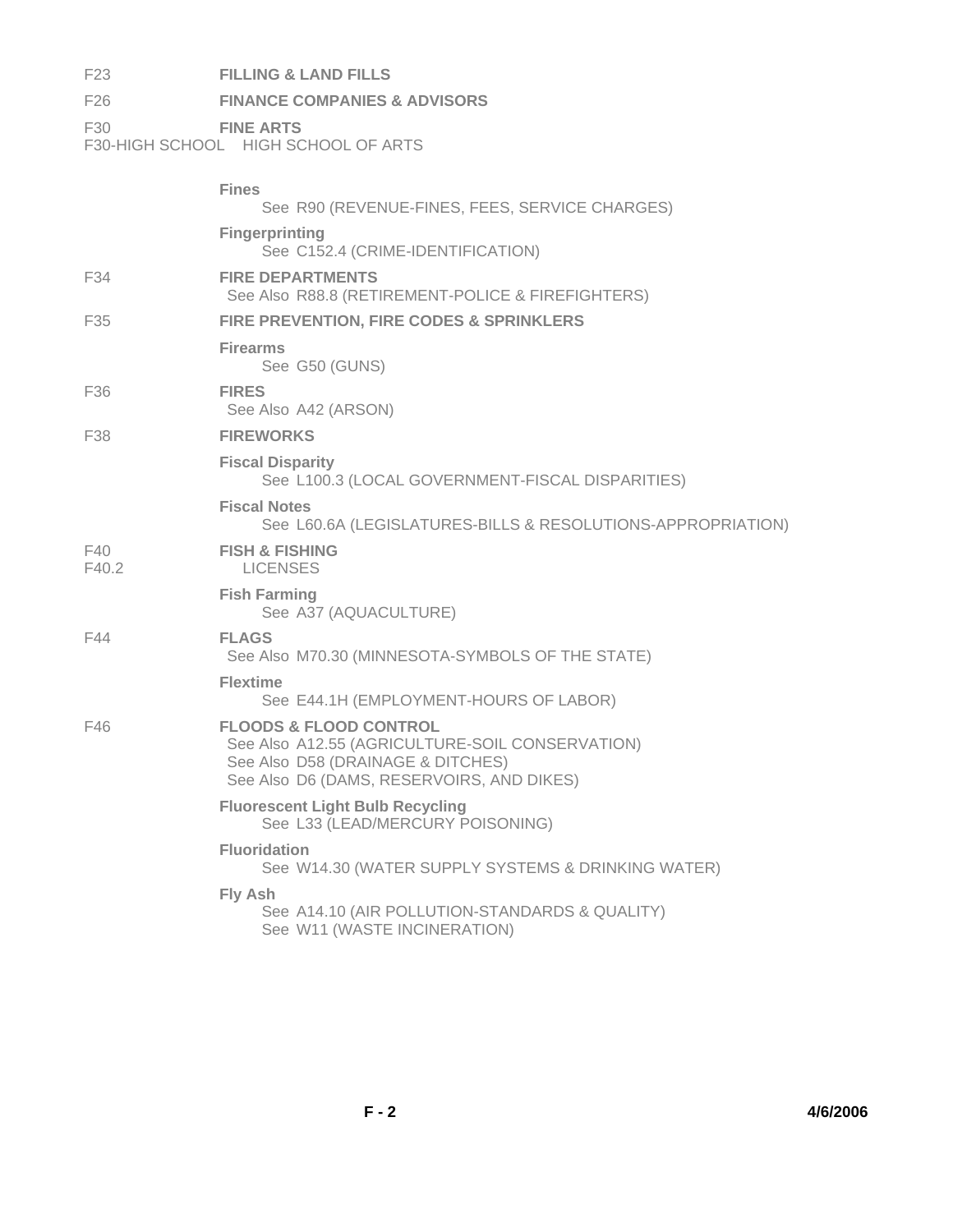| F <sub>52</sub>                                   | <b>FOOD</b><br>See Also A12.10 (AGRICULTURE-DAIRY FARMS & DAIRY INDUSTRY)<br>See Also C102.4 (CONSUMER PROTECTION-PACKAGING & LABELING)<br>See Also M28 (MEAT INDUSTRY)<br>See Also P112 (POULTRY & EGG INDUSTRY) |
|---------------------------------------------------|-------------------------------------------------------------------------------------------------------------------------------------------------------------------------------------------------------------------|
| F <sub>52.4</sub><br>F52.10<br>F <sub>52.12</sub> | <b>IRRADIATION</b><br>REGULATION, INSPECTION & POISONING<br><b>RELIEF EFFORTS</b>                                                                                                                                 |
|                                                   | <b>Football</b><br>See S148.8 (SPORTS-FOOTBALL)                                                                                                                                                                   |
|                                                   | <b>Foreign Aid</b><br>See 160 (INTERNATIONAL RELATIONS)                                                                                                                                                           |
|                                                   | <b>Foreign Exchange</b><br>See E12.106 (EDUCATION-STUDENTS)                                                                                                                                                       |
|                                                   | <b>Foreign Languages</b><br>See E12.23E (EDUCATION-CURRICULUM & HOMEWORK)<br>See L22 (LANGUAGE)                                                                                                                   |
| F <sub>55</sub>                                   | <b>FOREIGN TRADE</b><br>See Also E82 (EXPORT-IMPORT TRADE)                                                                                                                                                        |
| F <sub>58</sub>                                   | <b>FORESTS &amp; FORESTRY</b><br>See Also L108 (LUMBER INDUSTRY)<br>See Also T82 (TREES & TREE DISEASES)                                                                                                          |
|                                                   | <b>Forfeiture Laws</b><br>See C152.12 (CRIME-PUNISHMENT & SENTENCES)<br>See S40 (SEARCHES & SEIZURES)                                                                                                             |
| F62                                               | <b>FORT SNELLING</b>                                                                                                                                                                                              |
| F64                                               | <b>FOSTER CARE</b><br>See Also A6 (ADOPTION)                                                                                                                                                                      |
| F68                                               | <b>FOUNDATIONS</b>                                                                                                                                                                                                |
| F70                                               | <b>FRANCHISES</b>                                                                                                                                                                                                 |
|                                                   | <b>Fraternities &amp; Sororities</b><br>See C64.27 (COLLEGES & UNIVERSITIES-ORGANIZATIONS)                                                                                                                        |
| F76                                               | <b>FRAUD</b>                                                                                                                                                                                                      |
| F80                                               | <b>FREEDOM OF INFORMATION</b><br>See Also P150 (PRIVACY)                                                                                                                                                          |
| F82                                               | <b>FREEDOM OF SPEECH &amp; PRESS</b><br>See Also L70 (LIBEL & SLANDER)                                                                                                                                            |
|                                                   | Fruit                                                                                                                                                                                                             |
|                                                   | See A12.46 (AGRICULTURE-PRODUCTS & CROPS)                                                                                                                                                                         |
| F90                                               | <b>FUEL (Includes BIODIESEL)</b><br>See Also A23 (ALCOHOL AS FUEL (ETHANOL))<br>See Also G12 (GASOLINE & GAS STATIONS)                                                                                            |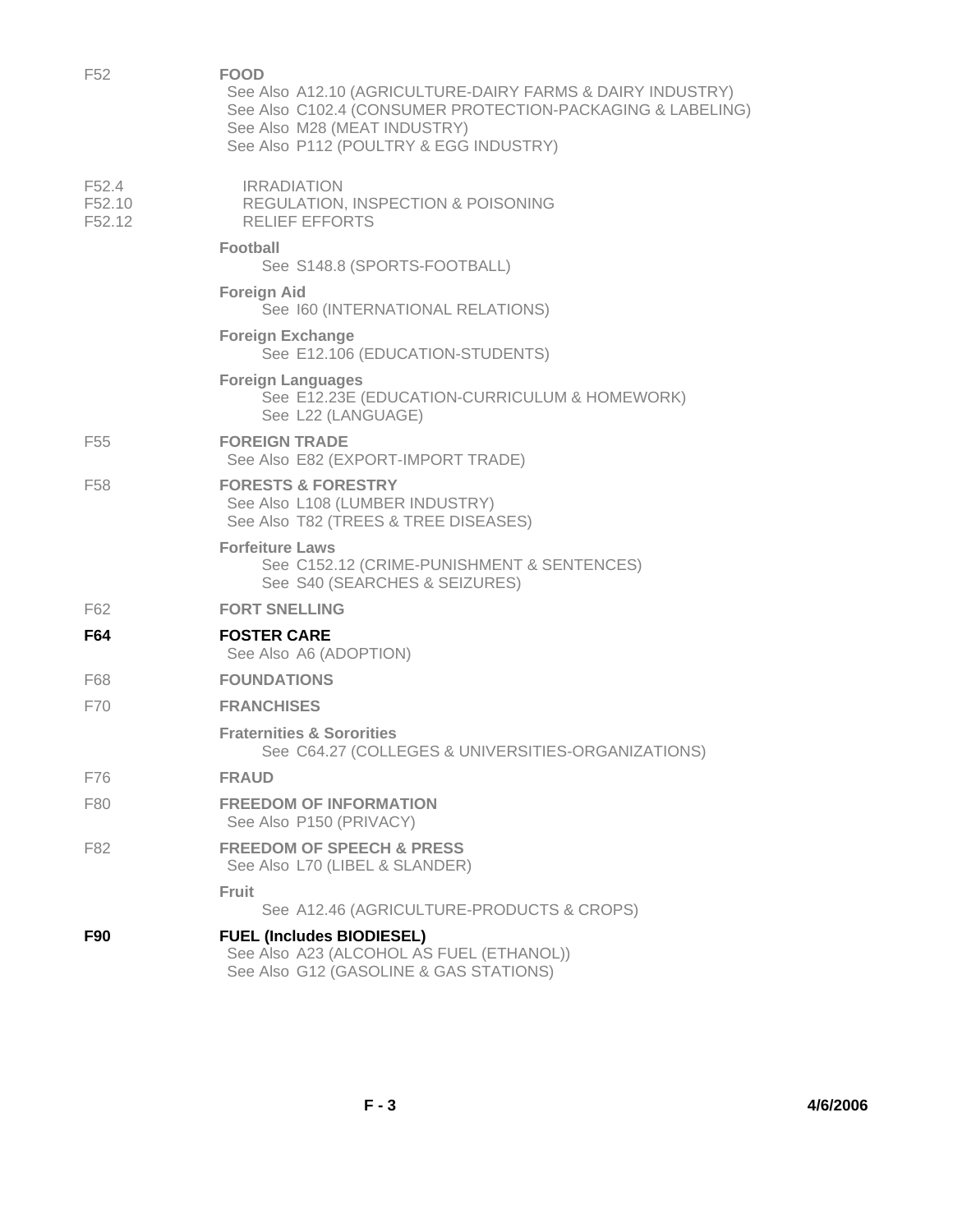|     | <b>Fugitives from Justice</b><br>See P148.1 (PRISONERS-ESCAPEES)                                       |
|-----|--------------------------------------------------------------------------------------------------------|
|     | <b>Funerals</b><br>See C150 (CREMATION)<br>See C18 (CEMETERIES)<br>See E34 (EMBALMERS & FUNERAL HOMES) |
| F92 | <b>FUR &amp; FUR FARMS</b><br>See Also T75 (TRAPPING)                                                  |
| F95 | <b>FUTURE</b>                                                                                          |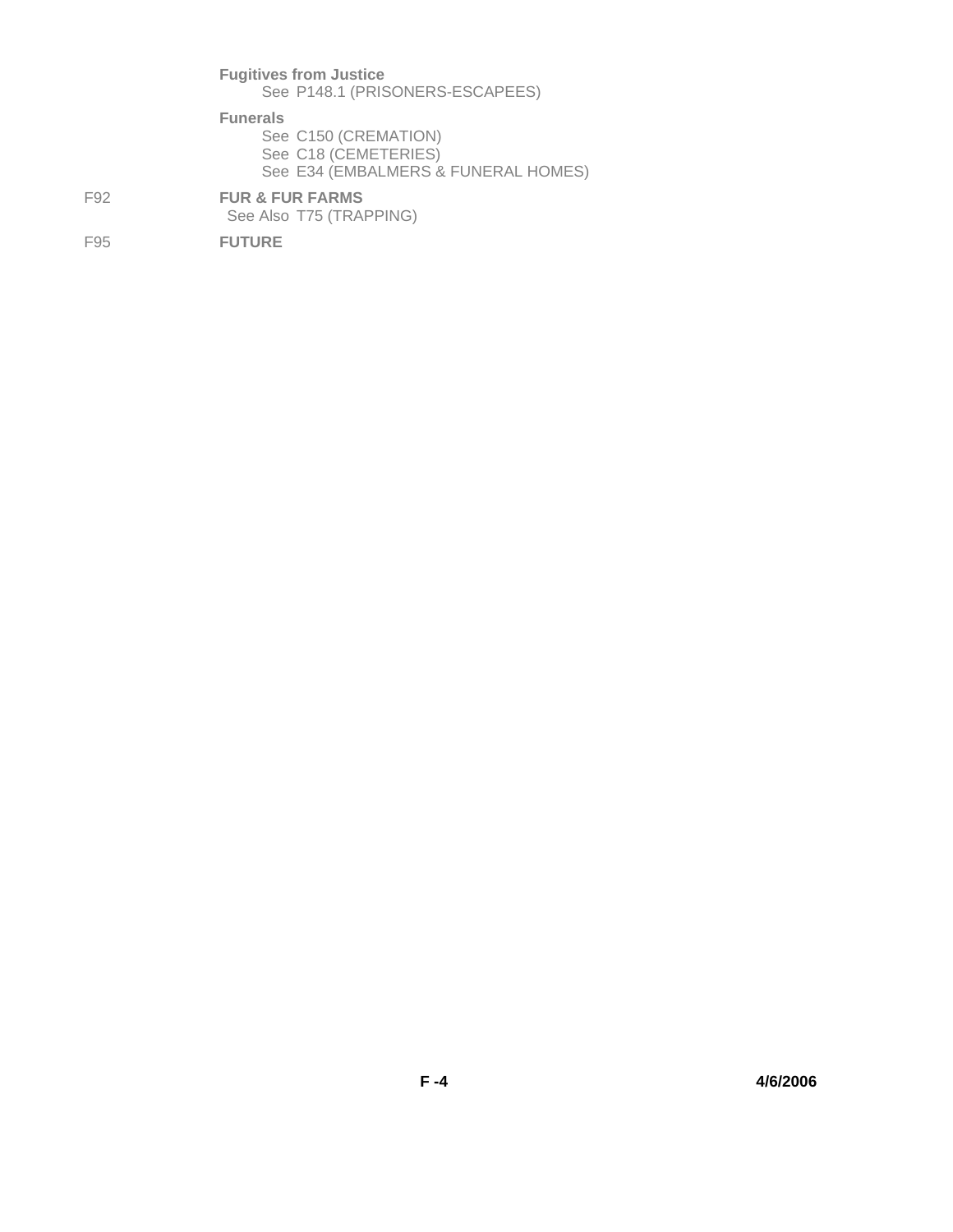| G <sub>2</sub>                                   | <b>GAMBLING</b><br>See Also M68 (MINNESOTA DEPARTMENTS & AGENCIES-GAMBLING CONTROL<br><b>BOARD</b> )                                                                                                                                                               |
|--------------------------------------------------|--------------------------------------------------------------------------------------------------------------------------------------------------------------------------------------------------------------------------------------------------------------------|
| G2.4<br>G2.1<br>G <sub>2.5</sub><br>G2.3<br>G2.6 | <b>CHARITABLE/LAWFUL/BINGO</b><br><b>COMPULSIVE</b><br><b>ILLEGAL</b><br><b>INDIAN</b><br><b>LOTTERIES-MINNESOTA</b><br>See Also T88 (TRUST FUNDS)<br>See Also T8.90E (TAXATION-TAXES-SALES-ENTERTAINMENT & GAMBLING)                                              |
| G <sub>2.10</sub><br>G <sub>2</sub> .12          | <b>PARI-MUTUEL BETTING (OFF-TRACK)</b><br>See Also R10 (RACING)<br><b>RIVERBOAT</b>                                                                                                                                                                                |
| G2.18                                            | <b>VIDEO GAMBLING &amp; SLOT MACHINES</b>                                                                                                                                                                                                                          |
|                                                  | <b>Game Laws</b><br>See F40 (FISH & FISHING)<br>See H62 (HUNTING)                                                                                                                                                                                                  |
| G4                                               | <b>GAMES-CONTESTS-VIDEO GAMES</b>                                                                                                                                                                                                                                  |
|                                                  | Gangs<br>See C152P (CRIME-GANGS)                                                                                                                                                                                                                                   |
|                                                  | Garbage<br>See S130 (SOLID WASTE)                                                                                                                                                                                                                                  |
|                                                  | <b>Garbage Burners</b><br>See W11 (WASTE INCINERATION)                                                                                                                                                                                                             |
|                                                  | <b>Garbage Haulers</b><br>See S130.1 (SOLID WASTE-COLLECTION & HAULING)                                                                                                                                                                                            |
| G <sub>10</sub>                                  | <b>GAS-NATURAL</b><br>See Also P64 (PIPELINES)                                                                                                                                                                                                                     |
|                                                  | Gasohol<br>See A23 (ALCOHOL AS FUEL (ETHANOL))                                                                                                                                                                                                                     |
| G12                                              | <b>GASOLINE &amp; GAS STATIONS</b><br>See Also A23 (ALCOHOL AS FUEL (ETHANOL))<br>See Also F90 (FUEL (Inc. BIODIESEL))<br>See Also P54.1 (PETROLEUM INDUSTRY)<br>See Also T8.90G (TAXATION-TAXES-SALES-GASOLINE & FUEL)<br>See Also U3 (UNDERGROUND STORAGE TANKS) |
|                                                  | <b>Gender Equity</b><br>See D44.4 (DISCRIMINATION-EMPLOYMENT)<br>See E12.9A (EDUCATION-ATHLETICS)<br>See W2.4 (WAGES & SALARIES-EQUAL PAY (COMPARABLE WORTH))                                                                                                      |
|                                                  | <b>Gender Neutral Laws</b><br>See L22 (LANGUAGE)                                                                                                                                                                                                                   |
| G17                                              | <b>GENETICS</b><br>See Also T18.1 (TECHNOLOGY-BIO-TECHNOLOGY)                                                                                                                                                                                                      |
|                                                  | Gerrymandering<br>See A34 (APPORTIONMENT)                                                                                                                                                                                                                          |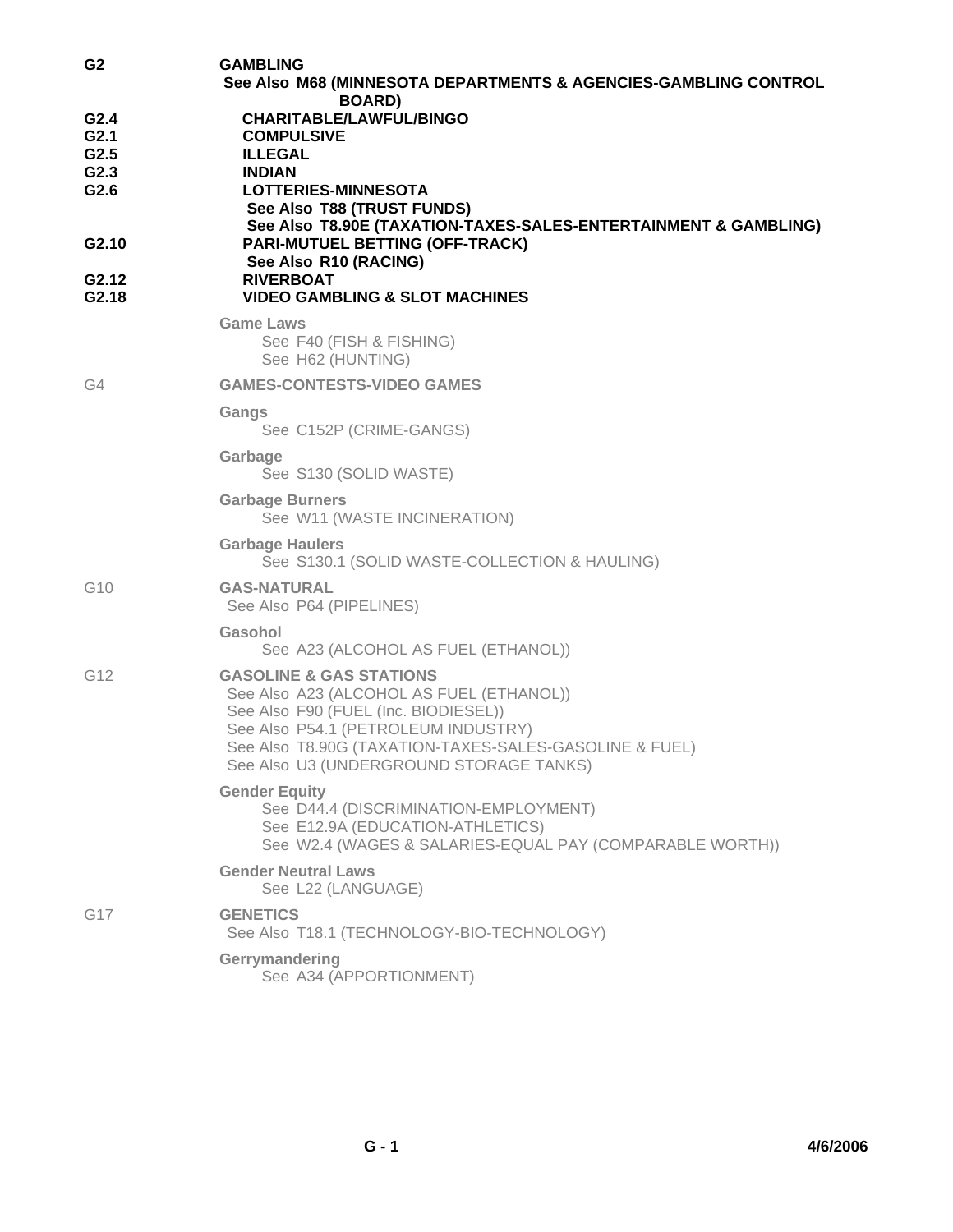|                  | <b>Global Warming</b><br>See A14.5 (AIR POLLUTION-GREENHOUSE EFFECT)                                                                                                                                                                                                                         |
|------------------|----------------------------------------------------------------------------------------------------------------------------------------------------------------------------------------------------------------------------------------------------------------------------------------------|
|                  | <b>Glue Sniffing</b><br>See D66 (DRUGS (ILLEGAL))                                                                                                                                                                                                                                            |
|                  | Golf Carts<br>See M126 (MOTOR VEHICLES)                                                                                                                                                                                                                                                      |
|                  | <b>Golf Courses</b><br>See R42 (RECREATION AREAS)                                                                                                                                                                                                                                            |
| G29              | <b>GOOD SAMARITANS</b><br>See Also C152E (CRIME-CRIME PREVENTION)                                                                                                                                                                                                                            |
| G30              | <b>GOVERNMENT</b><br>(Use for general articles that don't focus on a particular type of government.)                                                                                                                                                                                         |
|                  | See Also C134 (COUNTY GOVERNMENT)<br>See Also L100 (LOCAL GOVERNMENT)<br>See Also M150.4 (MUNICIPAL GOVERNMENT)<br>See Also M70.22 (MINNESOTA-STATE GOVERNMENT)<br>See Also R51 (REGIONAL GOVERNMENT)<br>See Also S162 (STATE GOVERNMENT (OTHER THAN MINNESOTA))<br>See Also T52 (TOWNSHIPS) |
| G34<br>G34.6     | <b>GOVERNORS</b><br><b>APPOINTMENTS</b>                                                                                                                                                                                                                                                      |
|                  | Grain<br>See A12.46 (AGRICULTURE-PRODUCTS & CROPS)                                                                                                                                                                                                                                           |
| G42              | <b>GRAND JURIES</b><br>See Also J14 (JURIES)                                                                                                                                                                                                                                                 |
| G43              | <b>GRANDPARENTS (Includes Foster)</b>                                                                                                                                                                                                                                                        |
| G43.5            | <b>GRANTS</b>                                                                                                                                                                                                                                                                                |
| G43.5A<br>G43.5B | See Also F16 (FEDERAL AID)<br><b>FEDERAL</b><br><b>STATE</b>                                                                                                                                                                                                                                 |
|                  | Gravel Industry<br>See Q6 (QUARRIES)                                                                                                                                                                                                                                                         |
| G44              | <b>GREAT LAKES</b>                                                                                                                                                                                                                                                                           |
|                  | Green Acres Law<br>See T8.62 (TAXATION-TAXES-PROPERTY)                                                                                                                                                                                                                                       |
|                  | <b>Green Party</b><br>See P84.8 (POLITICAL PARTIES)                                                                                                                                                                                                                                          |
|                  | <b>Green Products</b><br>See C102.4 (CONSUMER PROTECTION-PACKAGING & LABELING)<br>See S130.8 (SOLID WASTE-RECYCLING & REUSE)                                                                                                                                                                 |
|                  | <b>Greenhouse Effect</b><br>See A14.5 (AIR POLLUTION-GREENHOUSE EFFECT)                                                                                                                                                                                                                      |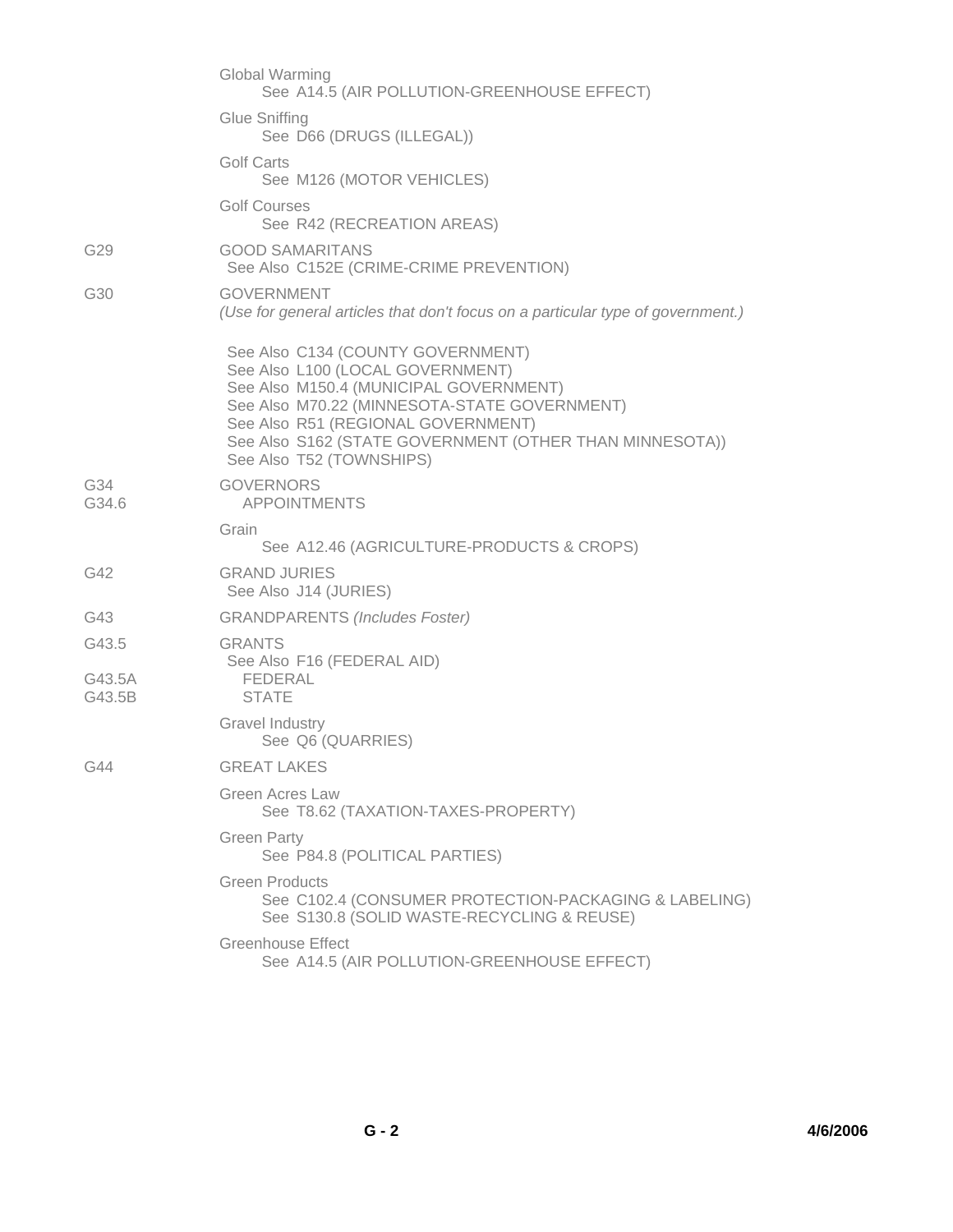**Group Homes**

See A24.2 (ALCOHOL PROBLEMS-CARE & TREATMENT) See D37.5 (DISABLED-HOUSING) See D66.1 (DRUGS (ILLEGAL)-EDUCATIONAL & TREATMENT PROGRAMS) See F64 (FOSTER CARE) See M42.4 (MENTALLY RETARDED)

**Growth (Cities)**

See S224 (SUBURBAN AREAS) See U22.6 (URBANIZATION & SPRAWL)

**Guardian Angels**

See C152E (CRIME-CRIME PREVENTION)

G48 **GUARDIANS**

## **G50 GUNS**

## **See Also W17 (WEAPONS) G50.5 LAWS, LEGISLATION, CONSTITUTIONALITY** Stun Guns

See W17 (WEAPONS)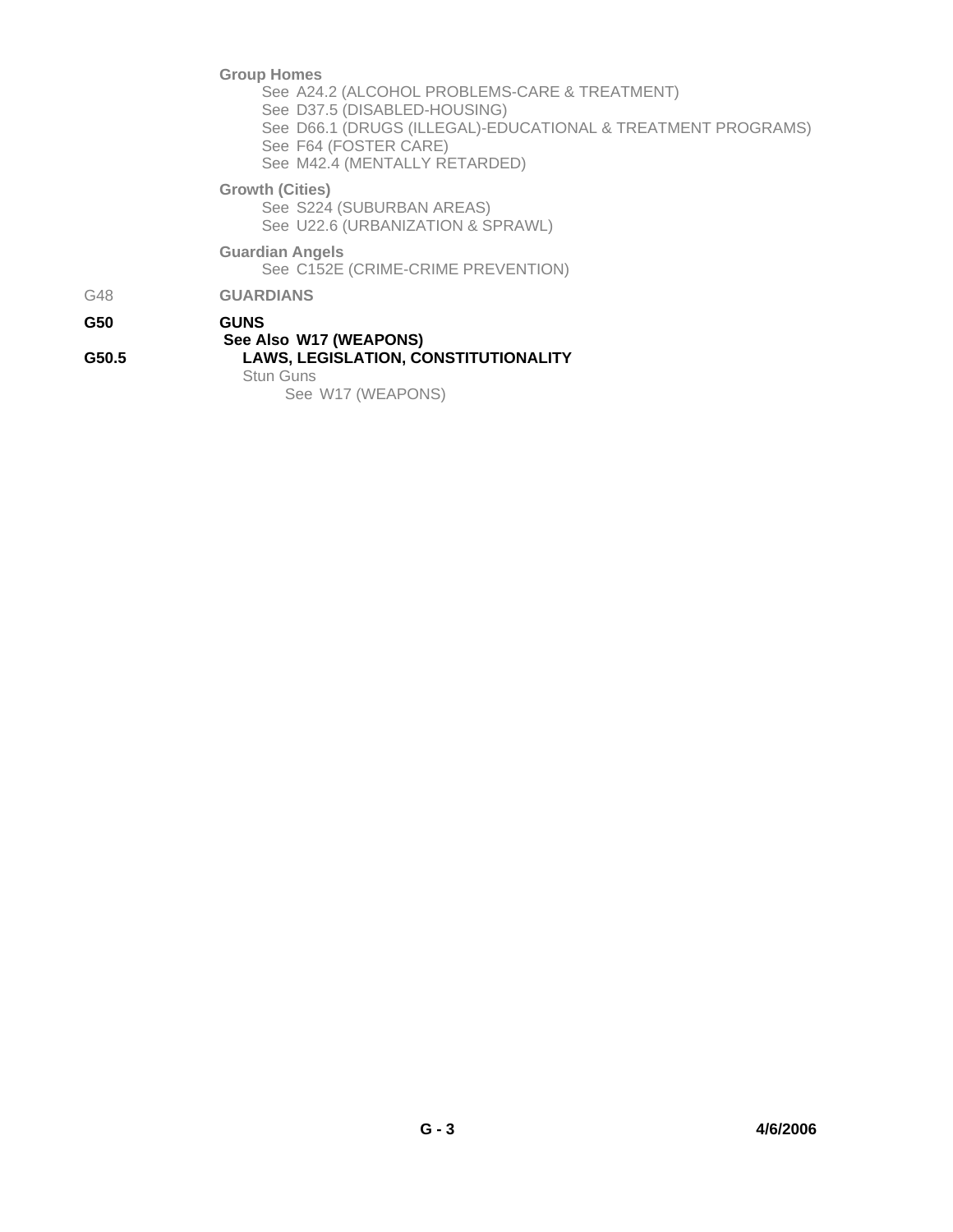|                      | <b>Habitat for Humanity</b><br>See H52.9 (HOUSING-LOW INCOME HOUSING)                                                                                                                                               |
|----------------------|---------------------------------------------------------------------------------------------------------------------------------------------------------------------------------------------------------------------|
|                      | <b>Hair Salons</b><br>See B7 (BARBERS & BEAUTICIANS)                                                                                                                                                                |
|                      | <b>Halfway Houses</b><br>See A24.2 (ALCOHOL PROBLEMS-CARE & TREATMENT)<br>See C152.15S (CRIME-SEX OFFENDERS)<br>See D66.1 (DRUGS (ILLEGAL)-EDUCATIONAL & TREATMENT PROGRAMS)<br>See P148.2 (PRISONERS-DISCHARGED)   |
|                      | <b>Handguns</b><br>See G50 (GUNS)                                                                                                                                                                                   |
|                      | <b>Handicapped</b><br>See D37 (DISABLED)                                                                                                                                                                            |
|                      | <b>Hate Crimes</b><br>See C152.2 (CRIME-HATE CRIMES)                                                                                                                                                                |
| H6.2                 | <b>HAZARDOUS SUBSTANCES/COMMUNITY RIGHT TO KNOW</b>                                                                                                                                                                 |
| H7                   | <b>HAZARDOUS WASTES &amp; SUBSTANCES</b><br>See Also P90 (POLLUTION)<br>See Also P90.1A (POLLUTION-CLEAN-UP AND SUPERFUND)<br>See Also P90.4 (POLLUTION-INDUSTRIAL)<br>See Also S8.4 (SAFETY MEASURES-OCCUPATIONAL) |
|                      | <b>Hazing</b><br>See E12.24 (EDUCATION-DISCIPLINE & VIOLENCE)                                                                                                                                                       |
|                      | <b>Head Start</b><br>See E12.72 (EDUCATION-PRESCHOOLS & HEAD START PROGRAMS)                                                                                                                                        |
| H8<br>H8.1           | <b>HEALTH CARE</b><br><b>ALTERNATIVE TREATMENTS</b><br>Clinics                                                                                                                                                      |
| H8.3                 | See H44 (HOSPITALS & CLINICS)<br><b>COSTS</b>                                                                                                                                                                       |
| H8.4<br><b>H8.6E</b> | <b>DISEASES &amp; SICKNESSES</b><br><b>EDUCATION &amp; RESEARCH</b><br>Elderly                                                                                                                                      |
| H8.5A                | See O16.6 (OLD AGE-MEDICAL CARE)<br><b>EMERGENCY CARE &amp; PARAMEDICS</b><br><b>Health Insurance</b>                                                                                                               |
| H8.5B<br>H8.5        | See 146.28 (INSURANCE-HEALTH)<br><b>HMO'S &amp; MANAGED CARE</b><br>HOME HEALTH CARE<br>Hospitals                                                                                                                   |
| H8.6                 | See H44 (HOSPITALS & CLINICS)<br><b>LEGISLATION &amp; POLICY</b>                                                                                                                                                    |
| H8.6A                | See Also M68 (MINNESOTA DEPARTMENTS & AGENCIES-HEALTH DEPARTMENT)<br><b>MALPRACTICE</b><br>Managed Care<br>See H8.5B (HEALTH CARE-HMO'S & MANAGED CARE)                                                             |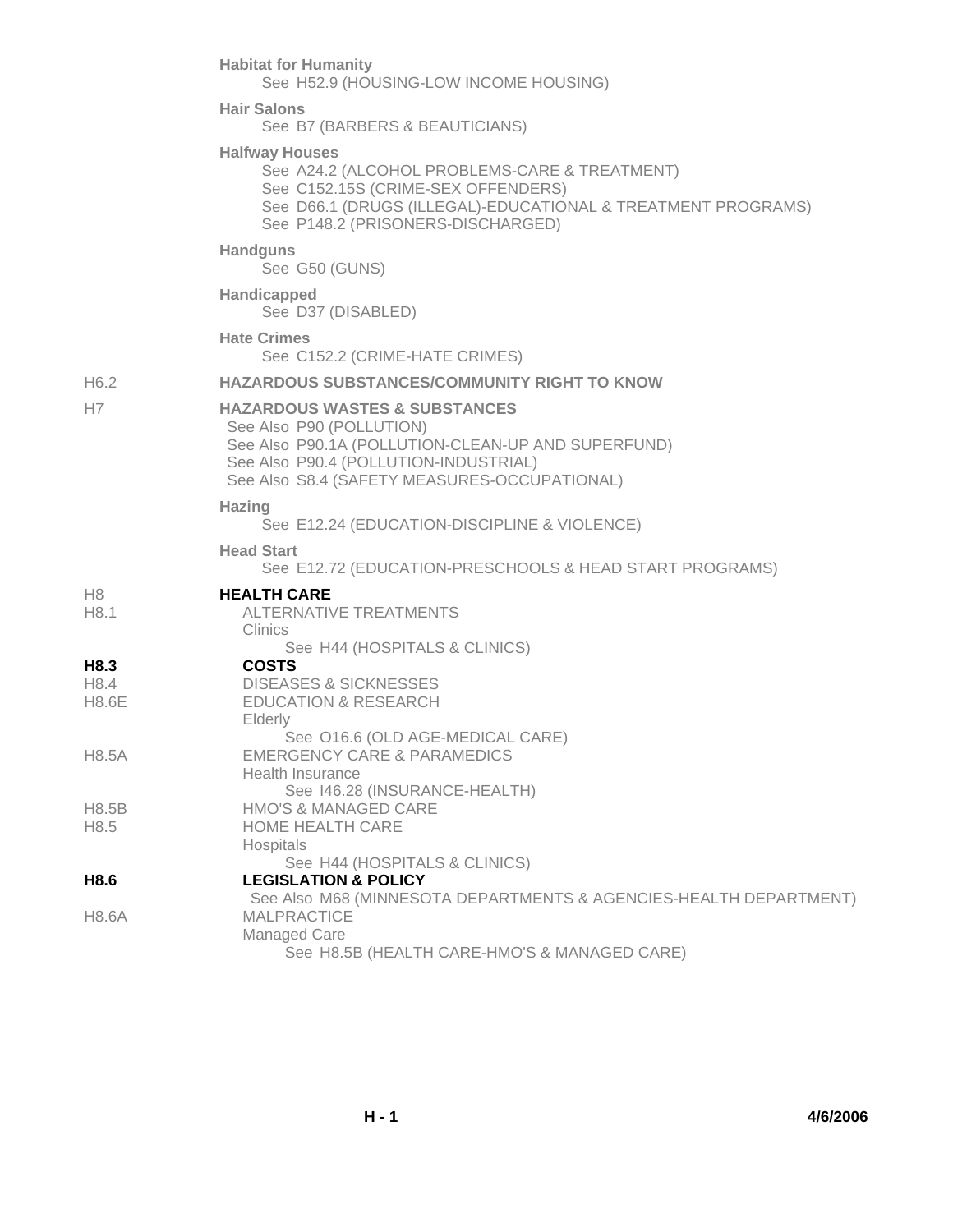| H <sub>8</sub>   | <b>HEALTH CARE</b><br>Medicaid                                                                 |
|------------------|------------------------------------------------------------------------------------------------|
|                  | See M33 (MEDICAID)<br><b>Medical Ethics</b>                                                    |
| <b>H8.6H</b>     | See E62.6 (ETHICS-MEDICAL)<br><b>MEDICAL PROFESSION</b>                                        |
|                  | <b>Medical Technology</b>                                                                      |
|                  | See T18.8 (TECHNOLOGY-MEDICAL)<br>Medicare                                                     |
|                  | See M34.26 (MEDICARE)                                                                          |
|                  | Minnesota Department of Health<br>See M68 (MINNESOTA DEPARTMENTS & AGENCIES-HEALTH DEPARTMENT) |
|                  | MinnesotaCare                                                                                  |
|                  | See 146.29 (INSURANCE-HEALTH-MINNESOTA LEGISLATION & PROGRAMS)<br><b>Nursing Homes</b>         |
|                  | See N68 (NURSING HOMES)                                                                        |
| H <sub>8.7</sub> | <b>PATIENT'S RIGHTS</b><br><b>Religious Refusal of Medical Treatment</b>                       |
|                  | See R60.6 (RELIGIOUS LIBERTY)                                                                  |
| <b>H8.7B</b>     | RURAL AREAS                                                                                    |
|                  | <b>Health Clubs</b><br>See S21 (SAUNAS, MASSAGE PARLORS & HEALTH CLUBS)                        |
|                  | <b>Health Maintenance Organizations</b><br>See H8.5B (HEALTH CARE-HMO'S & MANAGED CARE)        |
|                  | <b>HealthRight</b><br>See 146.29 (INSURANCE-HEALTH-MINNESOTA LEGISLATION & PROGRAMS)           |
| H <sub>12</sub>  | <b>HEATING</b><br>See Also P210A (PUBLIC UTILITIES-CUTTING OF SERVICE)                         |
|                  | <b>Helmets</b>                                                                                 |
|                  | See M134.8 (MOTOR VEHICLES-MOTORCYCLES & SCOOTERS)<br>See T62.6 (TRAFFIC-SAFETY)               |
|                  | <b>Herbicides</b>                                                                              |
|                  | See A12.2 (AGRICULTURE-CHEMICALS (Fertilizer, Pesticides, Herbicides,<br>Insecticides))        |
|                  | <b>HHH Metrodome</b><br>See M68 (MINNESOTA DEPARTMENTS & AGENCIES-METROPOLITAN SPORTS          |
|                  | FACILITIES COMMISSION (MSFC))                                                                  |
|                  | See S150 (STADIUMS)                                                                            |
|                  | <b>High Tech Industry</b><br>See T18.5 (TECHNOLOGY-HIGH TECHNOLOGY)                            |
|                  | <b>Highway Helper</b>                                                                          |
|                  | See M68 (MINNESOTA DEPARTMENTS & AGENCIES-TRANSPORTATION<br>DEPARTMENT (DOT))                  |
|                  | See T62.6 (TRAFFIC-SAFETY)                                                                     |
|                  | <b>Highway Patrol</b><br>See M68 (MINNESOTA DEPARTMENTS & AGENCIES-STATE PATROL)               |
|                  |                                                                                                |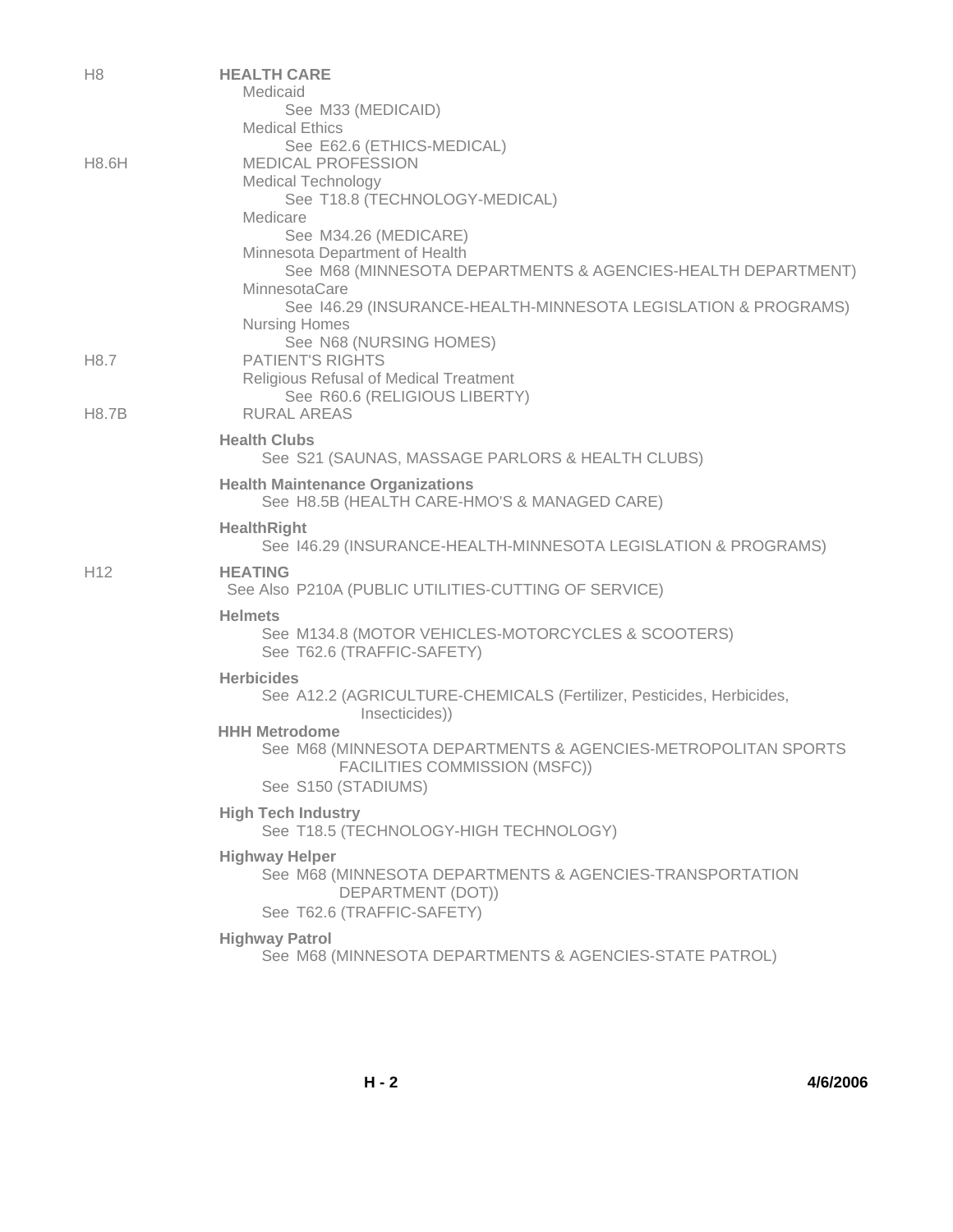| H <sub>24</sub>    | <b>HIGHWAYS &amp; ROADS</b><br>See Also M68 (MINNESOTA DEPARTMENTS & AGENCIES-TRANSPORTATION<br>DEPARTMENT (DOT))<br>See Also P214 (PUBLIC WORKS)<br>See Also T62.10 (TRAFFIC-SIGNS & SIGNALS)<br>See Also T74 (TRANSPORTATION)<br><b>Advertising Signs</b><br>See S90 (SIGNS)<br><b>Bridges</b> |
|--------------------|--------------------------------------------------------------------------------------------------------------------------------------------------------------------------------------------------------------------------------------------------------------------------------------------------|
| H24.5              | See B28 (BRIDGES)<br><b>FINANCE</b>                                                                                                                                                                                                                                                              |
| H24.12             | <b>MAINTENANCE &amp; CONSTRUCTION</b>                                                                                                                                                                                                                                                            |
| H <sub>24.15</sub> | <b>MINNESOTA LEGISLATION &amp; LAWS</b>                                                                                                                                                                                                                                                          |
| H <sub>24.17</sub> | <b>REST AREAS &amp; INFORMATION CENTERS</b><br><b>Salting &amp; Sanding</b>                                                                                                                                                                                                                      |
|                    | See S116 (SNOW, SNOW REMOVAL & SNOWPLOWS)                                                                                                                                                                                                                                                        |
|                    | <b>Toll Bridges</b>                                                                                                                                                                                                                                                                              |
|                    | See B28 (BRIDGES)                                                                                                                                                                                                                                                                                |
| H <sub>24.22</sub> | <b>TOLL ROADS</b>                                                                                                                                                                                                                                                                                |
|                    | <b>Traffic Regulation</b><br>See T62.4 (TRAFFIC-REGULATION)                                                                                                                                                                                                                                      |
|                    | <b>Weight Restrictions</b>                                                                                                                                                                                                                                                                       |
|                    | See M134.12A (MOTOR VEHICLES-SIZE, WEIGHT, & MILES PER GALLON)                                                                                                                                                                                                                                   |
| H <sub>25</sub>    | <b>HISPANICS</b>                                                                                                                                                                                                                                                                                 |
|                    | See Also M68 (MINNESOTA DEPARTMENTS & AGENCIES-CHICANO-LATINO AFFAIRS<br>COUNCIL)                                                                                                                                                                                                                |
|                    | See Also B46.18 (BUSINESS-MINORITY GROUP ENTERPRISES)                                                                                                                                                                                                                                            |
|                    | See Also C54 (CIVIL RIGHTS)<br>See Also E12.65 (EDUCATION-MINORITIES)                                                                                                                                                                                                                            |
|                    | See Also E44.2 (EMPLOYMENT-MINORITY GROUPS)                                                                                                                                                                                                                                                      |
|                    | See Also M58 (MIGRATORY LABOR)                                                                                                                                                                                                                                                                   |
|                    | See Also M80 (MINORITY GROUPS)                                                                                                                                                                                                                                                                   |
| H <sub>26</sub>    | <b>HISTORIC PRESERVATION</b>                                                                                                                                                                                                                                                                     |
|                    | <b>Historical Society</b>                                                                                                                                                                                                                                                                        |
|                    | See M68 (MINNESOTA DEPARTMENTS & AGENCIES-HISTORICAL SOCIETY)                                                                                                                                                                                                                                    |
|                    | <b>History-Minnesota</b>                                                                                                                                                                                                                                                                         |
|                    | See M70.15 (MINNESOTA-HISTORY)                                                                                                                                                                                                                                                                   |
|                    | Hmong<br>See A42.10 (ASIAN AMERICANS)                                                                                                                                                                                                                                                            |
|                    |                                                                                                                                                                                                                                                                                                  |
|                    | <b>HMOs</b><br>See H8.5B (HEALTH CARE-HMO'S & MANAGED CARE)                                                                                                                                                                                                                                      |
| H <sub>32</sub>    | <b>HOLIDAYS</b>                                                                                                                                                                                                                                                                                  |
|                    | <b>Home-Based Work</b><br>See E44.1B (EMPLOYMENT-HOME BASED)                                                                                                                                                                                                                                     |
|                    | <b>Home Detention</b>                                                                                                                                                                                                                                                                            |
|                    | See C152.12 (CRIME-PUNISHMENT & SENTENCES)                                                                                                                                                                                                                                                       |

**H - 3 4/6/2006**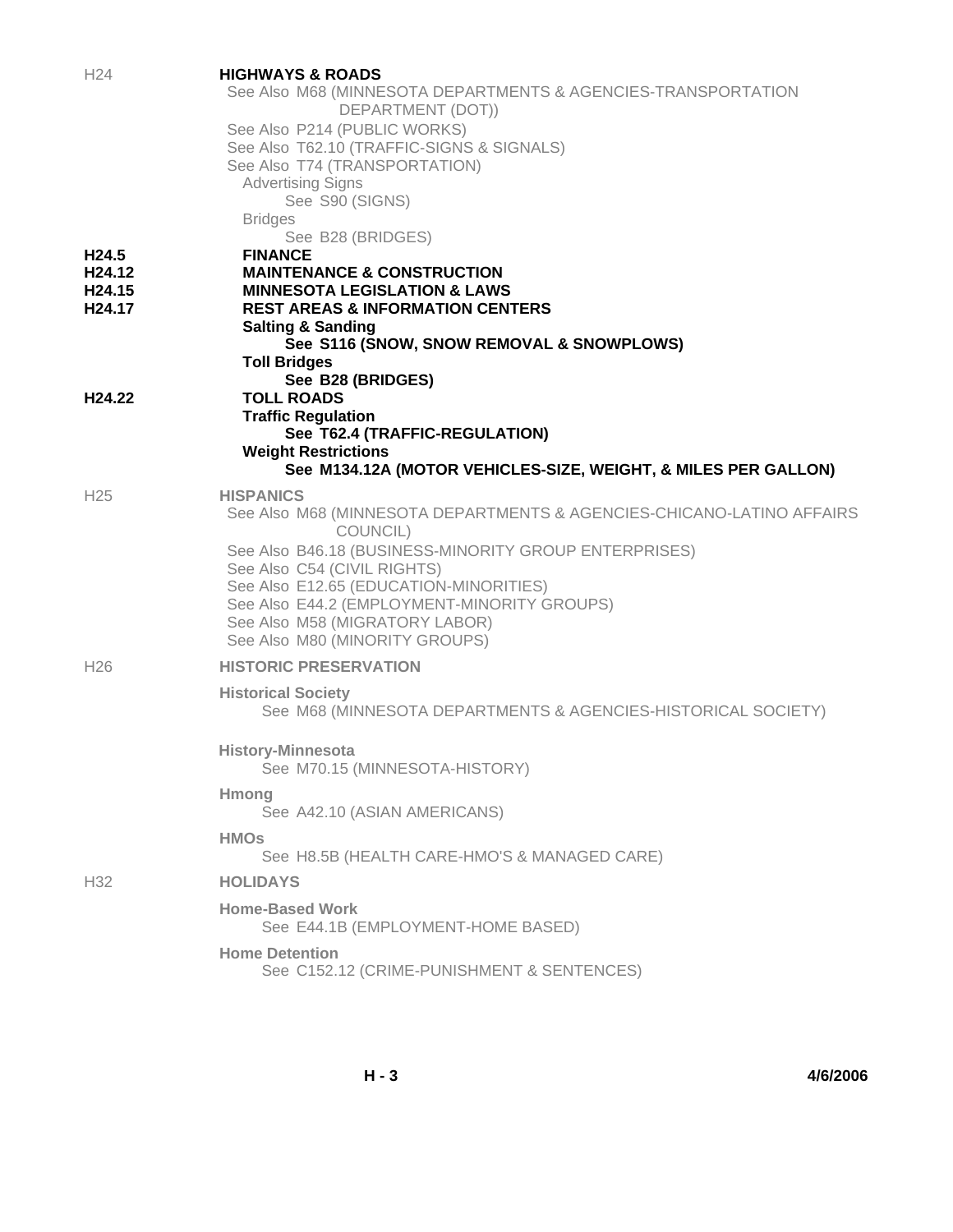|                                        | <b>Home Health Care</b><br>See H8.5 (HEALTH CARE-HOME HEALTH CARE)<br>See O16.4 (OLD AGE-HOUSING)<br>See O16.6 (OLD AGE-MEDICAL CARE)                                        |
|----------------------------------------|------------------------------------------------------------------------------------------------------------------------------------------------------------------------------|
|                                        | <b>Home Insulation</b><br>See P119.14 (POWER RESOURCES & ENERGY-ENERGY CONSERVATION)                                                                                         |
| H34<br>H <sub>34.5</sub>               | <b>HOME OWNERSHIP</b><br><b>SECOND HOMES/CABINS</b>                                                                                                                          |
|                                        | <b>Home Rule Charter Cities</b><br>See M150.7 (MUNICIPAL GOVERNMENT-CHARTERS)                                                                                                |
|                                        | <b>Home Schools</b><br>See E12.68 (EDUCATION-NONPUBLIC SCHOOLS)                                                                                                              |
|                                        | <b>Homeless</b><br>See P114-HOMELESS (POVERTY-HOMELESS)                                                                                                                      |
|                                        | <b>Homicide</b><br>See C152.3 (CRIME-HOMICIDE)                                                                                                                               |
| H40                                    | <b>HOMOSEXUALITY</b><br>See Also C152.2 (CRIME-HATE CRIMES)                                                                                                                  |
|                                        | <b>Horse Racing</b><br>See R10.6 (RACING-HORSE)                                                                                                                              |
| H42.5                                  | <b>HOSPICES</b>                                                                                                                                                              |
| H44                                    | <b>HOSPITALS &amp; CLINICS</b><br>See Also C64.38H (COLLEGES & UNIVERSITIES-UNIVERSITY OF MINNESOTA-<br><b>HOSPITAL &amp; MEDICAL SCHOOL)</b>                                |
| H44.2A<br>H44.3A<br>H44.4              | See Also H8 (HEALTH CARE)<br>MINNEAPOLIS-ST. PAUL AREA<br><b>STATE HOSPITALS</b><br><b>VETERANS HOSPITALS</b>                                                                |
|                                        | <b>Hostages</b><br>See K2 (KIDNAPPING)<br>See T26 (TERRORISM)                                                                                                                |
| H46                                    | <b>HOTELS &amp; MOTELS</b><br>See Also R78 (RESORTS)                                                                                                                         |
|                                        | <b>Housewives</b><br>See E44.16 (EMPLOYMENT-WOMEN)                                                                                                                           |
| H <sub>52</sub>                        | <b>HOUSING</b><br><b>Building Codes</b><br>See B34 (BUILDING CODES & INSPECTION)                                                                                             |
| H <sub>52.2</sub><br>H <sub>52.4</sub> | CONDOS, TOWNHOMES, & COOPS<br><b>COSTS &amp; FINANCING</b><br><b>Disabled</b><br>See D37.5 (DISABLED-HOUSING)<br><b>Discrimination</b><br>See D44.6 (DISCRIMINATION-HOUSING) |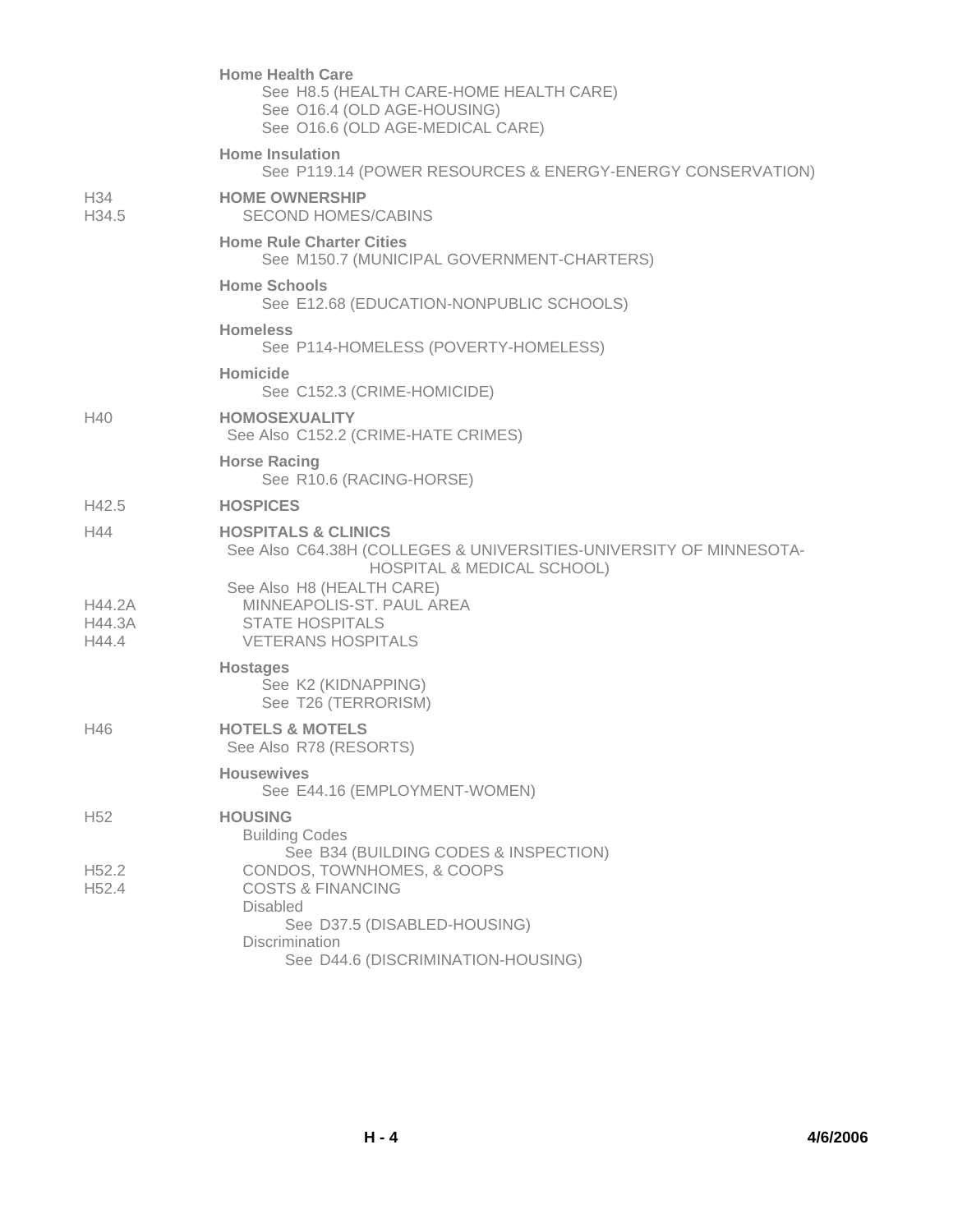| H <sub>52</sub>    | <b>HOUSING</b>                                                            |
|--------------------|---------------------------------------------------------------------------|
|                    | Home Ownership                                                            |
|                    | See H34 (HOME OWNERSHIP)                                                  |
|                    | Inspections                                                               |
|                    | See B34 (BUILDING CODES & INSPECTION)<br>See H52.28 (HOUSING AUTHORITIES) |
| H <sub>52.6</sub>  | <b>LEGISLATION</b>                                                        |
| H <sub>52.9</sub>  | <b>LOW INCOME HOUSING</b>                                                 |
|                    | Mortgages                                                                 |
|                    | See M110 (MORTGAGES)                                                      |
|                    | Public                                                                    |
|                    | See H52.9 (HOUSING-LOW INCOME HOUSING)                                    |
|                    | Renovation                                                                |
|                    | See R34.5 (REAL PROPERTY-DETERIORATION & IMPROVEMENT)                     |
|                    | <b>Rental Housing</b><br>See L20 (LANDLORD & TENANT)                      |
|                    | See R62 (RENT & RENT SUBSIDIES)                                           |
|                    | See A33 (APARTMENTS)                                                      |
| H <sub>52.14</sub> | <b>RURAL</b>                                                              |
|                    | <b>Sales</b>                                                              |
|                    | See R34 (REAL ESTATE BUSINESS)                                            |
|                    | Seniors                                                                   |
|                    | See O16.4 (OLD AGE-HOUSING)<br><b>Trust Funds</b>                         |
|                    | See T88 (TRUST FUNDS)                                                     |
| H <sub>52.21</sub> | <b>TWIN CITIES</b>                                                        |
|                    | Weatherization of Homes                                                   |
|                    | See P119.9 (POWER RESOURCES & ENERGY-BUILDING DESIGN & ENERGY             |
|                    | EFFICIENCY)                                                               |
| H52.28             | <b>HOUSING AUTHORITIES</b>                                                |
|                    | See Also B34 (BUILDING CODES & INSPECTION)                                |
|                    | <b>HOV Lanes</b>                                                          |
|                    | See C75 (COMMUTERS)                                                       |
|                    | See T62.4 (TRAFFIC-REGULATION)                                            |
| H <sub>58</sub>    | <b>HUMAN RIGHTS</b>                                                       |
|                    | See Also C54 (CIVIL RIGHTS)                                               |
| H <sub>59</sub>    | <b>HUMAN SERVICES</b>                                                     |
|                    | See Also M68 (MINNESOTA DEPARTMENTS & AGENCIES-HUMAN SERVICES             |
|                    | DEPARTMENT)                                                               |
|                    | Hunger<br>See F52.12 (FOOD-RELIEF EFFORTS)                                |
|                    |                                                                           |
| H <sub>62</sub>    | <b>HUNTING</b>                                                            |
| H62.3              | See Also T75 (TRAPPING)<br><b>LICENSES</b>                                |
|                    |                                                                           |
|                    | Hydropower                                                                |
|                    | See W14.20 (WATER POWER)                                                  |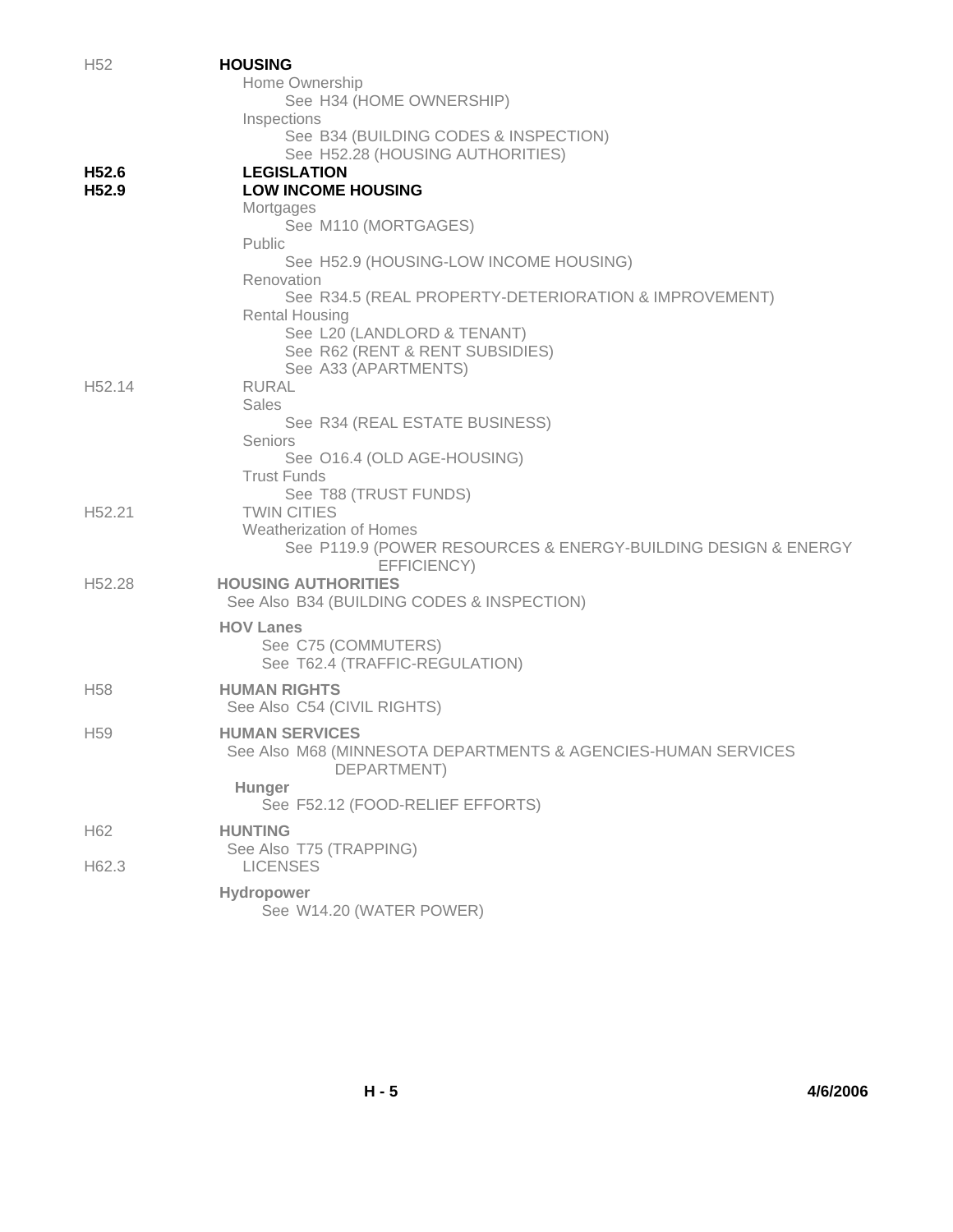|                       | <b>Ice Palace</b><br>See F4 (FAIRS, CARNIVALS, FESTIVALS, & PARADES)                                                                                                                                                                                                                                                                                                                                                                     |
|-----------------------|------------------------------------------------------------------------------------------------------------------------------------------------------------------------------------------------------------------------------------------------------------------------------------------------------------------------------------------------------------------------------------------------------------------------------------------|
| 4                     | <b>IDENTIFICATION &amp; ID CARDS</b>                                                                                                                                                                                                                                                                                                                                                                                                     |
|                       | <b>Identity Theft</b><br>See 14 (IDENTIFICATION & ID CARDS)<br>See P150 (PRIVACY)                                                                                                                                                                                                                                                                                                                                                        |
|                       | <b>Illiteracy</b><br>See L94 (LITERACY)                                                                                                                                                                                                                                                                                                                                                                                                  |
| 8                     | <b>IMMIGRATION &amp; EMIGRATION</b><br>See Also R50 (REFUGEES)                                                                                                                                                                                                                                                                                                                                                                           |
|                       | Immunization<br>See V4 (VACCINES)                                                                                                                                                                                                                                                                                                                                                                                                        |
| 19                    | <b>IMPEACHMENT</b>                                                                                                                                                                                                                                                                                                                                                                                                                       |
|                       | Importing<br>See E82 (EXPORT-IMPORT TRADE)                                                                                                                                                                                                                                                                                                                                                                                               |
|                       | <b>Impound Lots</b><br>See M134.15A (MOTOR VEHICLES-TOWING & IMPOUND LOTS)                                                                                                                                                                                                                                                                                                                                                               |
|                       | In Vitro Fertilization<br>See S146.10 (SPERM BANKS & ARTIFICIAL INSEMINATION)                                                                                                                                                                                                                                                                                                                                                            |
|                       | <b>Incinerators (Garbage)</b><br>See W11 (WASTE INCINERATION)                                                                                                                                                                                                                                                                                                                                                                            |
| 110<br>110.6          | <b>INCOME</b><br>See Also W16 (WEALTH)<br>See Also W2 (WAGES & SALARIES)<br><b>TIPPING</b>                                                                                                                                                                                                                                                                                                                                               |
| 112<br><b>I12.10F</b> | <b>INDIANS OF NORTH AMERICA</b><br>See Also M68 (MINNESOTA DEPARTMENTS & AGENCIES-INDIAN AFFAIRS COUNCIL)<br>See Also B46.18 (BUSINESS-MINORITY GROUP ENTERPRISES)<br>See Also C54 (CIVIL RIGHTS)<br>See Also E12.65 (EDUCATION-MINORITIES)<br>See Also E44.2 (EMPLOYMENT-MINORITY GROUPS)<br>See Also G2.3 (GAMBLING-INDIAN)<br>See Also M80 (MINORITY GROUPS)<br>See Also N2 (NAMES/TEAM NAMES)<br><b>FISHING &amp; HUNTING RIGHTS</b> |
|                       | <b>Individual Retirement Accounts</b>                                                                                                                                                                                                                                                                                                                                                                                                    |
|                       | <b>Indoor Air Pollution</b>                                                                                                                                                                                                                                                                                                                                                                                                              |
| 114                   | <b>INDUSTRIAL DEVELOPMENT</b>                                                                                                                                                                                                                                                                                                                                                                                                            |
| 122.8                 | (Includes Industrial Siting and Industrial Parks)<br><b>POLICY (Government)</b><br>See Also T4.55 (TAXATION-TAX INCREMENT FINANCING)<br>See Also T4.22 (TAXATION-INCENTIVES)                                                                                                                                                                                                                                                             |
|                       | <b>Infants</b><br>See C36 (CHILDREN & FAMILIES)                                                                                                                                                                                                                                                                                                                                                                                          |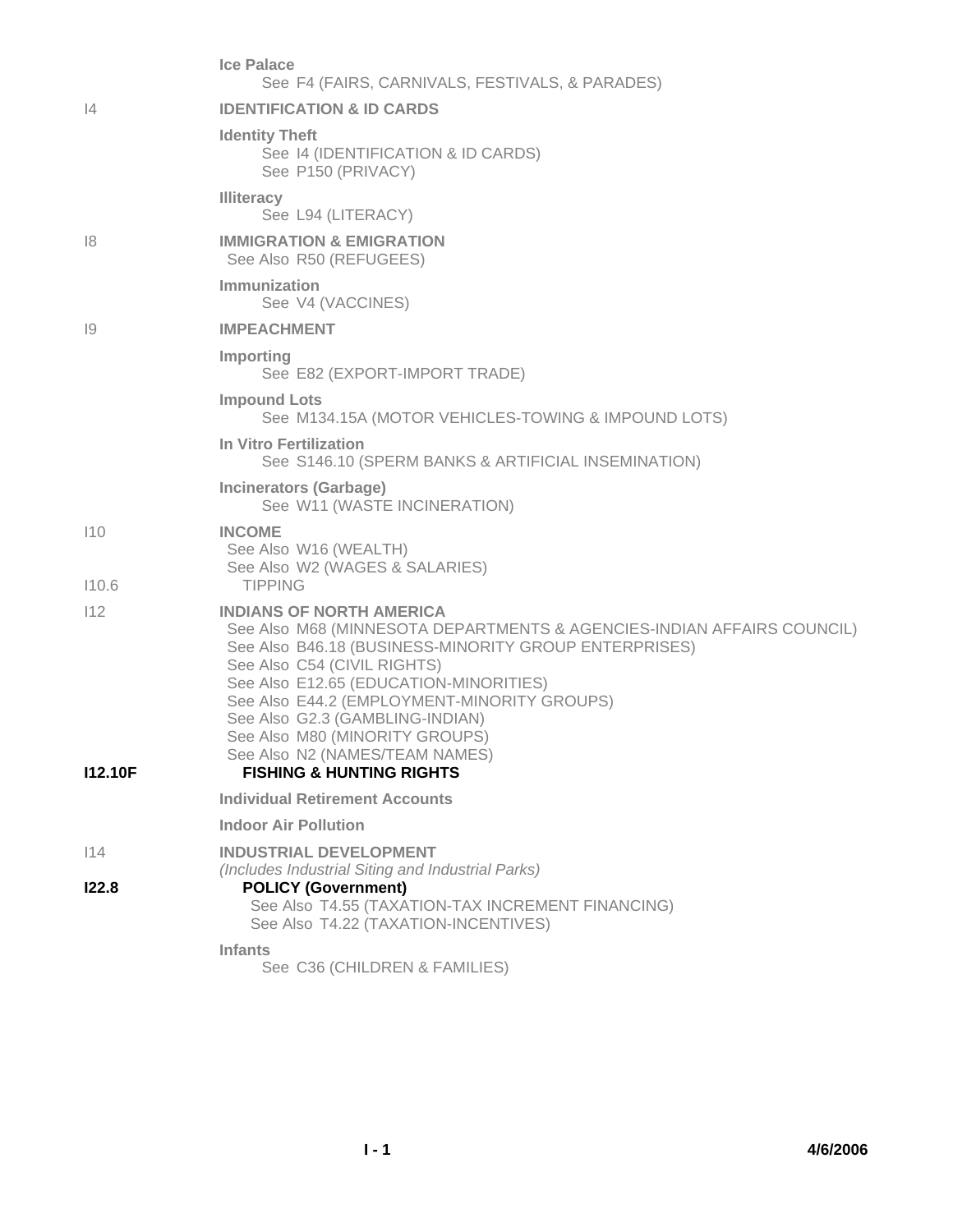|                                                                           | <b>Informants</b><br>See W48 (WITNESSES & SUBPEONAS)                                                                                                                                            |
|---------------------------------------------------------------------------|-------------------------------------------------------------------------------------------------------------------------------------------------------------------------------------------------|
|                                                                           | <b>Infrastructure</b><br>See P214 (PUBLIC WORKS)                                                                                                                                                |
|                                                                           | Initiative and Referendum<br>See E16.56 (ELECTIONS-REFERENDUM)                                                                                                                                  |
|                                                                           | <b>Insanity Defense</b><br>See C152.4I (CRIME-INSANITY DEFENSE & MENTALLY ILL)                                                                                                                  |
| 138                                                                       | <b>Insecticides &amp; Pesticides</b><br>See A12.2 (AGRICULTURE-CHEMICALS (Fertilizer, Pesticides, Herbicides,<br>Insecticides))<br><b>INSECTS AND INSECT PESTS</b>                              |
|                                                                           | <b>Institutions (Correctional)</b><br>See M68 (MINNESOTA DEPARTMENTS & AGENCIES-CORRECTIONS<br>DEPARTMENT)<br>See C152C.10 (CRIME-CORRECTIONS-PRISONS)<br>See C152C.6 (CRIME-CORRECTIONS-JAILS) |
| 146<br>146.28<br>146.29<br>146.30<br>146.38<br>146.40<br>146.48<br>146.54 | <b>INSURANCE</b><br><b>HEALTH</b><br><b>MINNESOTA LEGISLATION &amp; PROGRAMS</b><br>NATIONAL PLANS (U.S. & FOREIGN)<br><b>LIABILITY</b><br>LIFE.<br><b>MOTOR VEHICLE</b><br><b>PROPERTY</b>     |
| 150                                                                       | <b>INSURANCE COMPANIES</b>                                                                                                                                                                      |
| 152                                                                       | <b>INSURANCE LEGISLATION</b><br>See Also 146.29 (INSURANCE-HEALTH-MINNESOTA LEGISLATION & PROGRAMS)                                                                                             |
|                                                                           | <b>Integrated Service Networks (ISN's)</b><br>See H8.5B (HEALTH CARE-HMO'S & MANAGED CARE)                                                                                                      |
|                                                                           | <b>Intellectual Freedom</b><br>See F82 (FREEDOM OF SPEECH & PRESS)                                                                                                                              |
| 160                                                                       | <b>INTERNATIONAL RELATIONS</b><br>See Also F55 (FOREIGN TRADE)                                                                                                                                  |
|                                                                           | Internet<br>See T19.4 (TELECOMMUNICATIONS-INTERNET)                                                                                                                                             |
|                                                                           | Internships<br>See E48 (EMPLOYMENT COUNSELING & TRAINING)                                                                                                                                       |
| 162                                                                       | <b>INTERPRETIVE CENTERS AND NATURE CENTERS</b><br>See Also M160 (MUSEUMS)                                                                                                                       |
|                                                                           | Interpreters<br>See C138.32 (COURTS-REPORTERS & INTERPRETERS)<br>See D14 (DEAFNESS)<br>See L22 (LANGUAGE)                                                                                       |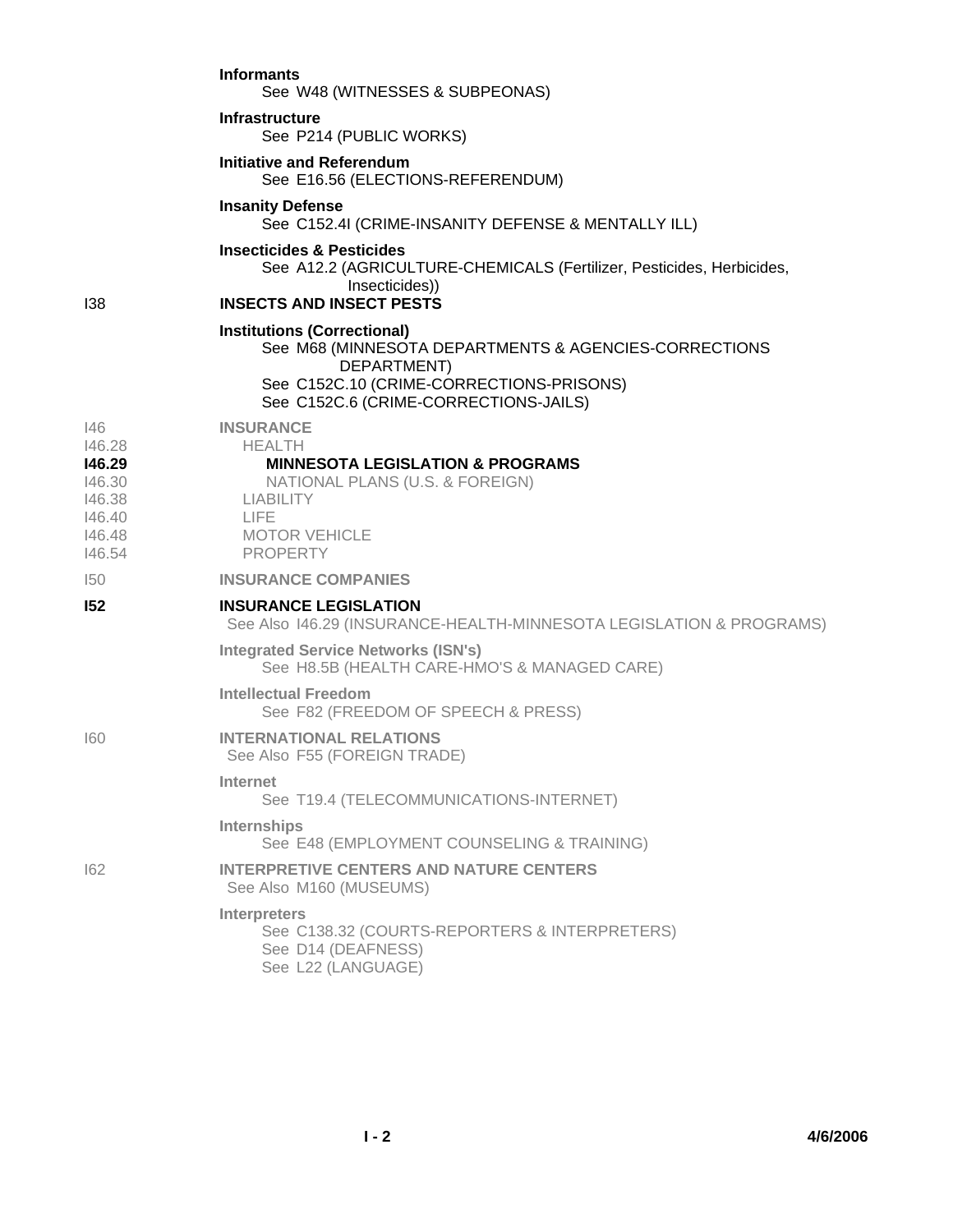# I65 **INVENTIONS**

## I66 **INVESTING**

I70 **IRON RANGE AREA OF MN** See Also M68 (MINNESOTA DEPARTMENTS & AGENCIES-IRON RANGE & REHABILITATION BOARD (IRRRB))

**Irradiation (Food)**

See F52.4 (FOOD-IRRADIATION)

I75 **ISLANDS**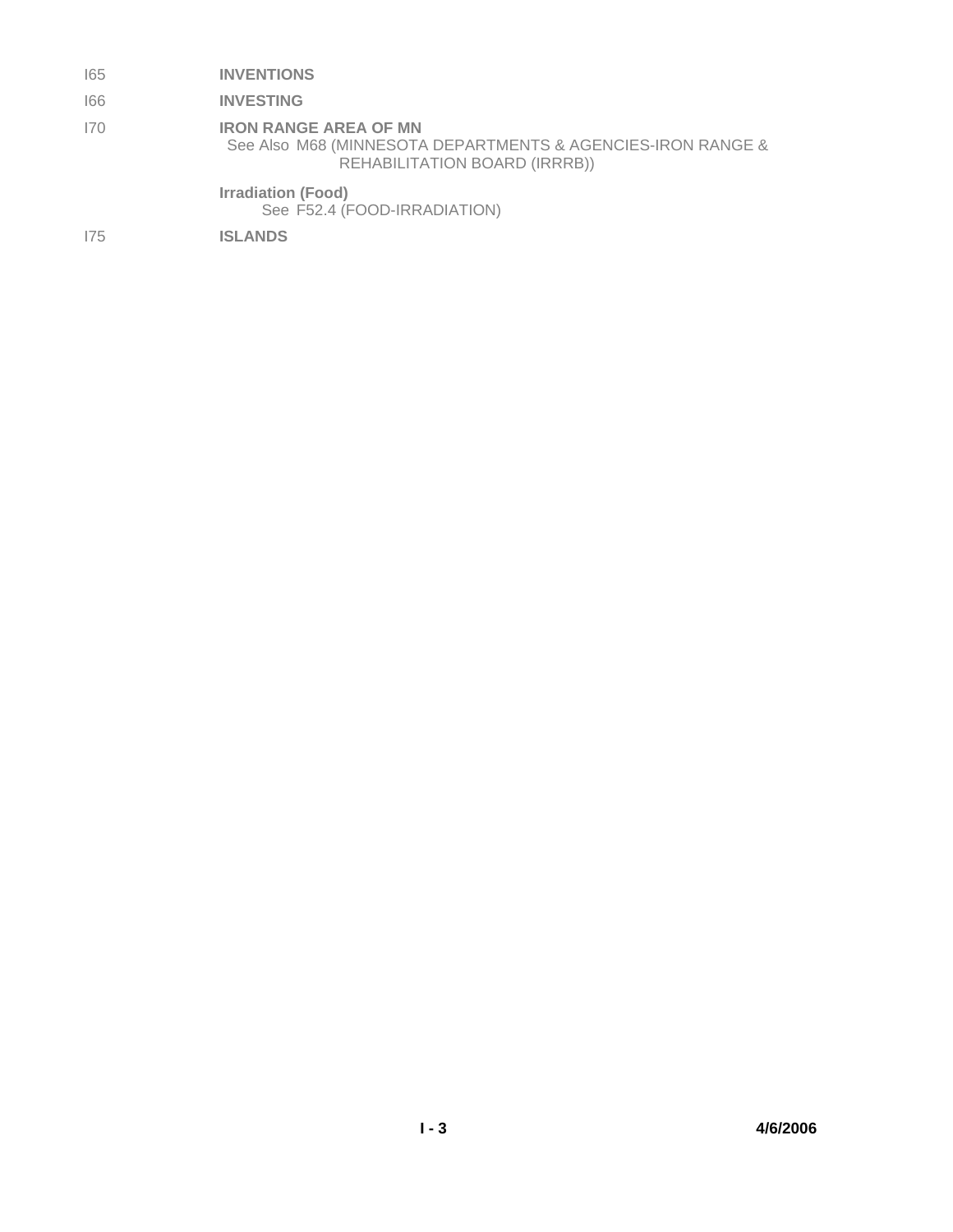|       | Jails                                                                                                                                           |
|-------|-------------------------------------------------------------------------------------------------------------------------------------------------|
|       | See C152C.6 (CRIME-CORRECTIONS-JAILS)                                                                                                           |
|       | <b>Jet Skis</b><br>See B20 (BOATS)<br>See N40 (NOISE)                                                                                           |
|       | <b>Job Corps (HHH Center)</b><br>See E44.18 (EMPLOYMENT-YOUTH)                                                                                  |
|       | <b>JOBZ Program</b><br>See E8.4 (ECONOMICS & ECONOMIC DEVELOPMENT-RURAL AREAS)                                                                  |
|       | <b>Joint Custody</b><br>See C36.3 (CHILDREN & FAMILIES-CHILD CUSTODY)                                                                           |
|       | Journalism<br>See M22.8 (MASS MEDIA)<br>See N36 (NEWSPAPERS)<br>See T19.8 (TELECOMMUNICATIONS-RADIO)<br>See T22 (TELECOMMUNICATIONS-TELEVISION) |
| J10   | <b>JUDGES</b><br>Ethics                                                                                                                         |
| J10.4 | See E62.2 (ETHICS-JUDICIAL)<br><b>QUALIFICATIONS &amp; SELECTION</b><br>See Also E16.30J (ELECTIONS-MINNESOTA-MN-JUDGES)                        |
| J14   | <b>JURIES</b><br>See Also G42 (GRAND JURIES)                                                                                                    |
|       | <b>Juvenile Courts</b><br>See C138.18 (COURTS-JUVENILE)                                                                                         |
|       | Juvenile Crime<br>See C152.4J (CRIME-JUVENILE CRIME)                                                                                            |

See C152.4M (CRIME-JUVENILE CRIME-ADULT CERTIFICATION)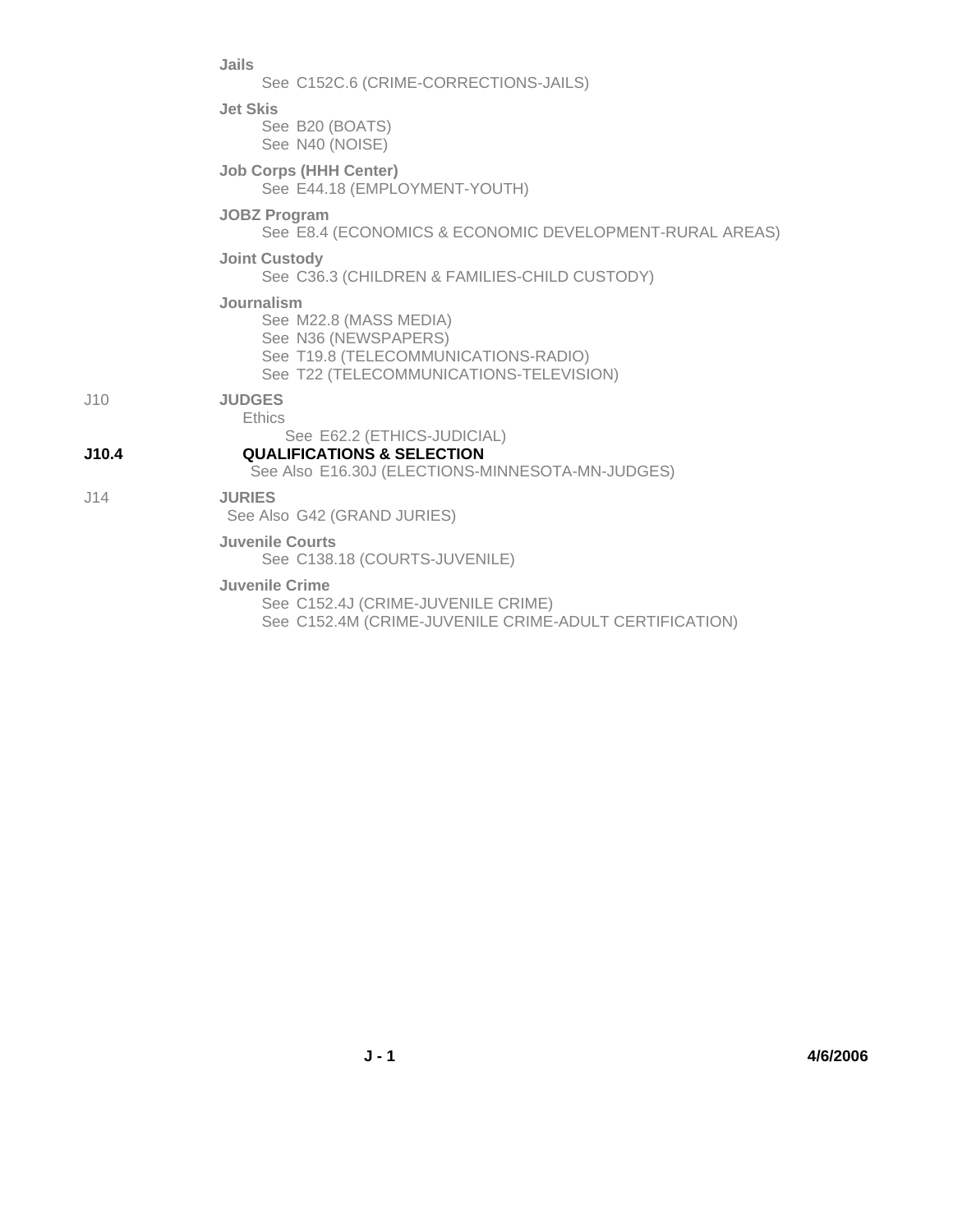# **Kensington Runestone** See R120 (RUNESTONE, KENSINGTON)

#### K2<br>K2.2 **KIDNAPPING**<br>PARENTAL PARENTAL

**Kondirator**

See I14 (INDUSTRIAL DEVELOPMENT) See M66 (MINNEAPOLIS) See P90.4 (POLLUTION-INDUSTRIAL) See S130.8 (SOLID WASTE-RECYCLING & REUSE)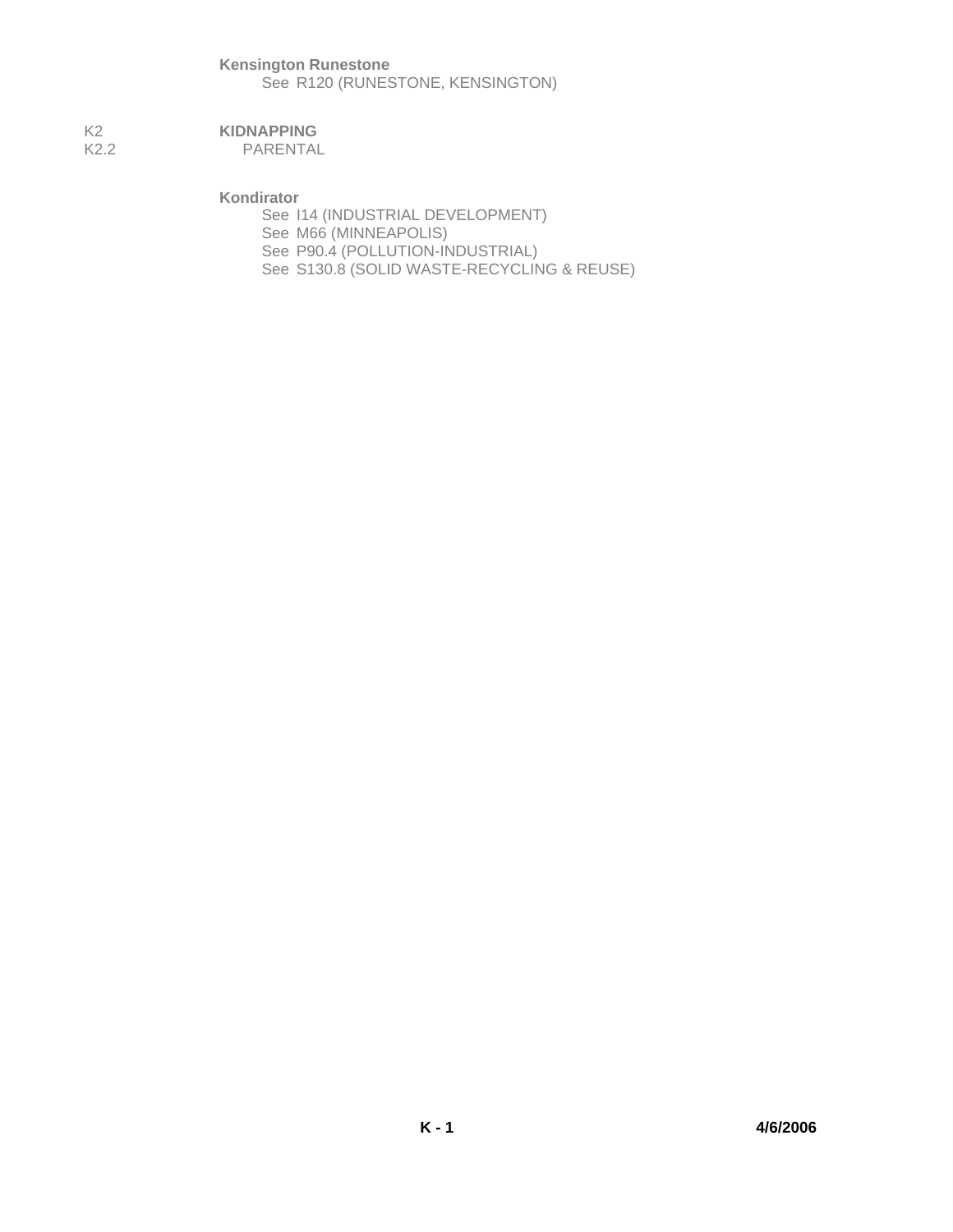|                | <b>Labels and Labeling</b><br>See C102.4 (CONSUMER PROTECTION-PACKAGING & LABELING)                                                                                                                   |
|----------------|-------------------------------------------------------------------------------------------------------------------------------------------------------------------------------------------------------|
| L2             | <b>LABOR</b><br>See Also E44 (EMPLOYMENT)<br>See Also W62 (WORKING CONDITIONS)                                                                                                                        |
| L2.5A          | <b>LABOR LAW-FEDERAL</b>                                                                                                                                                                              |
| L2.5B          | <b>LABOR LAW-STATE</b>                                                                                                                                                                                |
| L4             | <b>LABOR UNIONS</b><br>See Also E12.122 (EDUCATION-TEACHERS & TEACHER AIDES-SALARIES &<br><b>COLLECTIVE BARGAINING)</b><br>See Also P182.2 (PUBLIC EMPLOYEES-COLLECTIVE BARGAINING & LABOR UNIONS)    |
| L4.4           | <b>COLLECTIVE BARGAINING</b><br>See Also A38 (ARBITRATION & MEDIATION)                                                                                                                                |
| L4.8<br>L4.10  | ORGANIZING ACTIVITIES<br><b>POLITICAL ACTIVITIES</b><br><b>Strikes</b><br>See S212 (STRIKES)<br>See P62 (PICKETING)                                                                                   |
| L2.6           | <b>LABOR-MANAGEMENT RELATIONS</b>                                                                                                                                                                     |
| L <sub>6</sub> | <b>LAKES &amp; PONDS</b><br>See Also G44 (GREAT LAKES)<br>See Also W14.6 (WATER POLLUTION)                                                                                                            |
| L8             | <b>LAND</b><br>See Also A12.20 (AGRICULTURE-LAND & LAND VALUES)<br>See Also A12.55 (AGRICULTURE-SOIL CONSERVATION)<br>See Also L16 (LAND USE)<br>See Also P190 (PUBLIC LANDS)<br>See Also Z4 (ZONING) |
| L9             | <b>LAND BANKS &amp; LAND TRUSTS</b>                                                                                                                                                                   |
|                | <b>Land Fills</b><br>See F23 (FILLING & LAND FILLS)                                                                                                                                                   |
| L13            | <b>LAND SUBDIVISION, SALES &amp; DEVELOPMENT</b><br>See Also R34 (REAL ESTATE BUSINESS)<br>See Also U22.6 (URBANIZATION & SPRAWL)<br>See Also Z4 (ZONING)                                             |
| L16            | <b>LAND USE</b><br>See Also P167 (PROPERTY RIGHTS AND TAKINGS)<br>See Also R38 (RECLAMATION OF LAND)<br>See Also U22.6 (URBANIZATION & SPRAWL)<br>See Also Z4 (ZONING)                                |
|                | Landfills<br>See F23 (FILLING & LAND FILLS)                                                                                                                                                           |
| L20            | <b>LANDLORD &amp; TENANT</b><br>See Also A33 (APARTMENTS)<br>See Also R34.5 (REAL PROPERTY-DETERIORATION & IMPROVEMENT)<br>See Also R62 (RENT & RENT SUBSIDIES)                                       |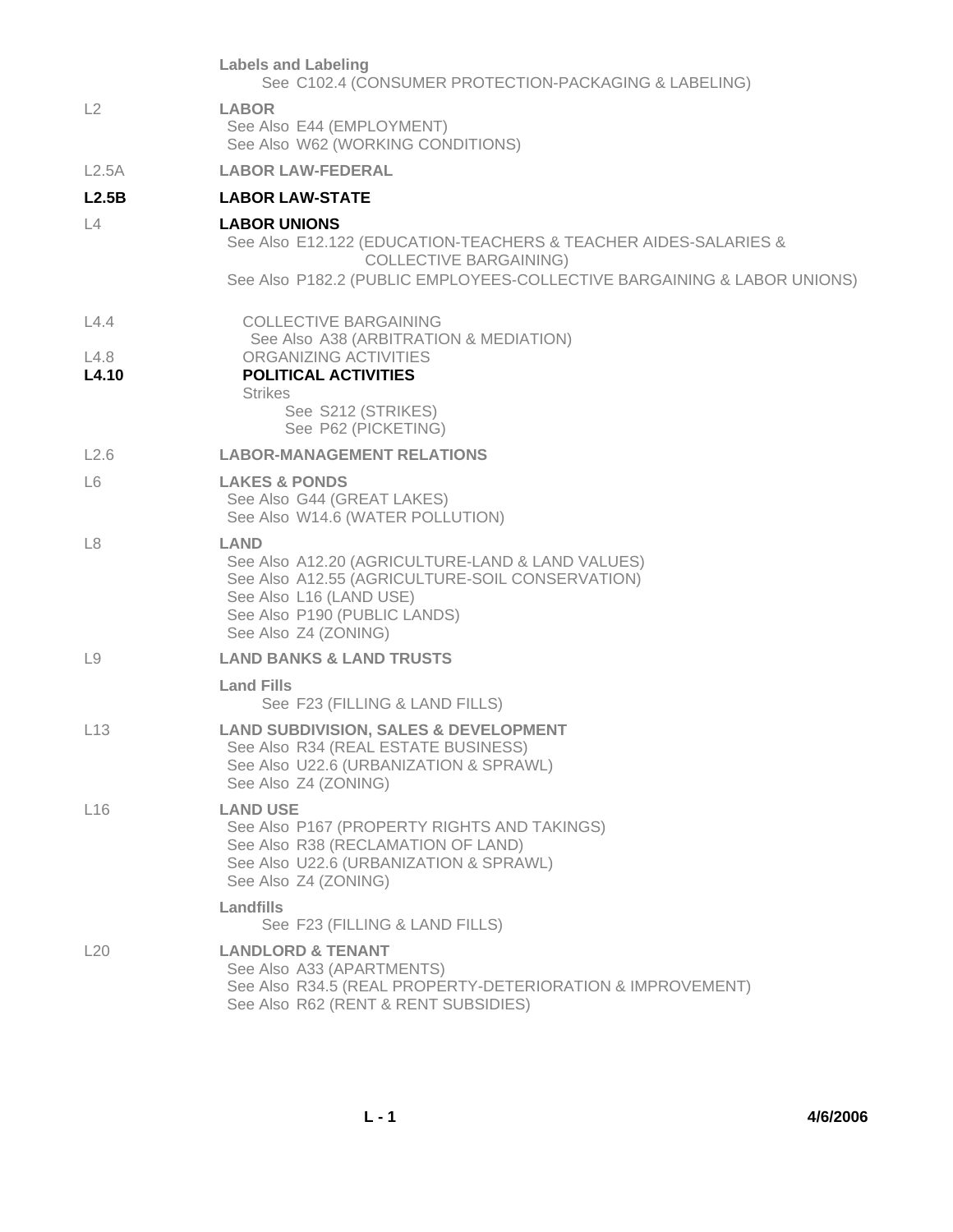| L22                                                                   | <b>LANGUAGE</b>                                                                                                                                                                      |
|-----------------------------------------------------------------------|--------------------------------------------------------------------------------------------------------------------------------------------------------------------------------------|
|                                                                       | <b>Latch Key Children</b><br>See E12.7 (EDUCATION-AFTER-SCHOOL CARE)                                                                                                                 |
| L26                                                                   | LAW                                                                                                                                                                                  |
| L32                                                                   | <b>LAW SUITS</b><br>See Also C56.10 (CLASS ACTION)<br>See Also 146.38 (INSURANCE-LIABILITY)<br>See Also L68 (LIABILITY)                                                              |
|                                                                       | <b>Lawn Chemicals</b><br>See A12.2 (AGRICULTURE-CHEMICALS (Fertilizer, Pesticides, Herbicides,<br>Insecticides))                                                                     |
|                                                                       | Lawyers<br>See L38.8 (LEGAL PROFESSION)                                                                                                                                              |
|                                                                       | Layoffs<br>See E44.13 (EMPLOYMENT-TERMINATION)<br>See P67 (PLANT CLOSINGS)<br>See U6.2 (UNEMPLOYMENT)                                                                                |
| L33                                                                   | <b>LEAD/MERCURY POISONING</b>                                                                                                                                                        |
|                                                                       | <b>LEAP (Loaned Executives Action Program)</b><br>See M70.22 (MINNESOTA-STATE GOVERNMENT)                                                                                            |
|                                                                       | <b>Learning Disabled</b><br>See D37.2 (DISABLED-CHILDREN)<br>See E12.94A (EDUCATION-SPECIAL EDUCATION)                                                                               |
|                                                                       | <b>Legal Age (Drinking)</b><br>See A9.2 (AGE-LEGAL-LIQUOR)                                                                                                                           |
| L <sub>38</sub>                                                       | <b>LEGAL AID</b><br>See Also P180 (PUBLIC DEFENDERS)                                                                                                                                 |
|                                                                       | <b>Legal Ethics</b><br>See E62.4 (ETHICS-LEGAL)                                                                                                                                      |
| L38.8                                                                 | <b>LEGAL PROFESSION</b>                                                                                                                                                              |
| <b>L60</b><br>L60.6<br>L60.6A<br>L60.6G<br>L60.7                      | <b>LEGISLATURES</b><br><b>BILLS &amp; RESOLUTIONS</b><br><b>APPROPRIATION</b><br><b>GARBAGE</b><br><b>LEGISLATIVE INTENT</b><br><b>Chaplains</b><br>See L60.111 (LEGISLATURES-STAFF) |
| L60.10<br>L60.10A<br>L60.26<br>L60.28<br>L60.28D<br>L60.28I<br>L60.30 | <b>COMMITTEES &amp; TASK FORCES</b><br><b>CONFERENCE</b><br><b>FINANCE</b><br><b>HOUSE OF REPRESENTATIVES</b><br><b>DFL</b><br><b>REPUBLICAN</b><br><b>INTERIM BETWEEN SESSIONS</b>  |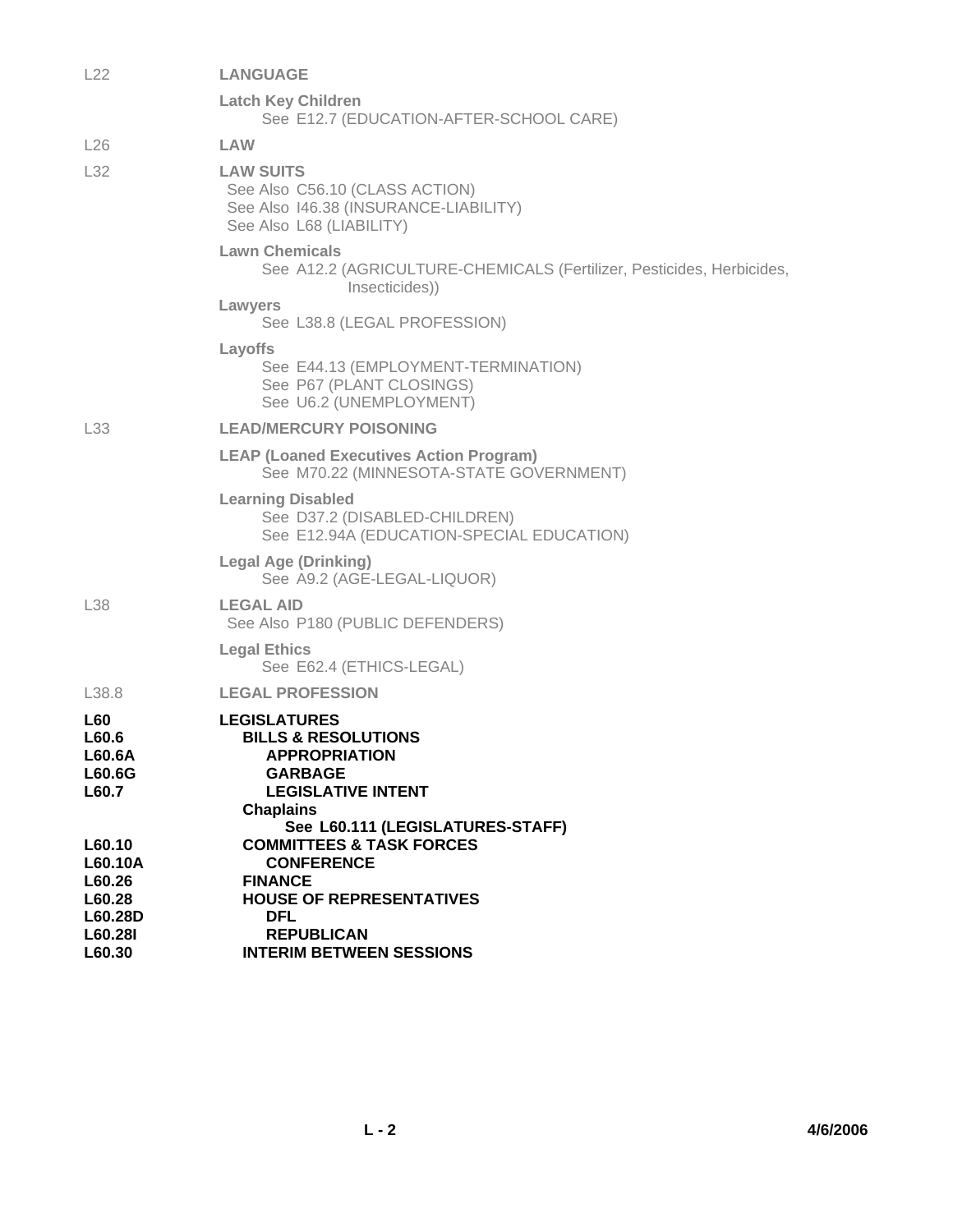| <b>L60</b> | <b>LEGISLATURES</b>                                             |
|------------|-----------------------------------------------------------------|
| L60.38     | <b>MEMBERS</b>                                                  |
|            | See Also T25 (TERM LIMITS)                                      |
|            | See Also R36 (RECALL OF ELECTED OFFICIALS)                      |
| L60.40     | <b>COMPENSATION</b>                                             |
| L60.44     | <b>ETHICS</b>                                                   |
|            | See Also P84.40 (POLITICAL PATRONAGE)                           |
| L60.45     | <b>FILIBUSTERS</b>                                              |
| L60.47     | <b>MINORITIES</b>                                               |
| L60.53     | <b>PART-TIME VS FULL-TIME</b>                                   |
| L60.49     | <b>PRIVILEGES</b>                                               |
| L60.49R    | <b>RATINGS</b>                                                  |
| L60.50     | <b>RETIREMENT &amp; VACANCIES</b>                               |
| L60.52     | <b>TERMS</b>                                                    |
|            | See Also T25 (TERM LIMITS)                                      |
| L60.52T    | <b>TRAVEL</b>                                                   |
| L60.54     | <b>VOTES ON BILLS</b>                                           |
| L60.55     | <b>WOMEN</b>                                                    |
|            | <b>Mini-Sessions</b>                                            |
|            | See L60.108M (LEGISLATURES-SESSIONS-MINI-SESSIONS)              |
|            | <b>Mock Legislatures</b>                                        |
|            | See M88 (MOCK LEGISLATURES)                                     |
| L60.58     | <b>OFFICERS</b>                                                 |
|            | <b>Page Service</b>                                             |
|            | See L60.111 (LEGISLATURES-STAFF)                                |
| L60.84     | <b>PUBLIC RELATIONS &amp; CONSTITUENTS</b>                      |
| L60.94     | <b>RULES, PRACTICES &amp; PROCEDURES</b>                        |
| L60.96A    | <b>SECURITY</b>                                                 |
| L60.96     | <b>SENATE</b>                                                   |
| L60.96D    | <b>DFL</b>                                                      |
| L60.96I    | <b>REPUBLICAN</b>                                               |
| L60.101    | <b>SESSIONS</b>                                                 |
| L60.105    | <b>COSTS</b>                                                    |
| L60.107    | <b>ISSUES &amp; SUMMARIES</b>                                   |
| L60.108    | <b>LENGTH</b>                                                   |
| L60.108M   | <b>MINI-SESSIONS</b>                                            |
| L60.109    | <b>SPECIAL SESSIONS</b>                                         |
| L60.110    | <b>SIZE</b>                                                     |
| L60.111    | <b>STAFF</b>                                                    |
|            | <b>Televised Proceedings</b>                                    |
|            | See T22.5 (TELECOMMUNICATIONS-TELEVISION-GOVERNMENTAL USES)     |
| L60.116    | <b>UNICAMERAL</b>                                               |
|            | <b>Legislatures &amp; Courts</b>                                |
|            | See C94 (CONSTITUTIONAL LAW)                                    |
|            | See L26 (LAW)                                                   |
|            | See L60.7 (LEGISLATURES-BILLS & RESOLUTIONS-LEGISLATIVE INTENT) |
|            |                                                                 |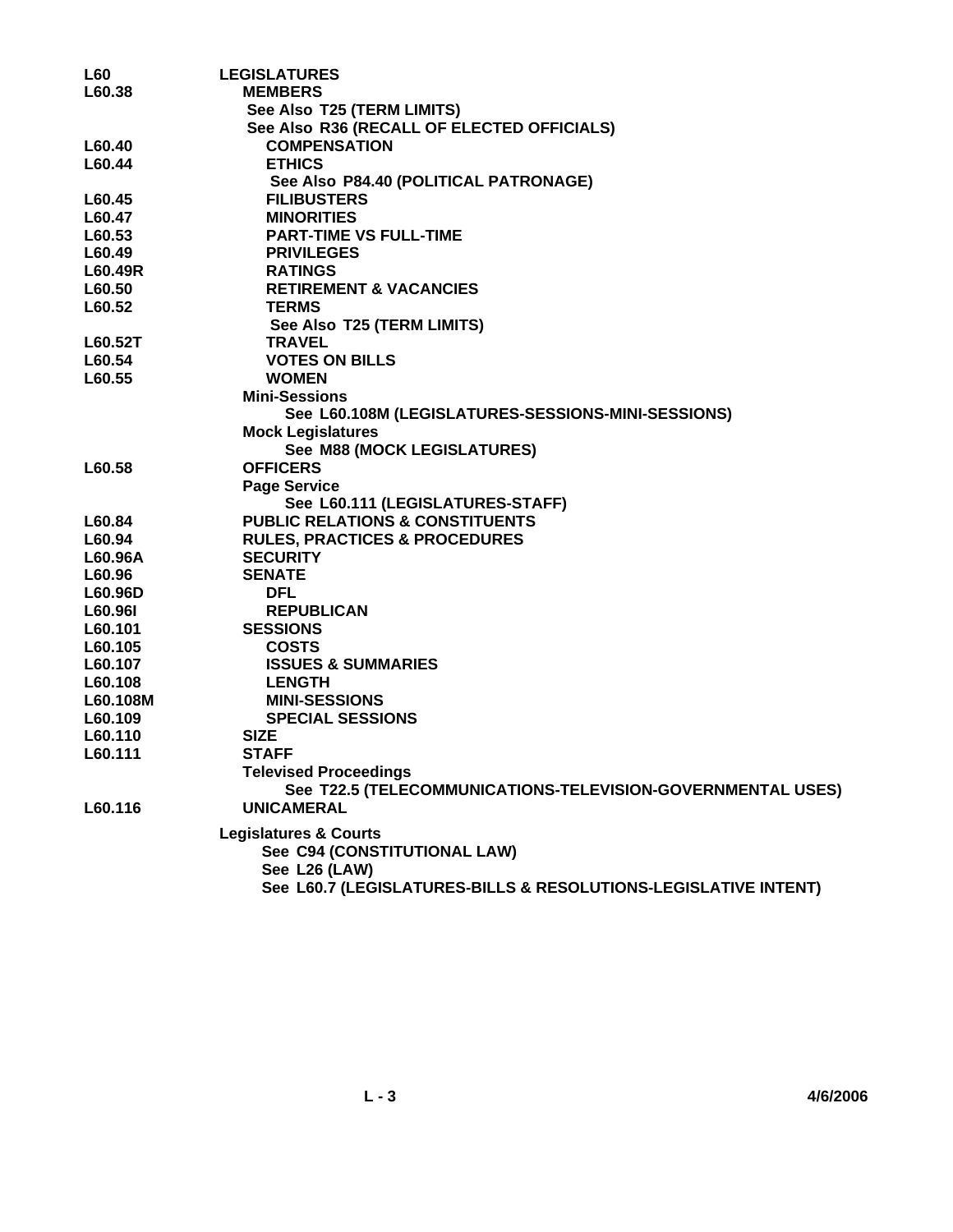**Lemon Cars** See M134.18 (MOTOR VEHICLES-WARRANTIES, LEMON LAWS & RECALLS) L68 **LIABILITY** See Also H8.6A (HEALTH CARE-MALPRACTICE) See Also I46.38 (INSURANCE-LIABILITY) See Also L32 (LAW SUITS) See Also P156 (PRODUCT LIABILITY & SAFETY) L68.7 PUBLIC *(Includes State, County, & Municipal)* L70 **LIBEL & SLANDER** See Also F82 (FREEDOM OF SPEECH & PRESS) L72 **LIBERALISM Libertarians** See P84.8 (POLITICAL PARTIES) L76 **LIBRARIES** L78 **LICENSES, PERMITS & LICENSING BOARDS** See Also F40.2 (FISH & FISHING-LICENSES) See Also H62.3 (HUNTING-LICENSES) See Also M124.6 (MOTOR VEHICLE DRIVERS-DRIVER LICENSES & TRAINING) See Also R55 (REGULATION & REGULATORY AGENCIES) L84 **LIEUTENANT GOVERNORS** L86 **LIFE EXPECTANCY** L87 **LIFE STYLES Light Houses** See H26 (HISTORIC PRESERVATION) **Light Rail Transit** See M50.15A (METROPOLITAN TRANSIT-LIGHT RAIL & COMMUTER RAIL) **Lightning** See E20.8 (ELECTRICAL HAZARDS & ELECTROCUTIONS) L90 **LIQUOR** See Also A24 (ALCOHOL PROBLEMS) L90.2 INDUSTRY **L90.8 LAWS & LIABILITY** See Also A9.2 (AGE-LEGAL-LIQUOR) See Also M124.8 (MOTOR VEHICLE DRIVERS-LIQUOR & DRUG PROBLEMS) See Also B20.2 (BOATS-BOATING WHILE INTOXICATED (BWI)) L90.10 SALES & LICENSES L90.12 BARS & RESTAURANTS (Onsale) L90.14 STORES (Offsale) L94 **LITERACY** See Also R32 (READING) **Litter** See S130.2 (SOLID WASTE-BOTTLES, CANS & LITTER) **Livestock** See A12.22 (AGRICULTURE-LIVESTOCK)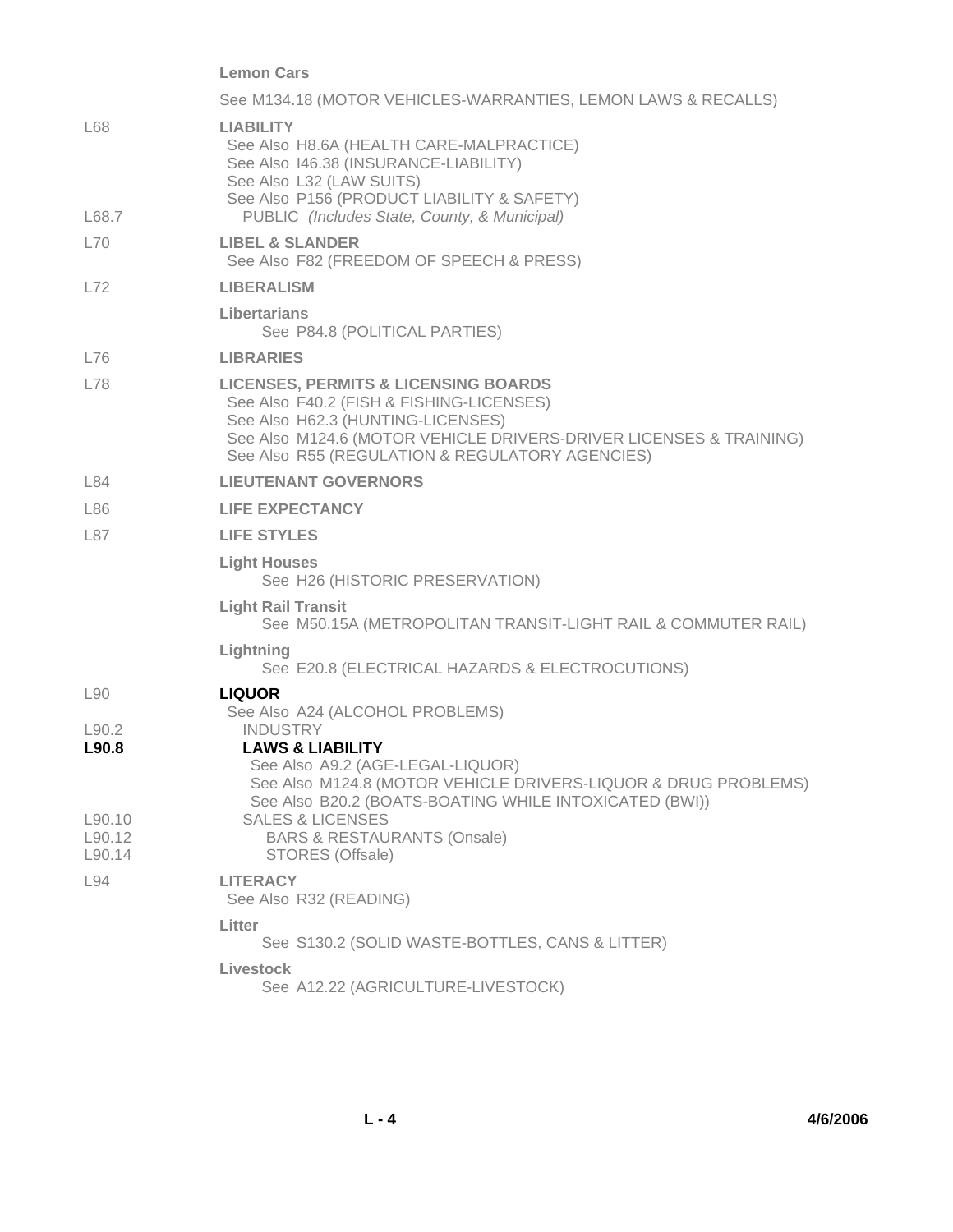| <b>Living Wills</b><br>See D16 (DEATH)<br>See E62.6 (ETHICS-MEDICAL)<br>See E66 (EUTHANASIA)<br>See H8.7 (HEALTH CARE-PATIENT'S RIGHTS)<br>See W42 (WILLS/LIVING WILLS) |
|-------------------------------------------------------------------------------------------------------------------------------------------------------------------------|
| LOANS<br>See Also D44.2 (DISCRIMINATION-CREDIT & LOANS)<br>See Also M110 (MORTGAGES)                                                                                    |
| <b>LOBBYING</b><br>See Also P84.2 (POLITICAL CLUBS & ASSOCIATIONS)                                                                                                      |
| <b>LOCAL GOVERNMENT</b><br>See Also C134 (COUNTY GOVERNMENT)<br>See Also M150.4 (MUNICIPAL GOVERNMENT)<br>See Also S152 (STATE AIDS)<br>See Also T52 (TOWNSHIPS)        |
| <b>FISCAL DISPARITIES</b>                                                                                                                                               |
| <b>Local Government Aid (LGA)</b><br>See S152 (STATE AIDS)                                                                                                              |
| Lockout (Labor)<br>See L4.4 (LABOR UNIONS-COLLECTIVE BARGAINING)<br>See S212 (STRIKES)                                                                                  |
| <b>Long Term Care</b><br>See I46.28 (INSURANCE-HEALTH)<br>See N68 (NURSING HOMES)<br>See O16.6 (OLD AGE-MEDICAL CARE)                                                   |
| Lotteries<br>See G2.6 (GAMBLING-LOTTERIES-MINNESOTA)                                                                                                                    |
| <b>LUMBER INDUSTRY</b><br>See Also P6 (PAPER INDUSTRY)                                                                                                                  |
| <b>Lyme Disease</b><br>See H8.4 (HEALTH CARE-DISEASES & SICKNESSES)                                                                                                     |
|                                                                                                                                                                         |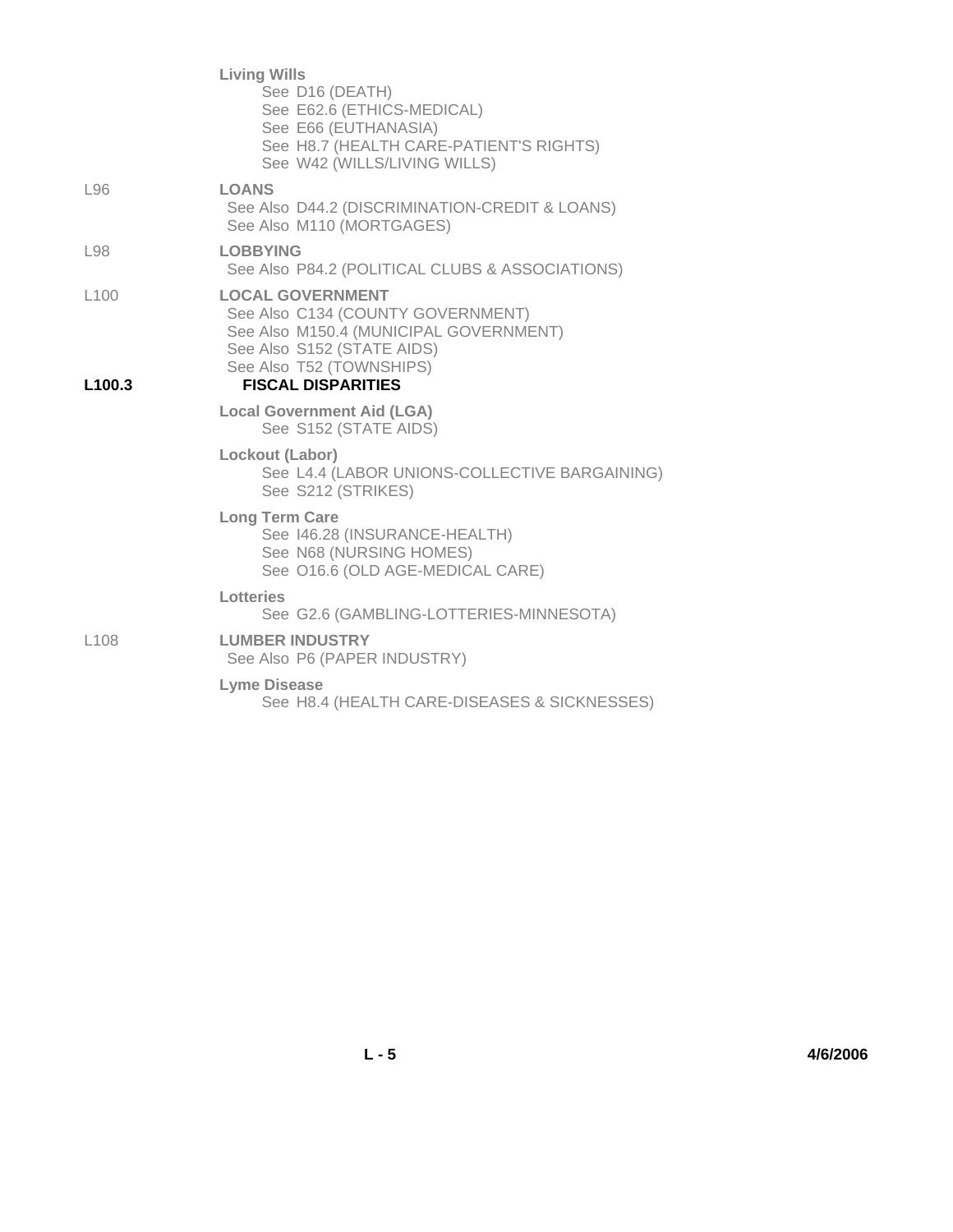|              | <b>MacBride Principles</b><br>See C118.13A (CORPORATIONS-RESPONSIBILITY)                                                                    |
|--------------|---------------------------------------------------------------------------------------------------------------------------------------------|
| M4           | <b>MAGAZINES</b>                                                                                                                            |
|              | <b>Magnet Schools</b><br>See M66 (MINNEAPOLIS)<br>See S12 (ST. PAUL)                                                                        |
| M5.5         | <b>MAIL DELIVERY</b>                                                                                                                        |
| M6           | <b>MAIL ORDER BUSINESS</b>                                                                                                                  |
| M7           | <b>MAILING LISTS</b>                                                                                                                        |
|              | <b>Mall of America</b><br>See S84 (SHOPPING CENTERS)                                                                                        |
|              | <b>Malpractice</b><br>See H8.6A (HEALTH CARE-MALPRACTICE)<br>See 146.38 (INSURANCE-LIABILITY)<br>See L68 (LIABILITY)                        |
|              | <b>Managed Care</b><br>See H8.5B (HEALTH CARE-HMO'S & MANAGED CARE)                                                                         |
|              | <b>Mandates</b><br>See F18.2 (FEDERAL & STATE RELATIONS)<br>See S156 (STATE & LOCAL GOVERNMENT RELATIONS)                                   |
| M14          | <b>MANUFACTURING</b>                                                                                                                        |
| M16<br>M16.4 | <b>MAPS</b><br><b>MN</b>                                                                                                                    |
|              | <b>Maritime Industry</b><br>See B20 (BOATS)<br>See D26 (DEFENSE INDUSTRIES)<br>See S76 (SHIPPING)                                           |
| M18          | <b>MARKET RESEARCH &amp; MARKETING</b>                                                                                                      |
|              | <b>Market Value, Property</b><br>See T4.2 (TAXATION-ASSESSMENT & APPRAISAL)                                                                 |
|              | <b>Marks, Brands and Labels</b><br>See C102.4 (CONSUMER PROTECTION-PACKAGING & LABELING)<br>See T58 (TRADEMARKS & TRADE NAMES)              |
| M22          | <b>MARRIAGE</b>                                                                                                                             |
| M22.8        | <b>MASS MEDIA</b><br>See Also N36 (NEWSPAPERS)<br>See Also T19.8 (TELECOMMUNICATIONS-RADIO)<br>See Also T22 (TELECOMMUNICATIONS-TELEVISION) |
|              | <b>Mass Transit</b><br>See M50.12 (METROPOLITAN TRANSIT)<br>See M50.15A (METROPOLITAN TRANSIT-LIGHT RAIL & COMMUTER RAIL)                   |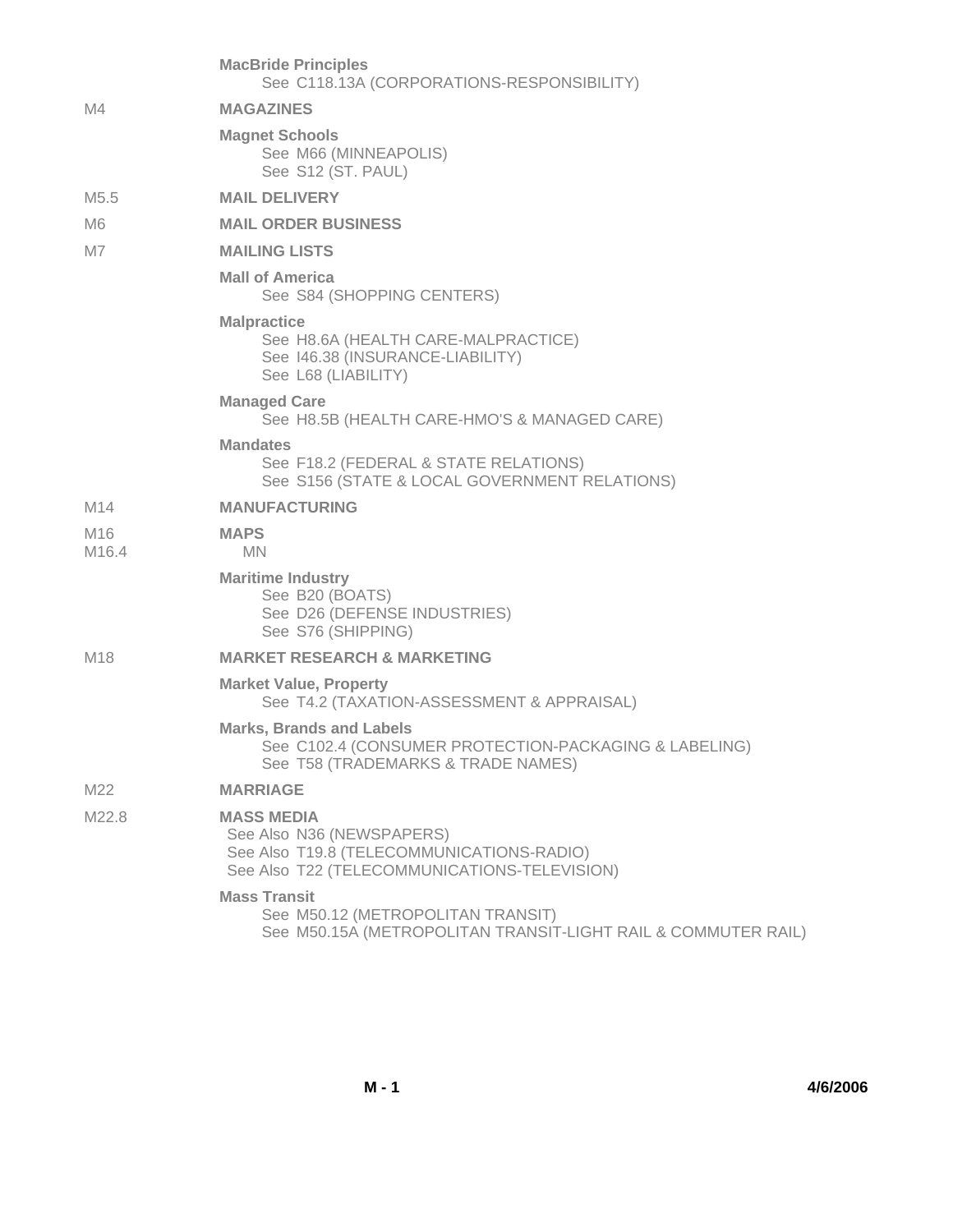|        | <b>Massage Parlors</b><br>See P170 (PROSTITUTION)<br>See S21 (SAUNAS, MASSAGE PARLORS & HEALTH CLUBS)                                                            |
|--------|------------------------------------------------------------------------------------------------------------------------------------------------------------------|
|        | <b>Maternity Leave</b><br>See E44.16 (EMPLOYMENT-WOMEN)                                                                                                          |
| M26    | <b>MAYO FOUNDATION-MAYO CLINIC</b>                                                                                                                               |
|        | <b>Mayors</b><br>See M150.20 (MUNICIPAL OFFICIALS AND SALARIES)                                                                                                  |
| M28    | <b>MEAT INDUSTRY</b><br>See Also A12.22 (AGRICULTURE-LIVESTOCK)                                                                                                  |
|        | <b>Media</b><br>See M22.8 (MASS MEDIA)                                                                                                                           |
|        | <b>Mediation</b><br>See A38 (ARBITRATION & MEDIATION)                                                                                                            |
| M33    | <b>MEDICAID</b>                                                                                                                                                  |
|        | <b>Medical Alley</b><br>See T18.8 (TECHNOLOGY-MEDICAL)                                                                                                           |
|        | <b>Medical Assistance</b><br>See M33 (MEDICAID)                                                                                                                  |
|        | <b>Medical Care</b><br>See H8 (HEALTH CARE)                                                                                                                      |
|        | <b>Medical Ethics</b><br>See E62.6 (ETHICS-MEDICAL)                                                                                                              |
| M34.26 | <b>MEDICARE</b><br>See Also M33 (MEDICAID)                                                                                                                       |
|        | <b>Medicine</b><br>See D62 (DRUG STORES & PHARMACEUTICAL INDUSTRY)<br>See D62.4 (DRUG STORES & PHARMACEUTICAL INDUSTRY-PRESCRIPTION &<br>OVER THE COUNTER DRUGS) |
|        | Megamall<br>See S84 (SHOPPING CENTERS)                                                                                                                           |
|        | <b>Memorials</b><br>See M104 (MONUMENTS/MEMORIALS)                                                                                                               |
| M37    | <b>MEN &amp; MEN'S RIGHTS</b>                                                                                                                                    |
|        | <b>Mental Health</b><br>See M42 (MENTALLY ILL)                                                                                                                   |
| M42    | <b>MENTALLY ILL</b><br>See Also C152.4I (CRIME-INSANITY DEFENSE & MENTALLY ILL)                                                                                  |
| M42.4  | <b>MENTALLY RETARDED</b>                                                                                                                                         |
|        | <b>Merchant Marine</b><br>See S76 (SHIPPING)                                                                                                                     |

**M - 2 4/6/2006**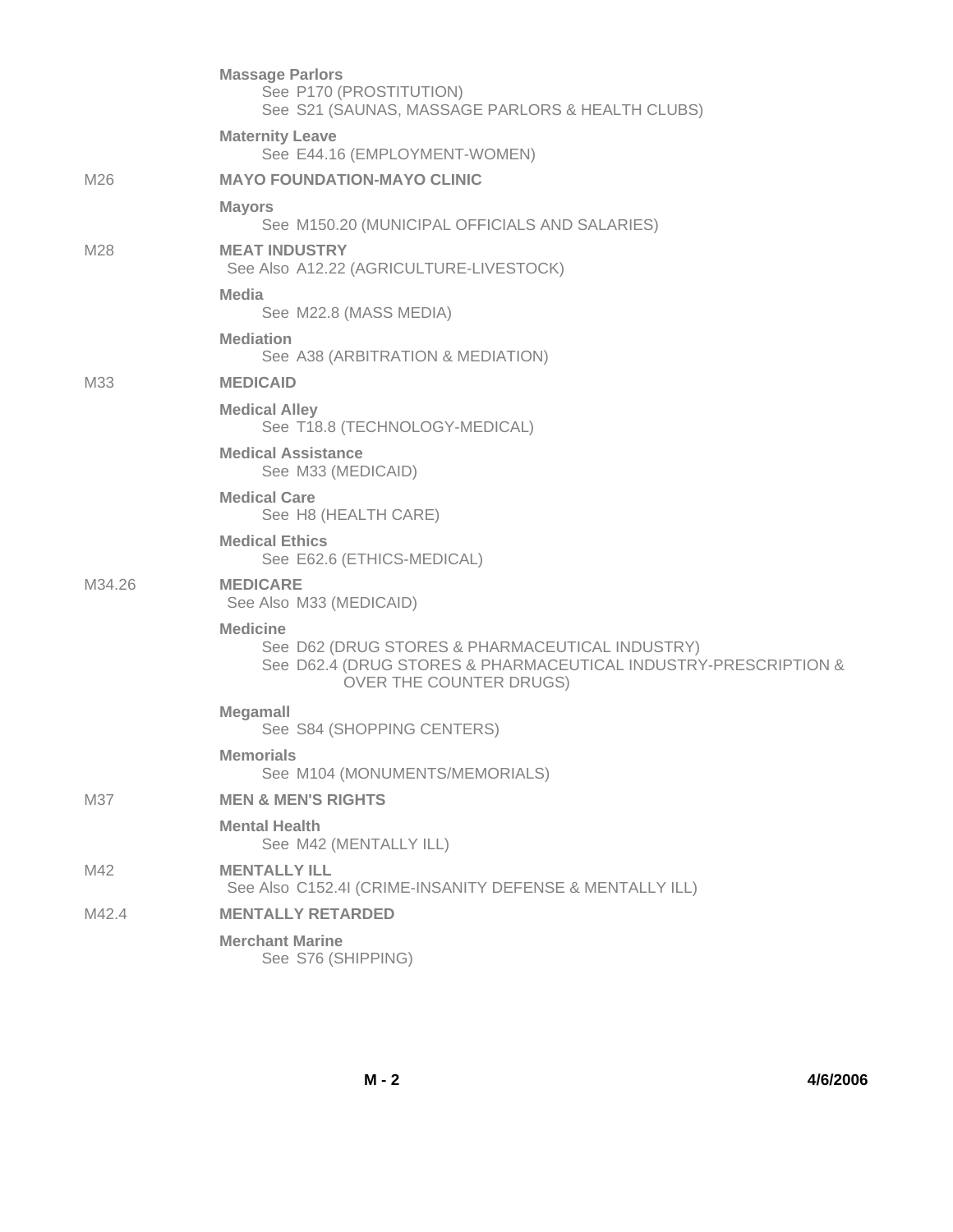|                             | <b>Mercury Poisoning &amp; Pollution</b><br>See L33 (LEAD/MERCURY POISONING)                                                                                                                                                         |
|-----------------------------|--------------------------------------------------------------------------------------------------------------------------------------------------------------------------------------------------------------------------------------|
|                             | <b>Mercy Killing</b><br>See E62.6 (ETHICS-MEDICAL)<br>See E66 (EUTHANASIA)                                                                                                                                                           |
|                             | <b>Mergers and Consolidations</b><br>See B46.26 (BUSINESS MERGERS)                                                                                                                                                                   |
|                             | <b>Merging State Government Departments</b><br>See M70.22 (MINNESOTA-STATE GOVERNMENT)                                                                                                                                               |
|                             | <b>Mesabi Range</b><br>See I70 (IRON RANGE AREA OF MN)<br>See M64 (MINES & MINERAL RESOURCES)                                                                                                                                        |
|                             | <b>Metered Highway Ramps</b><br>See T62.10 (TRAFFIC-SIGNS & SIGNALS)                                                                                                                                                                 |
|                             | <b>Methane</b><br>See P119.5 (POWER RESOURCES & ENERGY-ALTERNATIVE SOURCES)                                                                                                                                                          |
|                             | <b>Methanol</b><br>See A23 (ALCOHOL AS FUEL (ETHANOL))                                                                                                                                                                               |
|                             | <b>Metrodome</b><br>See M68 (MINNESOTA DEPARTMENTS & AGENCIES-METROPOLITAN SPORTS<br>FACILITIES COMMISSION (MSFC))<br>See S150 (STADIUMS)                                                                                            |
| M50                         | <b>METROPOLITAN AREAS</b><br><b>Fiscal Disparities</b><br>See L100.3 (LOCAL GOVERNMENT-FISCAL DISPARITIES)<br><b>Inner-city Problems</b><br>See U22.2 (URBAN PROBLEMS & RENEWAL)<br>Suburbs                                          |
| M50TC                       | See S224 (SUBURBAN AREAS)<br><b>TWIN CITIES</b><br>Urban Sprawl<br>See U22.6 (URBANIZATION & SPRAWL)                                                                                                                                 |
|                             | <b>Metropolitan Government</b><br>See M68 (MINNESOTA DEPARTMENTS & AGENCIES-METROPOLITAN COUNCIL)<br>See M150.4 (MUNICIPAL GOVERNMENT)<br>See R51 (REGIONAL GOVERNMENT)                                                              |
| M50.12<br>M50.14<br>M50.15A | <b>METROPOLITAN TRANSIT</b><br>For years prior to 1995 see M68 (MN DEPT & AGEN-METROPOLITAN TRANSIT<br><b>COMMISSION (MTC))</b><br>See Also C75 (COMMUTERS)<br><b>COSTS &amp; FINANCING</b><br><b>LIGHT RAIL &amp; COMMUTER RAIL</b> |
|                             | <b>Microwaves</b><br>See R15 (RADIATION)                                                                                                                                                                                             |
|                             | <b>Middle Class</b><br>See I10 (INCOME)                                                                                                                                                                                              |
|                             |                                                                                                                                                                                                                                      |

**M - 3 4/6/2006**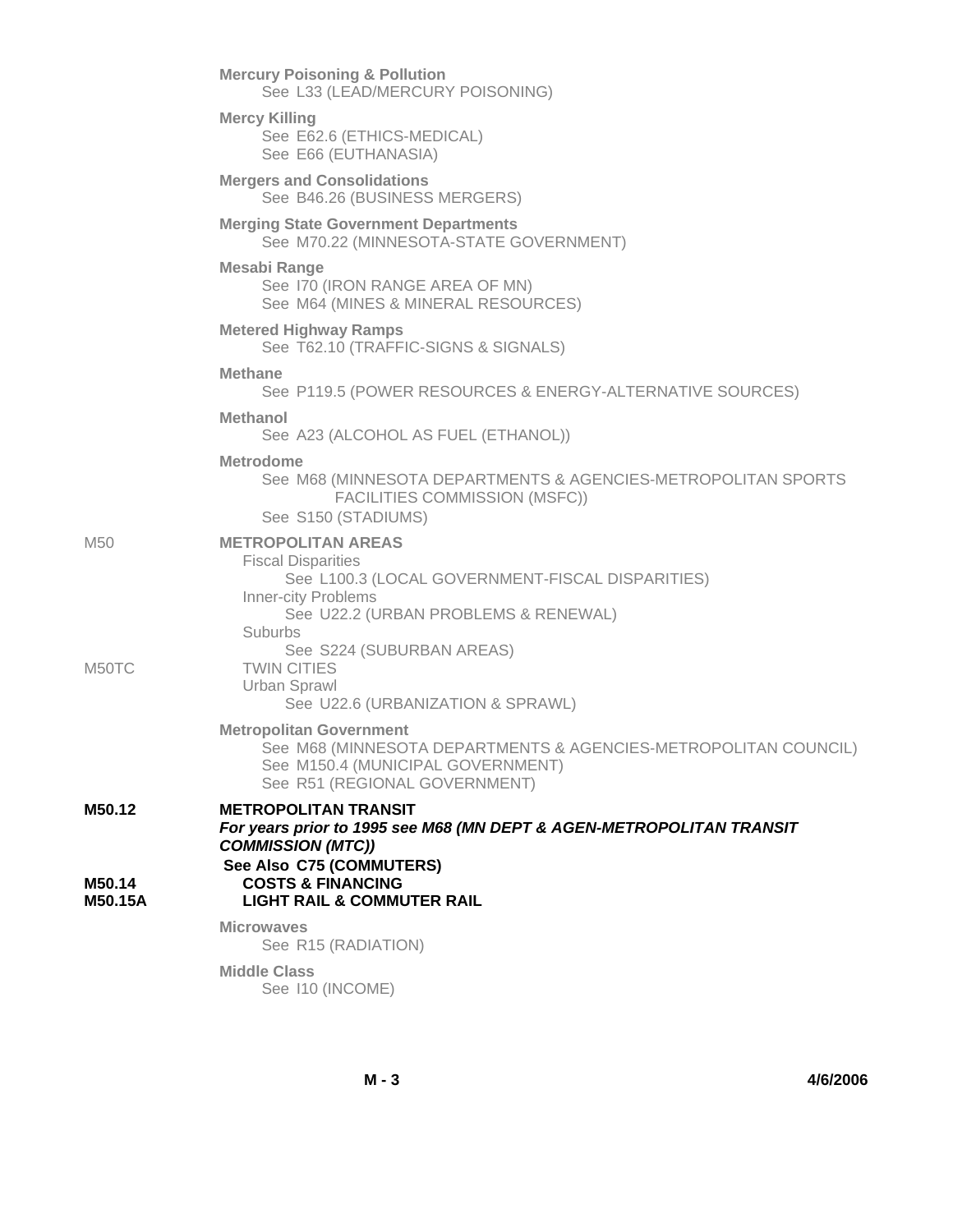| M70.8<br>M70.9<br>M70.10    | See E8 (ECONOMICS & ECONOMIC DEVELOPMENT)<br><b>FAMOUS MINNESOTANS</b><br><b>FAMOUS VISITORS TO MINNESOTA</b><br><b>FIRSTS</b>                        |
|-----------------------------|-------------------------------------------------------------------------------------------------------------------------------------------------------|
| M66-SCHOOLS<br>M70<br>M70.1 | See Also E16.20M (ELECTIONS-MINNESOTA-LOCAL-MINNEAPOLIS)<br><b>SCHOOLS</b><br><b>MINNESOTA</b><br><b>ARTISTS &amp; AUTHORS</b><br>Economic Conditions |
| M66                         | <b>MINNEAPOLIS</b>                                                                                                                                    |
|                             | <b>Ministers</b><br>See C44 (CHURCHES)<br>See C57 (CLERGY)<br>See R60 (RELIGION)                                                                      |
|                             | <b>Minimum Wage</b><br>See W2.10 (WAGES & SALARIES-MINIMUM WAGE)                                                                                      |
|                             | Mini-bikes<br>See M134.8 (MOTOR VEHICLES-MOTORCYCLES & SCOOTERS)                                                                                      |
| M64.10                      | See Also 170 (IRON RANGE AREA OF MN)<br>Coal See C57B (COAL & COKE)<br><b>TACONITE/IRON ORE</b>                                                       |
| M64                         | Militia<br>See N8 (NATIONAL GUARD)<br><b>MINES &amp; MINERAL RESOURCES</b>                                                                            |
|                             | See Also N8 (NATIONAL GUARD)<br>See Also V16 (VETERANS)<br>See Also W17 (WEAPONS)<br>See Also W6 (WAR)                                                |
| M60                         | <b>MILITARY AFFAIRS &amp; MILITARY SERVICE</b>                                                                                                        |
|                             | <b>Mileage Per Gallon of Gasoline</b><br>See M134.12A (MOTOR VEHICLES-SIZE, WEIGHT, & MILES PER GALLON)                                               |
| M <sub>58</sub>             | See Also D29 (DEMOGRAPHY)<br><b>MIGRATORY LABOR</b>                                                                                                   |
| M57                         | <b>Mighty Ducks Program</b><br>See S148.10 (SPORTS-HOCKEY)<br>See S150.5 (STADIUMS-COMMUNITY RECREATION FACILITIES)<br><b>MIGRATION OF POPULATION</b> |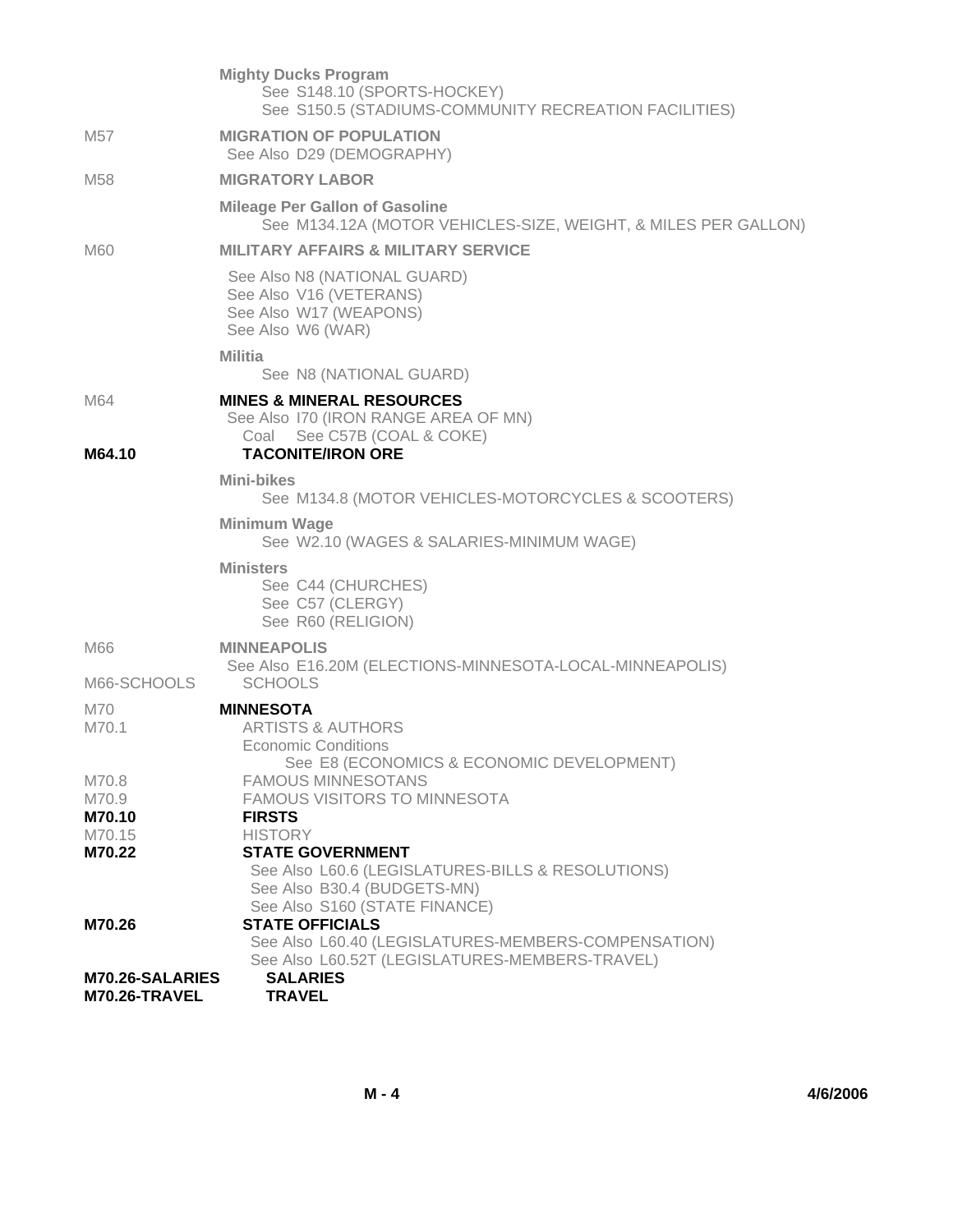| M70<br>M70.30 | <b>MINNESOTA</b><br><b>SYMBOLS OF THE STATE</b><br><b>Tourism</b><br>See T50.2 (TOURISM)                                                                                                                                                                                                                                                                                                                                                                                                                                                                                                                                                                                                                                                                                                                                                                                                                                                                                                                                                                                                                                                                                                                                                                                                                                                                                                                                                                                                                                                                                                                                                                                                                                                                                                                                                                                                                              |
|---------------|-----------------------------------------------------------------------------------------------------------------------------------------------------------------------------------------------------------------------------------------------------------------------------------------------------------------------------------------------------------------------------------------------------------------------------------------------------------------------------------------------------------------------------------------------------------------------------------------------------------------------------------------------------------------------------------------------------------------------------------------------------------------------------------------------------------------------------------------------------------------------------------------------------------------------------------------------------------------------------------------------------------------------------------------------------------------------------------------------------------------------------------------------------------------------------------------------------------------------------------------------------------------------------------------------------------------------------------------------------------------------------------------------------------------------------------------------------------------------------------------------------------------------------------------------------------------------------------------------------------------------------------------------------------------------------------------------------------------------------------------------------------------------------------------------------------------------------------------------------------------------------------------------------------------------|
|               | <b>Minnesota Compact</b><br>See E16.18M (ELECTIONS-MINNESOTA)                                                                                                                                                                                                                                                                                                                                                                                                                                                                                                                                                                                                                                                                                                                                                                                                                                                                                                                                                                                                                                                                                                                                                                                                                                                                                                                                                                                                                                                                                                                                                                                                                                                                                                                                                                                                                                                         |
| M68           | <b>MINNESOTA DEPARTMENTS &amp; AGENCIES</b><br>See S163 (STATE GOVERNMENT-DEPT-SPECIFIC) For clippings from 1982 and earlier                                                                                                                                                                                                                                                                                                                                                                                                                                                                                                                                                                                                                                                                                                                                                                                                                                                                                                                                                                                                                                                                                                                                                                                                                                                                                                                                                                                                                                                                                                                                                                                                                                                                                                                                                                                          |
|               | <b>ADMINISTRATION DEPARTMENT</b><br>Advisory Comm. on Intergovernmental Relations (ACIR)<br><b>AGRICULTURE DEPARTMENT</b><br><b>AMATEUR SPORTS COMMISSION</b><br><b>ANIMAL HEALTH BOARD</b><br><b>ASIAN-PACIFIC COUNCIL</b><br><b>ATTORNEY GENERAL</b><br><b>AUDITOR</b><br><b>Barber Board</b><br><b>BLACK MINNESOTANS, COUNCIL ON</b><br><b>Boxing Board</b><br><b>BUREAU OF CRIMINAL APPREHENSION (BCA)</b><br><b>BUREAU OF MEDIATION</b><br><b>CAMPAIGN FINANCE &amp; PUBLIC DISCLOSURE BOARD</b><br>(Prior to 1998 see M68-ETHICAL PRACTICES BOARD)<br><b>CAPITOL AREA ARCHITECTURAL &amp; PLANNING BOARD (CAAPB)</b><br><b>CHICANO-LATINO AFFAIRS COUNCIL</b><br>(Prior to 1997, see M68-SPANISH SPEAKING AFFAIRS COUNCIL)<br><b>Children, Families, and Learning Department</b><br>(Used from 1996-June 2003. See M68-EDUCATION DEPARTMENT for clips prior to<br>1996 and after June 2003)<br><b>COMMERCE DEPARTMENT</b><br><b>COMPENSATION COUNCIL</b><br><b>COMPLEMENTARY AND ALTERNATIVE PRACTICE OFFICE</b><br><b>Corrections Board</b><br><b>CORRECTIONS DEPARTMENT</b><br><b>Corrections Ombudsman</b><br>Demographer<br>See M68 (MINNESOTA DEPARTMENTS & AGENCIES-MINNESOTA PLANNING)<br><b>Economic Security Department (1995-June 2003)</b><br>(1985-1994 see M68-JOBS AND TRAINING DEPARTMENT. After June 2003 see<br><b>M68-EMPLOYMENT AND ECONOMIC DEVELOPMENT DEPARTMENT (DEED))</b><br><b>ECONOMIC STATUS OF WOMEN, COUNCIL ON</b><br><b>Education Board</b><br><b>EDUCATION DEPARTMENT</b><br>(1996-June 2003 see M68-CHILDREN, FAMILIES & LEARNING DEPARTMENT)<br><b>EMPLOYEE RELATIONS DEPARTMENT</b><br><b>EMPLOYMENT AND ECONOMIC DEVELOPMENT DEPARTMENT (DEED)</b><br>(Created by the merger of the departments of ECONOMIC SECURITY and TRADE<br>AND ECONOMIC DEVELOPMENT, July 2003)<br><b>ENVIRONMENTAL QUALITY BOARD</b><br><b>FINANCE DEPARTMENT</b><br><b>GAMBLING CONTROL BOARD</b> |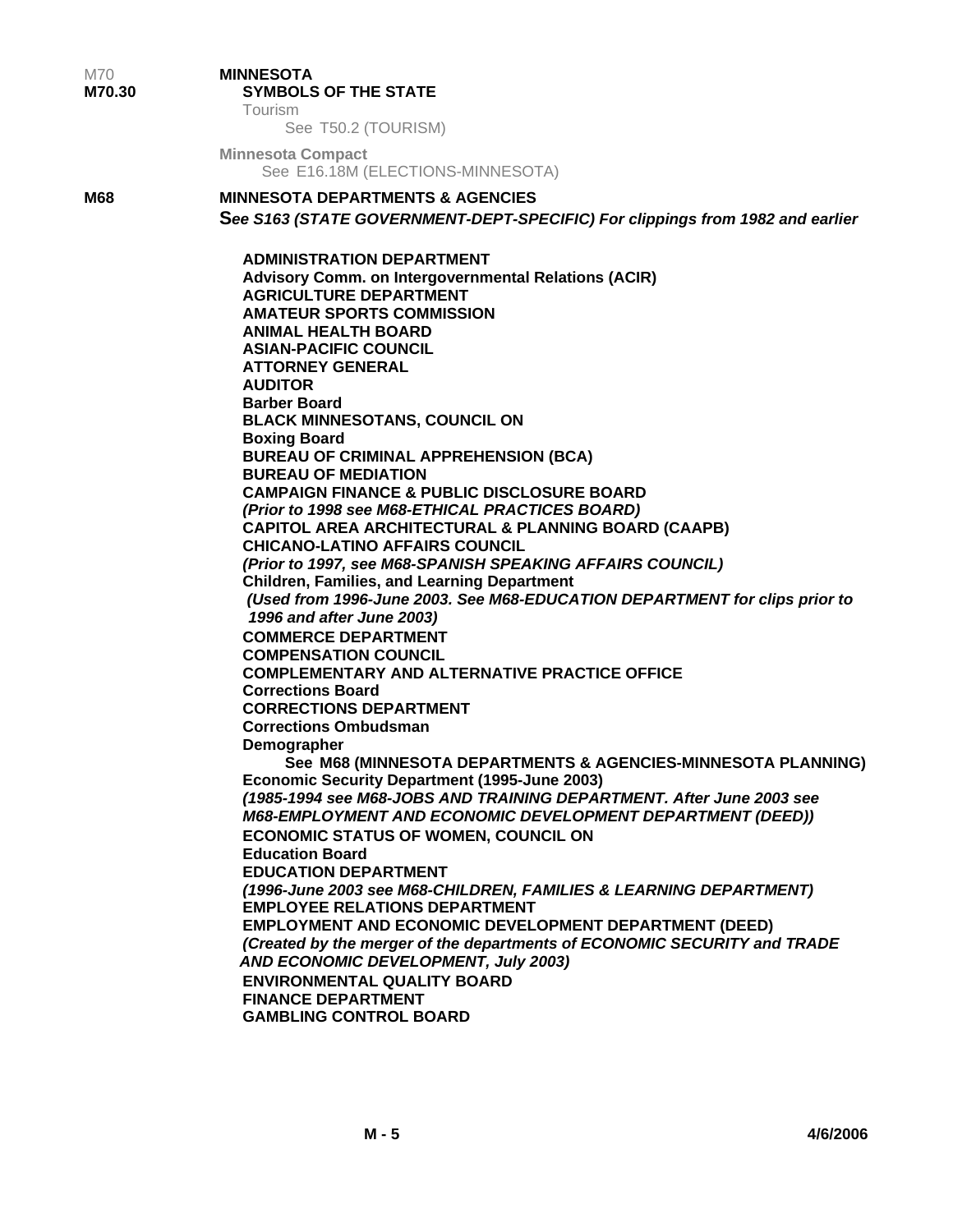**M68 MINNESOTA DEPARTMENTS & AGENCIES S***ee S163 (STATE GOVERNMENT-DEPT-SPECIFIC) For clippings from 1982 and earlier* 

> **Government Innovation and Cooperation Board (1993-2002) Health Care Commission (HCC)** *(Terminated in 1997)* **HEALTH DEPARTMENT Higher Education Services Office (HESO) (-2005)** *After 2005 see OFFICE OF HIGHER EDUCATION* **HISTORICAL SOCIETY (MHS) HOUSING FINANCE AGENCY HUMAN RIGHTS DEPARTMENT HUMAN SERVICES DEPARTMENT Humanities Commission INDIAN AFFAIRS COUNCIL INVESTMENT BOARD IRON RANGE & REHABILITATION BOARD (IRRRB) JOB SKILLS PARTNERSHIP Jobs and Training Department (1985-1994)** *(1995 - see M68-ECONOMIC SECURITY DEPARTMENT)* **JUDICIAL STANDARDS BOARD LABOR & INDUSTRY DEPARTMENT Legislative Advisory Committee LEGISLATIVE AUDIT COMMISSION LEGISLATIVE COMMISSION ON MN RESOURCES LEGISLATIVE COMMISSION ON PENSIONS & RETIREMENT LEGISLATIVE COORDINATING COMMISSION MAJOR TRANSPORTATION PROJECTS COMMISSION MEDICAL PRACTICE BOARD METROPOLITAN AIRPORTS COMMISSION (MAC) METROPOLITAN COUNCIL METROPOLITAN MOSQUITO CONTROL COMMISSION (MMCC) METROPOLITAN SPORTS FACILITIES COMMISSION (MSFC) METROPOLITAN TRANSIT** *For years prior to 1995 see M68 (MN DEPT & AGEN-METROPOLITAN TRANSIT COMMISSION (MTC))* **Metropolitan Waste Control Commission (MWCC) MILITARY AFFAIRS DEPARTMENT MINNESOTA PLANNING** *(Prior to 1997, see M68-OFFICE OF STRATEGIC AND LONG RANGE PLANNING*  **MINNESOTA TECHNOLOGY, INC. Minnesota-Wisconsin Boundary Area Commission (-2002) Municipal Board NATURAL RESOURCES DEPARTMENT (DNR) OFFICE OF HIGHER EDUCATION** *Prior to 2005 see M68-HIGHER EDUCATION SERVICES OFFICE (HESO)* **PARDONS BOARD PEACE OFFICERS STANDARDS AND TRAINING BOARD (POST) POLLUTION CONTROL AGENCY Public Defense Board PUBLIC EMPLOYEES RETIREMENT ASSOCIATION PUBLIC SAFETY DEPARTMENT**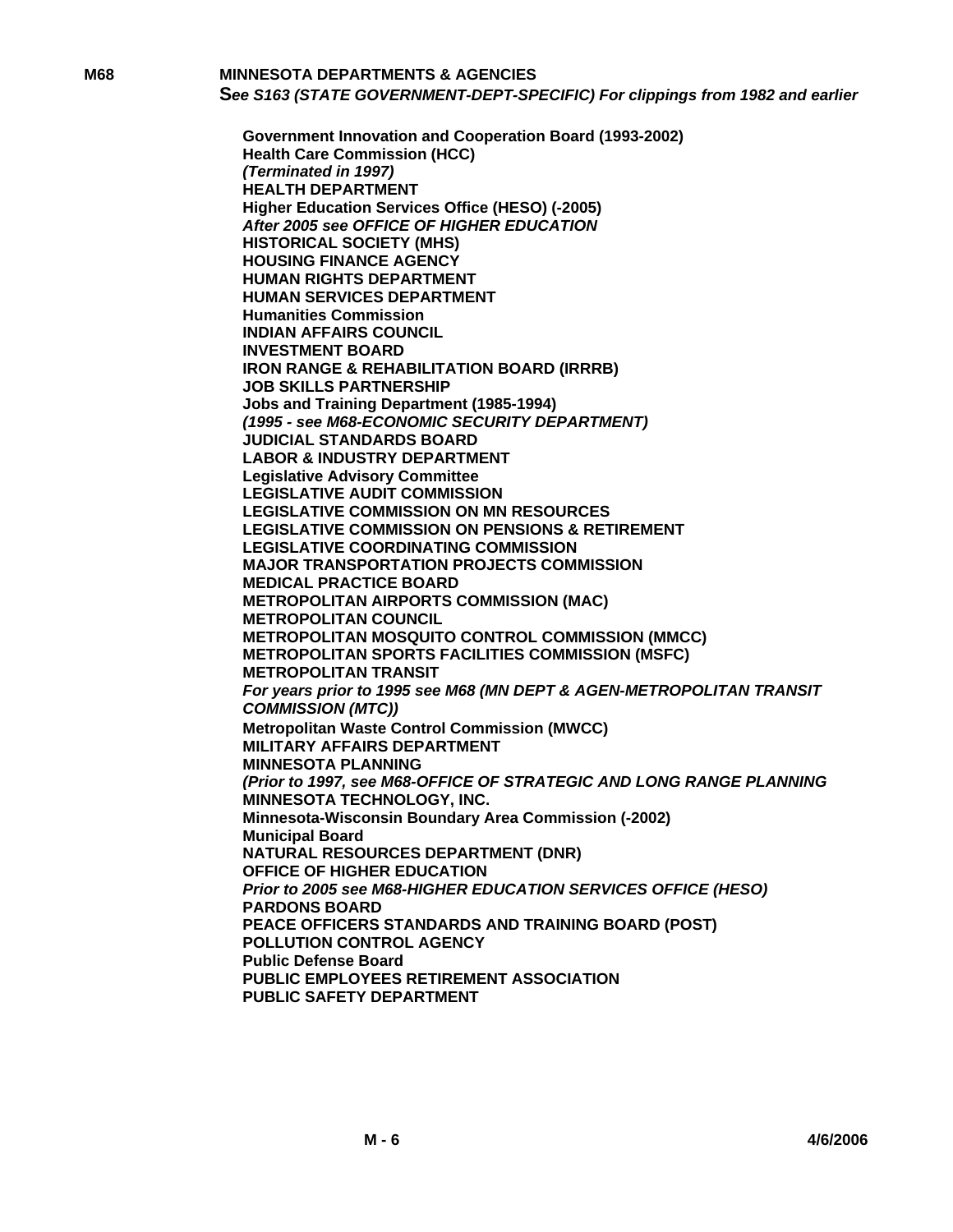**M68 MINNESOTA DEPARTMENTS & AGENCIES S***ee S163 (STATE GOVERNMENT-DEPT-SPECIFIC) For clippings from 1982 and earlier* 

> **Public Service Department (-2002) PUBLIC UTILITIES COMMISSION RACING COMMISSION REVENUE DEPARTMENT REVISOR OF STATUTES School for the Arts & Resource Center SECRETARY OF STATE SENTENCING GUIDELINES COMMISSION STATE PATROL State University System TEACHING BOARD TECHNOLOGY OFFICE TOURISM Trade & Economic Development (1987-June 2003)** *(July 2003 - see M68-EMPLOYMENT AND ECONOMIC DEVELOPMENT (DEED))* **TRANSPORTATION DEPARTMENT (DOT) Treasurer** *Office abolished effective January 2003* **VETERANS AFFAIRS DEPARTMENT VETERANS HOME WATER AND SOIL RESOURCES BOARD World Trade Center ZOO**

**Minnesota Milestones** See M70 (MINNESOTA) See M70.22 (MINNESOTA-STATE GOVERNMENT)

**Minnesota Miracle**

See E12.44 (EDUCATION-FINANCE & COSTS-MINNESOTA MIRACLE)

**Minnesota Rideshare**

See C75 (COMMUTERS)

**MinnesotaCare**

See I46.29 (INSURANCE-HEALTH-MINNESOTA LEGISLATION & PROGRAMS)

#### **Minority Business**

See B46.18 (BUSINESS-MINORITY GROUP ENTERPRISES)

#### **Minority Education**

See C64.20M (COLLEGES & UNIVERSITIES-MINORITIES) See E12.65 (EDUCATION-MINORITIES)

#### M80 **MINORITY GROUPS**

*(Use when more than one group is mentioned)* See Also A42.10 (ASIAN AMERICANS) See Also B15 (BLACKS) See Also B46.18 (BUSINESS-MINORITY GROUP ENTERPRISES) See Also E44.2 (EMPLOYMENT-MINORITY GROUPS) See Also H25 (HISPANICS) See Also I12 (INDIANS OF NORTH AMERICA) See Also R50 (REFUGEES)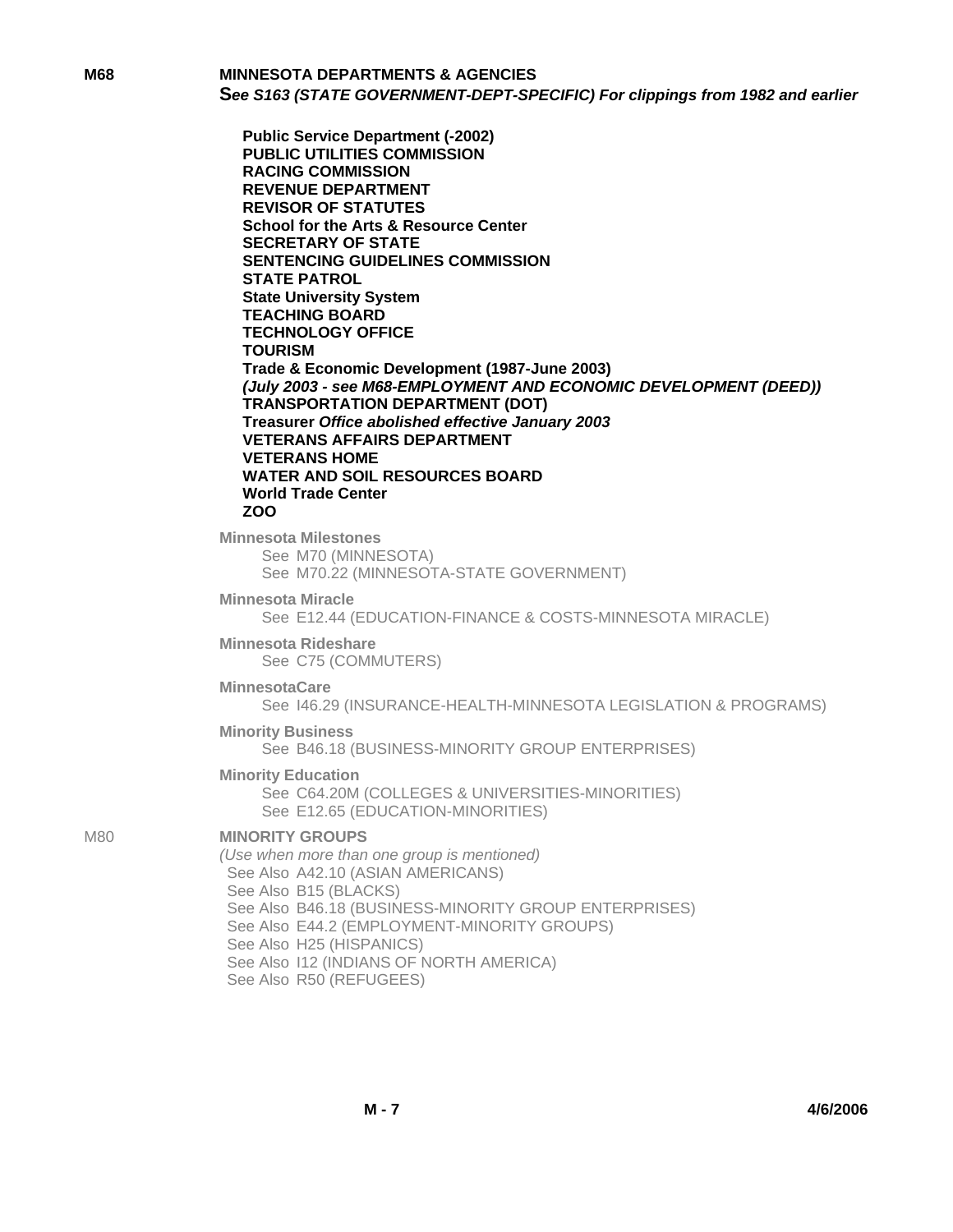|                                    | <b>Miranda Warning</b><br>See C152J (CRIME-CRIMINAL JUSTICE & PROCEDURE)                                                                                                                                                                        |
|------------------------------------|-------------------------------------------------------------------------------------------------------------------------------------------------------------------------------------------------------------------------------------------------|
| M82                                | <b>MISSING PERSONS</b>                                                                                                                                                                                                                          |
| M86                                | <b>MOBILE HOMES</b>                                                                                                                                                                                                                             |
| M88                                | <b>MOCK LEGISLATURES</b>                                                                                                                                                                                                                        |
| M <sub>100</sub>                   | <b>MONEY &amp; MONEY MARKETS</b><br>See Also B4 (BANKING)<br>See Also F26 (FINANCE COMPANIES & ADVISORS)<br>See Also 166 (INVESTING)                                                                                                            |
|                                    | <b>Monitoring (Workplace)</b><br>See W62 (WORKING CONDITIONS)                                                                                                                                                                                   |
| M <sub>104</sub>                   | <b>MONUMENTS/MEMORIALS</b><br>See Also S34 (SCULPTURE)                                                                                                                                                                                          |
|                                    | <b>Mopeds</b><br>See M134.8 (MOTOR VEHICLES-MOTORCYCLES & SCOOTERS)                                                                                                                                                                             |
|                                    | <b>Morals Education</b><br>See E12.23E (EDUCATION-CURRICULUM & HOMEWORK)                                                                                                                                                                        |
| M <sub>110</sub>                   | <b>MORTGAGES</b><br>See Also D44.2 (DISCRIMINATION-CREDIT & LOANS)<br>See Also L96 (LOANS)<br>See Also R34 (REAL ESTATE BUSINESS)                                                                                                               |
|                                    | <b>Morticians</b><br>See E34 (EMBALMERS & FUNERAL HOMES)                                                                                                                                                                                        |
| M <sub>1</sub> 12                  | <b>MOSQUITO CONTROL</b><br>See Also M68 (MINNESOTA DEPARTMENTS & AGENCIES-METROPOLITAN MOSQUITO<br>CONTROL COMMISSION (MMCC))                                                                                                                   |
|                                    | <b>Motels</b><br>See H46 (HOTELS & MOTELS)                                                                                                                                                                                                      |
|                                    | <b>Mothers</b><br>See E44.16 (EMPLOYMENT-WOMEN)<br>See P131 (PREGNANCY)                                                                                                                                                                         |
|                                    | <b>Motor Boats</b><br>See B20 (BOATS)                                                                                                                                                                                                           |
|                                    | <b>Motor Homes</b><br>See M126.2 (MOTOR VEHICLES-ALL-TERRAIN & RECREATIONAL)                                                                                                                                                                    |
| M124<br>M124.2<br>M124.6<br>M124.8 | <b>MOTOR VEHICLE DRIVERS</b><br><b>AGE</b><br><b>DRIVER LICENSES &amp; TRAINING</b><br><b>LIQUOR &amp; DRUG PROBLEMS</b><br>See Also A9.2 (AGE-LEGAL-LIQUOR)<br>See Also L90 (LIQUOR)<br>See Also B20.2 (BOATS-BOATING WHILE INTOXICATED (BWI)) |
| M <sub>126</sub>                   | <b>MOTOR VEHICLES</b>                                                                                                                                                                                                                           |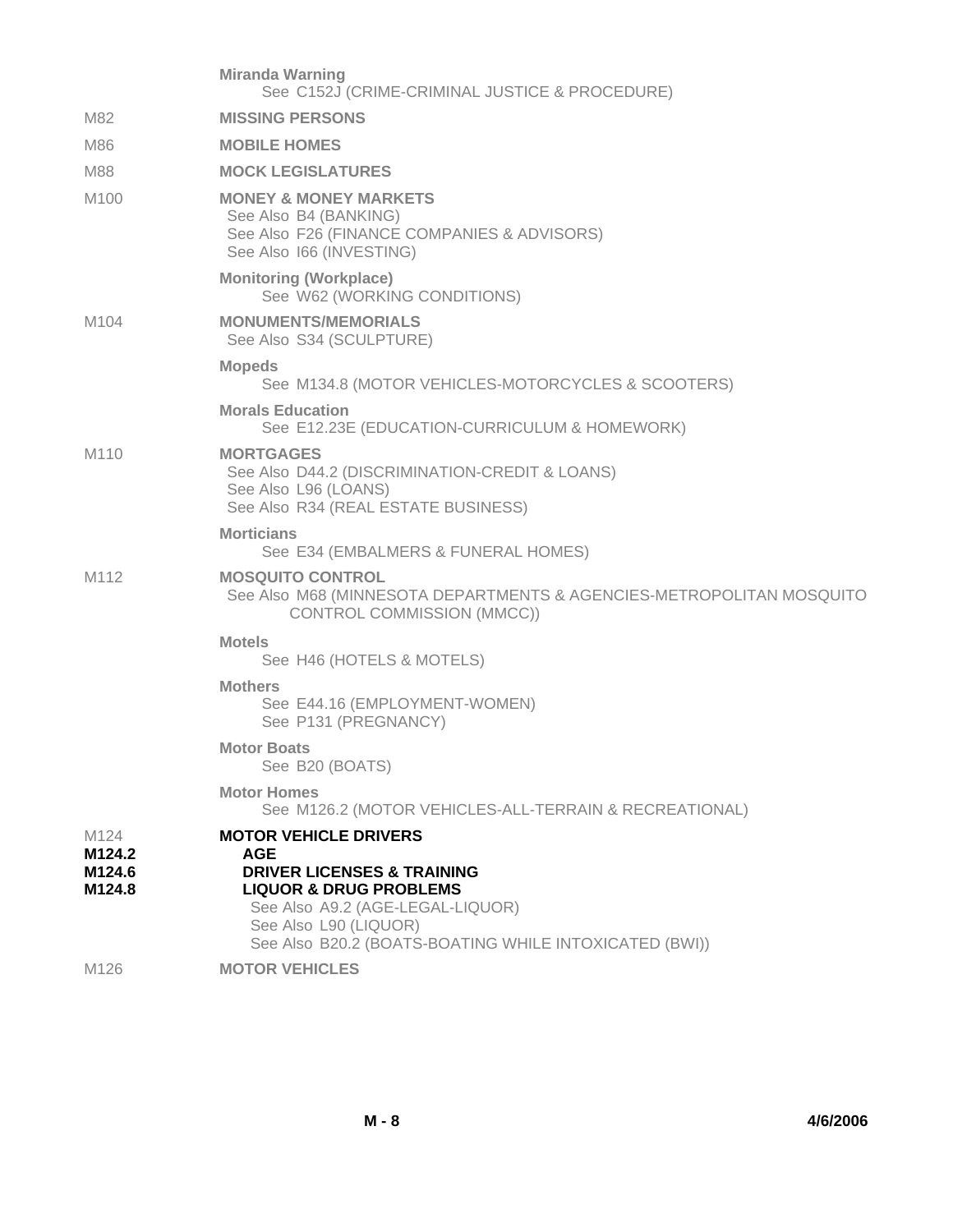| M126             | <b>MOTOR VEHICLES</b>                                                       |
|------------------|-----------------------------------------------------------------------------|
|                  | Accidents<br>See A4 (ACCIDENTS)                                             |
| M126.4           | <b>AIR BAGS</b>                                                             |
| M126.2           | ALL-TERRAIN & RECREATIONAL                                                  |
| M126.5           | <b>BUSES</b>                                                                |
| M126.5B          | <b>SCHOOL BUSES</b>                                                         |
|                  | Car Phones                                                                  |
|                  | See T20 (TELECOMMUNICATIONS-TELEPHONE)                                      |
|                  | See T62.6 (TRAFFIC-SAFETY)                                                  |
| M126.6           | <b>CHILD SEATS &amp; SEAT BELTS</b>                                         |
| M130             | <b>DEALERS &amp; REPAIR</b>                                                 |
| M134.2           | ELECTRIC & ALTERNATIVELY FUELED                                             |
| M134.6           | <b>EMISSION &amp; SAFETY INSPECTIONS</b>                                    |
|                  | See Also A14.2 (AIR POLLUTION-MOTOR VEHICLE EXHAUST)                        |
|                  | Legislation & Laws                                                          |
|                  | See H24.15 (HIGHWAYS & ROADS-MINNESOTA LEGISLATION & LAWS)                  |
|                  | See T62.4 (TRAFFIC-REGULATION)                                              |
|                  | Miles Per Gallon                                                            |
|                  | See M134.12A (MOTOR VEHICLES-SIZE, WEIGHT, & MILES PER GALLON)              |
| M134.8           | <b>MOTORCYCLES &amp; SCOOTERS</b>                                           |
| M134.10          | <b>REGISTRATION, LICENSE PLATES, TITLES &amp; FEES</b>                      |
|                  | See Also M68 (MINNESOTA DEPARTMENTS & AGENCIES-PUBLIC SAFETY<br>DEPARTMENT) |
| M134.11          | <b>RENTAL &amp; LEASING</b>                                                 |
|                  | <b>Seat Belts</b>                                                           |
|                  | See M126.6 (MOTOR VEHICLES-CHILD SEATS & SEAT BELTS)                        |
| M134.12A         | SIZE, WEIGHT, & MILES PER GALLON                                            |
|                  | <b>Speed Limit</b>                                                          |
|                  | See T62.5 (TRAFFIC-REGULATION-SPEED LIMITS)                                 |
| M134.12B         | STATE-OWNED (FLEET VEHICLES & MILEAGE REIMBURSEMENT)                        |
|                  | <b>Taxicabs</b>                                                             |
|                  | See T10 (TAXICABS)                                                          |
|                  | Theft                                                                       |
|                  | See C152.7 (CRIME-MOTOR VEHICLE THEFT)                                      |
|                  | <b>Titles</b>                                                               |
|                  | See M134.10 (MOTOR VEHICLES-REGISTRATION, LICENSE PLATES, TITLES &          |
|                  | FEES)                                                                       |
| M134.15A         | <b>TOWING &amp; IMPOUND LOTS</b><br><b>Traffic Regulation</b>               |
|                  | See T62.4 (TRAFFIC-REGULATION)                                              |
| M134.15T         | <b>TRUCKS</b>                                                               |
| M134.16          | <b>USED</b>                                                                 |
| M134.18          | <b>WARRANTIES, LEMON LAWS &amp; RECALLS</b>                                 |
| M <sub>140</sub> | <b>MOVIES</b>                                                               |
|                  |                                                                             |
|                  | <b>Moving Companies</b><br>See R61 (RELOCATION OF PERSONS & BUSINESSES)     |
|                  |                                                                             |
|                  | <b>Multiculturalism</b>                                                     |

See C161 (CULTURAL DIVERSITY)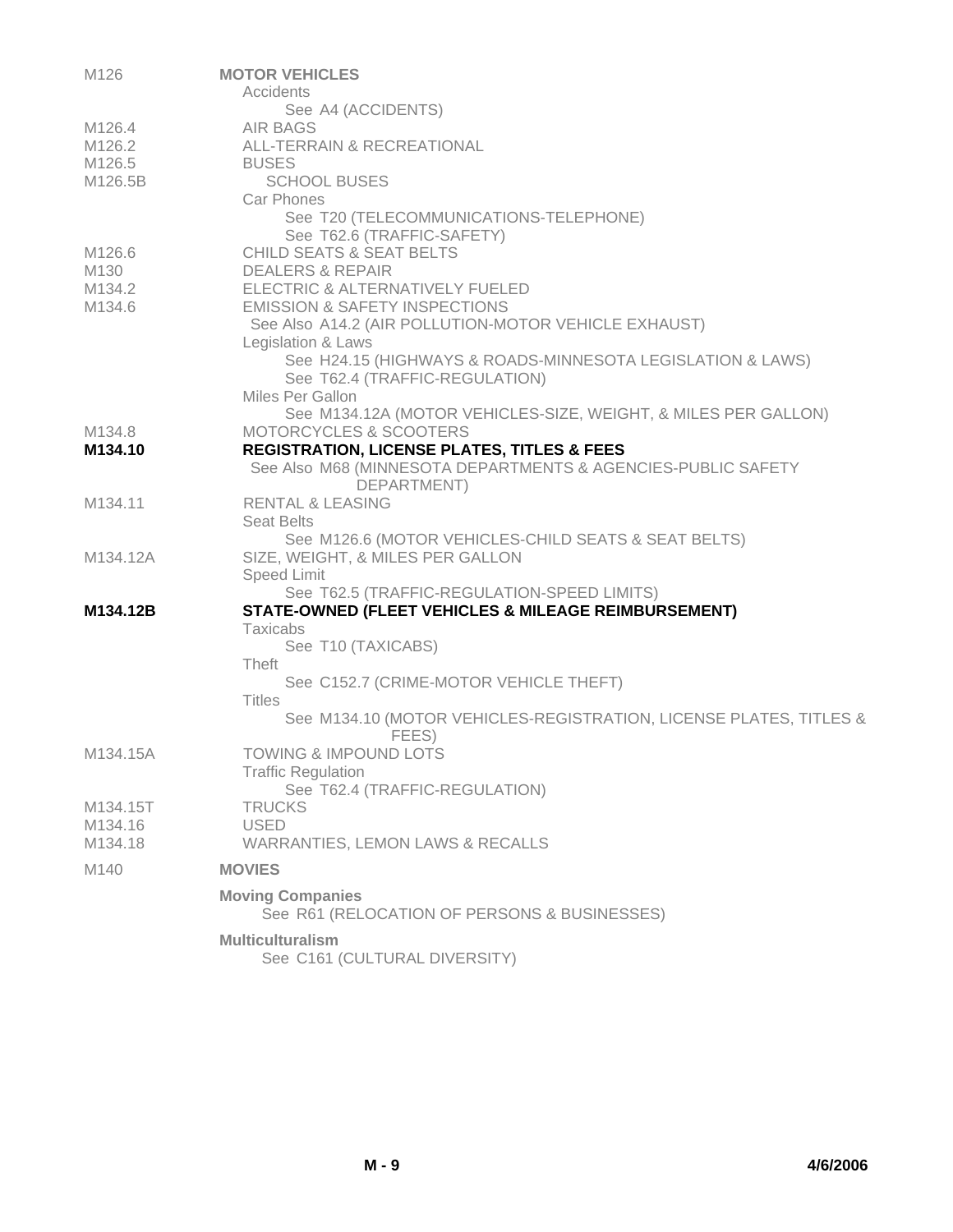**Municipal & County Relations**

See C133 (COUNTY & MUNICIPAL RELATIONS) See C134.2 (COUNTY GOVERNMENT-CITY-COUNTY CONSOLIDATION OF SERVICES)

# **M150.2 MUNICIPAL FINANCE**

M150.4 **MUNICIPAL GOVERNMENT** See Also L100 (LOCAL GOVERNMENT)

# **M150.6 ANNEXATION, SEPARATION & MERGERS**

M150.7 CHARTERS<br>M150.12 CITY COUN

**CITY COUNCILS** 

## **M150.20 MUNICIPAL OFFICIALS AND SALARIES**

M150.22 **MUNICIPAL SERVICES**

**Murder**

See C152.3 (CRIME-HOMICIDE)

M160 **MUSEUMS**

See Also I62 (INTERPRETIVE CENTERS AND NATURE CENTERS)

# M160.9 **MUSIC**

**Mussels** 

See E87 (EXOTIC SPECIES) See F40 (FISH & FISHING)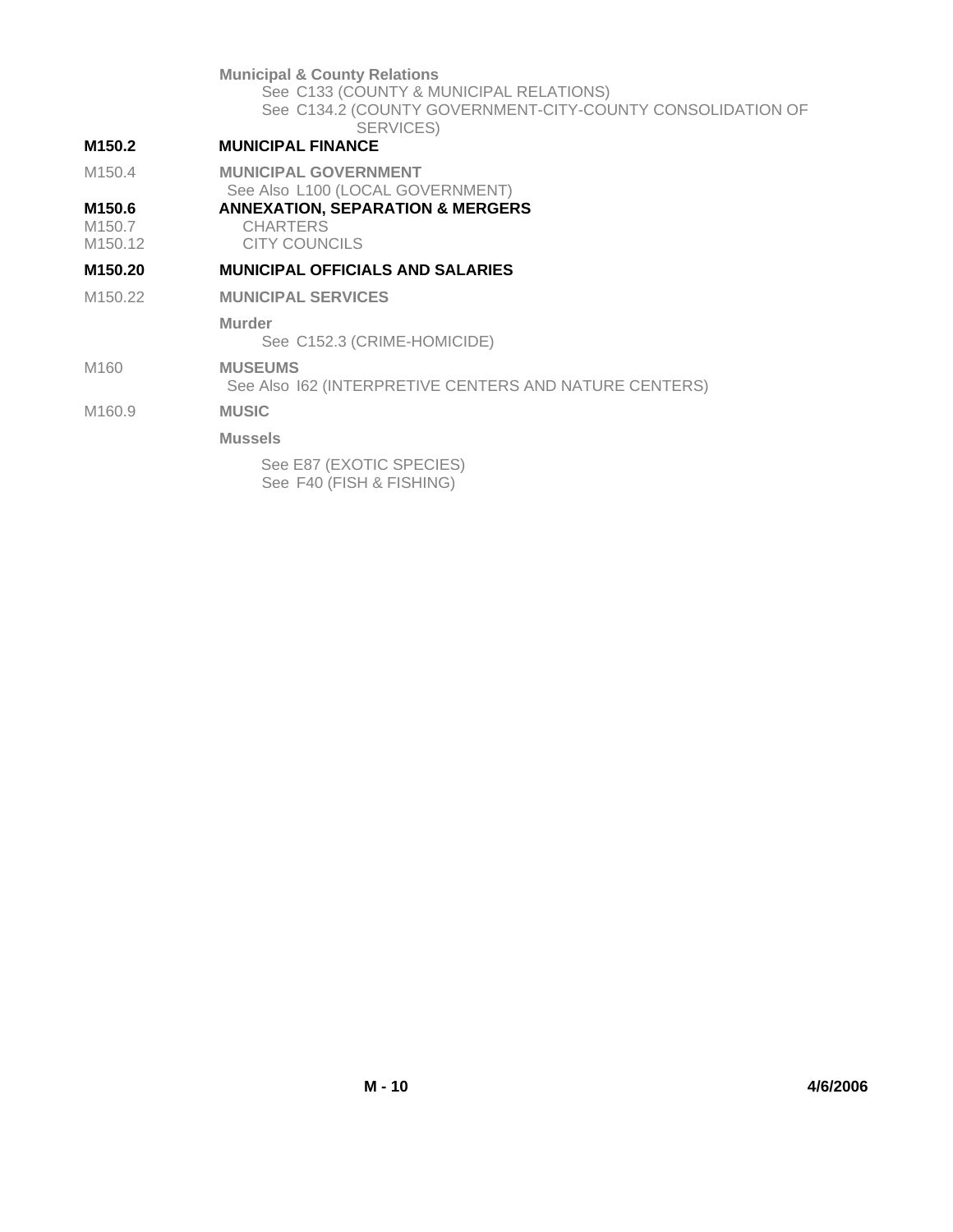|                                                           | <b>NAFTA</b><br>See F55 (FOREIGN TRADE)                                                                                                                          |
|-----------------------------------------------------------|------------------------------------------------------------------------------------------------------------------------------------------------------------------|
| N <sub>2</sub>                                            | <b>NAMES/TEAM NAMES</b>                                                                                                                                          |
|                                                           | <b>Nannies</b><br>See C36.10 (CHILDREN & FAMILIES-DAY CARE)                                                                                                      |
|                                                           | <b>Narcotics</b><br>See D62 (DRUG STORES & PHARMACEUTICAL INDUSTRY)<br>See D66 (DRUGS (ILLEGAL))                                                                 |
|                                                           | <b>National Anthem</b><br>See M160.9 (MUSIC)                                                                                                                     |
|                                                           | <b>National Debt</b><br>See D20 (DEBT- PUBLIC)                                                                                                                   |
| N <sub>8</sub>                                            | <b>NATIONAL GUARD</b>                                                                                                                                            |
|                                                           | <b>National Service Program</b><br>See C73D (COMMUNITY SERVICE)                                                                                                  |
|                                                           | <b>Natural Gas</b><br>See G10 (GAS-NATURAL)                                                                                                                      |
| N <sub>16</sub>                                           | <b>NATURAL RESOURCES</b><br>See Also M68 (MINNESOTA DEPARTMENTS & AGENCIES-NATURAL RESOURCES<br>DEPARTMENT (DNR))<br>See Also C88 (CONSERVATION OF RESOURCES-MN) |
|                                                           | <b>Nature Centers</b><br>See 162 (INTERPRETIVE CENTERS AND NATURE CENTERS)                                                                                       |
|                                                           | <b>Needle Exchange Programs</b><br>See H8.4 (HEALTH CARE-DISEASES & SICKNESSES)                                                                                  |
| N <sub>25</sub>                                           | <b>NEIGHBORHOODS</b><br>See Also C71 (COMMUNITY & NEIGHBORHOOD IMPROVEMENT)                                                                                      |
|                                                           | <b>Nepotism</b><br>See P84.40 (POLITICAL PATRONAGE)                                                                                                              |
| N <sub>36</sub><br>N <sub>36.3</sub><br>N <sub>36.6</sub> | <b>NEWSPAPERS</b><br><b>COMMENTARIES</b><br><b>EDITORIALS</b>                                                                                                    |
|                                                           | Nine-one-one (911) Emergency Telephone Number<br>See T20.5 (TELECOMMUNICATIONS-TELEPHONE-EMERGENCY SERVICES (911))                                               |
|                                                           | <b>No-fault Automobile Insurance</b><br>See 146.48 (INSURANCE-MOTOR VEHICLE)                                                                                     |
| N40<br>N40.5                                              | <b>NOISE</b><br><b>AIRCRAFT</b>                                                                                                                                  |
|                                                           | <b>Nonpartisan Elections</b><br>See E16.6 (ELECTIONS)                                                                                                            |
|                                                           | <b>Nonpartisan Legislatures</b><br>See L60 (LEGISLATURES)                                                                                                        |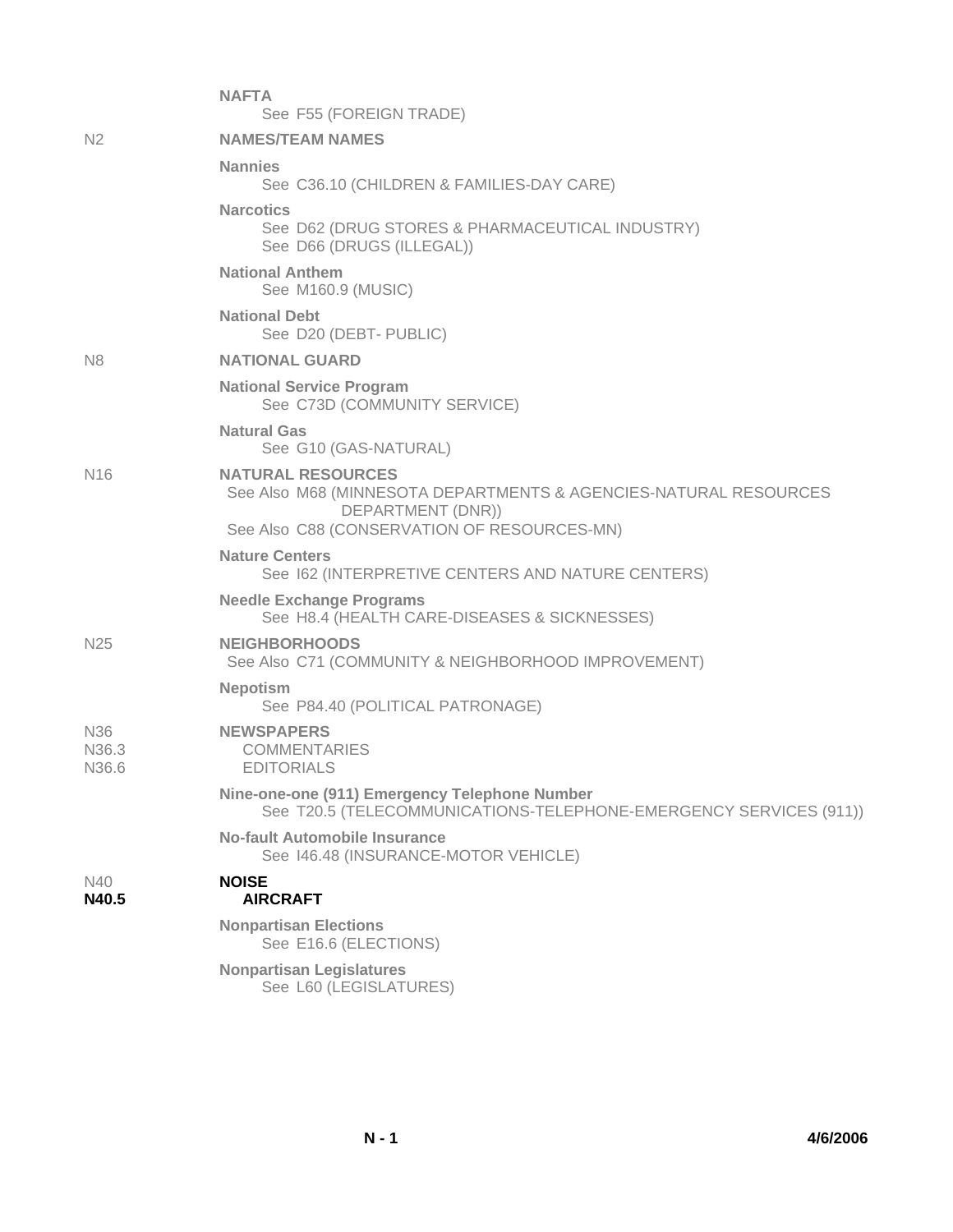|                 | <b>Nonprofit Corporations</b><br>See C118.10 (CORPORATIONS-NON-PROFIT)                                                         |
|-----------------|--------------------------------------------------------------------------------------------------------------------------------|
|                 | <b>Non-public Schools</b><br>See E12.68 (EDUCATION-NONPUBLIC SCHOOLS)                                                          |
| N <sub>50</sub> | <b>NOTARIES PUBLIC</b>                                                                                                         |
|                 | <b>Nuclear Power</b><br>See A43 (ATOMIC POWER PLANTS)                                                                          |
|                 | <b>Nuclear Waste</b><br>See A43.5 (ATOMIC POWER PLANTS-WASTES)                                                                 |
| N <sub>62</sub> | <b>NUISANCES &amp; NUISANCE LAWS</b><br>See Also N40 (NOISE)                                                                   |
|                 | <b>Nursery Schools</b><br>See C36.10 (CHILDREN & FAMILIES-DAY CARE)<br>See E12.72 (EDUCATION-PRESCHOOLS & HEAD START PROGRAMS) |
|                 | <b>Nurses</b><br>See H8.6H (HEALTH CARE-MEDICAL PROFESSION)                                                                    |
| N68             | <b>NURSING HOMES</b>                                                                                                           |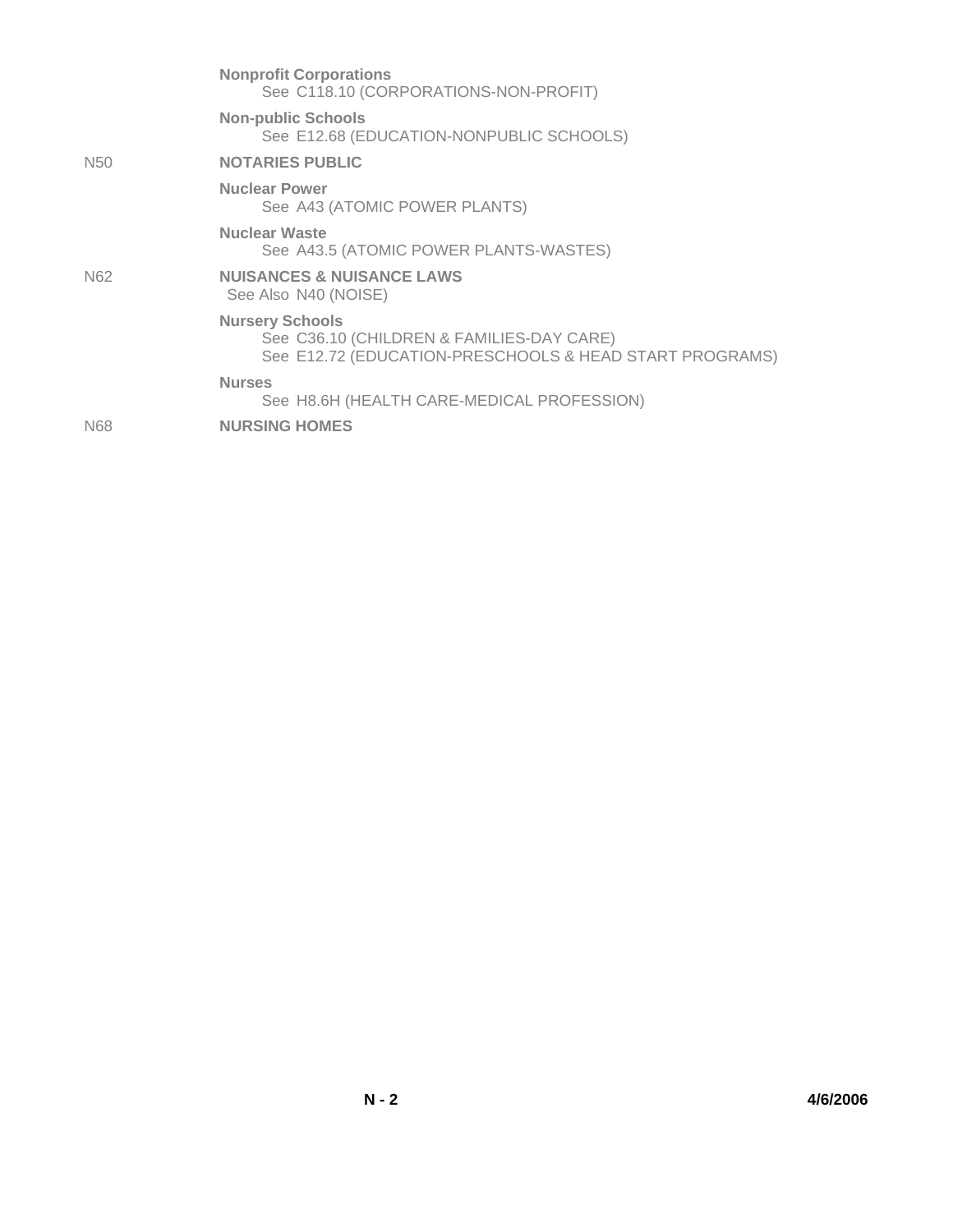#### **Obscenity**

See P104 (PORNOGRAPHY & SEX INDUSTRY)

**Occupation Tax**

See T8.10 (TAXATION-TAXES-BUSINESS & CORPORATE)

### **Occupational Diseases**

See H8.4 (HEALTH CARE-DISEASES & SICKNESSES)

See S8.4 (SAFETY MEASURES-OCCUPATIONAL)

#### **Odors**

See A14.7A (AIR POLLUTION-ODORS)

#### **Off-road Vehicles**

See M126.2 (MOTOR VEHICLES-ALL-TERRAIN & RECREATIONAL)

#### **Oil Industry**

See F90 (FUEL (Inc. BIODIESEL)) See G12 (GASOLINE & GAS STATIONS) See P54.1 (PETROLEUM INDUSTRY)

O15 **OIL SPILLS**

## O16 **OLD AGE**

|                   | See Also R87 (RETIREMENT)                    |
|-------------------|----------------------------------------------|
| 016.1             | ABUSE                                        |
| O16.2             | DAY CARE AND FAMILY SUPPORT                  |
| O16.3             | FOOD & OTHER SPECIAL SERVICES                |
| O <sub>16.4</sub> | <b>HOUSING</b>                               |
|                   | See Also N68 (NURSING HOMES)                 |
| 016.6             | <b>MEDICAL CARE</b>                          |
|                   | See Also M34.26 (MEDICARE)                   |
|                   | See Also H8.5 (HEALTH CARE-HOME HEALTH CARE) |

#### **O16.7 POLITICAL ACTIVITIES** O16.8 TRANSPORTATION

# O20 **OMBUDSMAN**

# **Open Bottle Laws**

See L90.8 (LIQUOR-LAWS & LIABILITY) See M124.8 (MOTOR VEHICLE DRIVERS-LIQUOR & DRUG PROBLEMS)

#### **Open Meetings**

See P193 (PUBLIC MEETINGS-OPEN)

**Open Records**

See F80 (FREEDOM OF INFORMATION) See R40 (RECORDS & RECORD MANAGEMENT)

## **Open Space**

See L16 (LAND USE) See P18 (PARKS & OPEN SPACE)

#### **Opinion Polls**

See P196.4 (PUBLIC OPINION POLLS)

### **Orchestras**

See M160.9 (MUSIC)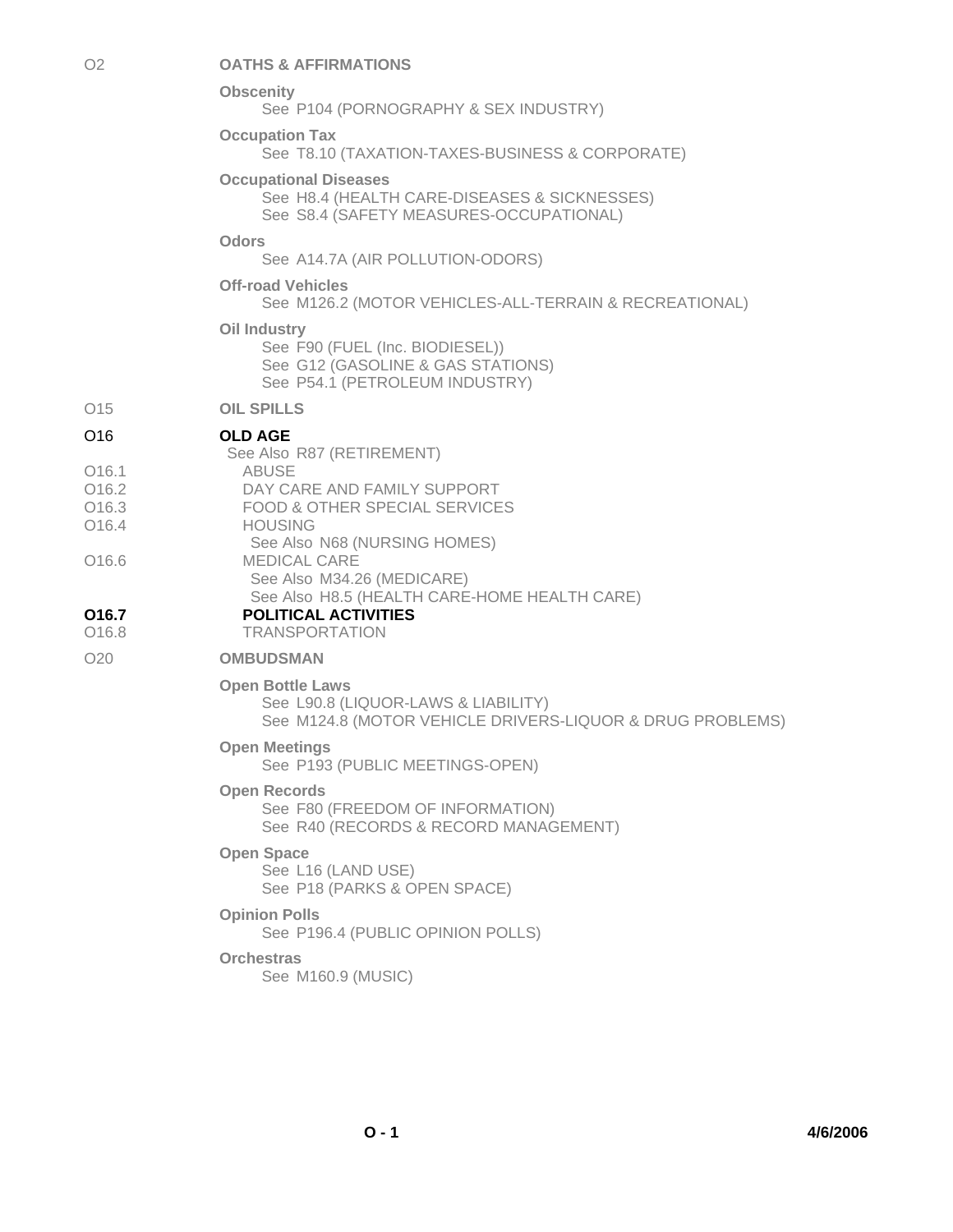O28 **ORDINANCES** See Also N40 (NOISE) See Also N62 (NUISANCES & NUISANCE LAWS)

> **Organ Transplants** See A28 (ANATOMICAL TRANSPLANTS)

**Orphanages** See F64 (FOSTER CARE) **Outcome-based Education** See E12.69 (EDUCATION-OUTCOME-BASED)

**Outdoor Advertising** See A8 (ADVERTISING) See S90 (SIGNS)

**Outdoor Recreation** See R42 (RECREATION AREAS)

**Out-of-Home Placement** See C36.12 (CHILDREN & FAMILIES-DOMESTIC VIOLENCE) See F64 (FOSTER CARE)

**Outsourcing**

See E44 (EMPLOYMENT) See P207 (PUBLIC SERVICES-ALTERNATIVE DELIVERY SYSTEMS)

**Overtime Hours**

See E44.1H (EMPLOYMENT-HOURS OF LABOR)

**Ozone**

See A14.5 (AIR POLLUTION-GREENHOUSE EFFECT)

**O - 2 4/6/2006**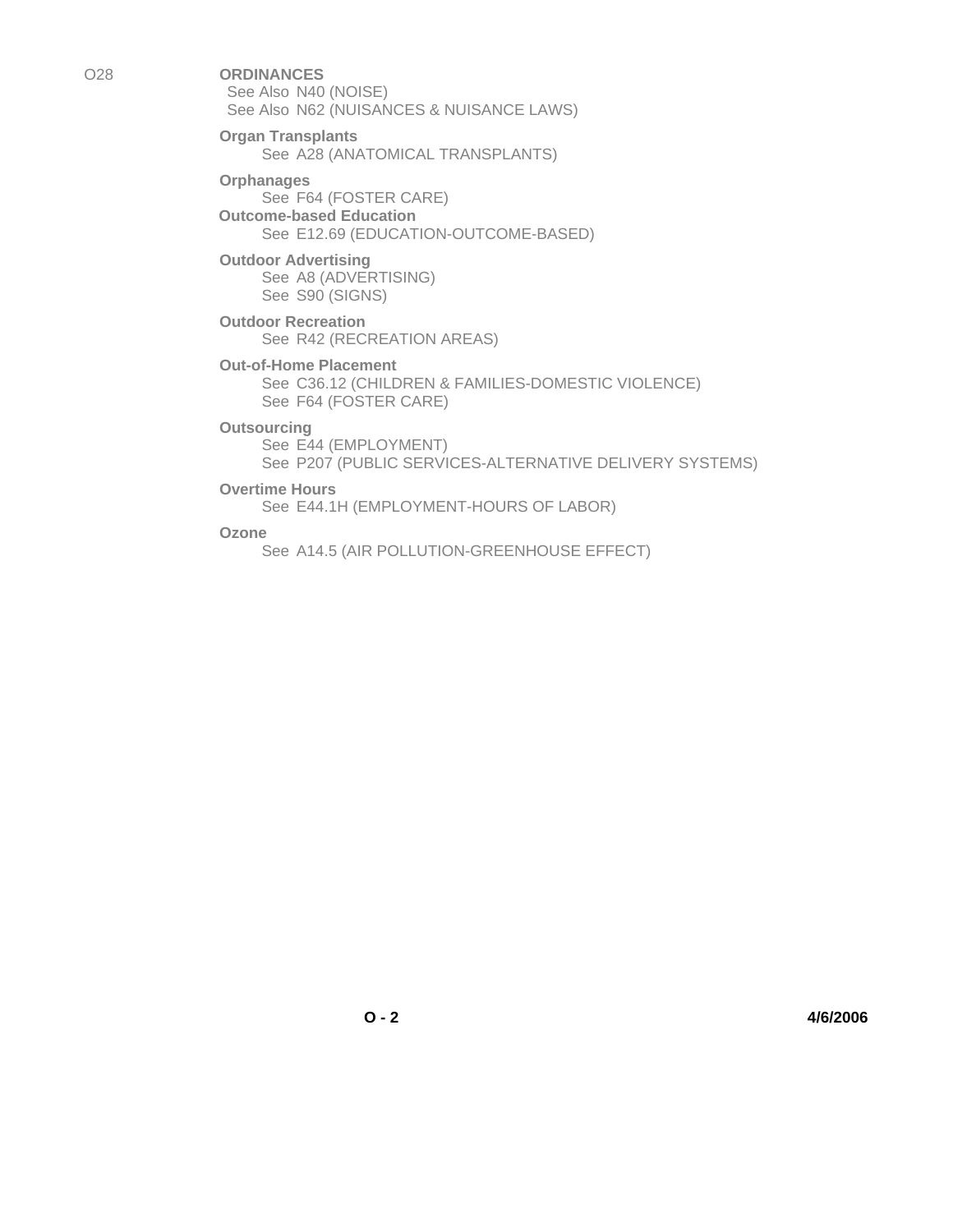|                                                                                           | <b>Packing Industry</b><br>See M28 (MEAT INDUSTRY)                                                                                                                              |
|-------------------------------------------------------------------------------------------|---------------------------------------------------------------------------------------------------------------------------------------------------------------------------------|
|                                                                                           | <b>PACS</b>                                                                                                                                                                     |
|                                                                                           | See P84.2 (POLITICAL CLUBS & ASSOCIATIONS)                                                                                                                                      |
| P4                                                                                        | <b>PAINT &amp; PAINT INDUSTRY</b>                                                                                                                                               |
| P <sub>6</sub>                                                                            | <b>PAPER INDUSTRY</b>                                                                                                                                                           |
|                                                                                           | <b>Paramedics</b><br>See H8.5A (HEALTH CARE-EMERGENCY CARE & PARAMEDICS)                                                                                                        |
| P12                                                                                       | <b>PARDONS</b>                                                                                                                                                                  |
|                                                                                           | <b>Parent &amp; Child</b><br>See C36 (CHILDREN & FAMILIES)                                                                                                                      |
|                                                                                           | <b>Parental Involvement in Education</b><br>See E12.70 (EDUCATION-PARENTAL INVOLVEMENT)                                                                                         |
|                                                                                           | <b>Parental Leave</b><br>See C36 (CHILDREN & FAMILIES)<br>See E44 (EMPLOYMENT)                                                                                                  |
|                                                                                           | <b>Pari-mutuel Betting and Taxes</b><br>See G2.10 (GAMBLING-PARI-MUTUEL BETTING (OFF-TRACK))<br>See R10 (RACING)                                                                |
| P <sub>16</sub>                                                                           | <b>PARKING &amp; PARKING FACILITIES</b>                                                                                                                                         |
| P18<br>P <sub>18.4</sub><br>P <sub>18.8</sub><br>P <sub>18.10</sub><br>P <sub>18.17</sub> | <b>PARKS &amp; OPEN SPACE</b><br>See Also R42 (RECREATION AREAS)<br>MUNICIPAL, COUNTY, & REGIONAL<br><b>PLAYGROUNDS</b><br><b>STATE PARKS</b><br><b>VOYAGEURS NATIONAL PARK</b> |
|                                                                                           | <b>Parochial Schools</b><br>See E12.68 (EDUCATION-NONPUBLIC SCHOOLS)                                                                                                            |
|                                                                                           | <b>Parole</b><br>See C152.10 (CRIME-PAROLE & PROBATION)                                                                                                                         |
|                                                                                           | <b>Part Time Employment</b><br>See E44.11A (EMPLOYMENT-PART-TIME AND TEMPORARY)                                                                                                 |
| P28                                                                                       | <b>PATENTS</b><br>See Also C116 (COPYRIGHT)<br>See Also T58 (TRADEMARKS & TRADE NAMES)                                                                                          |
|                                                                                           | <b>Paternity</b><br>See C36 (CHILDREN & FAMILIES)                                                                                                                               |
|                                                                                           | <b>Paternity Leave</b><br>See C36 (CHILDREN & FAMILIES)                                                                                                                         |
|                                                                                           | <b>Patient Dumping</b><br>See H44 (HOSPITALS & CLINICS)                                                                                                                         |
|                                                                                           | <b>Patient's Rights</b><br>See H8.7 (HEALTH CARE-PATIENT'S RIGHTS)                                                                                                              |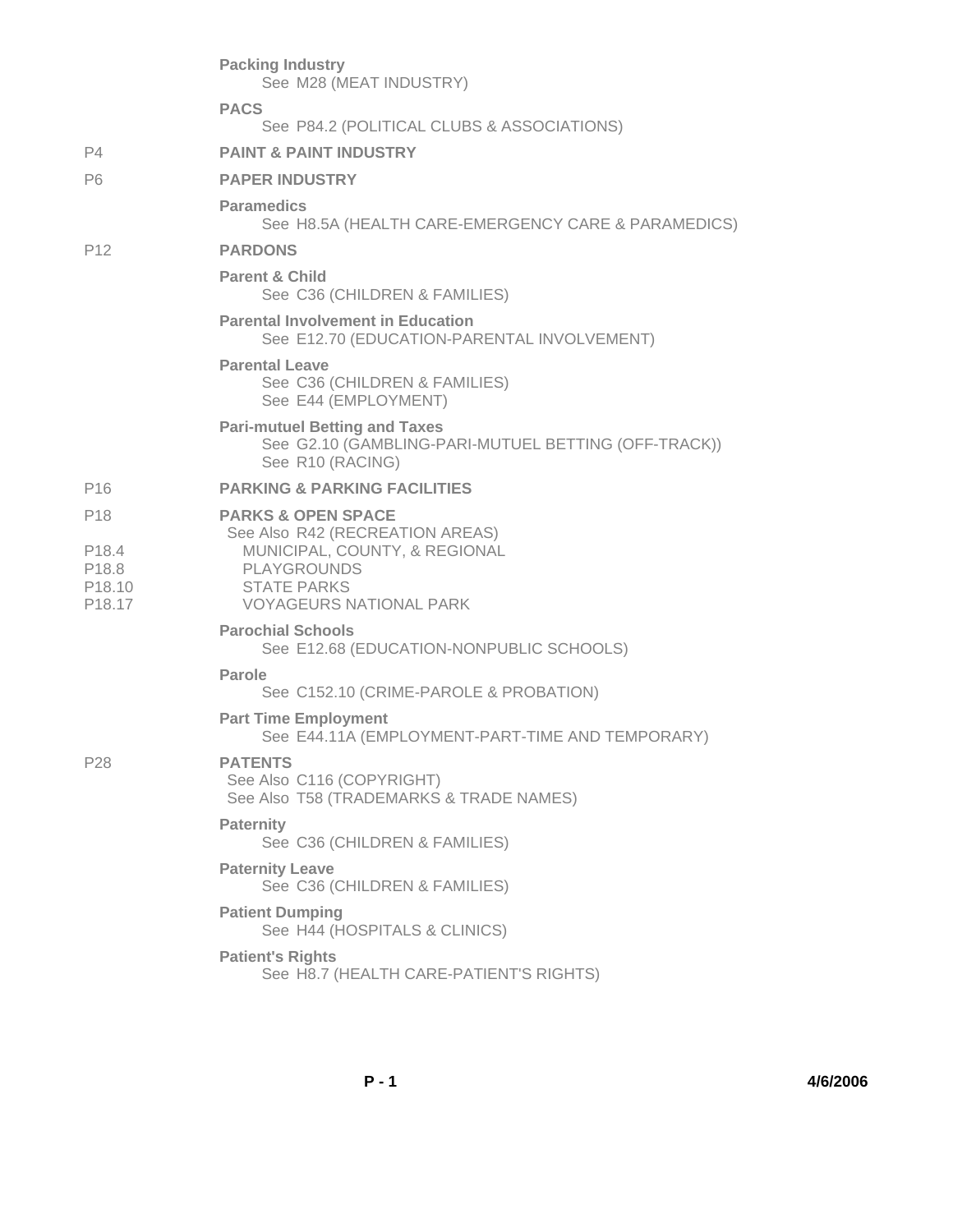|                   | <b>Pavements</b><br>See H24.12 (HIGHWAYS & ROADS-MAINTENANCE & CONSTRUCTION)<br>See S87 (SIDEWALKS & SKYWAYS)                                |
|-------------------|----------------------------------------------------------------------------------------------------------------------------------------------|
| P34               | <b>PAWNBROKERS</b>                                                                                                                           |
|                   | <b>Payment in Lieu of Taxes</b><br>See T8.62 (TAXATION-TAXES-PROPERTY)                                                                       |
| P <sub>36</sub>   | <b>PEACE</b><br>See Also D30 (DEMONSTRATIONS)                                                                                                |
| P39               | <b>PEAT</b>                                                                                                                                  |
|                   | <b>Pedestrians</b><br>See T62.4 (TRAFFIC-REGULATION)                                                                                         |
|                   | <b>Penal Institutions</b><br>See C152C.10 (CRIME-CORRECTIONS-PRISONS)<br>See C152C.6 (CRIME-CORRECTIONS-JAILS)                               |
|                   | <b>Penitentiaries</b><br>See C152C.10 (CRIME-CORRECTIONS-PRISONS)                                                                            |
| P42               | <b>PENSIONS</b>                                                                                                                              |
|                   | <b>Personal Finance</b><br>See F26 (FINANCE COMPANIES & ADVISORS)                                                                            |
|                   | <b>Personalized Rapid Transit (PRT)</b><br>See M50.12 (METROPOLITAN TRANSIT)                                                                 |
|                   | <b>Pesticides</b><br>See A12.2 (AGRICULTURE-CHEMICALS (Fertilizer, Pesticides, Herbicides,<br>Insecticides))                                 |
| P <sub>54.1</sub> | <b>PETROLEUM INDUSTRY</b><br>See Also G12 (GASOLINE & GAS STATIONS)<br>See Also O15 (OIL SPILLS)<br>See Also P119 (POWER RESOURCES & ENERGY) |
|                   | <b>Pets</b><br>See A30.1 (ANIMALS-DOGS & CATS)                                                                                               |
|                   | <b>Pharmacies</b><br>See D62 (DRUG STORES & PHARMACEUTICAL INDUSTRY)                                                                         |
|                   | Phonegate<br>See T20 (TELECOMMUNICATIONS-TELEPHONE)                                                                                          |
|                   | <b>Phosphates</b><br>See W14.6 (WATER POLLUTION)                                                                                             |
|                   | <b>Photocop Traffic Cameras</b><br>See T62.4 (TRAFFIC-REGULATION)                                                                            |
| P60               | <b>PHOTOGRAPHY</b>                                                                                                                           |
|                   | <b>Physically Handicapped</b><br>See D37 (DISABLED)                                                                                          |
|                   |                                                                                                                                              |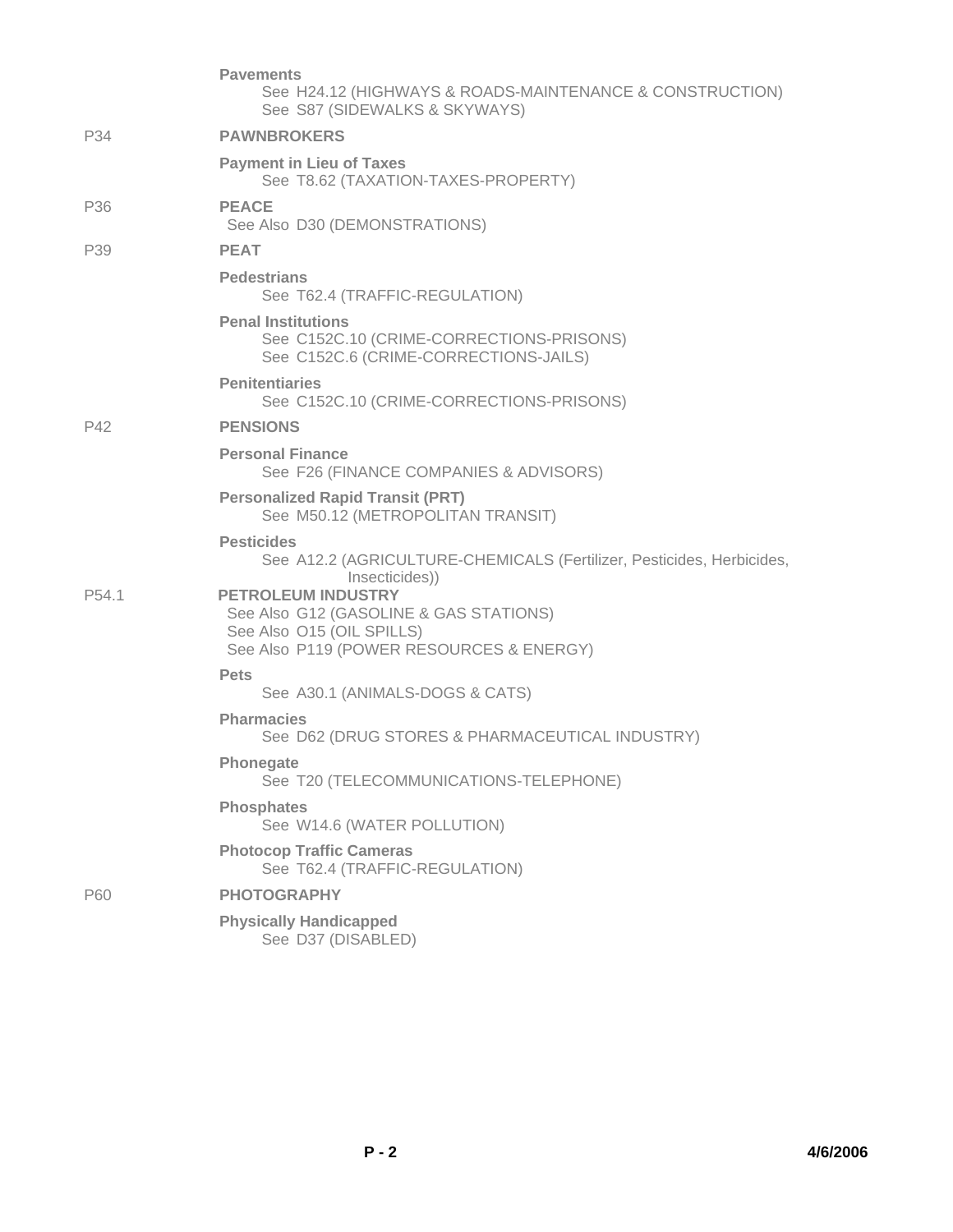| P62  | <b>PICKETING</b><br>See Also B27.12 (BOYCOTTS)<br>See Also S212 (STRIKES)                                                                                                                                                                                                                               |
|------|---------------------------------------------------------------------------------------------------------------------------------------------------------------------------------------------------------------------------------------------------------------------------------------------------------|
| P64  | <b>PIPELINES</b><br>See Also O15 (OIL SPILLS)                                                                                                                                                                                                                                                           |
|      | <b>Planetariums</b><br>See S138 (SPACE EXPLORATION)                                                                                                                                                                                                                                                     |
|      | <b>Planned Parenthood</b><br>See organization file.<br>See A2 (ABORTION)<br>See B12 (BIRTH CONTROL)                                                                                                                                                                                                     |
|      | <b>Planning &amp; Regional Development</b><br>See M68 (MINNESOTA DEPARTMENTS & AGENCIES-MINNESOTA PLANNING)<br>See M68 (MINNESOTA DEPARTMENTS & AGENCIES-METROPOLITAN COUNCIL)<br>See L13 (LAND SUBDIVISION, SALES & DEVELOPMENT)<br>See R51 (REGIONAL GOVERNMENT)<br>See U22.6 (URBANIZATION & SPRAWL) |
| P67  | <b>PLANT CLOSINGS</b><br>See Also B46.14 (BUSINESS-CLOSINGS)<br>See Also R61 (RELOCATION OF PERSONS & BUSINESSES)                                                                                                                                                                                       |
| P68  | <b>PLANTS &amp; PLANT DISEASES</b><br>See Also A12.46 (AGRICULTURE-PRODUCTS & CROPS)<br>See Also E78 (EXOTIC SPECIES)                                                                                                                                                                                   |
| P70  | <b>PLASTICS</b>                                                                                                                                                                                                                                                                                         |
|      | <b>Playgrounds</b><br>See P18.8 (PARKS & OPEN SPACE-PLAYGROUNDS)                                                                                                                                                                                                                                        |
|      | Plea-bargaining<br>See C152.12 (CRIME-PUNISHMENT & SENTENCES)                                                                                                                                                                                                                                           |
| P74  | <b>PLEDGE OF ALLEGIANCE</b>                                                                                                                                                                                                                                                                             |
| P76  | <b>PLUMBERS &amp; PLUMBING</b>                                                                                                                                                                                                                                                                          |
|      | Plutonium<br>See A43 (ATOMIC POWER PLANTS)                                                                                                                                                                                                                                                              |
|      | <b>Poachers</b><br>see Association file: "Turn in Poachers (TIP)"<br>See H62 (HUNTING)                                                                                                                                                                                                                  |
| P78P | <b>POETRY</b><br>See Also M70.1 (MINNESOTA-ARTISTS & AUTHORS)                                                                                                                                                                                                                                           |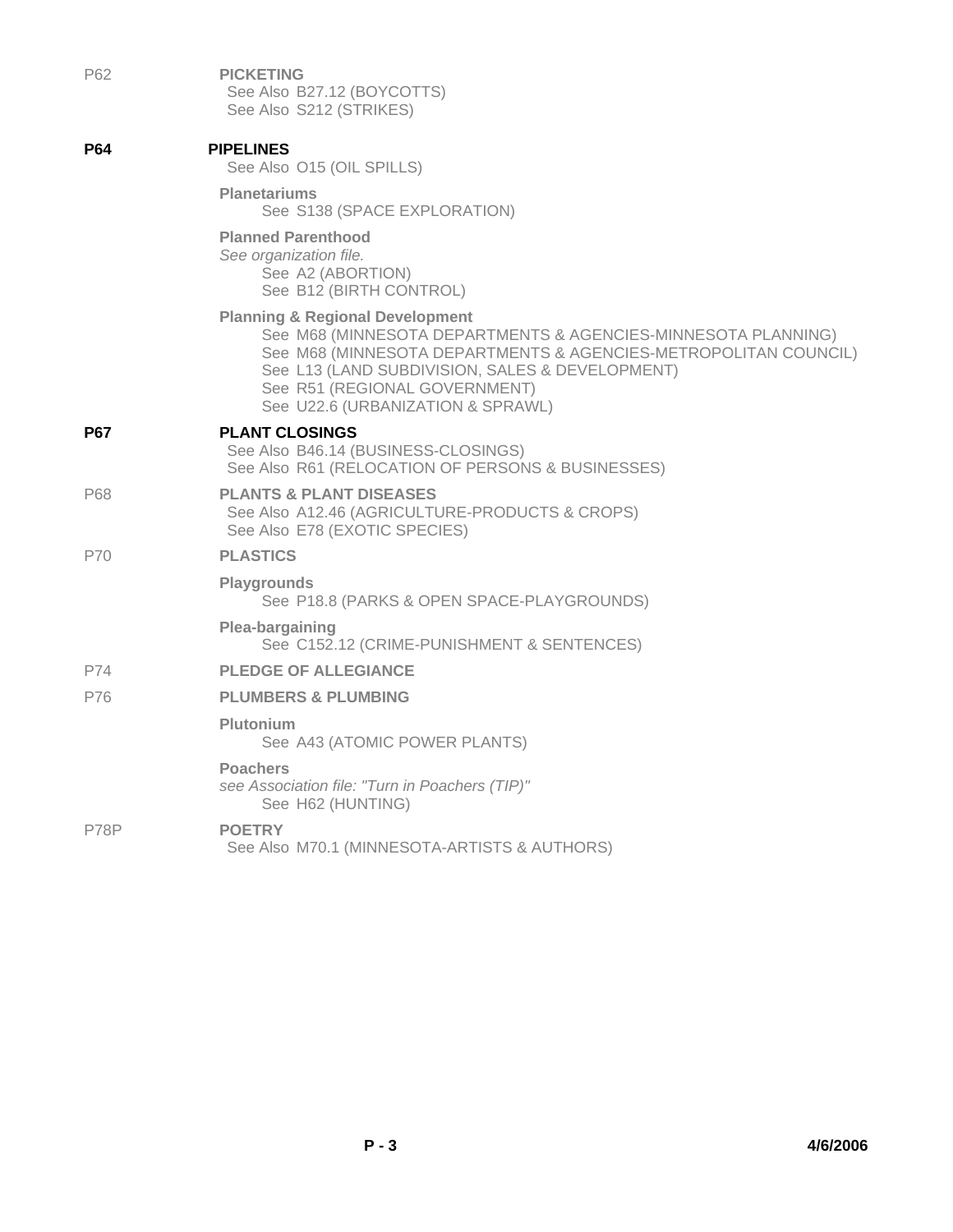| P80                                                       | <b>POISONS</b><br>See Also A12.45 (AGRICULTURE-POLLUTION)<br>See Also C30.2 (CHEMICALS)<br>See Also H7 (HAZARDOUS WASTES & SUBSTANCES)<br>See Also L33 (LEAD/MERCURY POISONING)<br>See Also P90 (POLLUTION)<br>See Also S130 (SOLID WASTE)         |
|-----------------------------------------------------------|----------------------------------------------------------------------------------------------------------------------------------------------------------------------------------------------------------------------------------------------------|
| P82<br>P82-MPLS                                           | <b>POLICE &amp; SHERIFFS</b><br>See Also M68 (MINNESOTA DEPARTMENTS & AGENCIES-PEACE OFFICERS<br>STANDARDS AND TRAINING BOARD (POST))<br>See Also C76.10 (COMPUTERS-POLICE APPLICATIONS)<br>See Also V23 (VIDEO-POLICE USES)<br><b>MINNEAPOLIS</b> |
| P82.6<br>P82.8                                            | <b>MISCONDUCT</b><br><b>MOTOR VEHICLE CHASES</b><br>Pensions                                                                                                                                                                                       |
| <b>P82-SP</b>                                             | See R88.8 (RETIREMENT-POLICE & FIREFIGHTERS)<br>ST. PAUL                                                                                                                                                                                           |
|                                                           | <b>Police Searches</b><br>See S40 (SEARCHES & SEIZURES)                                                                                                                                                                                            |
| P84                                                       | <b>POLITICAL CARTOONS</b>                                                                                                                                                                                                                          |
| P84.2                                                     | <b>POLITICAL CLUBS &amp; ASSOCIATIONS</b><br>For specific associations see the Association Files.<br>See Also L98 (LOBBYING)                                                                                                                       |
|                                                           | <b>Political Contributions</b><br>See E16.10A (ELECTIONS-FINANCE)                                                                                                                                                                                  |
|                                                           | <b>Political Corruption</b><br>See C82 (CONFLICT OF INTEREST)<br>See E16.12A (ELECTIONS-FRAUDULANT PRACTICES)<br>See P84.40 (POLITICAL PATRONAGE)                                                                                                  |
|                                                           | <b>Political Endorsements</b><br>See E16.9A (ELECTIONS-ENDORSEMENTS)                                                                                                                                                                               |
|                                                           | <b>Political Ethics</b><br>See E62 (ETHICS)<br>See L60.44 (LEGISLATURES-MEMBERS-ETHICS)<br>See P84.40 (POLITICAL PATRONAGE)                                                                                                                        |
| P84.8<br>P84.9<br><b>P84.9A</b><br>P84.9B                 | <b>POLITICAL PARTIES</b><br>See Also E16.6 (ELECTIONS)<br><b>CAUCUSES</b><br><b>DFL</b><br><b>REP</b><br><b>Communist Party</b>                                                                                                                    |
|                                                           | See P84.8 (POLITICAL PARTIES)                                                                                                                                                                                                                      |
| P84.10<br>P84.10G<br>P84.10H<br>P84.10E<br><b>P84.10F</b> | <b>CONVENTIONS</b><br><b>COUNTY-MN-DFL</b><br><b>COUNTY-MN-REP</b><br><b>DISTRICT-MN-DFL</b><br><b>DISTRICT-MN-REP</b>                                                                                                                             |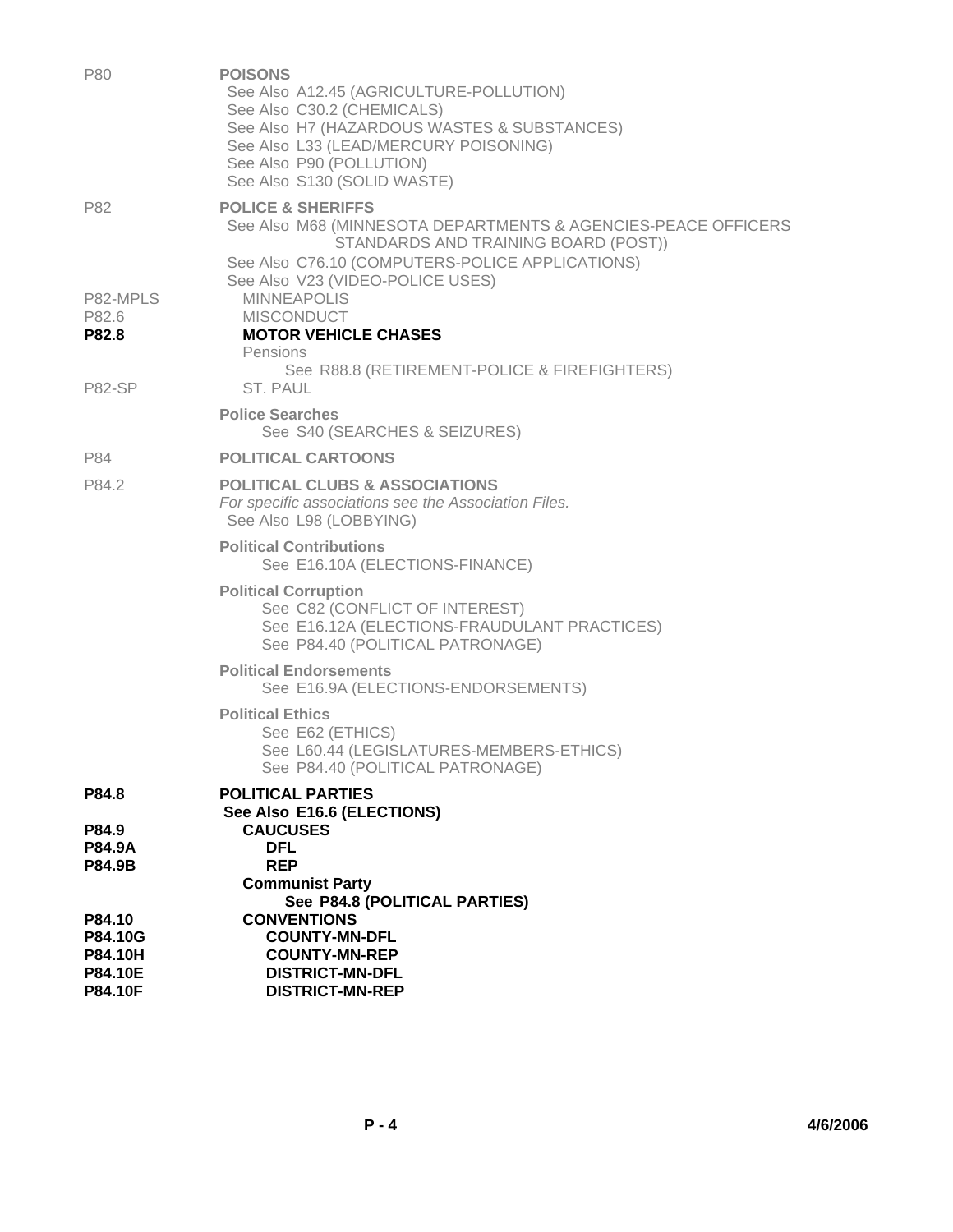|                    | <b>POLITICAL PARTIES</b>                                         |
|--------------------|------------------------------------------------------------------|
|                    | See Also E16.6 (ELECTIONS)                                       |
| <b>P84.10A</b>     | <b>NATIONAL-DEM</b>                                              |
| P84.10B            | <b>NATIONAL-REP</b>                                              |
| P84.10C            | <b>STATE-MN-DFL</b>                                              |
| P84.10D            | <b>STATE-MN-REP</b>                                              |
| P84.28             | <b>DEMOCRATIC (NATIONAL)</b>                                     |
| P84.30             | <b>DEMOCRATIC FARMER LABOR (DFL)</b>                             |
|                    | <b>Endorsements</b>                                              |
|                    | See E16.9A (ELECTIONS-ENDORSEMENTS)                              |
|                    | <b>Green Party</b>                                               |
|                    | See P84.8 (POLITICAL PARTIES)                                    |
| P84.36             | <b>INDEPENDENCE &amp; REFORM</b>                                 |
|                    | <b>Libertarian Party</b>                                         |
|                    | See P84.8 (POLITICAL PARTIES)                                    |
| P84.38             | <b>PLATFORMS</b><br><b>DFL</b>                                   |
| P84.38A<br>P84.38B | <b>REP</b>                                                       |
|                    | <b>Reform Party</b>                                              |
|                    | See P84.36 (POLITICAL PARTIES-INDEPENDENCE & REFORM)             |
| P84.32             | <b>REPUBLICAN (MINNESOTA)</b>                                    |
| P84.33             | <b>REPUBLICAN (NATIONAL)</b>                                     |
|                    | <b>Socialist Party</b>                                           |
|                    | See P84.8 (POLITICAL PARTIES)                                    |
| P84.40             | <b>POLITICAL PATRONAGE</b>                                       |
|                    |                                                                  |
| <b>P86</b>         | <b>POLITICS &amp; POLITICIANS</b>                                |
|                    |                                                                  |
|                    | <b>Polls</b>                                                     |
|                    | See P196.4 (PUBLIC OPINION POLLS)                                |
| P90                | <b>POLLUTION</b>                                                 |
|                    | See Also M68 (MINNESOTA DEPARTMENTS & AGENCIES-POLLUTION CONTROL |
|                    | AGENCY)                                                          |
|                    | See Also A12.45 (AGRICULTURE-POLLUTION)                          |
|                    | See Also A14 (AIR POLLUTION)                                     |
|                    | See Also C30.2 (CHEMICALS)                                       |
|                    | See Also E52 (ENVIRONMENT)                                       |
|                    | See Also H7 (HAZARDOUS WASTES & SUBSTANCES)                      |
|                    | See Also P80 (POISONS)                                           |
|                    | See Also S130 (SOLID WASTE)                                      |
|                    | See Also W14.6 (WATER POLLUTION)                                 |
| P90.1A             | <b>CLEAN-UP AND SUPERFUND</b>                                    |
|                    |                                                                  |
| P90.4              | See Also R38 (RECLAMATION OF LAND)<br><b>INDUSTRIAL</b>          |
| P90.6              | <b>INDUSTRIAL TAX INCENTIVES</b>                                 |
| P90.8              | <b>LEGAL ACTIONS</b>                                             |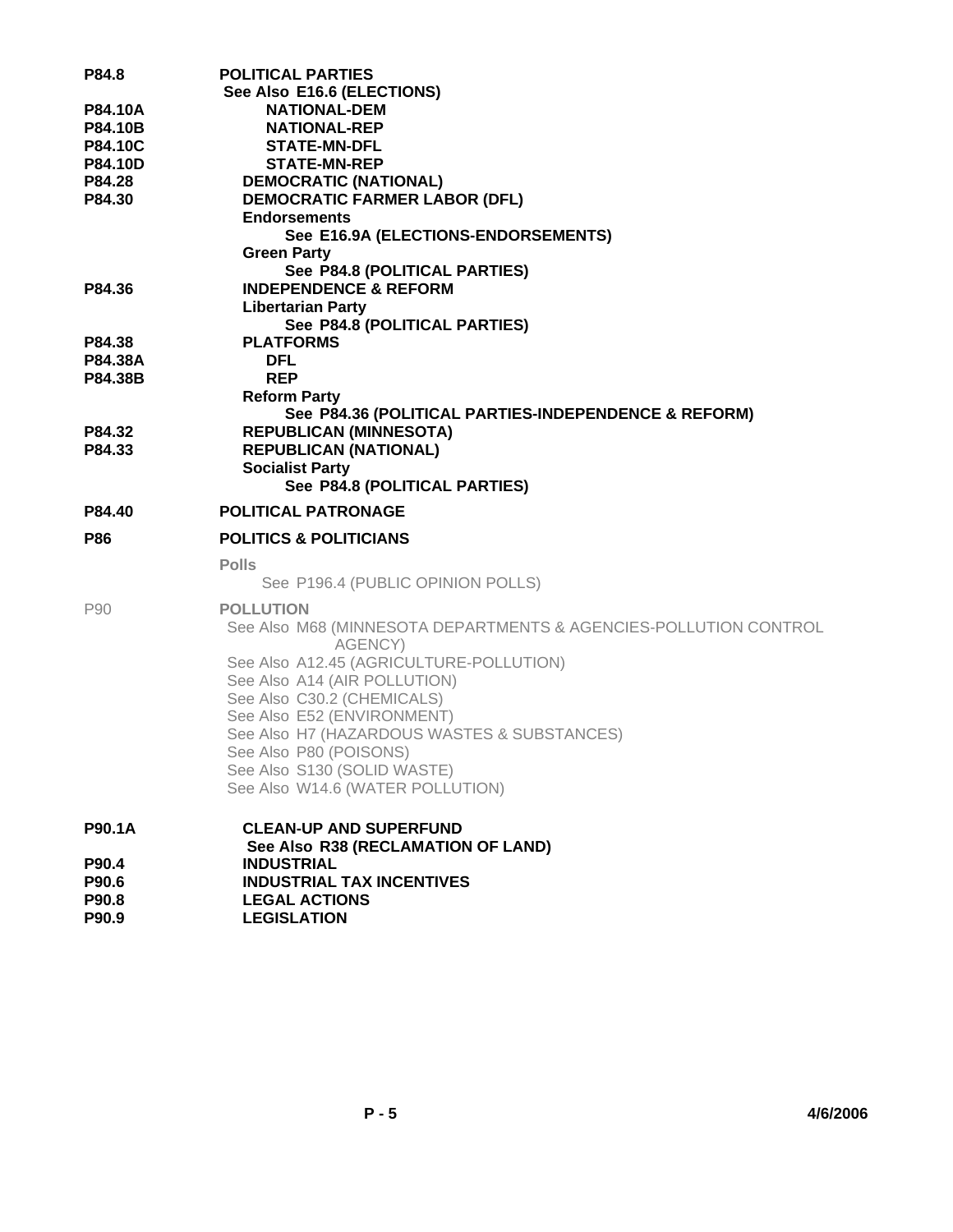## **Pools**

|                                                                        | See S150.5 (STADIUMS-COMMUNITY RECREATION FACILITIES)                                                                                                                                                     |
|------------------------------------------------------------------------|-----------------------------------------------------------------------------------------------------------------------------------------------------------------------------------------------------------|
|                                                                        | <b>Poor Persons</b><br>See F52.12 (FOOD-RELIEF EFFORTS)<br>See P114 (POVERTY)<br>See P212 (PUBLIC WELFARE)                                                                                                |
| P <sub>100</sub><br>P100.4<br>P <sub>100.6</sub><br>P <sub>100.2</sub> | <b>POPULATION</b><br>See Also D29 (DEMOGRAPHY)<br><b>CENSUS</b><br><b>MINNESOTA</b><br><b>PROJECTIONS</b>                                                                                                 |
| P104                                                                   | <b>PORNOGRAPHY &amp; SEX INDUSTRY</b>                                                                                                                                                                     |
| P106                                                                   | <b>PORT AUTHORITIES</b>                                                                                                                                                                                   |
|                                                                        | <b>Postsecondary Education</b><br>See C64 (COLLEGES & UNIVERSITIES)                                                                                                                                       |
|                                                                        | <b>Potato Industry</b><br>See A12.46 (AGRICULTURE-PRODUCTS & CROPS)                                                                                                                                       |
| P112                                                                   | <b>POULTRY &amp; EGG INDUSTRY</b>                                                                                                                                                                         |
| P114                                                                   | <b>POVERTY</b><br>See Also P212 (PUBLIC WELFARE)<br><b>Energy Assistance Funding</b><br>See P210A (PUBLIC UTILITIES-CUTTING OF SERVICE)<br>Food Shelters & Giveaways                                      |
|                                                                        |                                                                                                                                                                                                           |
| P114-HOMELESS<br>P114.4                                                | See F52.12 (FOOD-RELIEF EFFORTS)<br><b>HOMELESS</b><br><b>RURAL AREAS</b>                                                                                                                                 |
|                                                                        | <b>Power Lines</b><br>See E20.6 (ELECTRIC POWER LINES)                                                                                                                                                    |
| P119<br>P119.5                                                         | <b>POWER RESOURCES &amp; ENERGY</b><br><b>ALTERNATIVE SOURCES</b><br>See Also W43 (WIND POWER)<br>See Also W14.20 (WATER POWER)<br>See Also P39 (PEAT)<br>See Also B10.5 (BIOMASS)<br><b>Atomic Power</b> |
| P <sub>119.9</sub>                                                     | See A43 (ATOMIC POWER PLANTS)<br><b>BUILDING DESIGN &amp; ENERGY EFFICIENCY</b><br><b>District Heating &amp; Cooling</b>                                                                                  |
| P <sub>119.13</sub>                                                    | See P119.5 (POWER RESOURCES & ENERGY-ALTERNATIVE SOURCES)<br><b>ECONOMIC ASPECTS</b><br><b>Electric Power</b><br>See E20 (ELECTRIC POWER)<br><b>Energy Assistance</b>                                     |
| P119.14<br>P119.16                                                     | See P210A (PUBLIC UTILITIES-CUTTING OF SERVICE)<br><b>ENERGY CONSERVATION</b><br><b>ENVIRONMENTAL ASPECTS</b><br><b>Ethanol</b><br>See A23 (ALCOHOL AS FUEL (ETHANOL))                                    |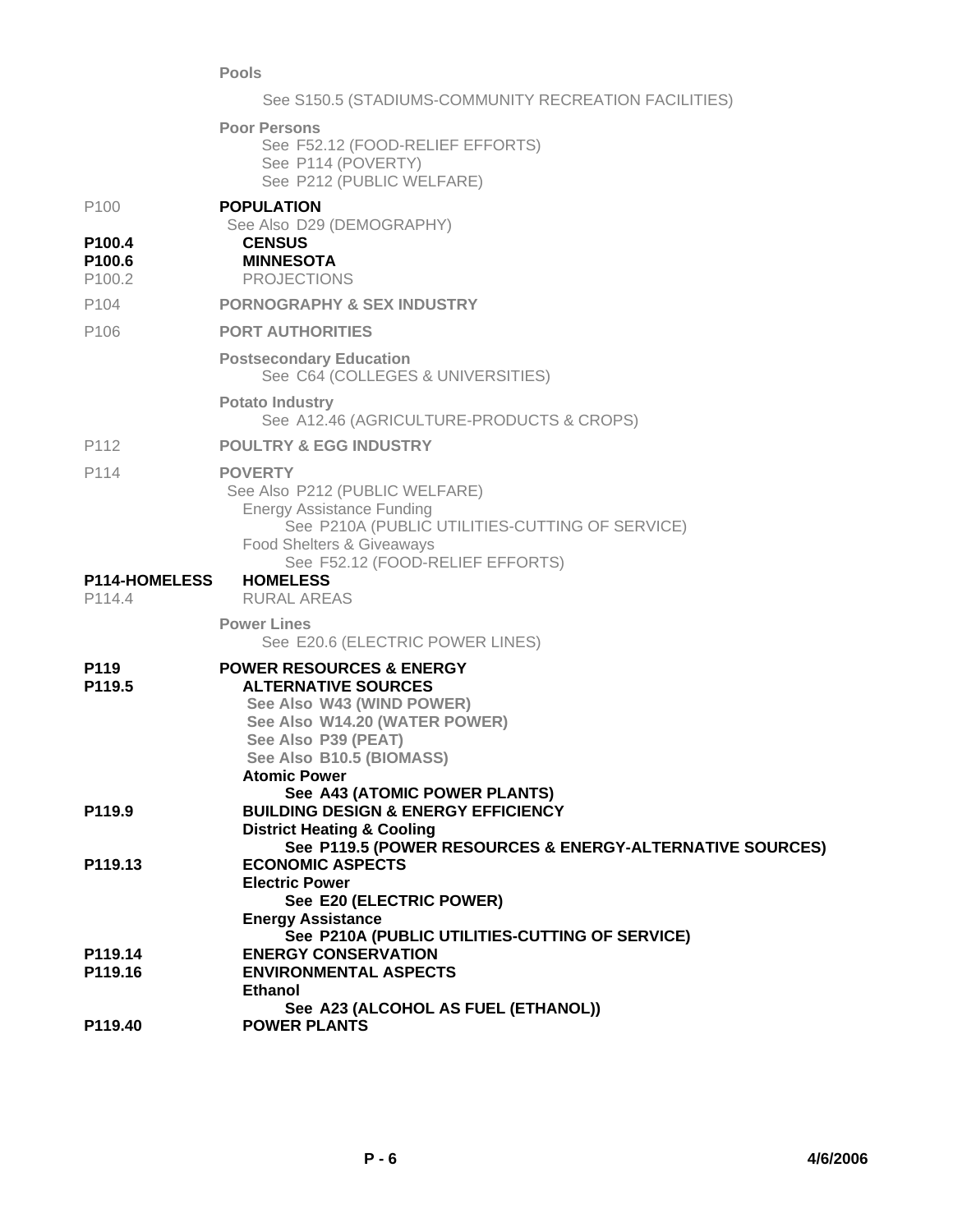| P <sub>119</sub>           | <b>POWER RESOURCES &amp; ENERGY</b><br><b>Public Utilities</b><br>See P210 (PUBLIC UTILITIES)<br>Weatherization of Buildings<br>See P119.9 (POWER RESOURCES & ENERGY-BUILDING DESIGN & ENERGY<br>EFFICIENCY)                 |
|----------------------------|------------------------------------------------------------------------------------------------------------------------------------------------------------------------------------------------------------------------------|
|                            | <b>POW's</b><br>See V16 (VETERANS)                                                                                                                                                                                           |
|                            | <b>PPO's (Preferred Provider Organizations)</b><br>See H8.5B (HEALTH CARE-HMO'S & MANAGED CARE)<br>See 146.28 (INSURANCE-HEALTH)                                                                                             |
|                            | <b>Prairie</b><br>See L8 (LAND)                                                                                                                                                                                              |
|                            | <b>Precinct Caucuses</b><br>See P84.9 (POLITICAL PARTIES-CAUCUSES)                                                                                                                                                           |
|                            | <b>Predator Control</b><br>See A30 (ANIMALS)                                                                                                                                                                                 |
| P <sub>131</sub><br>P131.5 | <b>PREGNANCY</b><br>See Also S146.10 (SPERM BANKS & ARTIFICIAL INSEMINATION)<br><b>TEENAGE</b>                                                                                                                               |
|                            | <b>Prejudice</b><br>See D44 (DISCRIMINATION)                                                                                                                                                                                 |
|                            | <b>Pre-school Education</b><br>See E12.72 (EDUCATION-PRESCHOOLS & HEAD START PROGRAMS)                                                                                                                                       |
|                            | <b>Prescription Drugs</b><br>See D62.4 (DRUG STORES & PHARMACEUTICAL INDUSTRY-PRESCRIPTION &<br>OVER THE COUNTER DRUGS)                                                                                                      |
| P136                       | <b>PRESIDENT OF THE UNITED STATES</b><br>See Also E16.28 (ELECTIONS-MINNESOTA-NATIONAL-PRESIDENTIAL)                                                                                                                         |
|                            | <b>Press</b><br>See F80 (FREEDOM OF INFORMATION)<br>See F82 (FREEDOM OF SPEECH & PRESS)<br>See M22.8 (MASS MEDIA)<br>See N36 (NEWSPAPERS)<br>See T19.8 (TELECOMMUNICATIONS-RADIO)<br>See T22 (TELECOMMUNICATIONS-TELEVISION) |
|                            | <b>Price of Government Law</b><br>See B30.4 (BUDGETS-MN)<br>See S160 (STATE FINANCE)                                                                                                                                         |
| P144<br>P <sub>144.2</sub> | <b>PRICES</b><br>See Also A12.48 (AGRICULTURE-PRICES & PRICE SUPPORTS)<br><b>FIXING</b>                                                                                                                                      |
|                            | <b>Priests</b><br>See C57 (CLERGY)                                                                                                                                                                                           |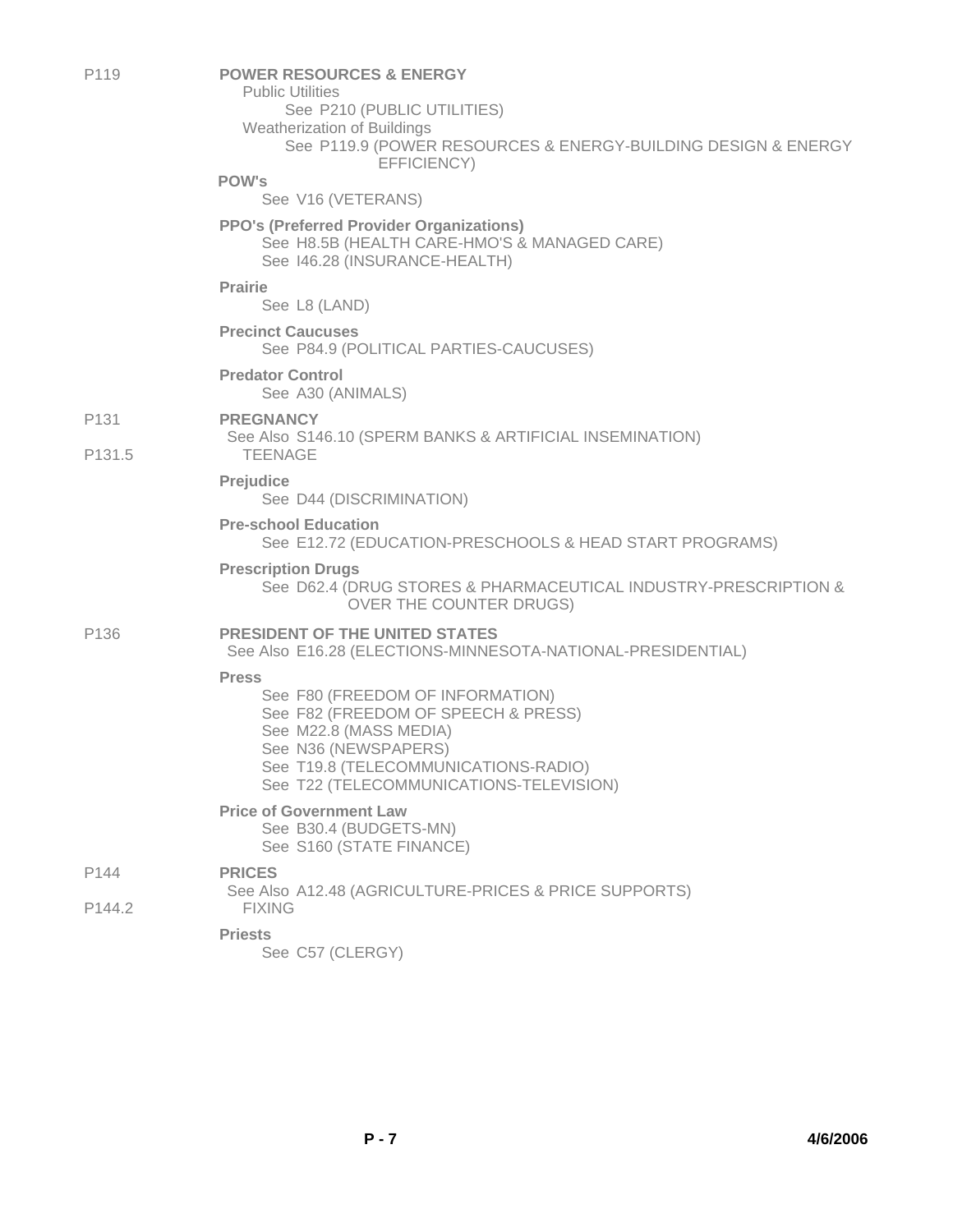| P148                                                | <b>PRISONERS</b><br>See Also C152C.10 (CRIME-CORRECTIONS-PRISONS)<br>See Also C152C.6 (CRIME-CORRECTIONS-JAILS)<br>See Also E44.1A (EMPLOYMENT-EX-CONVICTS) |
|-----------------------------------------------------|-------------------------------------------------------------------------------------------------------------------------------------------------------------|
| P148.2                                              | <b>DISCHARGED</b><br>See Also E44.1A (EMPLOYMENT-EX-CONVICTS)                                                                                               |
| P148.1<br>P <sub>148.2</sub> D<br>P148.3C<br>P148.4 | <b>ESCAPEES</b><br><b>GRIEVANCES</b><br><b>RIGHTS</b><br><b>WORK RELEASE</b>                                                                                |
|                                                     | <b>Prisons</b><br>See C152C.10 (CRIME-CORRECTIONS-PRISONS)                                                                                                  |
| P <sub>150</sub>                                    | <b>PRIVACY</b><br>See Also M7 (MAILING LISTS)<br>See Also R40 (RECORDS & RECORD MANAGEMENT)                                                                 |
| P <sub>151</sub>                                    | <b>PRIVATE DETECTIVES</b><br>See Also S48 (SECURITY)                                                                                                        |
|                                                     | <b>Privatization</b><br>See P207 (PUBLIC SERVICES-ALTERNATIVE DELIVERY SYSTEMS)                                                                             |
|                                                     | Probation<br>See C152.10 (CRIME-PAROLE & PROBATION)                                                                                                         |
|                                                     | <b>Procurement</b><br>See P216 (PURCHASING-GOVERNMENT)                                                                                                      |
| P <sub>156</sub>                                    | <b>PRODUCT LIABILITY &amp; SAFETY</b><br>See Also A4 (ACCIDENTS)<br>See Also L68 (LIABILITY)                                                                |
|                                                     | <b>Professional Ethics</b><br>See E62 (ETHICS)                                                                                                              |
|                                                     | <b>Prohibition</b><br>See L90.8 (LIQUOR-LAWS & LIABILITY)                                                                                                   |
|                                                     | <b>Propane Gas</b><br>See F90 (FUEL (Inc. BIODIESEL))                                                                                                       |
| P <sub>167</sub>                                    | <b>PROPERTY RIGHTS AND TAKINGS</b><br>See Also E40 (EMINENT DOMAIN)<br>See Also U2 (UNCLAIMED PROPERTY & MONEY)                                             |
|                                                     | <b>Property-Valuation</b><br>See T4.2 (TAXATION-ASSESSMENT & APPRAISAL)                                                                                     |
|                                                     | <b>Proposition 13</b><br>See T8.62 (TAXATION-TAXES-PROPERTY)                                                                                                |
| P <sub>170</sub>                                    | <b>PROSTITUTION</b><br>See Also S21 (SAUNAS, MASSAGE PARLORS & HEALTH CLUBS)                                                                                |
|                                                     | <b>Protest Demonstrations</b><br>See D30 (DEMONSTRATIONS)                                                                                                   |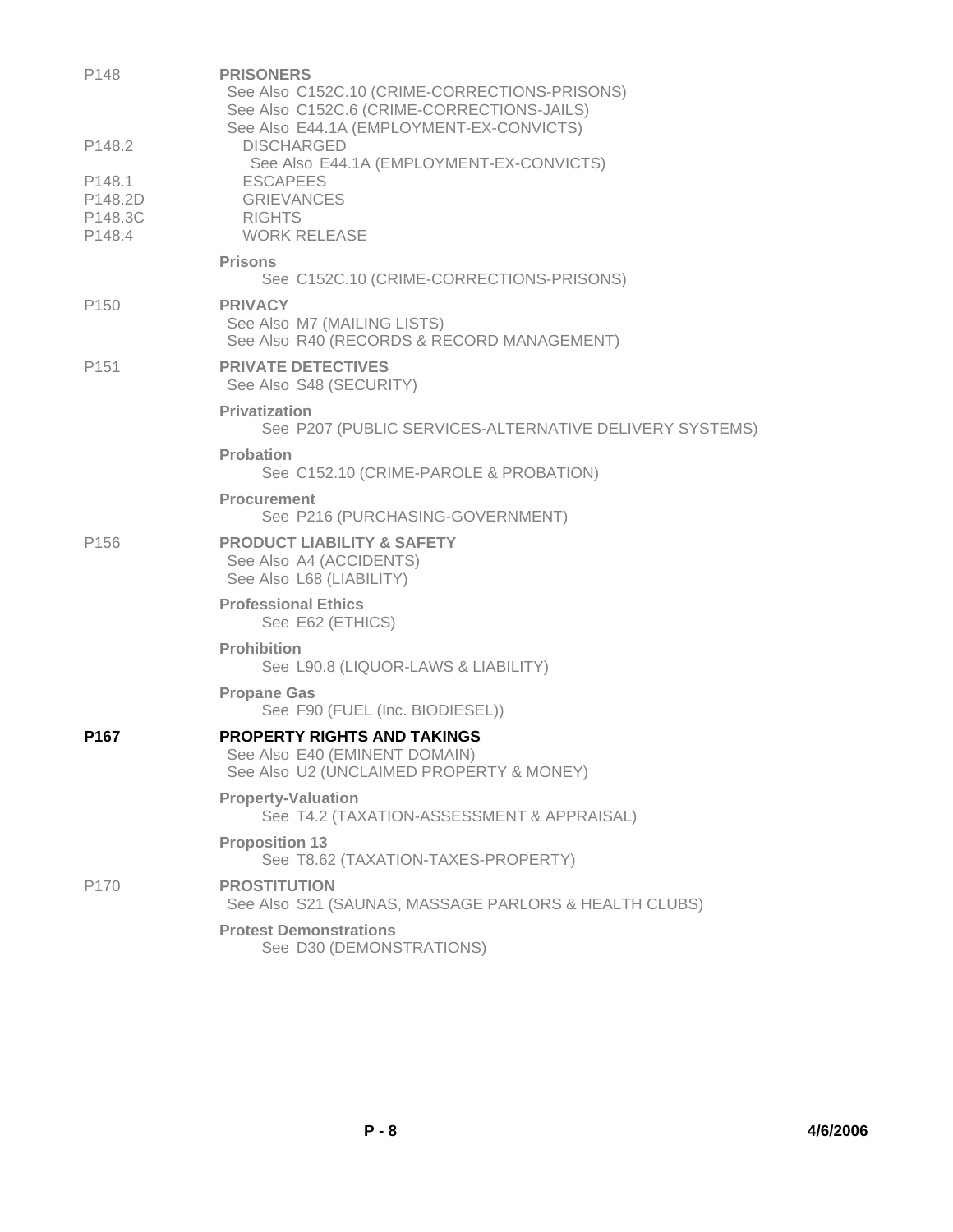| P <sub>172</sub>                                   | <b>PSYCHIATRY</b><br>See Also M42 (MENTALLY ILL)                                                                                                                       |
|----------------------------------------------------|------------------------------------------------------------------------------------------------------------------------------------------------------------------------|
|                                                    | <b>Public Contracts</b><br>See P214.2 (PUBLIC WORKS-CONTRACTS)                                                                                                         |
|                                                    | <b>Public Debt</b><br>See D20 (DEBT- PUBLIC)                                                                                                                           |
| P <sub>180</sub>                                   | <b>PUBLIC DEFENDERS</b><br>See Also L38 (LEGAL AID)                                                                                                                    |
| P <sub>182</sub>                                   | <b>PUBLIC EMPLOYEES</b><br>Civil Service                                                                                                                               |
| P182.2<br>P <sub>182.4</sub><br>P <sub>182.5</sub> | See C56 (CIVIL SERVICE)<br><b>COLLECTIVE BARGAINING &amp; LABOR UNIONS</b><br><b>COUNTY &amp; MUNICIPAL</b><br><b>ETHICS</b><br><b>Pensions &amp; Retirement</b>       |
| P <sub>182.8</sub><br>P <sub>182.11</sub>          | See R88.11 (RETIREMENT-STATE EMPLOYEES)<br><b>POLITICAL ACTIVITIES</b><br><b>SALARIES &amp; FRINGE BENEFITS</b><br>See Also L60.40 (LEGISLATURES-MEMBERS-COMPENSATION) |
| P <sub>182.15</sub>                                | See Also M70.26 (MINNESOTA-STATE OFFICIALS)<br><b>STATE OF MINNESOTA</b><br>See Also M70.26 (MINNESOTA-STATE OFFICIALS)<br><b>Strikes</b><br>See S212 (STRIKES)        |
|                                                    | <b>Public Health</b><br>See H8 (HEALTH CARE)                                                                                                                           |
|                                                    | <b>Public Housing</b><br>See H52.9 (HOUSING-LOW INCOME HOUSING)                                                                                                        |
| P <sub>190</sub><br>P <sub>191</sub>               | <b>PUBLIC LANDS</b><br><b>MINNESOTA</b>                                                                                                                                |
|                                                    | <b>Public Liability</b><br>See L68.7 (LIABILITY-PUBLIC)                                                                                                                |
|                                                    | <b>Public Libraries</b><br>See L76 (LIBRARIES)                                                                                                                         |
| P <sub>193</sub>                                   | <b>PUBLIC MEETINGS-OPEN</b>                                                                                                                                            |
| P196.4                                             | <b>PUBLIC OPINION POLLS</b>                                                                                                                                            |
| P198                                               | <b>PUBLIC OWNERSHIP</b>                                                                                                                                                |
| P <sub>204</sub>                                   | <b>PUBLIC RELATIONS</b>                                                                                                                                                |
| P205                                               | <b>PUBLIC SAFETY</b>                                                                                                                                                   |
| P206<br>P207                                       | <b>PUBLIC SERVICES</b><br>ALTERNATIVE DELIVERY SYSTEMS                                                                                                                 |
|                                                    | <b>Public TV</b><br>See T22.10 (TELECOMMUNICATIONS-TELEVISION-PUBLIC)                                                                                                  |
| P210                                               | <b>PUBLIC UTILITIES</b>                                                                                                                                                |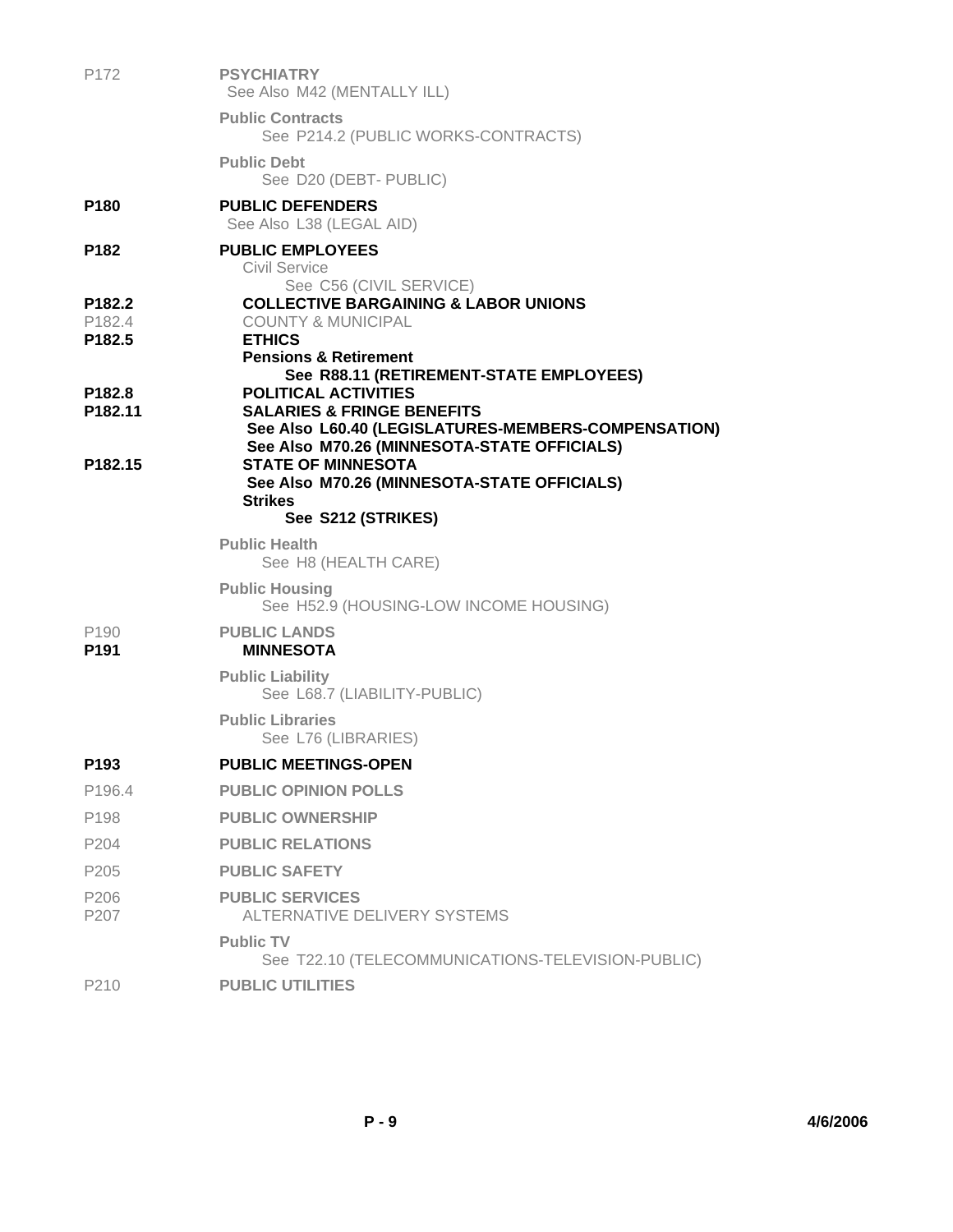| P210<br><b>P210A</b><br><b>P210R</b>            | <b>PUBLIC UTILITIES</b><br><b>CUTTING OF SERVICE</b><br>See Also H12 (HEATING)<br><b>RATES</b> |  |
|-------------------------------------------------|------------------------------------------------------------------------------------------------|--|
| P212<br><b>P212D</b><br><b>P212A</b><br>P212.3A | <b>PUBLIC WELFARE</b><br><b>FRAUD</b><br>ΜN<br><b>WORKFARE</b>                                 |  |
| P <sub>2</sub> 14                               | <b>PUBLIC WORKS</b><br>See Also B28 (BRIDGES)<br>See Also H24 (HIGHWAYS & ROADS)               |  |
| P214.2                                          | <b>CONTRACTS</b><br>See Also C106 (CONTRACTS & CONTRACTORS)                                    |  |
| P214.8                                          | <b>PUBLISHING &amp; BOOKS</b>                                                                  |  |
| P216                                            | <b>PURCHASING-GOVERNMENT</b><br>See Also C108 (CONTRACTS-GOVERNMENT)                           |  |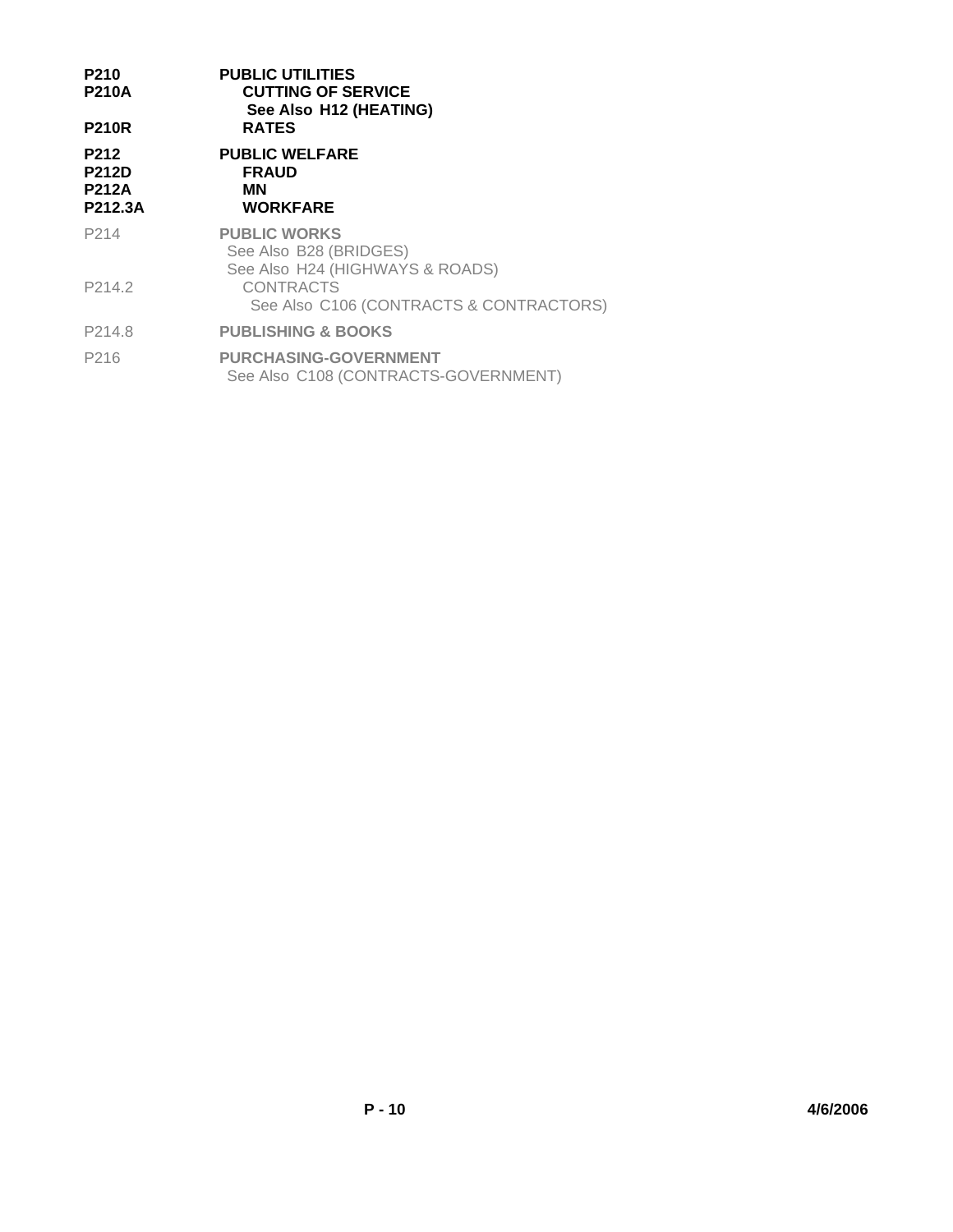- Q2 **QUALITY** See Also P156 (PRODUCT LIABILITY & SAFETY) Q3 **QUALITY OF LIFE**
- Q6 **QUARRIES**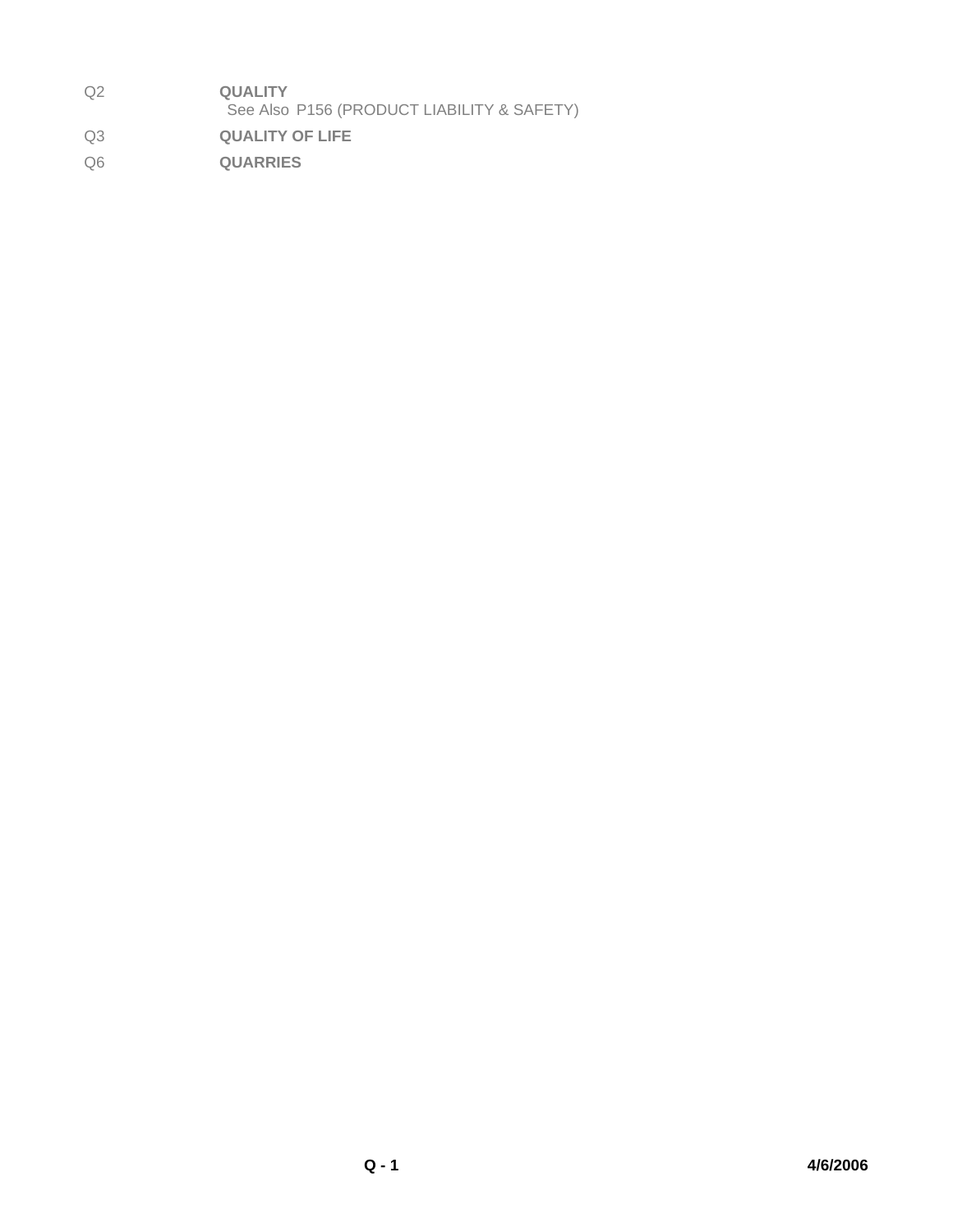| R <sub>2</sub>                                                       | <b>RABIES</b>                                                                                                 |
|----------------------------------------------------------------------|---------------------------------------------------------------------------------------------------------------|
|                                                                      | <b>Racial Profiling</b><br>See R4 (RACISM/RACE RELATIONS)<br>See T62.4 (TRAFFIC-REGULATION)                   |
| R <sub>10</sub>                                                      | <b>RACING</b><br>See Also M68 (MINNESOTA DEPARTMENTS & AGENCIES-RACING COMMISSION)<br>See Also G2 (GAMBLING)  |
| R <sub>10.2</sub><br>R10.8<br>R <sub>10.4</sub><br>R <sub>10.6</sub> | <b>AUTO</b><br><b>CANTERBURY DOWNS</b><br><b>DOG</b><br><b>HORSE</b>                                          |
| R4                                                                   | <b>RACISM/RACE RELATIONS</b><br>See Also D44 (DISCRIMINATION)<br>See Also E53.9 (ENVIRONMENTAL RACISM)        |
| R <sub>15</sub>                                                      | <b>RADIATION</b><br>See Also E20.6 (ELECTRIC POWER LINES)                                                     |
|                                                                      | Radon<br>See A14.9 (AIR POLLUTION-INDOOR AIR QUALITY)                                                         |
| R <sub>24</sub>                                                      | <b>RAILROADS</b><br>See Also M50.15A (METROPOLITAN TRANSIT-LIGHT RAIL & COMMUTER RAIL)                        |
|                                                                      | <b>Ramp Metering</b><br>See T62.10 (TRAFFIC-SIGNS & SIGNALS)                                                  |
|                                                                      | Rape<br>See C152.15C (CRIME-SEX CRIMES)                                                                       |
| R32                                                                  | <b>READING</b><br>See Also L94 (LITERACY)                                                                     |
| <b>R34</b>                                                           | <b>REAL ESTATE BUSINESS</b>                                                                                   |
|                                                                      | <b>Real Estate Taxes</b><br>See T4.2 (TAXATION-ASSESSMENT & APPRAISAL)<br>See T8.62 (TAXATION-TAXES-PROPERTY) |
| R <sub>34.5</sub>                                                    | <b>REAL PROPERTY-DETERIORATION &amp; IMPROVEMENT</b>                                                          |
|                                                                      | <b>Reapportionment</b><br>See A34 (APPORTIONMENT)                                                             |
|                                                                      | <b>Recall of Cars</b><br>See M134.18 (MOTOR VEHICLES-WARRANTIES, LEMON LAWS & RECALLS)                        |
| <b>R36</b>                                                           | <b>RECALL OF ELECTED OFFICIALS</b>                                                                            |
|                                                                      | <b>Recall of Food</b><br>See F52.10 (FOOD-REGULATION, INSPECTION & POISONING)                                 |
| <b>R38</b>                                                           | <b>RECLAMATION OF LAND</b><br>See Also P90.1A (POLLUTION-CLEAN-UP AND SUPERFUND)                              |
|                                                                      | <b>Record Labeling (Offensive Lyrics)</b><br>See M160.9 (MUSIC)                                               |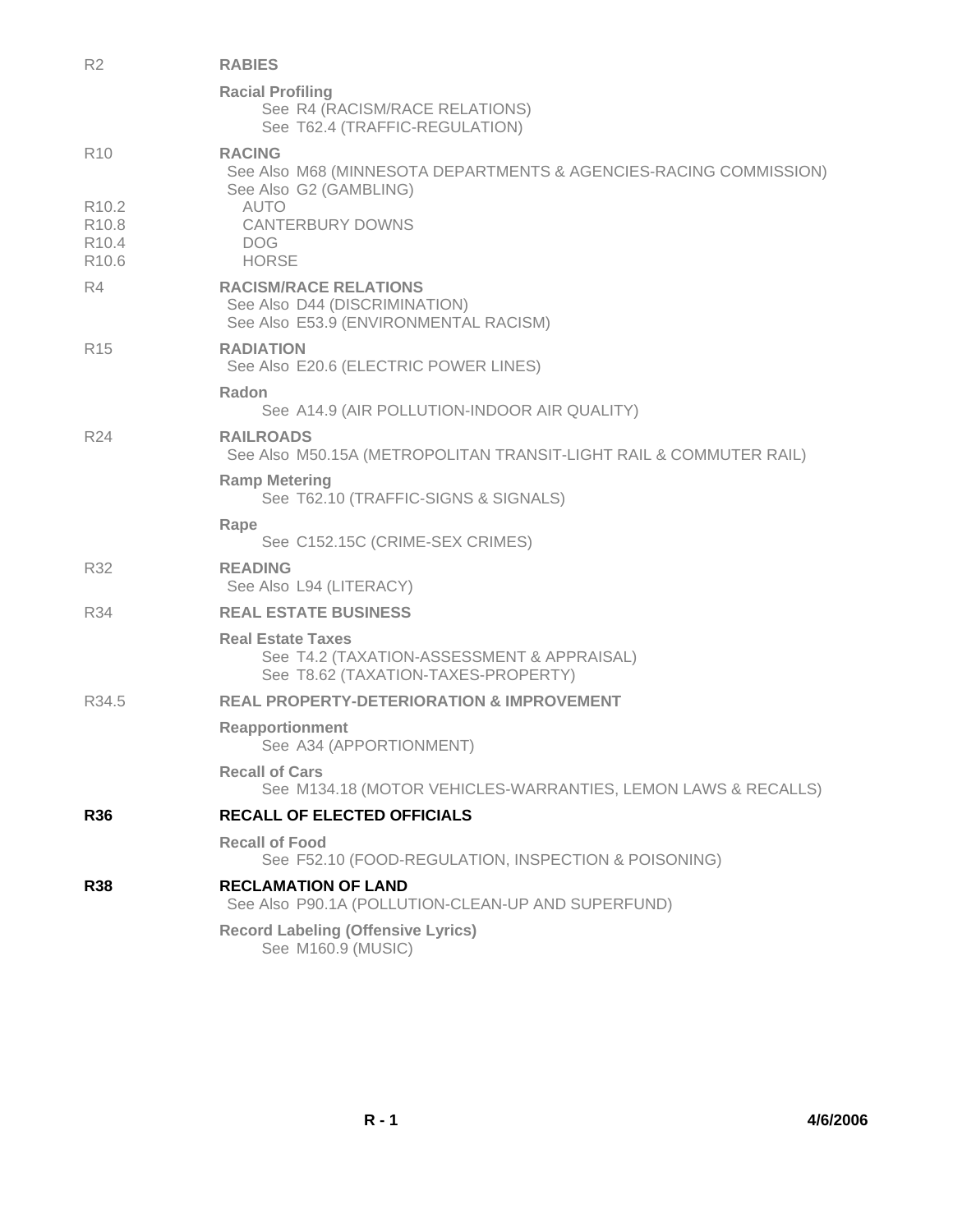| R40        | <b>RECORDS &amp; RECORD MANAGEMENT</b><br>See Also B43 (BUREAUCRACY (RED TAPE))<br>See Also C152.15 (CRIME-RECORD INFORMATION)<br>See Also F80 (FREEDOM OF INFORMATION)<br>See Also P150 (PRIVACY) |
|------------|----------------------------------------------------------------------------------------------------------------------------------------------------------------------------------------------------|
| R42        | <b>RECREATION AREAS</b>                                                                                                                                                                            |
|            | <b>Recreation Facilities</b><br>See S150.5 (STADIUMS-COMMUNITY RECREATION FACILITIES)                                                                                                              |
|            | <b>Recreational Vehicles (including ATVs)</b><br>See M126.2 (MOTOR VEHICLES-ALL-TERRAIN & RECREATIONAL)                                                                                            |
|            | <b>Recycling</b><br>See S130.8 (SOLID WASTE-RECYCLING & REUSE)                                                                                                                                     |
|            | <b>Red Light Cameras</b><br>See T62.10 (TRAFFIC SIGNS & SIGNALS)<br>See V23 (VIDEO-POLICE USES)                                                                                                    |
|            | <b>Redistricting</b><br>See A34 (APPORTIONMENT)                                                                                                                                                    |
|            | <b>Redlining</b><br>See D44.2 (DISCRIMINATION-CREDIT & LOANS)<br>See D44.6 (DISCRIMINATION-HOUSING)                                                                                                |
|            | <b>Reemployment Insurance</b><br>See U6.12 (UNEMPLOYMENT INSURANCE)                                                                                                                                |
|            | <b>References (Employment)</b><br>See E44 (EMPLOYMENT)                                                                                                                                             |
|            | <b>Referendum</b><br>See E16.56 (ELECTIONS-REFERENDUM)                                                                                                                                             |
|            | <b>Refineries</b><br>See F90 (FUEL (Inc. BIODIESEL))<br>See G10 (GAS-NATURAL)<br>See G12 (GASOLINE & GAS STATIONS)<br>See P54.1 (PETROLEUM INDUSTRY)<br>See P64 (PIPELINES)                        |
| <b>R50</b> | <b>REFUGEES</b><br>See Also 18 (IMMIGRATION & EMIGRATION)                                                                                                                                          |
|            | <b>Refunds of Taxation</b><br>See T4.44 (TAXATION-REFUNDS)                                                                                                                                         |
|            | <b>Refuse Disposal</b><br>See S130 (SOLID WASTE)                                                                                                                                                   |
|            | <b>Regional Development Commissions</b><br>See R51 (REGIONAL GOVERNMENT)                                                                                                                           |
| <b>R51</b> | <b>REGIONAL GOVERNMENT</b><br>See Also M68 (MINNESOTA DEPARTMENTS & AGENCIES-METROPOLITAN COUNCIL)<br>See Also M50TC (METROPOLITAN AREAS-TWIN CITIES)                                              |
|            | <b>Regional Treatment Centers</b><br>See H44.3A (HOSPITALS & CLINICS-STATE HOSPITALS)                                                                                                              |
| <b>R55</b> | <b>REGULATION &amp; REGULATORY AGENCIES</b><br>See Also L78 (LICENSES, PERMITS & LICENSING BOARDS)                                                                                                 |
|            |                                                                                                                                                                                                    |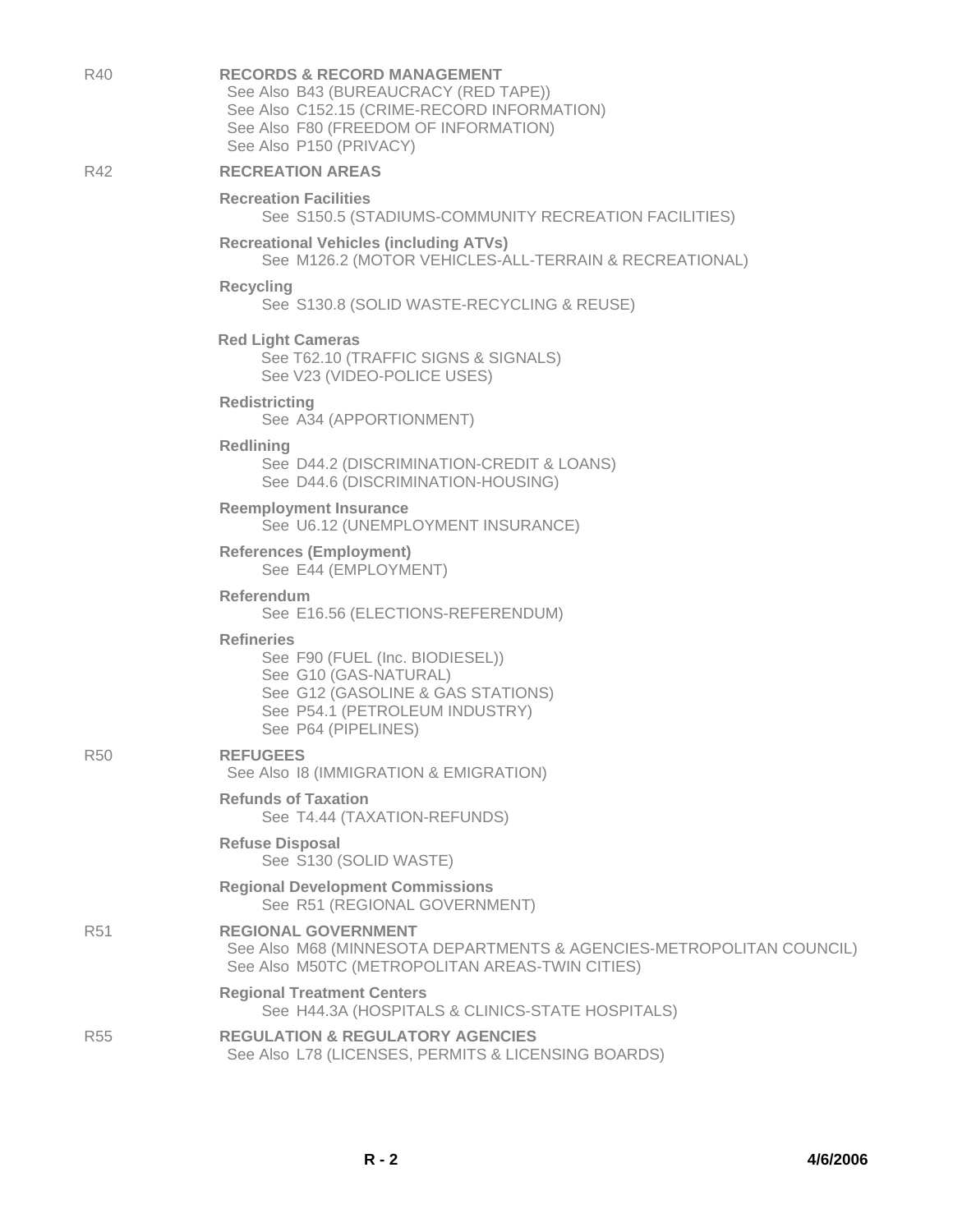|              | <b>Reinventing Government, Minnesota</b><br>See M70.22 (MINNESOTA-STATE GOVERNMENT)                                                                      |
|--------------|----------------------------------------------------------------------------------------------------------------------------------------------------------|
| R60<br>R60.2 | <b>RELIGION</b><br>See Also C40 (CHURCH & POLITICS)<br>See Also C42 (CHURCH & STATE)<br>See Also C44 (CHURCHES)<br>See Also C57 (CLERGY)<br><b>CULTS</b> |
| R60.6        | <b>RELIGIOUS LIBERTY</b>                                                                                                                                 |
| R61          | <b>RELOCATION OF PERSONS &amp; BUSINESSES</b><br>See Also B46.14 (BUSINESS-CLOSINGS)<br>See Also P67 (PLANT CLOSINGS)                                    |
| R62          | <b>RENT &amp; RENT SUBSIDIES</b><br>See Also A33 (APARTMENTS)<br>See Also L20 (LANDLORD & TENANT)<br>See Also T8.83 (TAXATION-TAXES-PROPERTY-RENTAL)     |
|              | <b>Rent to Own</b><br>See R84 (RETAIL TRADE)                                                                                                             |
|              | <b>Reparation for Victims of Crimes</b><br>See C152.24 (CRIME-VICTIMS & VICTIM COMPENSATION)                                                             |
|              | <b>Reprieves</b><br>See P12 (PARDONS)                                                                                                                    |
|              | <b>Republican Party</b><br>See P84.32 (POLITICAL PARTIES-REPUBLICAN (MINNESOTA))<br>See P84.33 (POLITICAL PARTIES-REPUBLICAN (NATIONAL))                 |
| R74          | <b>RESEARCH &amp; DEVELOPMENT (THINK TANKS)</b>                                                                                                          |
|              | <b>Reservations, Indian</b><br>See 112 (INDIANS OF NORTH AMERICA)                                                                                        |
|              | <b>Reserve Mining Company</b><br>See A42.12 (ASBESTOS)<br>See M64.10 (MINES & MINERAL RESOURCES-TACONITE/IRON ORE)                                       |
|              | <b>Reservoirs</b><br>See D6 (DAMS, RESERVOIRS, AND DIKES)                                                                                                |
|              | <b>Residency Requirements-Public Employees</b><br>See P182 (PUBLIC EMPLOYEES)                                                                            |
| R78          | <b>RESORTS</b>                                                                                                                                           |
|              | <b>Resource Recovery</b><br>See S130.8 (SOLID WASTE-RECYCLING & REUSE)                                                                                   |
|              | <b>Rest Areas</b><br>See H24.17 (HIGHWAYS & ROADS-REST AREAS & INFORMATION CENTERS)                                                                      |
| R80          | <b>RESTAURANTS</b><br>See Also L90.12 (LIQUOR-SALES & LICENSES-BARS & RESTAURANTS (Onsale))                                                              |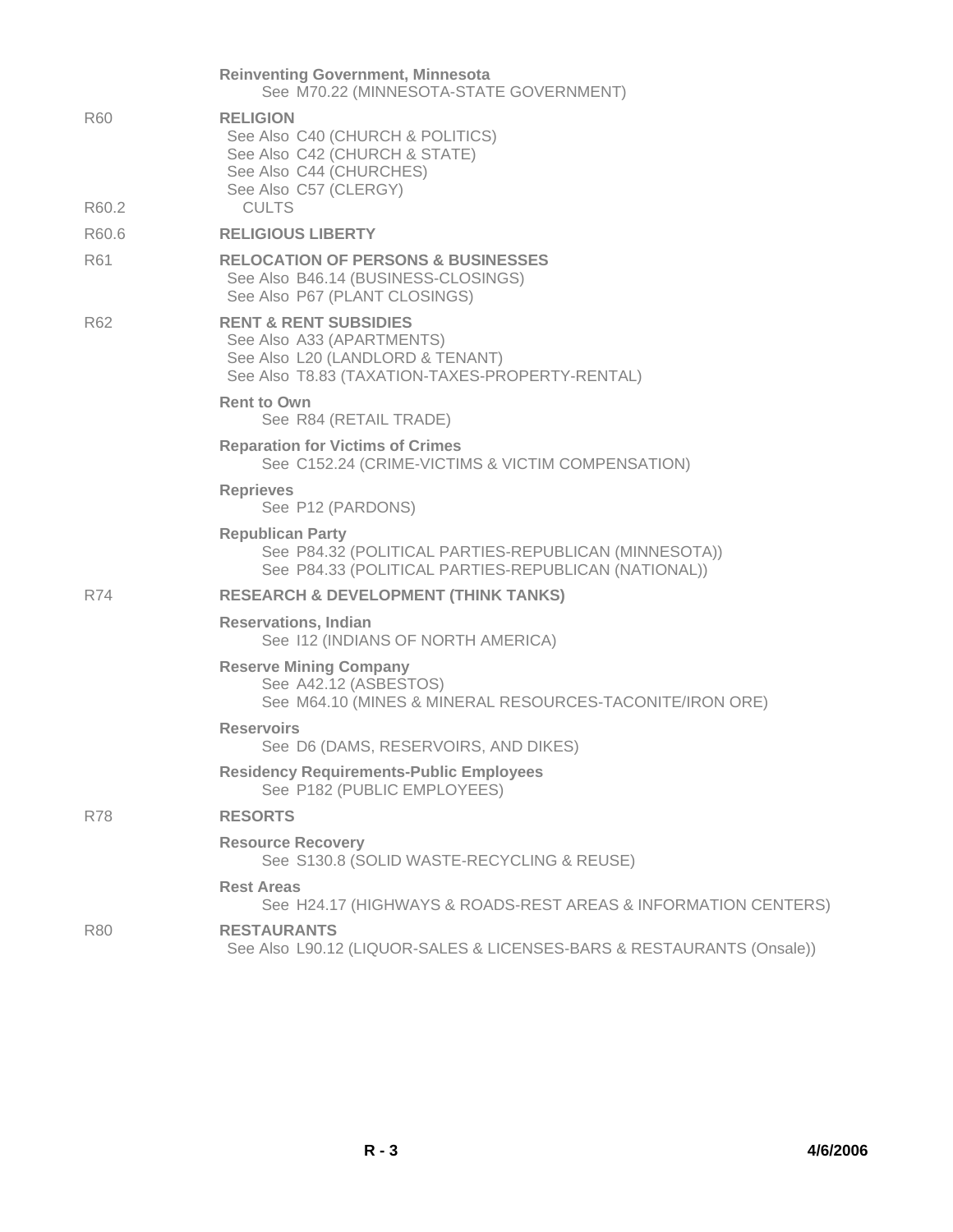| R84                                                          | <b>RETAIL TRADE</b><br>See Also M6 (MAIL ORDER BUSINESS)<br>See Also S236 (SUNDAY LAWS & BLUE LAWS)                                                                                           |
|--------------------------------------------------------------|-----------------------------------------------------------------------------------------------------------------------------------------------------------------------------------------------|
| <b>R87</b><br>R88.4<br>R88.8<br>R88.11<br>R88.12             | <b>RETIREMENT</b><br><b>COUNTY &amp; MUNICIPAL EMPLOYEES</b><br><b>POLICE &amp; FIREFIGHTERS</b><br><b>STATE EMPLOYEES</b><br><b>TEACHERS</b>                                                 |
|                                                              | <b>Revenue Forecasting</b><br>See S160 (STATE FINANCE)                                                                                                                                        |
|                                                              | <b>Revenue Sharing</b><br>See F18.2 (FEDERAL & STATE RELATIONS)<br>See L100.3 (LOCAL GOVERNMENT-FISCAL DISPARITIES)<br>See S152 (STATE AIDS)<br>See S156 (STATE & LOCAL GOVERNMENT RELATIONS) |
| <b>R90</b>                                                   | REVENUE-FINES, FEES, SERVICE CHARGES<br>See Also L78 (LICENSES, PERMITS & LICENSING BOARDS)                                                                                                   |
|                                                              | <b>Rideshare</b><br>See C75 (COMMUTERS)                                                                                                                                                       |
|                                                              | <b>Rifles</b><br>See G50 (GUNS)                                                                                                                                                               |
|                                                              | <b>Right-to-Know</b><br>See H6.2 (HAZARDOUS SUBSTANCES/COMMUNITY RIGHT TO KNOW)<br>See S8.4 (SAFETY MEASURES-OCCUPATIONAL)                                                                    |
|                                                              | <b>Right-to-Life</b><br>See A2 (ABORTION)<br>See B12 (BIRTH CONTROL)<br>See D16 (DEATH)<br>See E66 (EUTHANASIA)                                                                               |
|                                                              | <b>RIM Program</b><br>See N16 (NATURAL RESOURCES)                                                                                                                                             |
| R <sub>108</sub>                                             | <b>RIVERS &amp; STREAMS</b><br>See Also W14.34 (WATERFRONT DEVELOPMENT & SHORELINE PROTECTION)<br>See Also W14.6 (WATER POLLUTION)                                                            |
| R108.4<br>R <sub>108.2</sub><br>R <sub>108.6</sub><br>R108.8 | <b>MISSISSIPPI RIVER</b><br><b>MN RIVER</b><br>RED RIVER OF THE NORTH<br><b>ST. CROIX RIVER</b>                                                                                               |
|                                                              | <b>Road Rage</b><br>See T62.6 (TRAFFIC-SAFETY)                                                                                                                                                |
|                                                              | Roads<br>See H24 (HIGHWAYS & ROADS)                                                                                                                                                           |
|                                                              | <b>Roadside Improvement</b><br>See H24.12 (HIGHWAYS & ROADS-MAINTENANCE & CONSTRUCTION)                                                                                                       |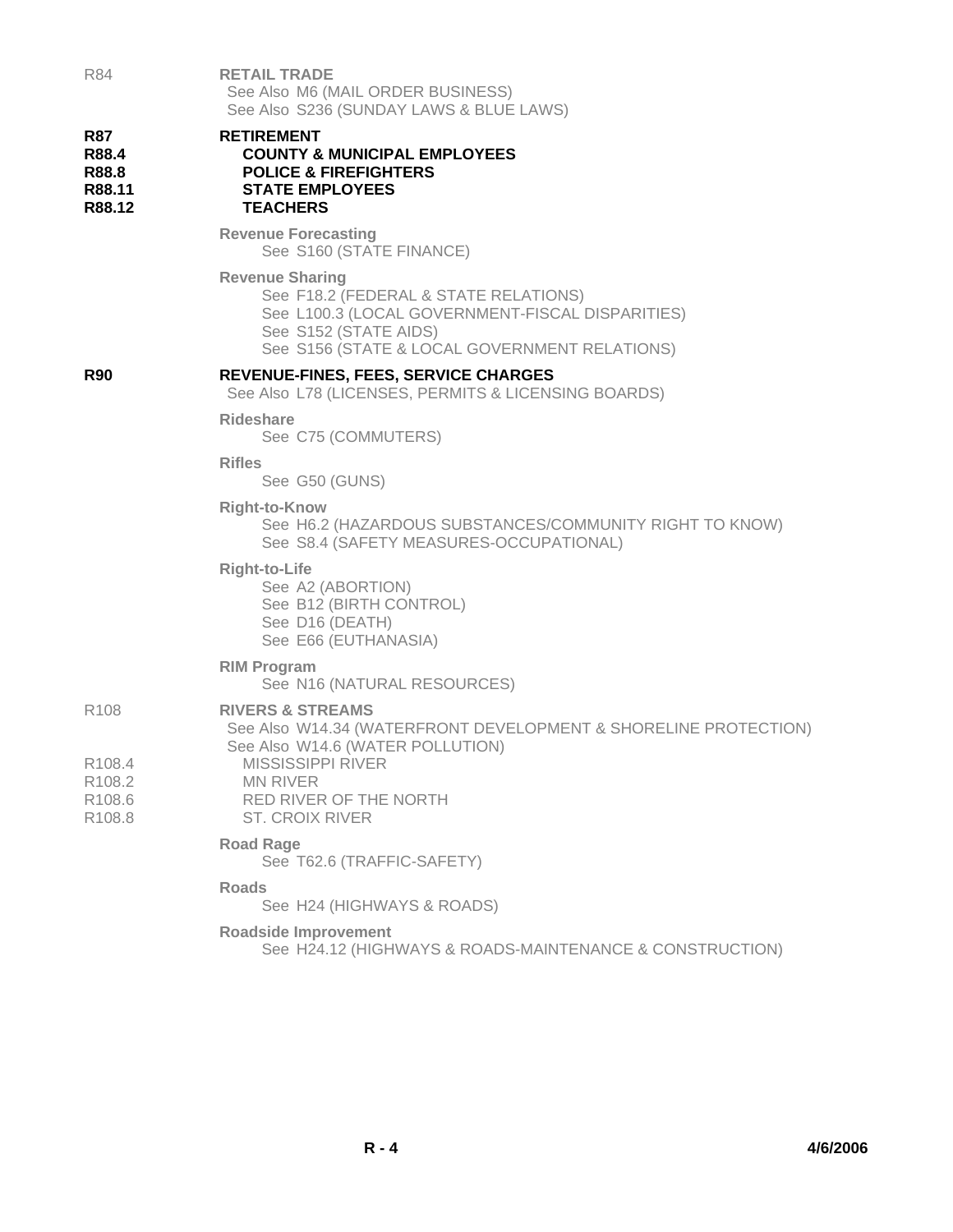**Roadside Parks** See P18 (PARKS & OPEN SPACE) **Robots** See T18.5 (TECHNOLOGY-HIGH TECHNOLOGY) R113 **ROCHESTER ROTC** See M60 (MILITARY AFFAIRS & MILITARY SERVICE) **Round Abouts** See T62.1 (TRAFFIC-CONTROL SYSTEMS) **Royalties** See C116 (COPYRIGHT) See P28 (PATENTS) **RU486** See A2 (ABORTION) See D62.4 (DRUG STORES & PHARMACEUTICAL INDUSTRY-PRESCRIPTION & OVER THE COUNTER DRUGS) **Rules (State Agency)** See A5.5 (ADMINISTRATIVE LAW) See R55 (REGULATION & REGULATORY AGENCIES) **Runaways** See C152.4J (CRIME-JUVENILE CRIME) R120 **RUNESTONE, KENSINGTON** R122 **RURAL AREAS** See Also A12 (AGRICULTURE) See Also E12.83 (EDUCATION-RURAL) See Also E8.4 (ECONOMICS & ECONOMIC DEVELOPMENT-RURAL AREAS)

See Also H52.14 (HOUSING-RURAL)

See Also H8.7B (HEALTH CARE-RURAL AREAS)

See Also P114.4 (POVERTY-RURAL AREAS)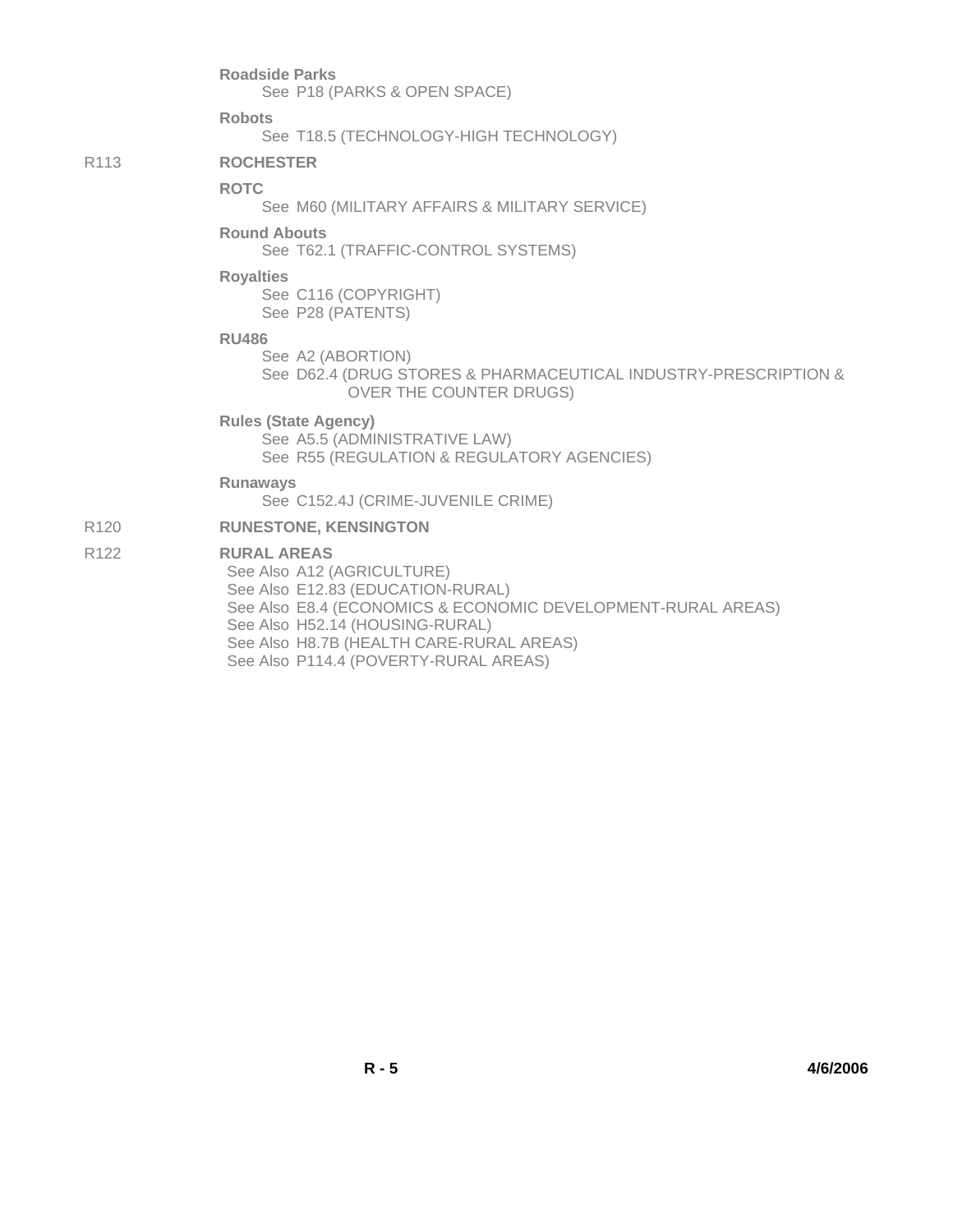|                     | <b>Sabbatical Leaves</b><br>See C64.8 (COLLEGES & UNIVERSITIES-FACULTY & EMPLOYEES)<br>See W2.6 (WAGES & SALARIES-FRINGE BENEFITS) |
|---------------------|------------------------------------------------------------------------------------------------------------------------------------|
| S8                  | <b>SAFETY</b>                                                                                                                      |
|                     | <b>Safety Belts</b><br>See M126.6 (MOTOR VEHICLES-CHILD SEATS & SEAT BELTS)                                                        |
|                     | <b>Safety Helmets</b><br>See M134.8 (MOTOR VEHICLES-MOTORCYCLES & SCOOTERS)                                                        |
| S8.4                | <b>SAFETY MEASURES-OCCUPATIONAL</b><br>See Also W62 (WORKING CONDITIONS)                                                           |
|                     | <b>Salaries</b><br>See 110 (INCOME)<br>See W2 (WAGES & SALARIES)                                                                   |
|                     | <b>Sane Lanes</b><br>See C75 (COMMUTERS)<br>See T62.4 (TRAFFIC-REGULATION)                                                         |
|                     | <b>SAT</b>                                                                                                                         |
|                     | See E12.133 (EDUCATION-TESTING & STANDARDS)                                                                                        |
| S <sub>21</sub>     | <b>SAUNAS, MASSAGE PARLORS &amp; HEALTH CLUBS</b><br>See Also P170 (PROSTITUTION)                                                  |
|                     | <b>School-Based Clinics</b><br>See E12 (EDUCATION)<br>See H44 (HOSPITALS & CLINICS)                                                |
|                     | <b>School Buses</b><br>See M126.5B (MOTOR VEHICLES-BUSES-SCHOOL BUSES)                                                             |
|                     | <b>Schools</b><br>See E12.86 (EDUCATION-SCHOOL BUILDINGS)                                                                          |
| S <sub>30</sub>     | <b>SCIENCE &amp; SCIENTIFIC RESEARCH</b><br>See Also R74 (RESEARCH & DEVELOPMENT (THINK TANKS))                                    |
| S34                 | <b>SCULPTURE</b><br>See Also M104 (MONUMENTS/MEMORIALS)                                                                            |
|                     | Seal (State)<br>See M70.30 (MINNESOTA-SYMBOLS OF THE STATE)                                                                        |
| S40                 | <b>SEARCHES &amp; SEIZURES</b>                                                                                                     |
| <b>S48</b><br>S48.2 | <b>SECURITY</b><br><b>BUILDING SECURITY SYSTEMS</b>                                                                                |
|                     | <b>Segregation</b><br>See E12.56 (EDUCATION-INTEGRATION)                                                                           |
|                     | <b>Segways</b><br>See M134.2 (MOTOR VEHICLES-ELECTRIC & ALTERNATIVELY-FUELED)                                                      |
|                     | Self-employed<br>See B46.16 (BUSINESS-SMALL BUSINESS)                                                                              |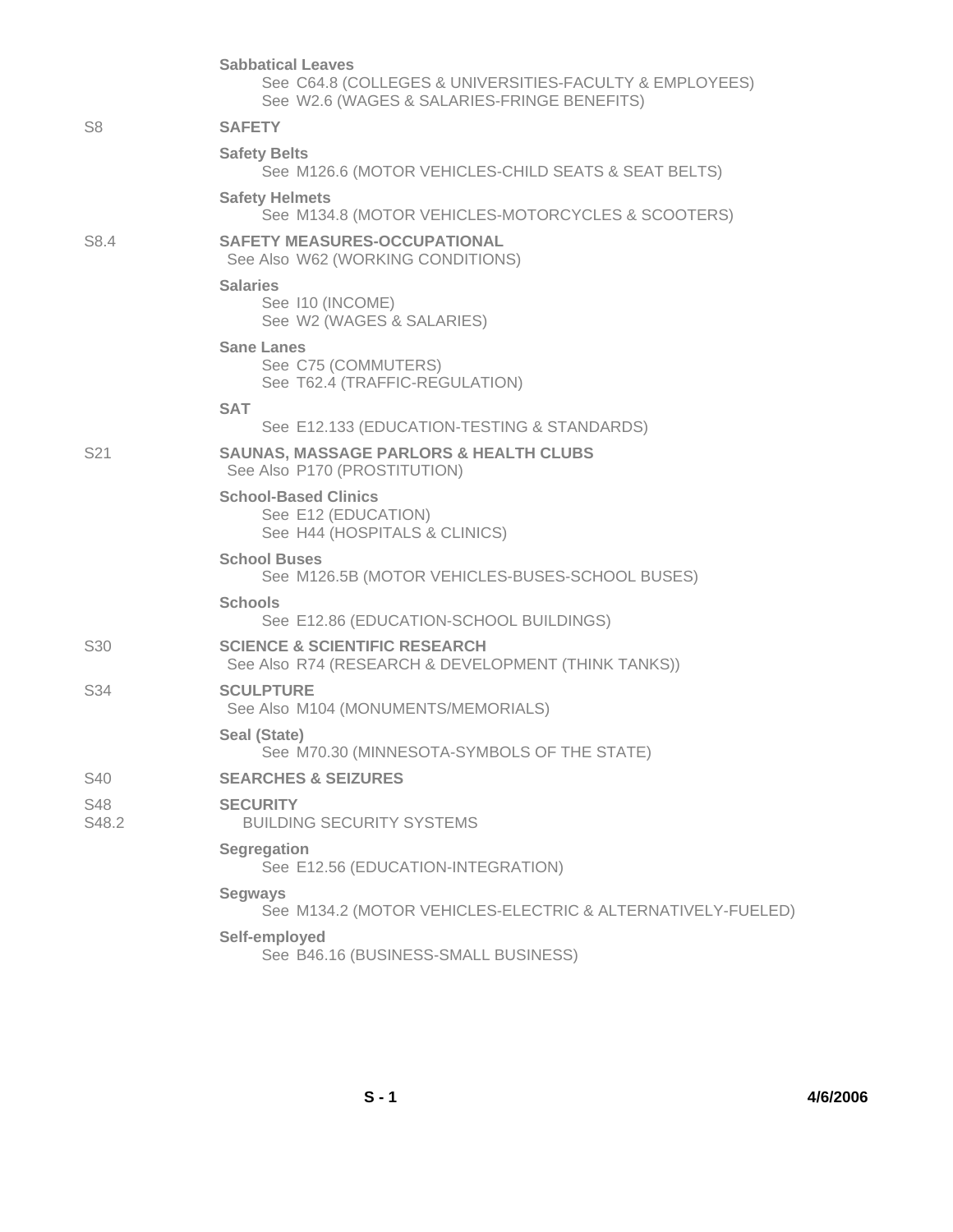|                 | <b>Senior Citizens</b><br>See O16 (OLD AGE)                                                                                                |
|-----------------|--------------------------------------------------------------------------------------------------------------------------------------------|
|                 | Sentencing<br>See M68 (MINNESOTA DEPARTMENTS & AGENCIES-SENTENCING GUIDELINES<br>COMMISSION)<br>See C152.12 (CRIME-PUNISHMENT & SENTENCES) |
| S <sub>60</sub> | <b>SEPTIC TANKS</b><br>See Also S66 (SEWAGE & SEWAGE PLANTS)                                                                               |
|                 | <b>Service Charges</b><br>See R90 (REVENUE-FINES, FEES, SERVICE CHARGES)                                                                   |
|                 | <b>Set Asides</b><br>See B46.18 (BUSINESS-MINORITY GROUP ENTERPRISES)                                                                      |
| S66             | <b>SEWAGE &amp; SEWAGE PLANTS</b><br>See Also S60 (SEPTIC TANKS)                                                                           |
| S72             | <b>SEX ATTITUDES, PRACTICES, RELATIONSHIPS</b><br>See Also B12 (BIRTH CONTROL)<br>See Also E12.94 (EDUCATION-SEX EDUCATION)                |
| S72.1           | <b>SEX CHANGES</b>                                                                                                                         |
|                 | <b>Sex Crimes</b><br>See C152.15C (CRIME-SEX CRIMES)                                                                                       |
|                 | <b>Sex Education</b><br>See E12.94 (EDUCATION-SEX EDUCATION)                                                                               |
|                 | <b>Sex Industry</b><br>See P104 (PORNOGRAPHY & SEX INDUSTRY)                                                                               |
|                 | <b>Sex Offenders</b><br>See C152.15S (CRIME-SEX OFFENDERS)                                                                                 |
| S73             | <b>SEXUAL HARRASSMENT</b>                                                                                                                  |
|                 | <b>Sexually Transmitted Diseases</b><br>See V14 (VENEREAL DISEASES)                                                                        |
|                 | <b>Sheriffs</b><br>See P82 (POLICE & SHERIFFS)                                                                                             |
|                 | <b>Shield Laws</b><br>See F82 (FREEDOM OF SPEECH & PRESS)<br>See N36 (NEWSPAPERS)                                                          |
| S76             | <b>SHIPPING</b>                                                                                                                            |
|                 | <b>Shock Treatment</b><br>See M42 (MENTALLY ILL)                                                                                           |
|                 | <b>Shoplifting</b><br>See C152.18 (CRIME-THEFT & ROBBERY)                                                                                  |
| S84             | <b>SHOPPING CENTERS</b><br>See Also R84 (RETAIL TRADE)                                                                                     |
|                 | <b>Shoreline Protection</b><br>See W14.34 (WATERFRONT DEVELOPMENT & SHORELINE PROTECTION)                                                  |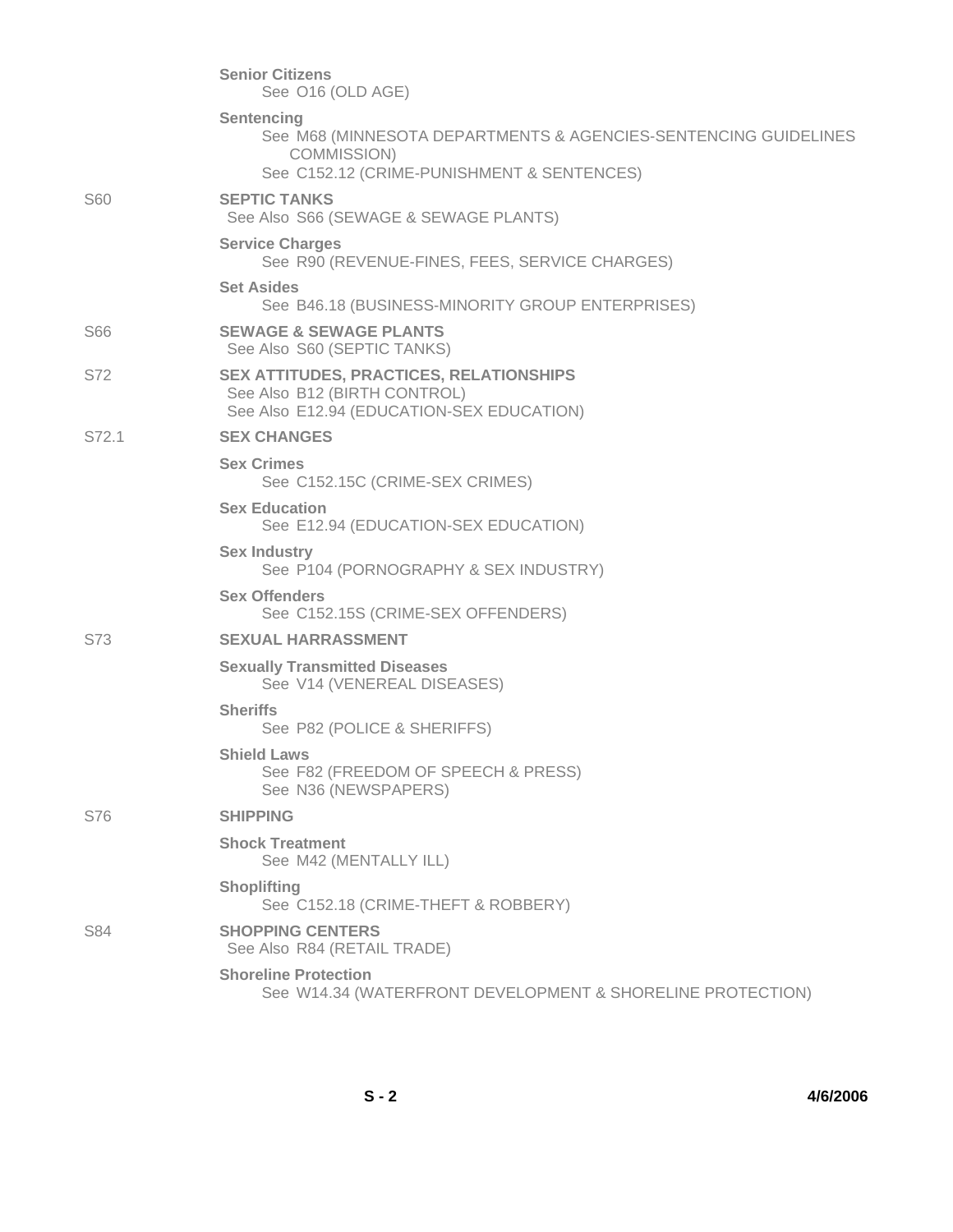| S87                 | <b>SIDEWALKS &amp; SKYWAYS</b>                                                                                           |
|---------------------|--------------------------------------------------------------------------------------------------------------------------|
| S90                 | <b>SIGNS</b><br>See Also E16.7 (ELECTIONS-ADVERTISEMENTS, SIGNS & MAILINGS)<br>See Also T62.10 (TRAFFIC-SIGNS & SIGNALS) |
|                     | <b>Sirens</b><br>See C52 (CIVIL DEFENSE)<br>See P205 (PUBLIC SAFETY)<br>See W18 (WEATHER & NATURAL PHENOMENA)            |
|                     | <b>Sister Cities</b><br>See C46 (CITIES & TOWNS)                                                                         |
|                     | <b>Skyways</b><br>See S87 (SIDEWALKS & SKYWAYS)                                                                          |
|                     | Sludge<br>See S66 (SEWAGE & SEWAGE PLANTS)                                                                               |
|                     | <b>Small Business</b><br>See B46.16 (BUSINESS-SMALL BUSINESS)                                                            |
|                     | <b>Smart Growth</b><br>See U22.6 (URBANIZATION & SPRAWL)                                                                 |
|                     | Smog<br>See A14 (AIR POLLUTION)                                                                                          |
| S <sub>112</sub>    | <b>SMOKING</b>                                                                                                           |
| S116                | <b>SNOW, SNOW REMOVAL &amp; SNOWPLOWS</b>                                                                                |
| S <sub>116.2</sub>  | <b>SNOWMOBILES</b>                                                                                                       |
| S118                | <b>SOCIAL CHANGE/ISSUES</b><br>See Also F95 (FUTURE)<br>See Also L87 (LIFE STYLES)                                       |
| S <sub>118.16</sub> | <b>SOCIAL SECURITY</b>                                                                                                   |
|                     | <b>Social Services</b><br>See H59 (HUMAN SERVICES)                                                                       |
|                     | <b>Soil Conservation</b><br>See A12.55 (AGRICULTURE-SOIL CONSERVATION)                                                   |
|                     | <b>Solar Energy</b><br>See P119.5 (POWER RESOURCES & ENERGY-ALTERNATIVE SOURCES)                                         |
|                     | <b>Soldiers</b><br>See M60 (MILITARY AFFAIRS & MILITARY SERVICE)                                                         |
| S <sub>130</sub>    | <b>SOLID WASTE</b>                                                                                                       |
| S <sub>130.2</sub>  | See Also W11 (WASTE INCINERATION)<br><b>BOTTLES, CANS &amp; LITTER</b>                                                   |
| S130.1              | <b>COLLECTION &amp; HAULING</b><br>Landfills                                                                             |
| S130.8              | See F23 (FILLING & LAND FILLS)<br><b>RECYCLING &amp; REUSE</b>                                                           |

S130.10 YARD WASTE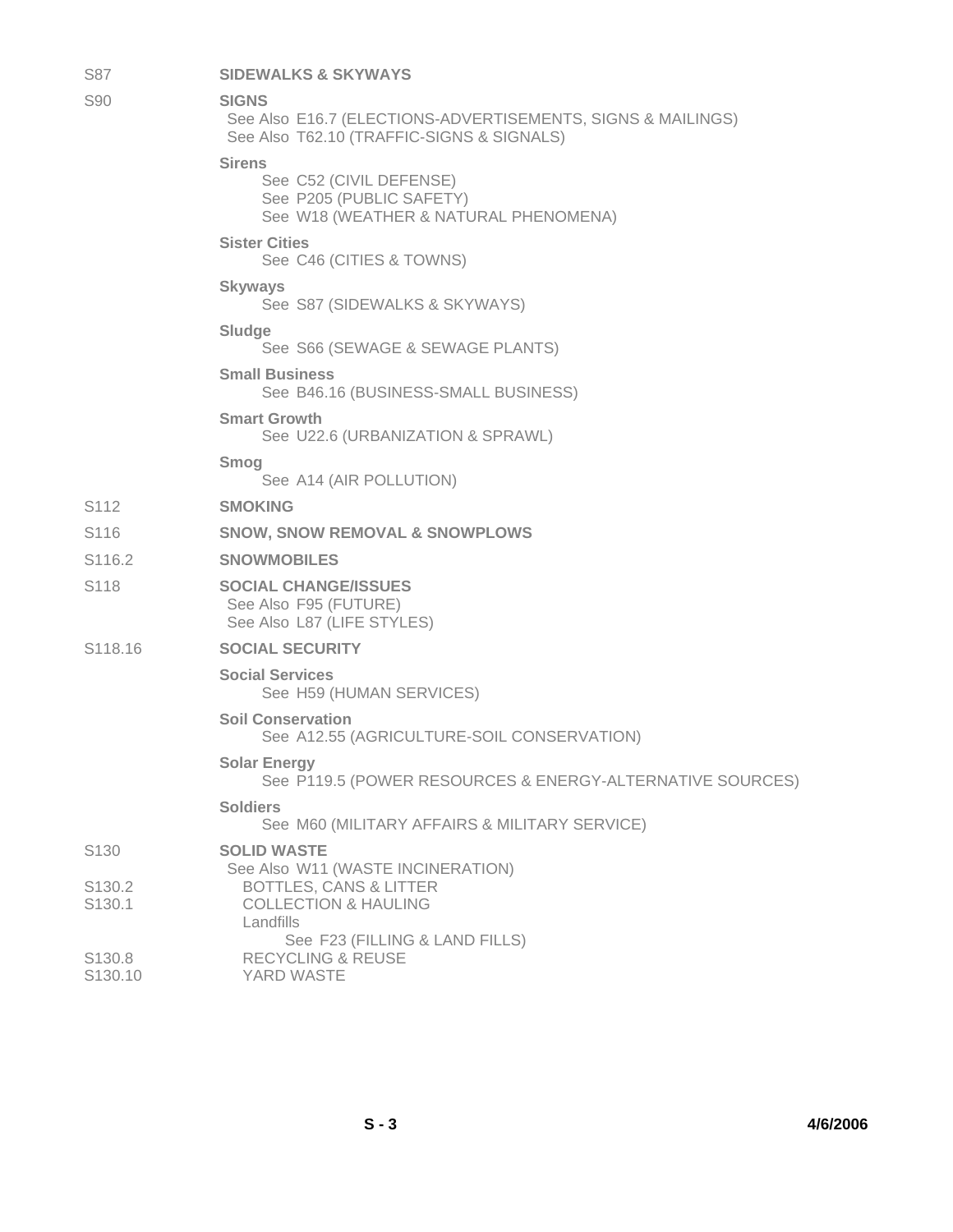|                                                                                                | <b>Sororities</b><br>See C64.27 (COLLEGES & UNIVERSITIES-ORGANIZATIONS)                                                                                                                                                                                                                          |
|------------------------------------------------------------------------------------------------|--------------------------------------------------------------------------------------------------------------------------------------------------------------------------------------------------------------------------------------------------------------------------------------------------|
|                                                                                                | <b>Soybean Industry</b><br>See A12.46 (AGRICULTURE-PRODUCTS & CROPS)                                                                                                                                                                                                                             |
| S <sub>138</sub>                                                                               | <b>SPACE EXPLORATION</b>                                                                                                                                                                                                                                                                         |
|                                                                                                | <b>Spear Fishing</b><br>See F40 (FISH & FISHING)                                                                                                                                                                                                                                                 |
|                                                                                                | <b>Special Education</b><br>See E12.94A (EDUCATION-SPECIAL EDUCATION)                                                                                                                                                                                                                            |
|                                                                                                | <b>Speed Limits</b><br>See T62.5 (TRAFFIC-REGULATION-SPEED LIMITS)                                                                                                                                                                                                                               |
| S <sub>146.10</sub>                                                                            | <b>SPERM BANKS &amp; ARTIFICIAL INSEMINATION</b><br>See Also P131 (PREGNANCY)                                                                                                                                                                                                                    |
| S148                                                                                           | <b>SPORTS</b><br>See Also M68 (MINNESOTA DEPARTMENTS & AGENCIES-METROPOLITAN SPORTS<br>FACILITIES COMMISSION (MSFC))<br>See Also C64.3B (COLLEGES & UNIVERSITIES-ATHLETICS)<br>See Also E12.9A (EDUCATION-ATHLETICS)<br>See Also N2 (NAMES/TEAM NAMES)<br>See Also T38 (TICKET SALES & SCALPING) |
| S <sub>148.2</sub><br>S148.4<br>S <sub>148.5</sub><br>S148.8<br>S <sub>148.10</sub><br>S148.13 | <b>BASEBALL</b><br><b>BASKETBALL</b><br>DRUG & ALCOHOL USE<br>FOOTBALL<br><b>HOCKEY</b><br><b>SOCCER</b>                                                                                                                                                                                         |
| S <sub>12</sub><br>S12-SCHOOLS                                                                 | <b>ST. PAUL</b><br>See Also E16.20S (ELECTIONS-MINNESOTA-LOCAL-ST. PAUL)<br><b>SCHOOLS</b>                                                                                                                                                                                                       |
| S150<br>S <sub>150.5</sub>                                                                     | <b>STADIUMS</b><br><b>COMMUNITY RECREATION FACILITIES</b>                                                                                                                                                                                                                                        |
|                                                                                                | <b>Stalking Laws</b><br>See T26 (TERRORISM)                                                                                                                                                                                                                                                      |
|                                                                                                | <b>Standard of Living</b><br>See E8 (ECONOMICS & ECONOMIC DEVELOPMENT)<br>See Q3 (QUALITY OF LIFE)                                                                                                                                                                                               |
|                                                                                                | <b>Star Cities</b><br>See C46 (CITIES & TOWNS)                                                                                                                                                                                                                                                   |
|                                                                                                | <b>State &amp; Federal Relations</b><br>See F18.2 (FEDERAL & STATE RELATIONS)                                                                                                                                                                                                                    |
| <b>S156</b>                                                                                    | <b>STATE &amp; LOCAL GOVERNMENT RELATIONS</b>                                                                                                                                                                                                                                                    |
|                                                                                                | <b>State Agencies</b><br>See M68 (MINNESOTA DEPARTMENTS & AGENCIES)<br>See M70.22 (MINNESOTA-STATE GOVERNMENT)<br>See S162 (STATE GOVERNMENT (OTHER THAN MINNESOTA))                                                                                                                             |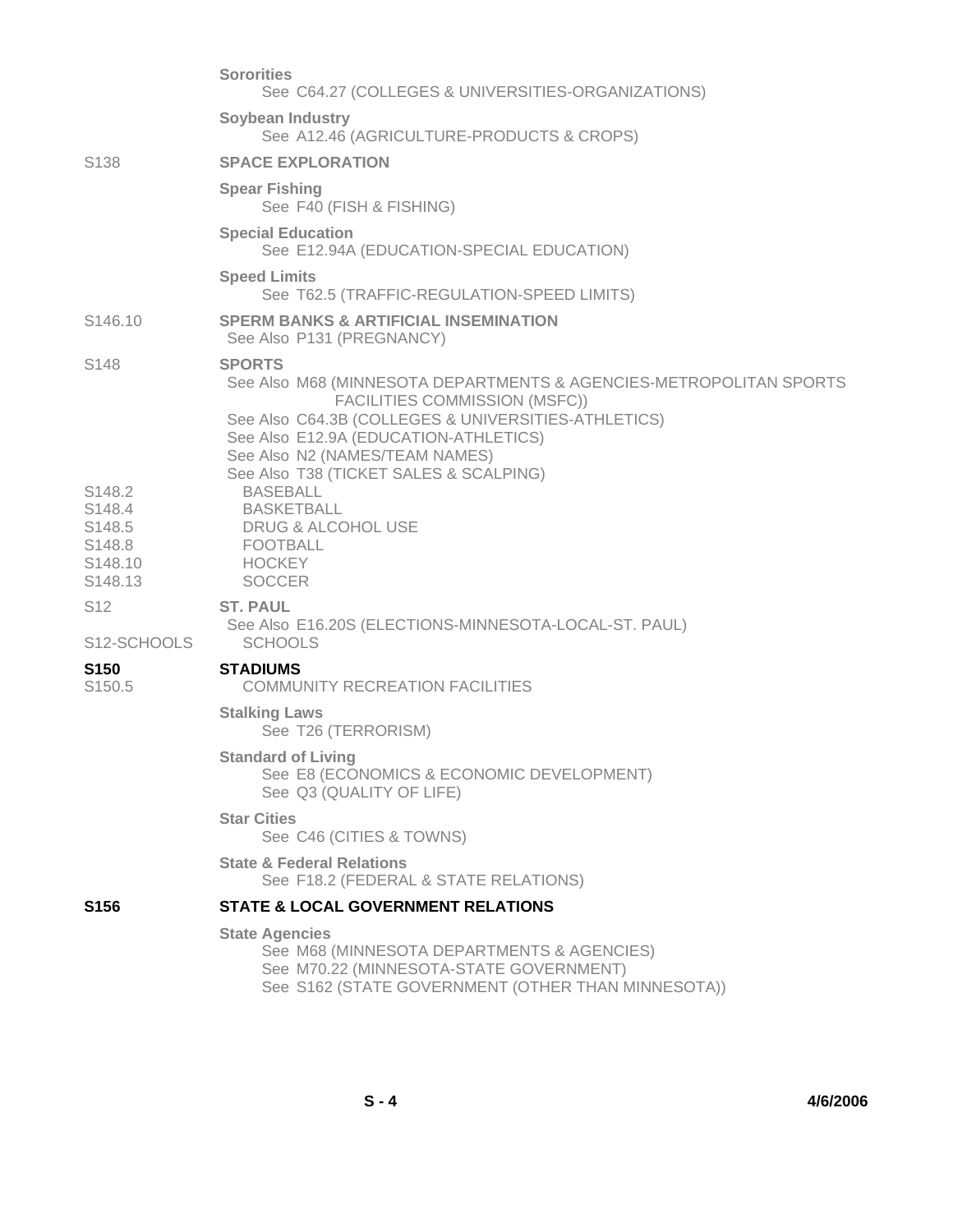| S <sub>152</sub>  | <b>STATE AIDS</b>                                                                                    |
|-------------------|------------------------------------------------------------------------------------------------------|
|                   | <b>State Employees</b><br>See P182.15 (PUBLIC EMPLOYEES-STATE OF MN)                                 |
|                   | <b>State Fair</b><br>See F4 (FAIRS, CARNIVALS, FESTIVALS, & PARADES)                                 |
| S <sub>160</sub>  | <b>STATE FINANCE</b>                                                                                 |
| S162              | <b>STATE GOVERNMENT (OTHER THAN MINNESOTA)</b><br>See Also M70.22 (MINNESOTA-STATE GOVERNMENT)       |
|                   | <b>State Hospitals</b><br>See H44.3A (HOSPITALS & CLINICS-STATE HOSPITALS)                           |
|                   | <b>State Militia</b><br>See N8 (NATIONAL GUARD)                                                      |
|                   | <b>State Officials</b><br>See M70.26 (MINNESOTA-STATE OFFICIALS)                                     |
|                   | <b>State Symbols</b><br>See M70.30 (MINNESOTA-SYMBOLS OF THE STATE)                                  |
| S <sub>182</sub>  | <b>STATES' RIGHTS</b>                                                                                |
|                   | <b>Steel Industry</b><br>See M64.10 (MINES & MINERAL RESOURCES-TACONITE/IRON ORE)                    |
| S <sub>198</sub>  | <b>STOCKMARKET &amp; BROKERS</b>                                                                     |
|                   | <b>Stockyards</b><br>See A12.22 (AGRICULTURE-LIVESTOCK)<br>See M28 (MEAT INDUSTRY)                   |
|                   | <b>Stores</b><br>See R84 (RETAIL TRADE)                                                              |
|                   | <b>Stray Voltage</b><br>See E20.6 (ELECTRIC POWER LINES)                                             |
| S <sub>2</sub> 12 | <b>STRIKES</b><br>See Also P62 (PICKETING)                                                           |
|                   | <b>Strip Mines</b><br>See M64 (MINES & MINERAL RESOURCES)                                            |
|                   | <b>Student Loans</b><br>See C64.18 (COLLEGES & UNIVERSITIES-FINANCIAL AID)                           |
|                   | <b>Students</b><br>See C64.35 (COLLEGES & UNIVERSITIES-STUDENTS)<br>See E12.106 (EDUCATION-STUDENTS) |
|                   | <b>Stun Guns</b><br>See W17 (WEAPONS)                                                                |
|                   | <b>Subpoenas</b><br>See W48 (WITNESSES & SUBPEONAS)                                                  |
| S224              | <b>SUBURBAN AREAS</b>                                                                                |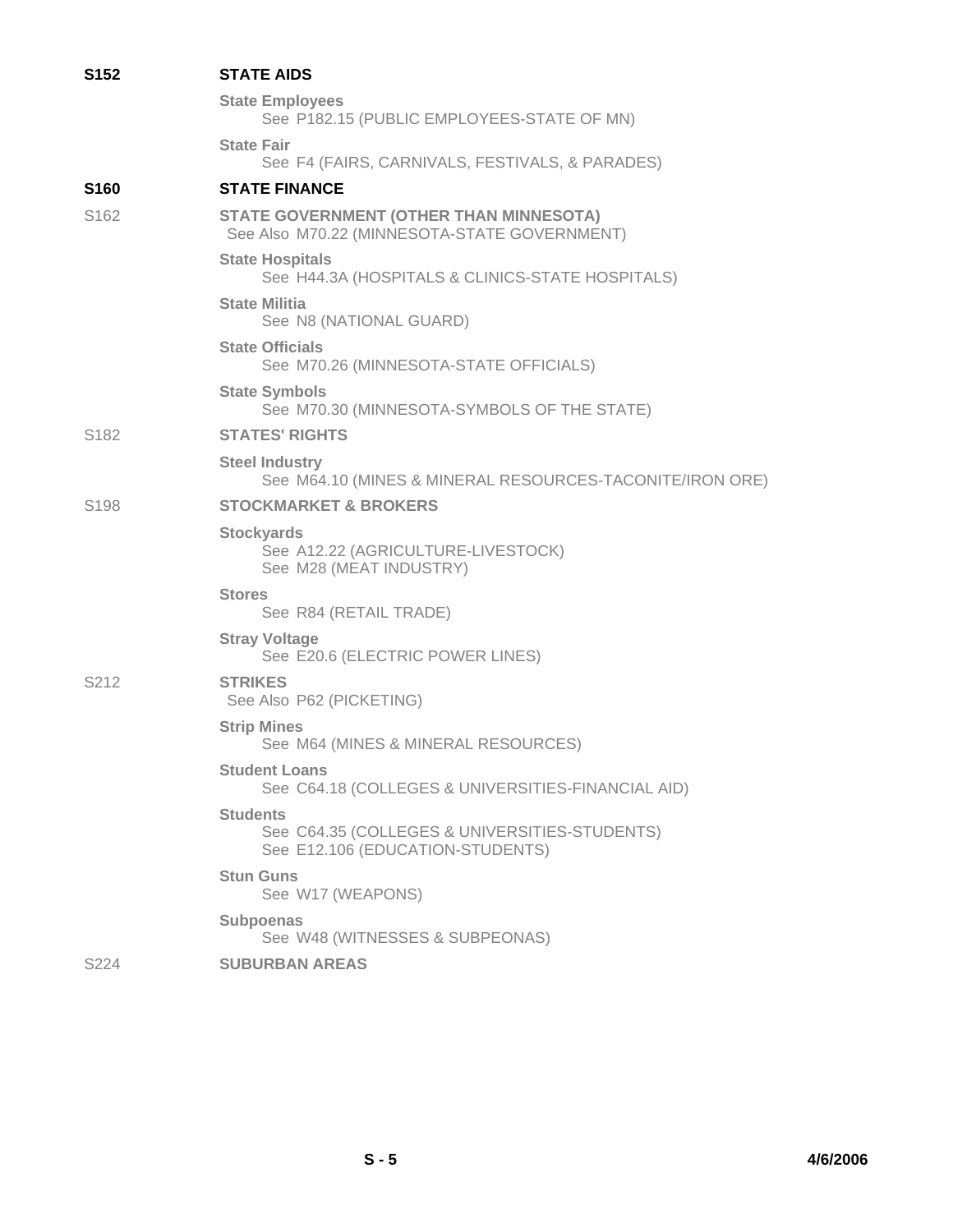|                  | <b>Sugar Industry</b><br>See A12.46 (AGRICULTURE-PRODUCTS & CROPS)                 |
|------------------|------------------------------------------------------------------------------------|
| S232             | <b>SUICIDE</b>                                                                     |
|                  | <b>Sullivan Principles</b><br>See C118.13A (CORPORATIONS-RESPONSIBILITY)           |
| S <sub>236</sub> | <b>SUNDAY LAWS &amp; BLUE LAWS</b>                                                 |
|                  | <b>Sunset Provisions</b><br>See R55 (REGULATION & REGULATORY AGENCIES)             |
|                  | <b>Super Conductor/Collider</b><br>See S30 (SCIENCE & SCIENTIFIC RESEARCH)         |
|                  | <b>Superfund</b><br>See P90.1A (POLLUTION-CLEAN-UP AND SUPERFUND)                  |
| S240             | <b>SUPERMARKETS</b><br>See Also S84 (SHOPPING CENTERS)                             |
|                  | <b>Supreme Court (Minnesota)</b><br>See C138.21 (COURTS-MINNESOTA SUPREME COURT)   |
|                  | <b>Supreme Court (US)</b><br>See C138 (COURTS)                                     |
|                  | <b>Surrogacy</b><br>See S146.10 (SPERM BANKS & ARTIFICIAL INSEMINATION)            |
|                  | <b>Surveys</b><br>See P196.4 (PUBLIC OPINION POLLS)                                |
|                  | <b>Sustainable Agriculture</b><br>See A12.60 (AGRICULTURE-SUSTAINABLE AGRICULTURE) |
|                  | <b>Sweepstakes</b><br>See G4 (GAMES-CONTESTS-VIDEO GAMES)                          |
|                  | <b>Swimming Pools</b><br>See S150.5 (STADIUMS-COMMUNITY RECREATION FACILITIES)     |
|                  |                                                                                    |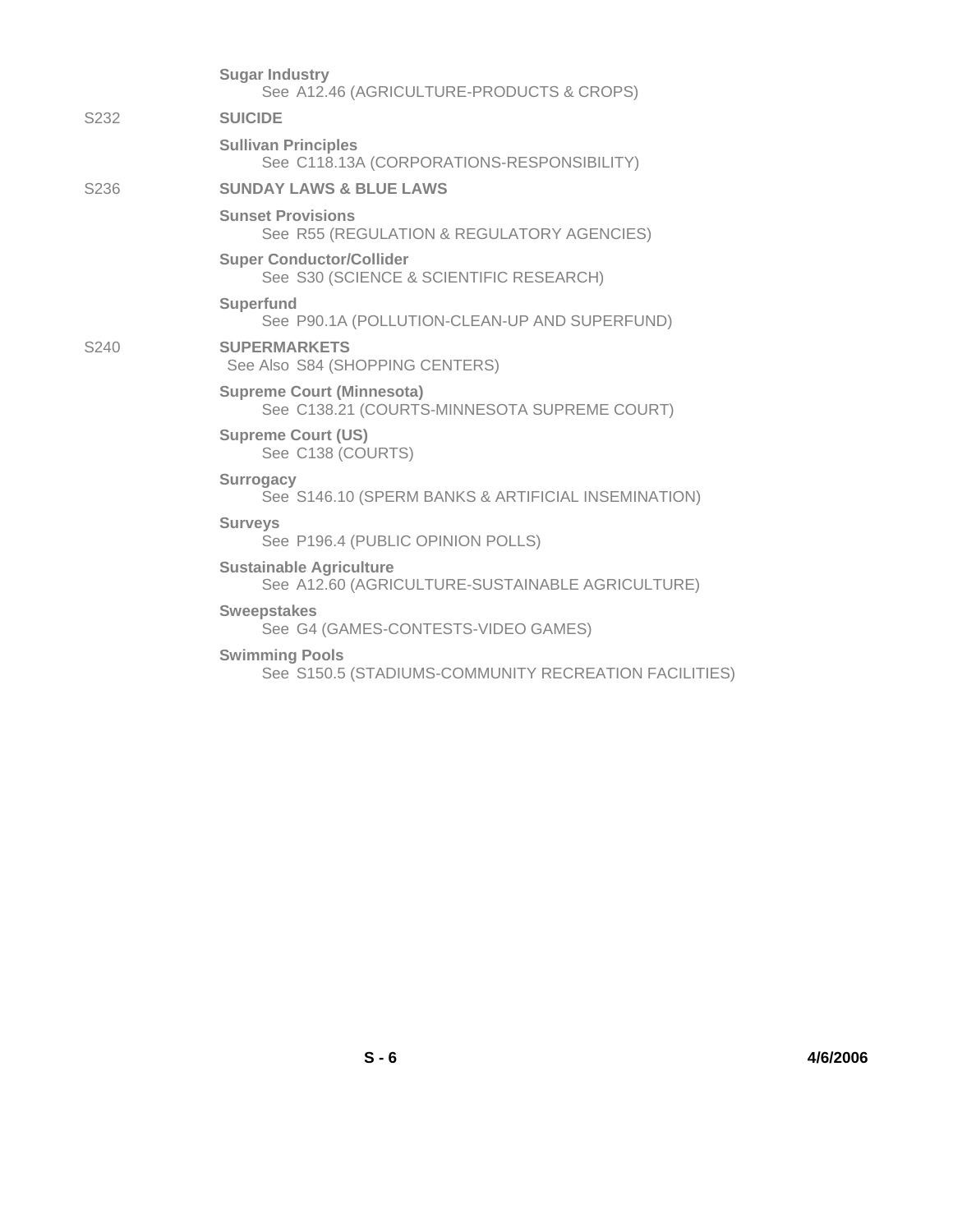|               | <b>Taconite</b><br>See M64.10 (MINES & MINERAL RESOURCES-TACONITE/IRON ORE)                                               |
|---------------|---------------------------------------------------------------------------------------------------------------------------|
|               | <b>Takings</b><br>See P167 (PROPERTY RIGHTS AND TAKINGS)                                                                  |
|               | <b>Tanning Beds</b><br>See R15 (RADIATION)                                                                                |
|               | <b>Tattooing</b><br>See C123 (COSMETICS & TATTOOS)                                                                        |
| T4            | <b>TAXATION</b><br><b>Alcohol</b><br>See T8.90A (TAXATION-TAXES-SALES-ALCOHOL, TOBACCO &<br><b>CONTROLLED SUBSTANCES)</b> |
| T4.2          | <b>ASSESSMENT &amp; APPRAISAL</b><br><b>Audits</b>                                                                        |
|               | See A45.5 (AUDITS)<br><b>Business Activities Tax</b><br>See T8.10 (TAXATION-TAXES-BUSINESS & CORPORATE)                   |
| T4.8          | <b>CHECKOFFS</b>                                                                                                          |
| T4.10         | <b>CREDITS &amp; DEDUCTIONS</b>                                                                                           |
| T4.11         | <b>CUTS</b>                                                                                                               |
| T4.12         | <b>DELINQUENCY &amp; EVASION</b>                                                                                          |
| <b>T4.10E</b> | <b>EDUCATION TAX CREDITS</b><br><b>Estate Tax</b>                                                                         |
|               | See T8.18 (TAXATION-TAXES-INCOME)                                                                                         |
|               | <b>Excise Tax</b>                                                                                                         |
|               | See T8.90 (TAXATION-TAXES-SALES)                                                                                          |
|               | Gasoline                                                                                                                  |
|               | See T8.90G (TAXATION-TAXES-SALES-GASOLINE & FUEL)                                                                         |
| T4.22         | <b>INCENTIVES</b>                                                                                                         |
|               | See Also T4.55 (TAXATION-TAX INCREMENT FINANCING)                                                                         |
|               | See Also I22.8 (INDUSTRIAL DEVELOPMENT-POLICY (Government))<br><b>Income Taxes</b>                                        |
|               | See T8.18 (TAXATION-TAXES-INCOME)                                                                                         |
| T4.24         | <b>LEGISLATION &amp; POLICY</b>                                                                                           |
|               | See Also M68 (MINNESOTA DEPARTMENTS & AGENCIES-REVENUE<br><b>DEPARTMENT)</b>                                              |
| T4.26         | <b>LEVIES</b>                                                                                                             |
|               | See Also E12.43 (EDUCATION-FINANCE & COSTS-BOND ISSUES & TAX LEVIES)<br>See Also B24 (BOND ISSUES & LEVIES)               |
|               | <b>Minnesota Department of Revenue</b>                                                                                    |
|               | See M68 (MINNESOTA DEPARTMENTS & AGENCIES-REVENUE<br><b>DEPARTMENT)</b>                                                   |
|               | <b>Property</b>                                                                                                           |
|               | See T8.62 (TAXATION-TAXES-PROPERTY)                                                                                       |
| T4.38         | <b>RATES, BURDEN &amp; STATISTICS</b>                                                                                     |
| T4.44         | <b>REFUNDS</b><br>Sales & Use                                                                                             |
|               | See T8.90 (TAXATION-TAXES-SALES)                                                                                          |
|               | <b>Statistics</b>                                                                                                         |
|               | See T4.38 (TAXATION-RATES, BURDEN & STATISTICS)                                                                           |
|               | <b>Tax Courts</b>                                                                                                         |
|               | See C138.34 (COURTS-TAX)                                                                                                  |
|               |                                                                                                                           |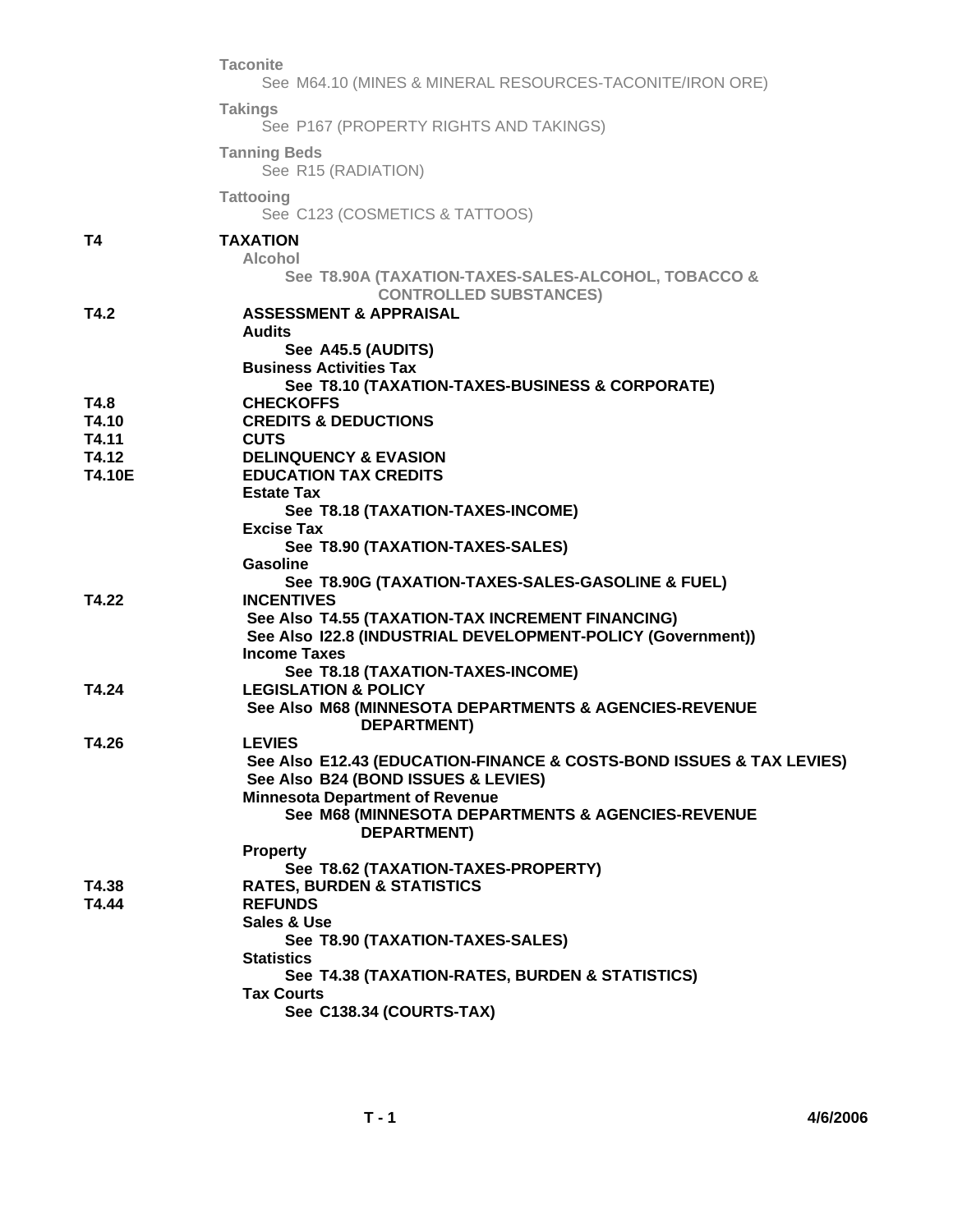| T4<br>T4.55<br>T8<br>T8.10<br>T8.18<br>T8.28<br>T8.62<br>T8.83<br>T8.90<br><b>T8.90A</b><br>T8.90E<br>T8.90G<br>T8.92 | <b>TAXATION</b><br><b>TAX INCREMENT FINANCING</b><br>See Also I22.8 (INDUSTRIAL DEVELOPMENT-POLICY (Government))<br><b>TAXES</b><br><b>BUSINESS &amp; CORPORATE</b><br><b>INCOME</b><br><b>MINERAL</b><br><b>PROPERTY</b><br><b>RENTAL</b><br><b>SALES</b><br>ALCOHOL, TOBACCO & CONTROLLED SUBSTANCES<br><b>ENTERTAINMENT &amp; GAMBLING</b><br><b>GASOLINE &amp; FUEL</b><br><b>LOCAL SPECIAL TAXES</b> |
|-----------------------------------------------------------------------------------------------------------------------|-----------------------------------------------------------------------------------------------------------------------------------------------------------------------------------------------------------------------------------------------------------------------------------------------------------------------------------------------------------------------------------------------------------|
|                                                                                                                       | <b>Tobacco</b><br>See T8.90A (TAXATION-TAXES-SALES-ALCOHOL, TOBACCO &<br><b>CONTROLLED SUBSTANCES)</b>                                                                                                                                                                                                                                                                                                    |
| T8.100<br>T8.108                                                                                                      | <b>TRUTH IN TAXATION</b><br><b>VALUE ADDED TAXES</b>                                                                                                                                                                                                                                                                                                                                                      |
| T <sub>10</sub>                                                                                                       | <b>TAXICABS</b>                                                                                                                                                                                                                                                                                                                                                                                           |
|                                                                                                                       | <b>Teachers</b><br>See E12.112 (EDUCATION-TEACHERS & TEACHER AIDES)                                                                                                                                                                                                                                                                                                                                       |
|                                                                                                                       | <b>Technical Colleges</b><br>See C64.21 (COLLEGES & UNIVERSITIES-MNSCU (MINNESOTA STATE<br><b>COLLEGES &amp; UNIVERSITIES))</b><br>See C64.48 (COLLEGES & UNIVERSITIES-VOCATIONAL)                                                                                                                                                                                                                        |
| T <sub>18</sub><br>T18.1<br>T18.3                                                                                     | <b>TECHNOLOGY</b><br><b>BIO-TECHNOLOGY</b><br><b>EDUCATIONAL</b><br>Government Technology                                                                                                                                                                                                                                                                                                                 |
| T <sub>18.5</sub><br>T18.8                                                                                            | See C76.8 (COMPUTERS-GOVERNMENT APPLICATIONS)<br><b>HIGH TECHNOLOGY</b><br><b>MEDICAL</b>                                                                                                                                                                                                                                                                                                                 |
|                                                                                                                       | <b>Teen Fathers</b><br>See P131.5 (PREGNANCY-TEENAGE)                                                                                                                                                                                                                                                                                                                                                     |
|                                                                                                                       | <b>Teenage Pregnancy</b><br>See P131.5 (PREGNANCY-TEENAGE)                                                                                                                                                                                                                                                                                                                                                |
|                                                                                                                       | <b>Teen-agers</b><br>See C36 (CHILDREN & FAMILIES)                                                                                                                                                                                                                                                                                                                                                        |
| T <sub>19</sub><br>T19.4<br>T19.5<br>T19.8<br><b>T20</b>                                                              | <b>TELECOMMUNICATIONS</b><br><b>INTERNET</b><br><b>BLOGS AND EMAIL</b><br><b>RADIO</b><br><b>TELEPHONE</b>                                                                                                                                                                                                                                                                                                |
| T20.5<br>T22                                                                                                          | <b>EMERGENCY SERVICES (911)</b><br><b>TELEVISION</b>                                                                                                                                                                                                                                                                                                                                                      |
| T22.3<br>T22.5                                                                                                        | <b>CABLE &amp; SATELLITE</b><br><b>GOVERNMENTAL USES</b>                                                                                                                                                                                                                                                                                                                                                  |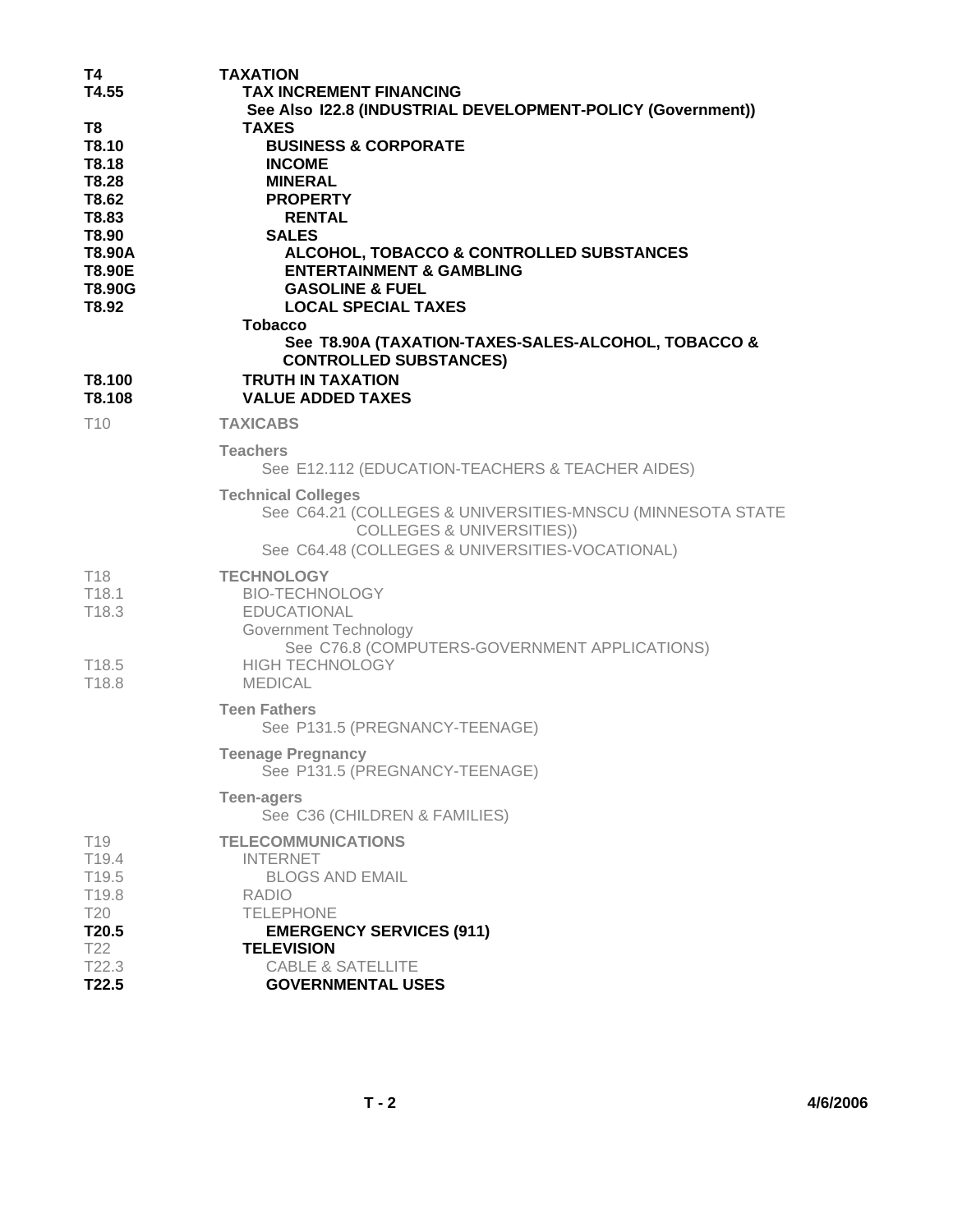| T <sub>19</sub><br>T <sub>22.10</sub> | <b>TELECOMMUNICATIONS</b><br><b>PUBLIC</b>                                                                                            |
|---------------------------------------|---------------------------------------------------------------------------------------------------------------------------------------|
|                                       | <b>Telecommuting</b><br>See E44.1B (EMPLOYMENT-HOME BASED)                                                                            |
|                                       | <b>Telemarketing</b><br>See M18 (MARKET RESEARCH & MARKETING)                                                                         |
|                                       | <b>Telephone</b><br>See T20 (TELECOMMUNICATIONS-TELEPHONE)                                                                            |
|                                       | <b>Television</b><br>See T22 (TELECOMMUNICATIONS-TELEVISION)                                                                          |
|                                       | <b>Temporary Employment</b><br>See E44.11A (EMPLOYMENT-PART-TIME AND TEMPORARY)                                                       |
| T <sub>25</sub>                       | <b>TERM LIMITS</b>                                                                                                                    |
|                                       | <b>Termination of Employment</b><br>See B46.14 (BUSINESS-CLOSINGS)<br>See E44.13 (EMPLOYMENT-TERMINATION)<br>See P67 (PLANT CLOSINGS) |
| T <sub>26</sub>                       | <b>TERRORISM</b>                                                                                                                      |
| T <sub>26.2</sub>                     | See Also E87 (EXTREMIST ORGANIZATIONS)<br><b>BIOTERRORISM</b>                                                                         |
|                                       | <b>Test Tube Babies</b><br>See S146.10 (SPERM BANKS & ARTIFICIAL INSEMINATION)                                                        |
| <b>T32</b>                            | <b>THEATERS</b>                                                                                                                       |
|                                       | <b>Theft</b><br>See C152.18 (CRIME-THEFT & ROBBERY)                                                                                   |
|                                       | <b>Think Tank Organizations</b><br>See R74 (RESEARCH & DEVELOPMENT (THINK TANKS))                                                     |
| <b>T38</b>                            | <b>TICKET SALES &amp; SCALPING</b>                                                                                                    |
|                                       | <b>Timber Industry</b><br>See F58 (FORESTS & FORESTRY)<br>See L108 (LUMBER INDUSTRY)                                                  |
|                                       | <b>Time Share Ownership</b><br>See H52 (HOUSING)                                                                                      |
|                                       | <b>Tinted Car Windows</b><br>See M126 (MOTOR VEHICLES)                                                                                |
|                                       | <b>Tipping</b><br>See I10.6 (INCOME-TIPPING)                                                                                          |
|                                       | <b>Tobacco Industry</b><br>See S112 (SMOKING)                                                                                         |
|                                       | <b>Toll Bridges</b><br>See B28 (BRIDGES)                                                                                              |
|                                       |                                                                                                                                       |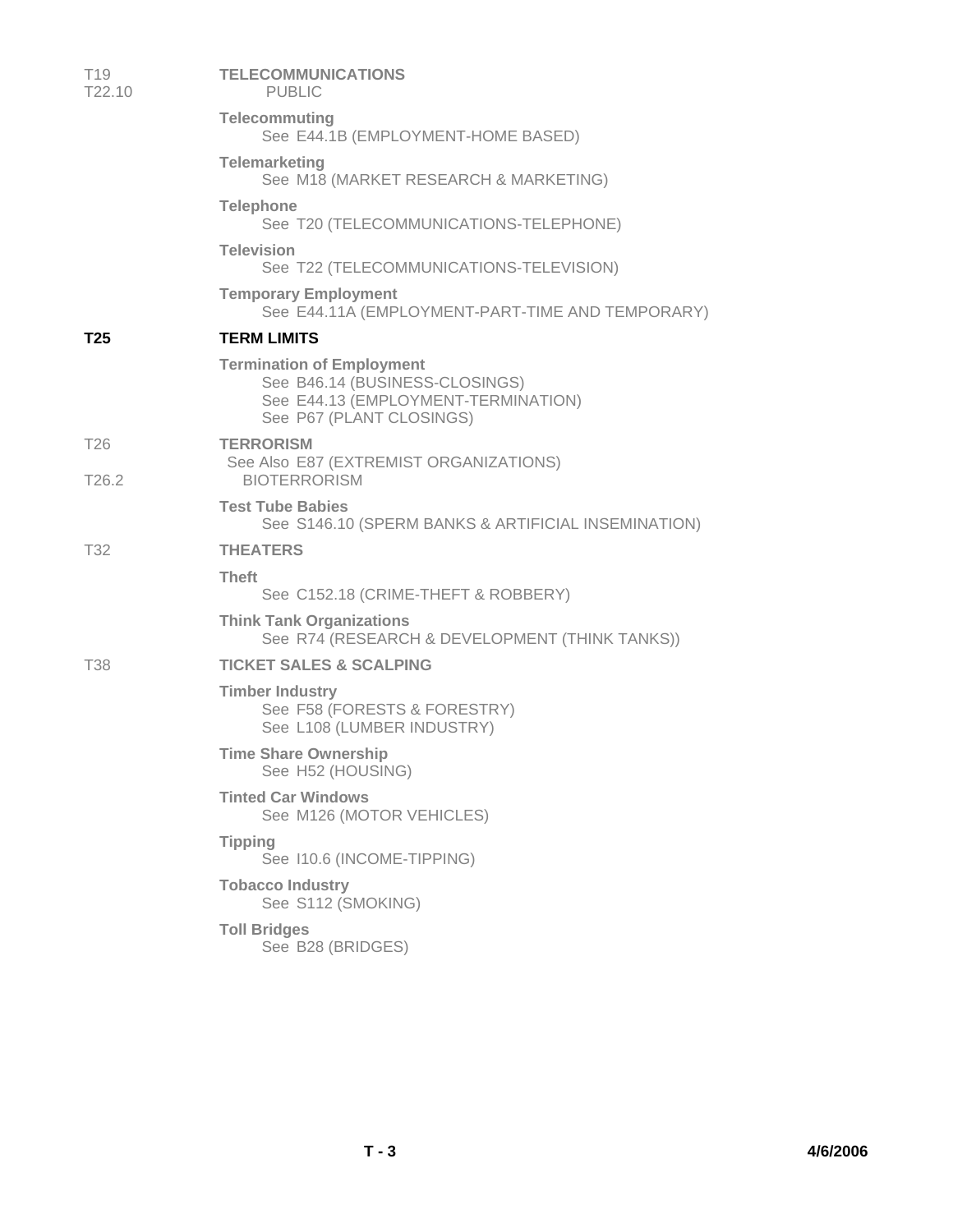|                                            | <b>Toll Roads</b><br>See H24.22 (HIGHWAYS & ROADS-TOLL ROADS)                                                                                       |
|--------------------------------------------|-----------------------------------------------------------------------------------------------------------------------------------------------------|
| T46                                        | <b>TORNADOES</b>                                                                                                                                    |
|                                            | <b>Torts/Tort Reform</b><br>See 146.38 (INSURANCE-LIABILITY)<br>See L32 (LAW SUITS)<br>See L68 (LIABILITY)<br>See P156 (PRODUCT LIABILITY & SAFETY) |
|                                            | <b>Torture</b><br>See C152.24 (CRIME-VICTIMS & VICTIM COMPENSATION)<br>See H58 (HUMAN RIGHTS)<br>See T26 (TERRORISM)                                |
|                                            | <b>Total Quality Management</b><br>See Q2 (QUALITY)                                                                                                 |
| T <sub>50.2</sub>                          | <b>TOURISM</b>                                                                                                                                      |
|                                            | <b>Towns</b><br>See C46 (CITIES & TOWNS)                                                                                                            |
| <b>T52</b>                                 | <b>TOWNSHIPS</b>                                                                                                                                    |
|                                            | <b>Toxic Substances</b><br>See H7 (HAZARDOUS WASTES & SUBSTANCES)<br>See P80 (POISONS)                                                              |
|                                            | <b>Trade Deficit</b><br>See F55 (FOREIGN TRADE)                                                                                                     |
|                                            | <b>Trade Schools</b><br>See C64.48 (COLLEGES & UNIVERSITIES-VOCATIONAL)                                                                             |
|                                            | <b>Trade Unions</b><br>See L4 (LABOR UNIONS)                                                                                                        |
|                                            | <b>Trade, Foreign</b><br>See F55 (FOREIGN TRADE)                                                                                                    |
| <b>T58</b>                                 | <b>TRADEMARKS &amp; TRADE NAMES</b>                                                                                                                 |
| T62                                        | TRAFFIC<br>See Also A4 (ACCIDENTS)<br>See Also C75 (COMMUTERS)<br>See Also H24 (HIGHWAYS & ROADS)<br>See Also M126 (MOTOR VEHICLES)                 |
| T62.1<br>T62.4<br>T62.5<br>T62.6<br>T62.10 | <b>CONTROL SYSTEMS</b><br><b>REGULATION</b><br><b>SPEED LIMITS</b><br><b>SAFETY</b><br><b>SIGNS &amp; SIGNALS</b>                                   |
| T65                                        | <b>TRAIL SYSTEMS</b><br>See Also B9 (BICYCLES)                                                                                                      |
|                                            | <b>Trains</b><br>See R24 (RAILROADS)                                                                                                                |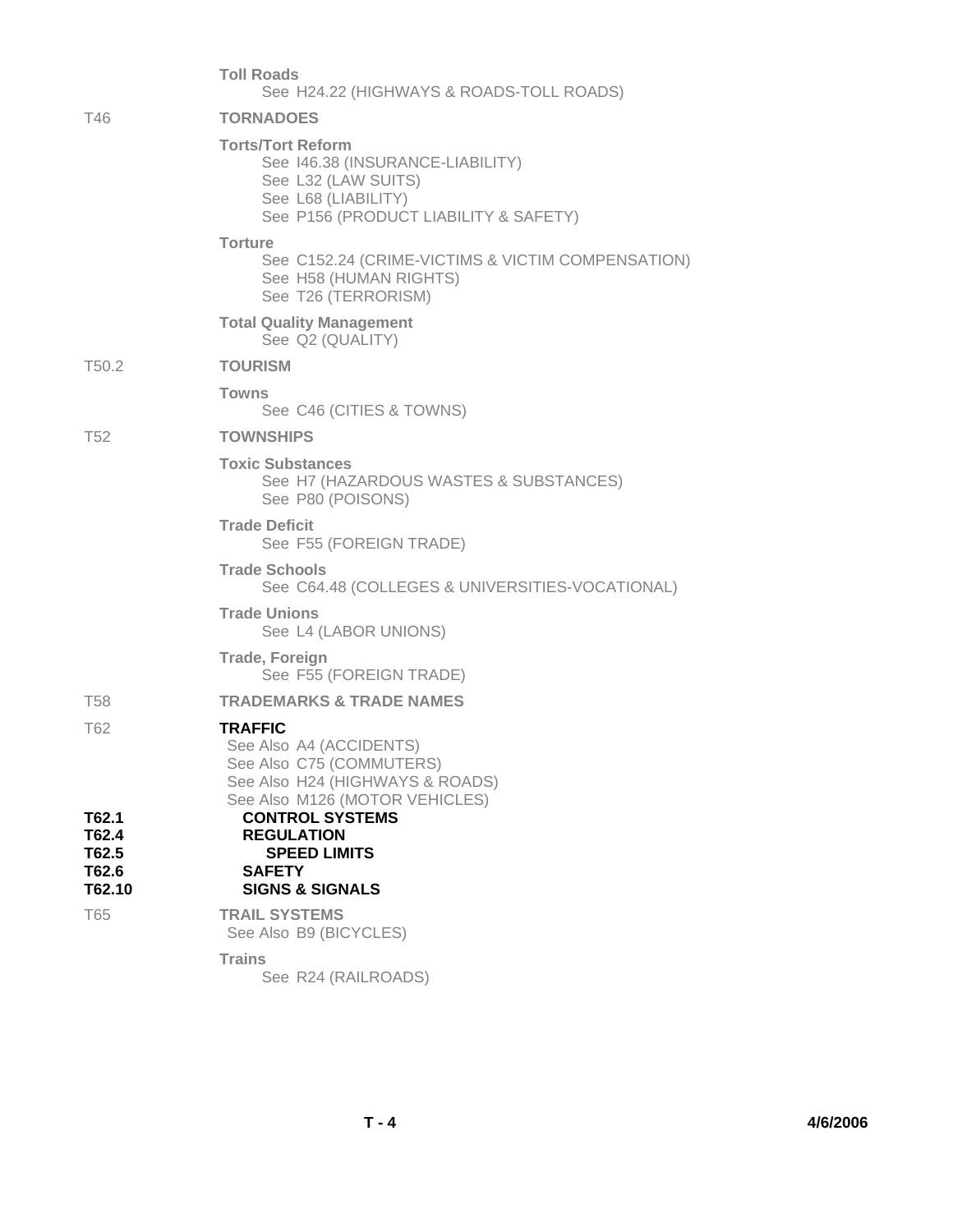|            | <b>Transients</b><br>See M57 (MIGRATION OF POPULATION)<br>See P114-HOMELESS (POVERTY-HOMELESS)                                                                                           |
|------------|------------------------------------------------------------------------------------------------------------------------------------------------------------------------------------------|
|            | <b>Transit</b><br>See M50.12 (METROPOLITAN TRANSIT)                                                                                                                                      |
|            | <b>Transplant</b><br>See A28 (ANATOMICAL TRANSPLANTS)                                                                                                                                    |
| <b>T74</b> | <b>TRANSPORTATION</b><br>See Also M68 (MINNESOTA DEPARTMENTS & AGENCIES-TRANSPORTATION<br>DEPARTMENT (DOT))<br>See Also H24 (HIGHWAYS & ROADS)<br>See Also M50.12 (METROPOLITAN TRANSIT) |
| T75        | <b>TRAPPING</b><br>See Also F92 (FUR & FUR FARMS)                                                                                                                                        |
|            | Trash<br>See S130 (SOLID WASTE)                                                                                                                                                          |
| T76        | <b>TRAVEL</b><br>See Also L60.52T (LEGISLATURES-MEMBERS-TRAVEL)<br>See Also M70.26 (MINNESOTA-STATE OFFICIALS)                                                                           |
| T82        | <b>TREES &amp; TREE DISEASES</b><br>See Also F58 (FORESTS & FORESTRY)<br><b>State Tree</b><br>See M70.30 (MINNESOTA-SYMBOLS OF THE STATE)                                                |
| T84        | <b>TRIALS</b>                                                                                                                                                                            |
|            | <b>Truancy</b><br>See E12.10 (EDUCATION-ATTENDANCE)                                                                                                                                      |
|            | <b>Trucking Industry</b><br>See M134.15T (MOTOR VEHICLES-TRUCKS)                                                                                                                         |
| T88        | <b>TRUST FUNDS</b>                                                                                                                                                                       |
|            | Truth-in-packaging<br>See C102.4 (CONSUMER PROTECTION-PACKAGING & LABELING)                                                                                                              |
|            | <b>Truth-in-taxation</b><br>See T8.100 (TAXATION-TRUTH IN TAXATION)                                                                                                                      |
|            | <b>Tuition Tax Credits</b><br>See T4.10E (TAXATION-EDUCATION TAX CREDITS)                                                                                                                |
|            | <b>Twin Cities</b><br>See M50TC (METROPOLITAN AREAS-TWIN CITIES)                                                                                                                         |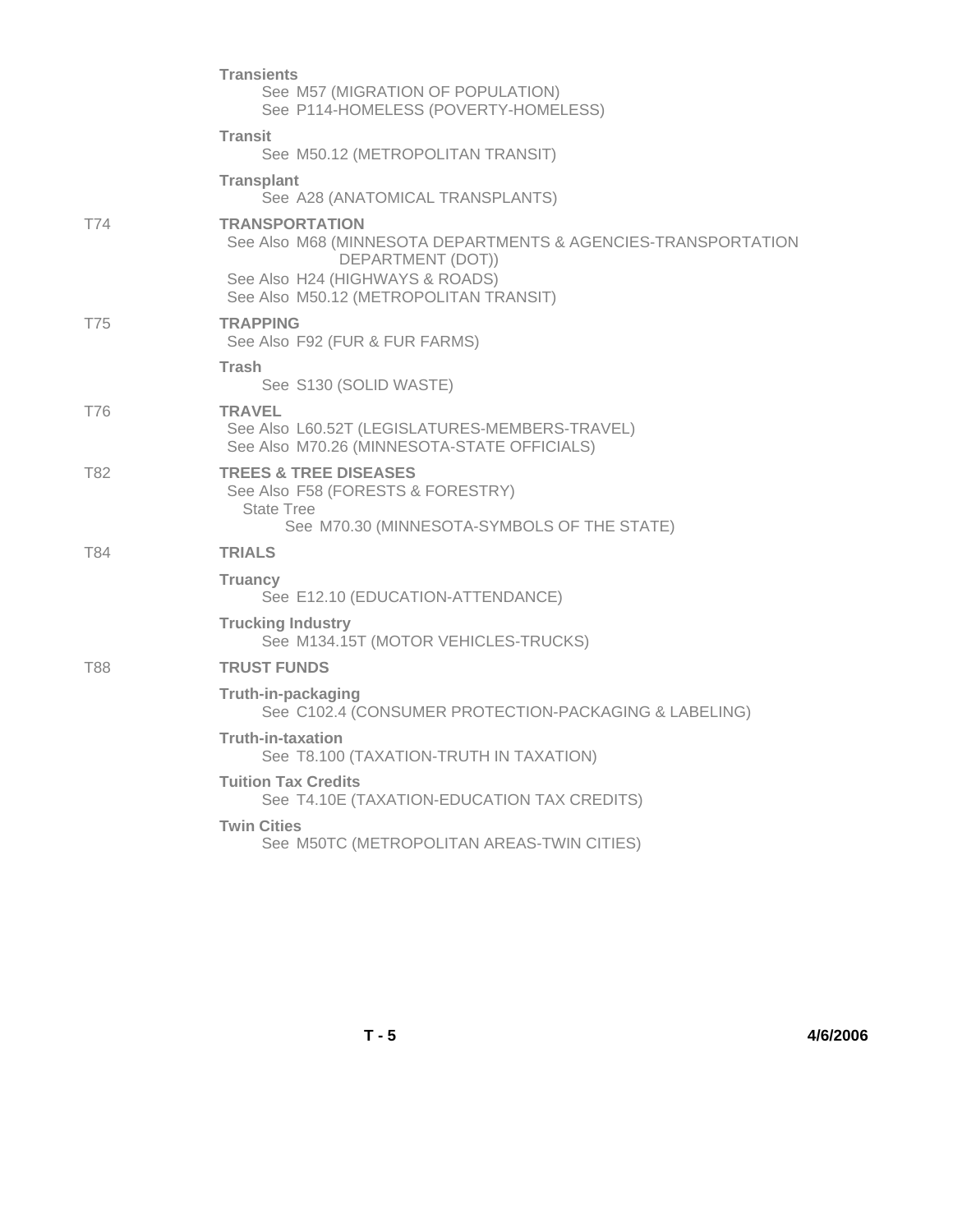|                                      | UFO's<br>See S138 (SPACE EXPLORATION)                                                                                                                                                                                                       |
|--------------------------------------|---------------------------------------------------------------------------------------------------------------------------------------------------------------------------------------------------------------------------------------------|
| U <sub>2</sub>                       | <b>UNCLAIMED PROPERTY &amp; MONEY</b>                                                                                                                                                                                                       |
|                                      | <b>Underground Electric Lines</b><br>See E20.6 (ELECTRIC POWER LINES)                                                                                                                                                                       |
| U3                                   | <b>UNDERGROUND STORAGE TANKS</b>                                                                                                                                                                                                            |
|                                      | Undertakers<br>See E34 (EMBALMERS & FUNERAL HOMES)                                                                                                                                                                                          |
| U6.2                                 | <b>UNEMPLOYMENT</b>                                                                                                                                                                                                                         |
| U6.4<br>U6.5<br>U6.8                 | See Also E44 (EMPLOYMENT)<br><b>RELIEF MEASURES</b><br><b>RETRAINING</b><br><b>STATISTICS</b>                                                                                                                                               |
| U6.12                                | <b>UNEMPLOYMENT INSURANCE</b>                                                                                                                                                                                                               |
|                                      | <b>Unfair Labor Practices</b><br>See D44.4 (DISCRIMINATION-EMPLOYMENT)<br>See L2.6 (LABOR-MANAGEMENT RELATIONS)                                                                                                                             |
|                                      | <b>Unicameral Legislatures</b><br>See L60.116 (LEGISLATURES-UNICAMERAL)<br>Unions                                                                                                                                                           |
|                                      | See L4 (LABOR UNIONS)                                                                                                                                                                                                                       |
| U <sub>10.20</sub>                   | <b>UNITED NATIONS</b>                                                                                                                                                                                                                       |
| U <sub>12</sub><br>U <sub>12.2</sub> | <b>UNITED STATES GOVERNMENT</b><br>See Also W2.5 (WAGES & SALARIES-FEDERAL OFFICIALS)<br><b>CONGRESS</b><br>See Also E16.26 (ELECTIONS-MINNESOTA-NATIONAL-CONGRESS-SENATE)<br>See Also E16.24 (ELECTIONS-MINNESOTA-NATIONAL-CONGRESS-HOUSE) |
|                                      | <b>Universities</b><br>See C64 (COLLEGES & UNIVERSITIES)                                                                                                                                                                                    |
|                                      | <b>University of Minnesota</b><br>See C64.38 (COLLEGES & UNIVERSITIES-UNIVERSITY OF MINNESOTA)                                                                                                                                              |
|                                      | <b>Urban Homesteads</b><br>See H52 (HOUSING)                                                                                                                                                                                                |
| U <sub>22.2</sub>                    | <b>URBAN PROBLEMS &amp; RENEWAL</b><br>See Also C71 (COMMUNITY & NEIGHBORHOOD IMPROVEMENT)<br>See Also M50 (METROPOLITAN AREAS)                                                                                                             |
| U22.6                                | <b>URBANIZATION &amp; SPRAWL</b><br>See Also L13 (LAND SUBDIVISION, SALES & DEVELOPMENT)<br>See Also L16 (LAND USE)<br>See Also M50 (METROPOLITAN AREAS)<br>See Also S224 (SUBURBAN AREAS)                                                  |
| U24                                  | <b>USURY</b>                                                                                                                                                                                                                                |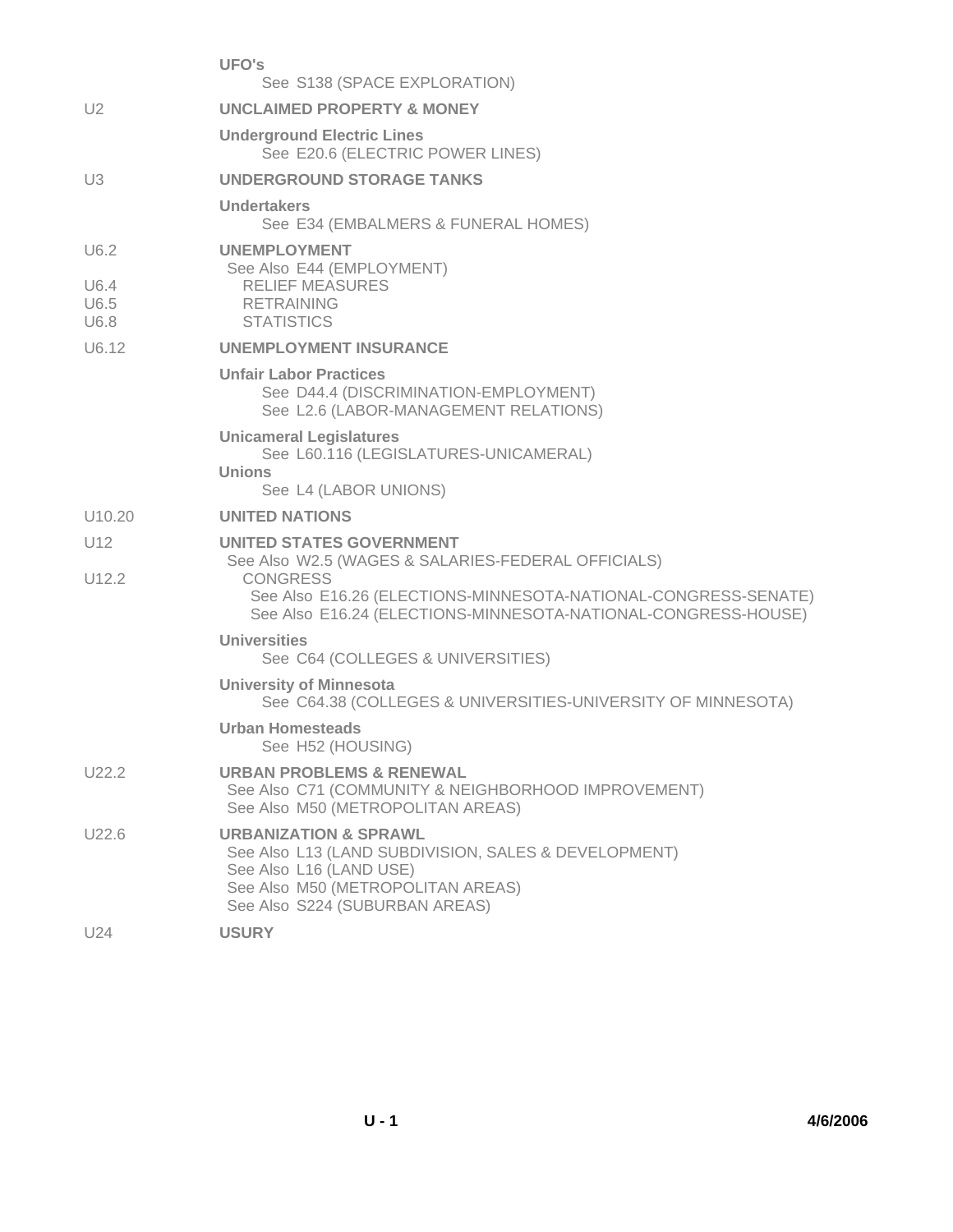| V <sub>4</sub>         | <b>VACCINES</b>                                                                                                                             |
|------------------------|---------------------------------------------------------------------------------------------------------------------------------------------|
|                        | <b>Valdez Principles</b><br>See C118.13A (CORPORATIONS-RESPONSIBILITY)                                                                      |
|                        | <b>Value-added Tax</b><br>See T8.108 (TAXATION-VALUE ADDED TAXES)                                                                           |
|                        | <b>Values Education</b><br>See E12.23E (EDUCATION-CURRICULUM & HOMEWORK)                                                                    |
| V8                     | <b>VANDALISM</b>                                                                                                                            |
|                        | <b>Vehicular Homicide</b><br>See A4 (ACCIDENTS)<br>See C152.3 (CRIME-HOMICIDE)<br>See M124.8 (MOTOR VEHICLE DRIVERS-LIQUOR & DRUG PROBLEMS) |
| V14                    | <b>VENEREAL DISEASES</b>                                                                                                                    |
| V16<br>V16.2           | <b>VETERANS</b><br><b>BONUSES'</b>                                                                                                          |
|                        | <b>Veterans Home</b><br>See M68 (MINNESOTA DEPARTMENTS & AGENCIES-VETERANS HOME)                                                            |
|                        | <b>Veterans Hospitals</b><br>See H44.4 (HOSPITALS & CLINICS-VETERANS HOSPITALS)                                                             |
| V20                    | <b>VETO POWER</b>                                                                                                                           |
|                        | Vice-President (U.S.)<br>See U12 (UNITED STATES GOVERNMENT)                                                                                 |
|                        | <b>Victims of Crime</b><br>See C152.24 (CRIME-VICTIMS & VICTIM COMPENSATION)                                                                |
| V <sub>22</sub><br>V23 | <b>VIDEO</b><br><b>POLICE USES</b>                                                                                                          |
|                        | <b>Video Games</b><br>See G4 (GAMES-CONTESTS-VIDEO GAMES)                                                                                   |
| V28                    | <b>VIOLENCE</b><br>(Includes Violence Prevention Programs)<br>See Also C152 (CRIME)<br>See Also E12.24 (EDUCATION-DISCIPLINE & VIOLENCE)    |
|                        | <b>Visitors to MN (Famous People)</b><br>See M70.9 (MINNESOTA-FAMOUS VISITORS TO MINNESOTA)                                                 |
|                        | <b>Vital Statistics</b><br>See B14 (BIRTH RATE)<br>See L86 (LIFE EXPECTANCY)                                                                |
|                        | <b>Vitamins</b><br>See D62.4 (DRUG STORES & PHARMACEUTICAL INDUSTRY-PRESCRIPTION &<br>OVER THE COUNTER DRUGS)                               |
|                        | <b>Vocational Schools</b><br>See C64.48 (COLLEGES & UNIVERSITIES-VOCATIONAL)<br>See E12.146 (EDUCATION-VOCATIONAL (K-12))                   |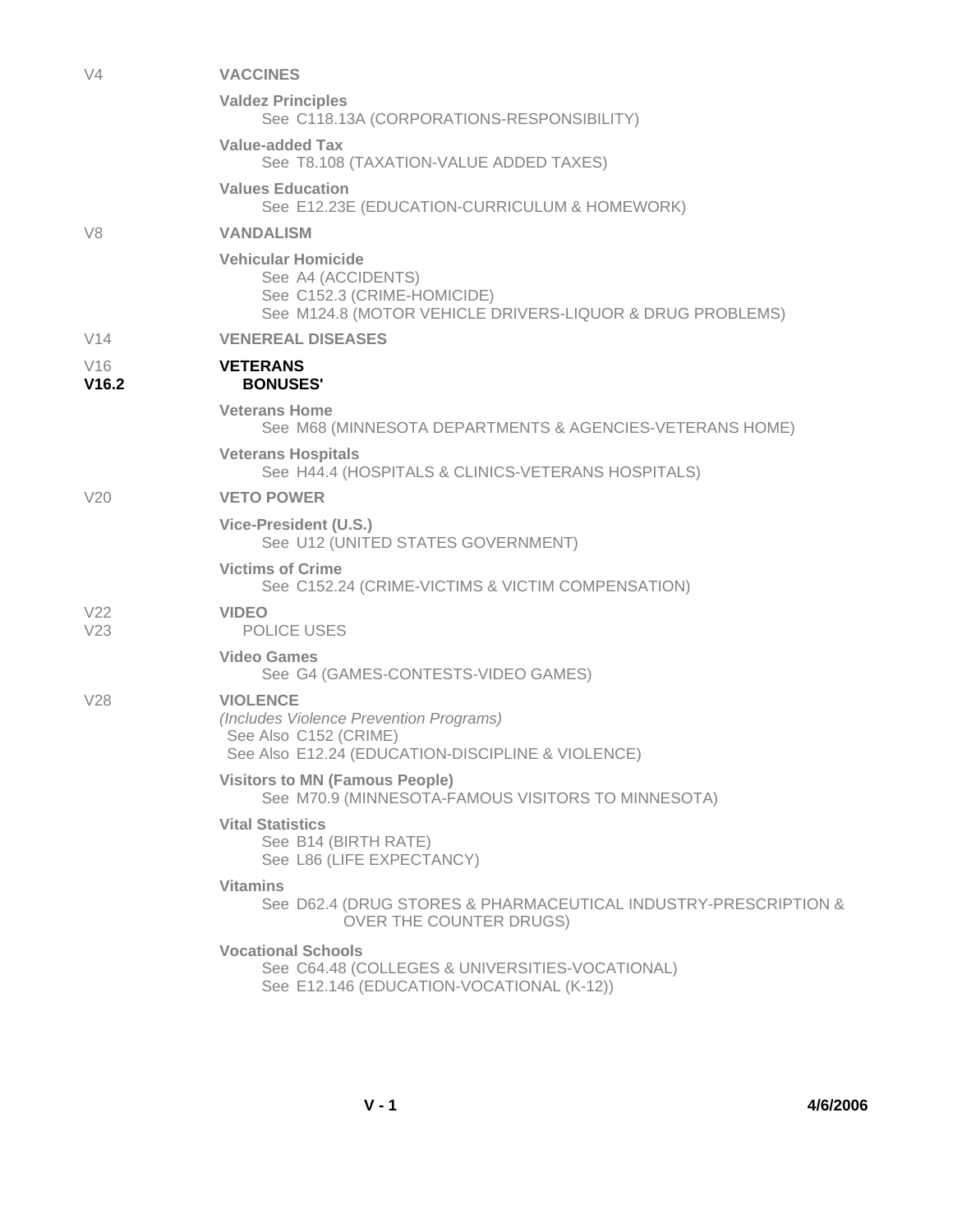V42 **VOLUNTEER SERVICE**

**Voters/Voting** See E16.60 (ELECTIONS-VOTING)

**Vouchers**

See E12.147 (EDUCATION-VOUCHERS)

**Voyageurs National Park**

See P18.17 (PARKS & OPEN SPACE-VOYAGEURS NATIONAL PARK)

**Vulnerable Adults**

See D37 (DISABLED) See G48 (GUARDIANS) See N68 (NURSING HOMES) See O16.1 (OLD AGE-ABUSE)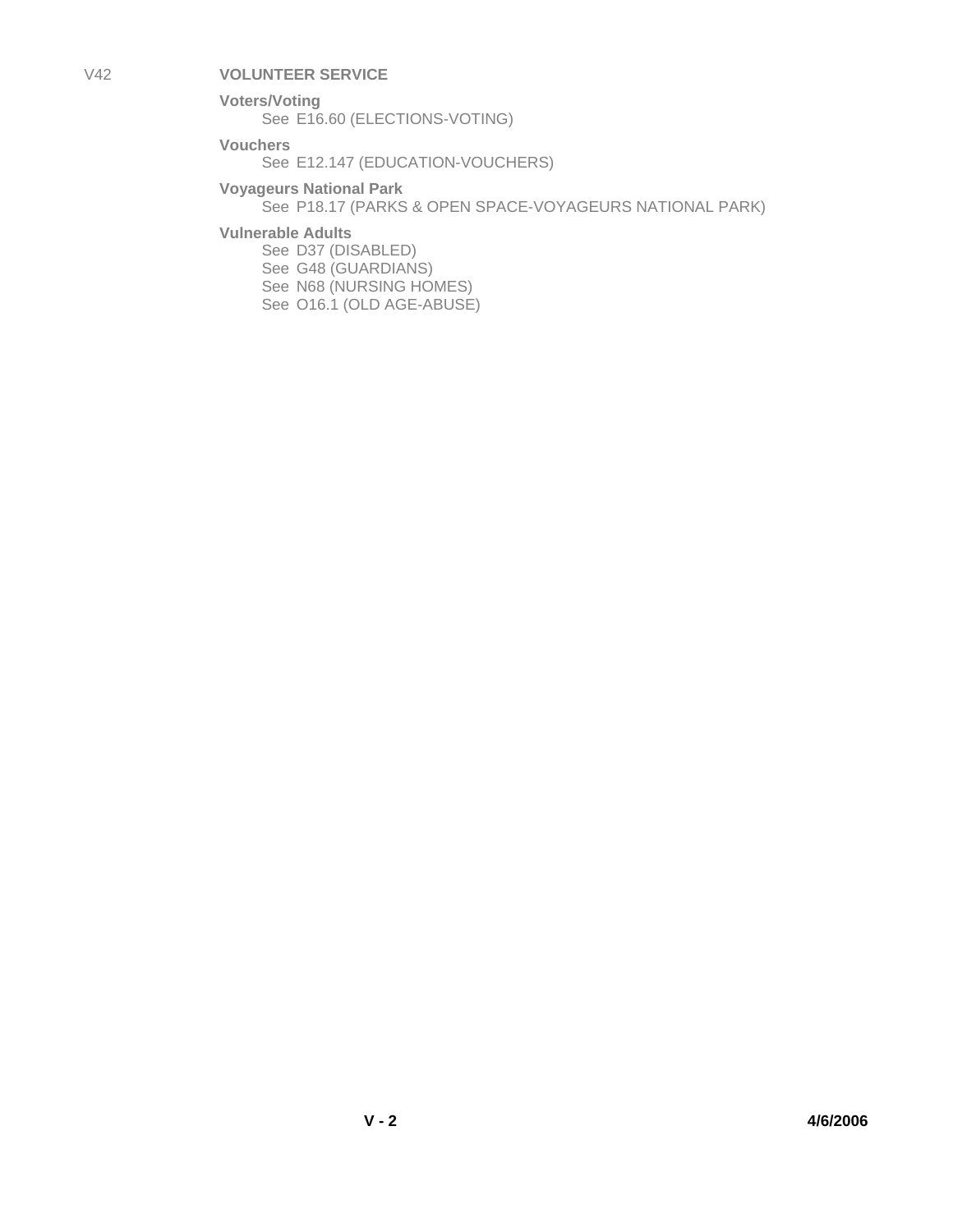| W <sub>2</sub>                                                             | <b>WAGES &amp; SALARIES</b><br>See Also C118.12 (CORPORATIONS-OFFICERS & SALARIES)<br>See Also C134.6 (COUNTY GOVERNMENT-OFFICIALS & SALARIES)<br>See Also E44.1H (EMPLOYMENT-HOURS OF LABOR)<br>See Also 110 (INCOME)<br>See Also 110.6 (INCOME-TIPPING)<br>See Also M150.20 (MUNICIPAL OFFICIALS AND SALARIES)<br>See Also M70.26-SALARIES (MINNESOTA-STATE OFFICIALS-SALARIES)<br>See Also P182.11 (PUBLIC EMPLOYEES-SALARIES & FRINGE BENEFITS) |
|----------------------------------------------------------------------------|-----------------------------------------------------------------------------------------------------------------------------------------------------------------------------------------------------------------------------------------------------------------------------------------------------------------------------------------------------------------------------------------------------------------------------------------------------|
| W <sub>2.4</sub>                                                           | EQUAL PAY (COMPARABLE WORTH)<br>See Also D44.4 (DISCRIMINATION-EMPLOYMENT)                                                                                                                                                                                                                                                                                                                                                                          |
| W <sub>2.5</sub><br>W2.6<br>W <sub>2.8</sub><br>W2.10<br>W <sub>2.11</sub> | <b>FEDERAL OFFICIALS</b><br><b>FRINGE BENEFITS</b><br><b>GUARANTEED WAGE/PREVAILING WAGE</b><br>MINIMUM WAGE<br><b>MN</b>                                                                                                                                                                                                                                                                                                                           |
| W <sub>6</sub>                                                             | <b>WAR</b><br>See Also W17 (WEAPONS)                                                                                                                                                                                                                                                                                                                                                                                                                |
|                                                                            | <b>Washington Offices</b><br>See M70.22 (MINNESOTA-STATE GOVERNMENT)                                                                                                                                                                                                                                                                                                                                                                                |
|                                                                            | <b>Waste (Industrial)</b><br>See P90.4 (POLLUTION-INDUSTRIAL)                                                                                                                                                                                                                                                                                                                                                                                       |
|                                                                            | <b>Waste Disposal</b><br>See S130 (SOLID WASTE)<br>See S66 (SEWAGE & SEWAGE PLANTS)                                                                                                                                                                                                                                                                                                                                                                 |
| W <sub>11</sub>                                                            | <b>WASTE INCINERATION</b>                                                                                                                                                                                                                                                                                                                                                                                                                           |
|                                                                            | <b>Waste, Utilization of</b><br>See P119.5 (POWER RESOURCES & ENERGY-ALTERNATIVE SOURCES)<br>See S130.8 (SOLID WASTE-RECYCLING & REUSE)<br>See W11 (WASTE INCINERATION)                                                                                                                                                                                                                                                                             |
| W14.4                                                                      | <b>WATER MANAGEMENT &amp; CONSERVATION</b><br>See Also G44 (GREAT LAKES)<br>See Also L6 (LAKES & PONDS)<br>See Also R108 (RIVERS & STREAMS)                                                                                                                                                                                                                                                                                                         |
| W14.6                                                                      | <b>WATER POLLUTION</b><br>See Also A12.45 (AGRICULTURE-POLLUTION)<br>See Also P90.4 (POLLUTION-INDUSTRIAL)<br>See Also S66 (SEWAGE & SEWAGE PLANTS)                                                                                                                                                                                                                                                                                                 |
| W14.9                                                                      | <b>GROUNDWATER</b>                                                                                                                                                                                                                                                                                                                                                                                                                                  |
| W14.13<br>W14.15                                                           | <b>LEGISLATION &amp; POLICY</b><br><b>REGULATORY AGENCIES &amp; ENFORCEMENT ACTIONS</b>                                                                                                                                                                                                                                                                                                                                                             |
| W14.20                                                                     | <b>WATER POWER</b><br>See Also D6 (DAMS, RESERVOIRS, AND DIKES)<br>See Also P119.5 (POWER RESOURCES & ENERGY-ALTERNATIVE SOURCES)                                                                                                                                                                                                                                                                                                                   |
| W14.28                                                                     | <b>WATER RIGHTS</b>                                                                                                                                                                                                                                                                                                                                                                                                                                 |
| W14.30                                                                     | <b>WATER SUPPLY SYSTEMS &amp; DRINKING WATER</b><br>See Also W28 (WELLS)                                                                                                                                                                                                                                                                                                                                                                            |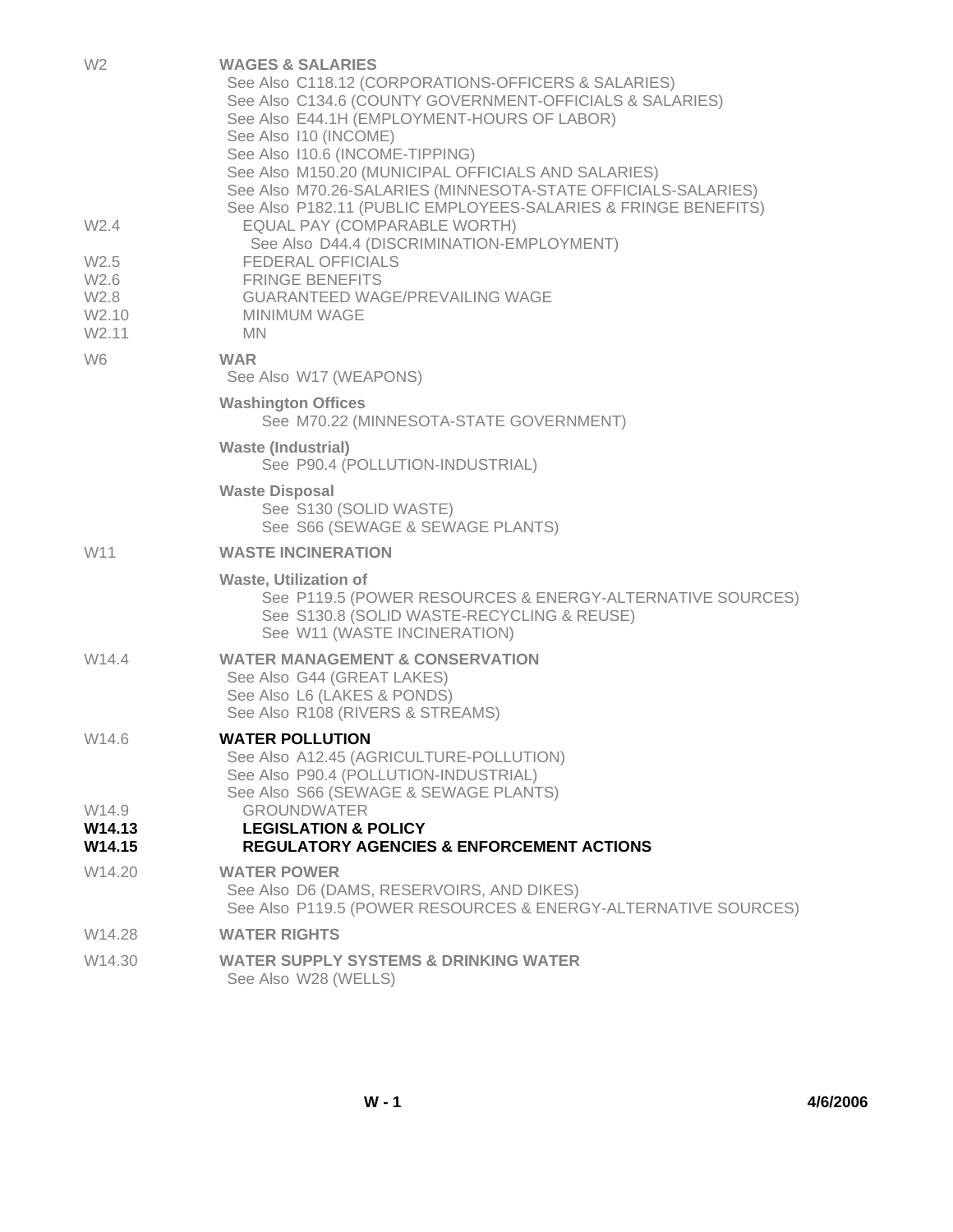| W14.34          | <b>WATERFRONT DEVELOPMENT &amp; SHORELINE PROTECTION</b>                                                                                                                                                                                            |
|-----------------|-----------------------------------------------------------------------------------------------------------------------------------------------------------------------------------------------------------------------------------------------------|
| W14.35          | <b>WATERSHEDS, WATERSHED DISTRICTS, INTERBASIN TRANSFERS</b>                                                                                                                                                                                        |
| W <sub>16</sub> | <b>WEALTH</b><br>See Also 110 (INCOME)                                                                                                                                                                                                              |
| W17             | <b>WEAPONS</b><br>See Also G50 (GUNS)<br>See Also W6 (WAR)                                                                                                                                                                                          |
|                 | <b>Weapons in Schools</b><br>See E12.24 (EDUCATION-DISCIPLINE & VIOLENCE)                                                                                                                                                                           |
| W18             | <b>WEATHER &amp; NATURAL PHENOMENA</b><br>See Also A14.5 (AIR POLLUTION-GREENHOUSE EFFECT)<br>See Also D40 (DISASTER RELIEF)<br>See Also F46 (FLOODS & FLOOD CONTROL)<br>See Also S116 (SNOW, SNOW REMOVAL & SNOWPLOWS)<br>See Also T46 (TORNADOES) |
|                 | Welfare                                                                                                                                                                                                                                             |
|                 | See P212 (PUBLIC WELFARE)                                                                                                                                                                                                                           |
| W28             | <b>WELLS</b>                                                                                                                                                                                                                                        |
|                 | <b>West Nile Virus</b><br>See M68 (MINNESOTA DEPARTMENTS & AGENCIES-METROPOLITAN MOSQUITO<br>CONTROL COMMISSION (MMCC))<br>See H8.4 (HEALTH CARE-DISEASES & SICKNESSES)<br>See M112 (MOSQUITO CONTROL)                                              |
| W30             | <b>WETLANDS</b>                                                                                                                                                                                                                                     |
|                 | <b>Whistle Blowing</b><br>See E44.15 (EMPLOYMENT-WHISTLE BLOWING)                                                                                                                                                                                   |
|                 | <b>White-collar Crime</b><br>See C152L (CRIME-EMBEZZLEMENT & WHITE COLLAR)<br>See C76.3 (COMPUTERS-CRIME & FRAUD)<br>See F76 (FRAUD)                                                                                                                |
|                 | <b>WIC (Women, Infants, and Children Program)</b><br>See F52.12 (FOOD-RELIEF EFFORTS)                                                                                                                                                               |
| <b>W38</b>      | <b>WILD RICE</b>                                                                                                                                                                                                                                    |
|                 | Wildlife<br>See A30 (ANIMALS)<br>See A30.8 (ANIMALS-DEER)<br>See B11 (BIRDS)<br>See F40 (FISH & FISHING)<br>See H62 (HUNTING)                                                                                                                       |
| W36             | <b>WILDLIFE CONSERVATION</b><br>See Also A30.2 (ANIMALS-RIGHTS & PROTECTION)                                                                                                                                                                        |
| W41             | <b>WILDLIFE MANAGEMENT AREAS</b>                                                                                                                                                                                                                    |
| W42             | <b>WILLS/LIVING WILLS</b><br>See Also E60 (ESTATES)                                                                                                                                                                                                 |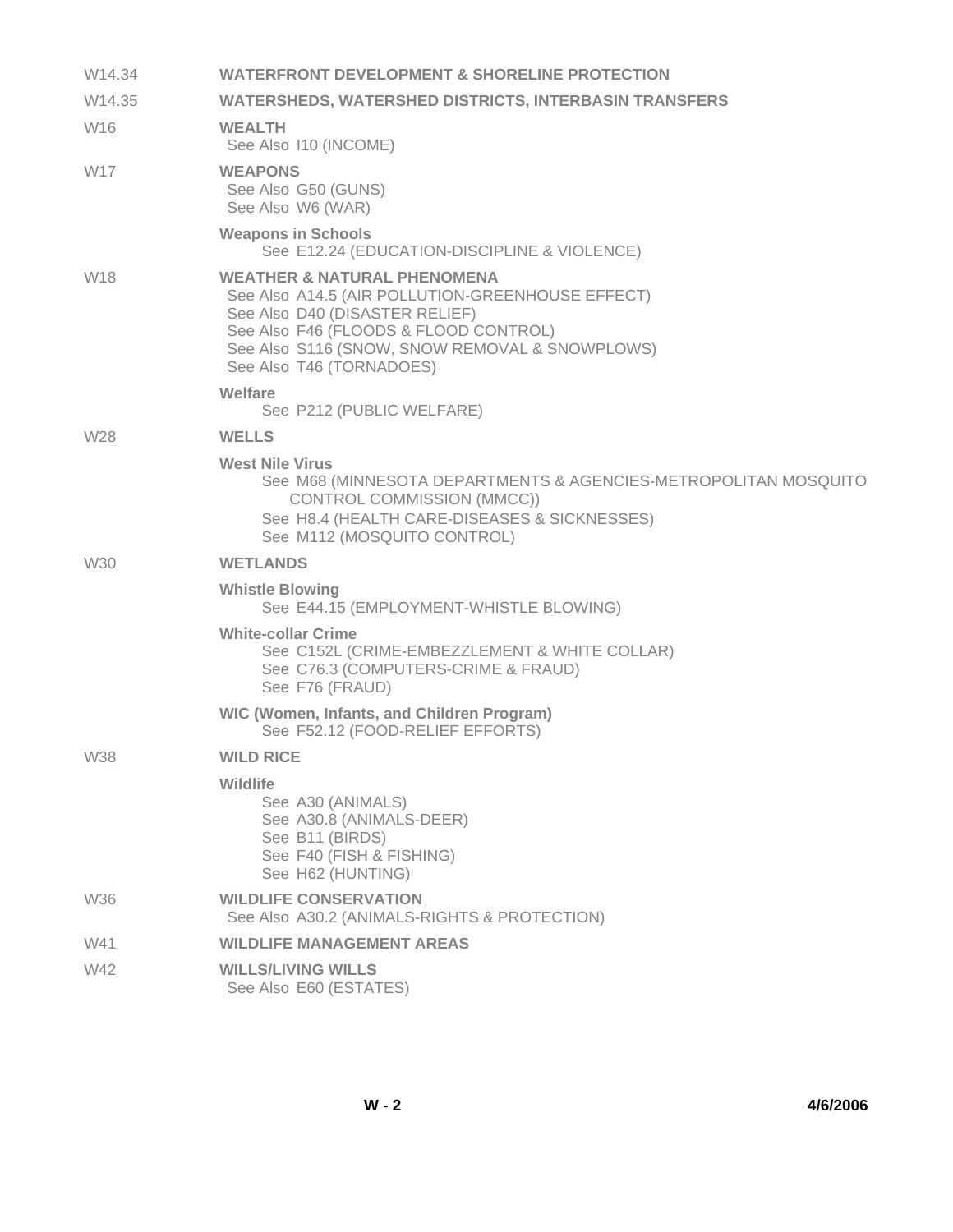| W43                                 | <b>WIND POWER</b><br>See Also P119.5 (POWER RESOURCES & ENERGY-ALTERNATIVE SOURCES) |
|-------------------------------------|-------------------------------------------------------------------------------------|
|                                     | <b>Wire Tapping</b><br>See P150 (PRIVACY)                                           |
| W48                                 | <b>WITNESSES &amp; SUBPEONAS</b>                                                    |
| W <sub>52</sub>                     | <b>WOLVES</b>                                                                       |
| W54.2                               | <b>WOMEN</b><br>See Also E44.16 (EMPLOYMENT-WOMEN)                                  |
| W <sub>54.3</sub><br>W54.5<br>W54.6 | <b>BATTERED</b><br><b>BUSINESSES</b><br><b>POLITICS</b>                             |
|                                     | Work<br>See L2 (LABOR)                                                              |
| W64                                 | <b>WORKER'S COMPENSATION</b>                                                        |
| W62                                 | <b>WORKING CONDITIONS</b>                                                           |
|                                     | <b>Working Mothers</b><br>See E44.16 (EMPLOYMENT-WOMEN)                             |
|                                     | <b>Wrongful Death</b><br>See L68 (LIABILITY)                                        |
|                                     | <b>Wrongful Life</b><br>See H8.6A (HEALTH CARE-MALPRACTICE)                         |
|                                     |                                                                                     |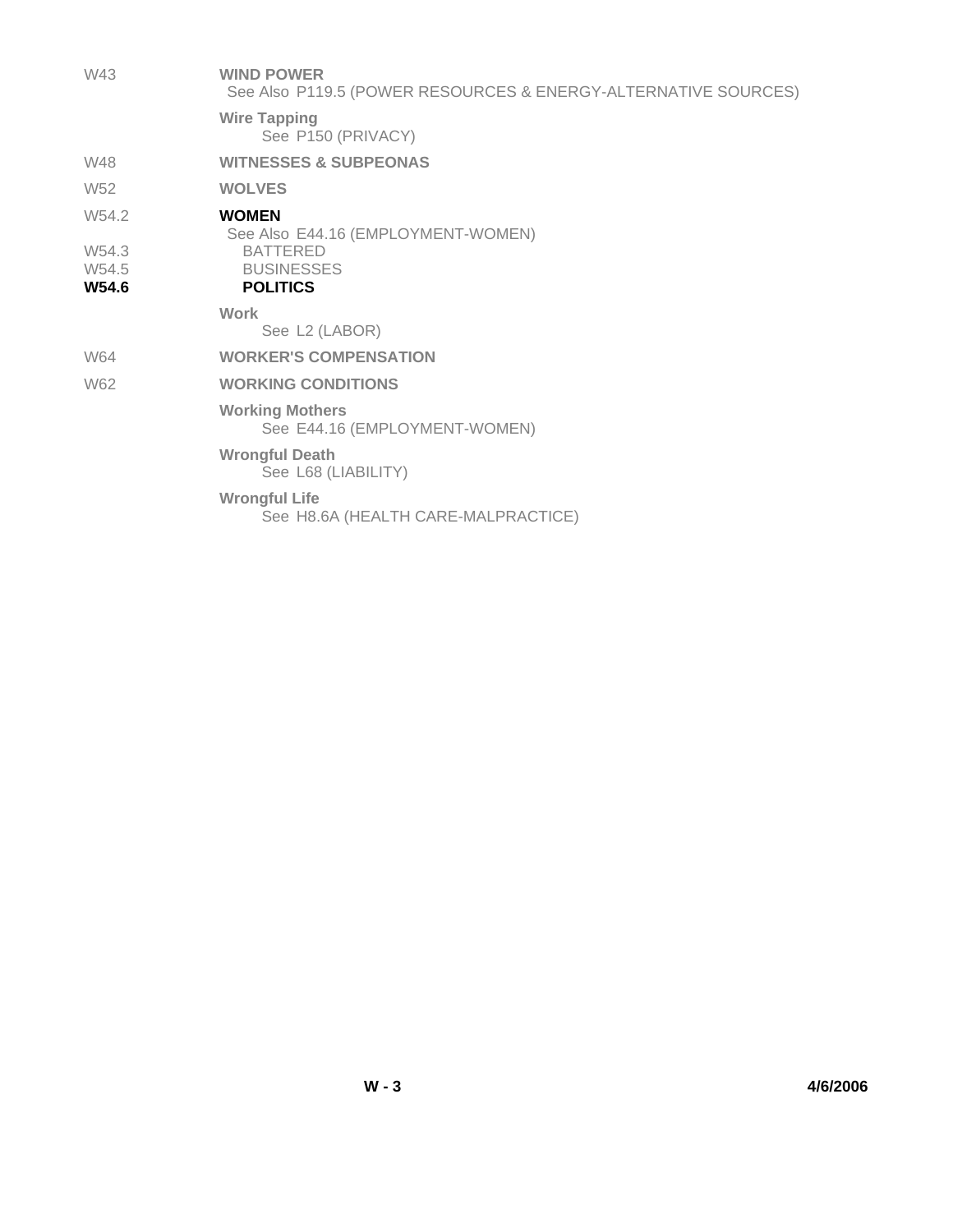**Yard Waste**

See S130.10 (SOLID WASTE-YARD WASTE)

Y3 **YMCA & YWCA** 

**Youth** 

 **See C36 (CHILDREN & FAMILIES)**